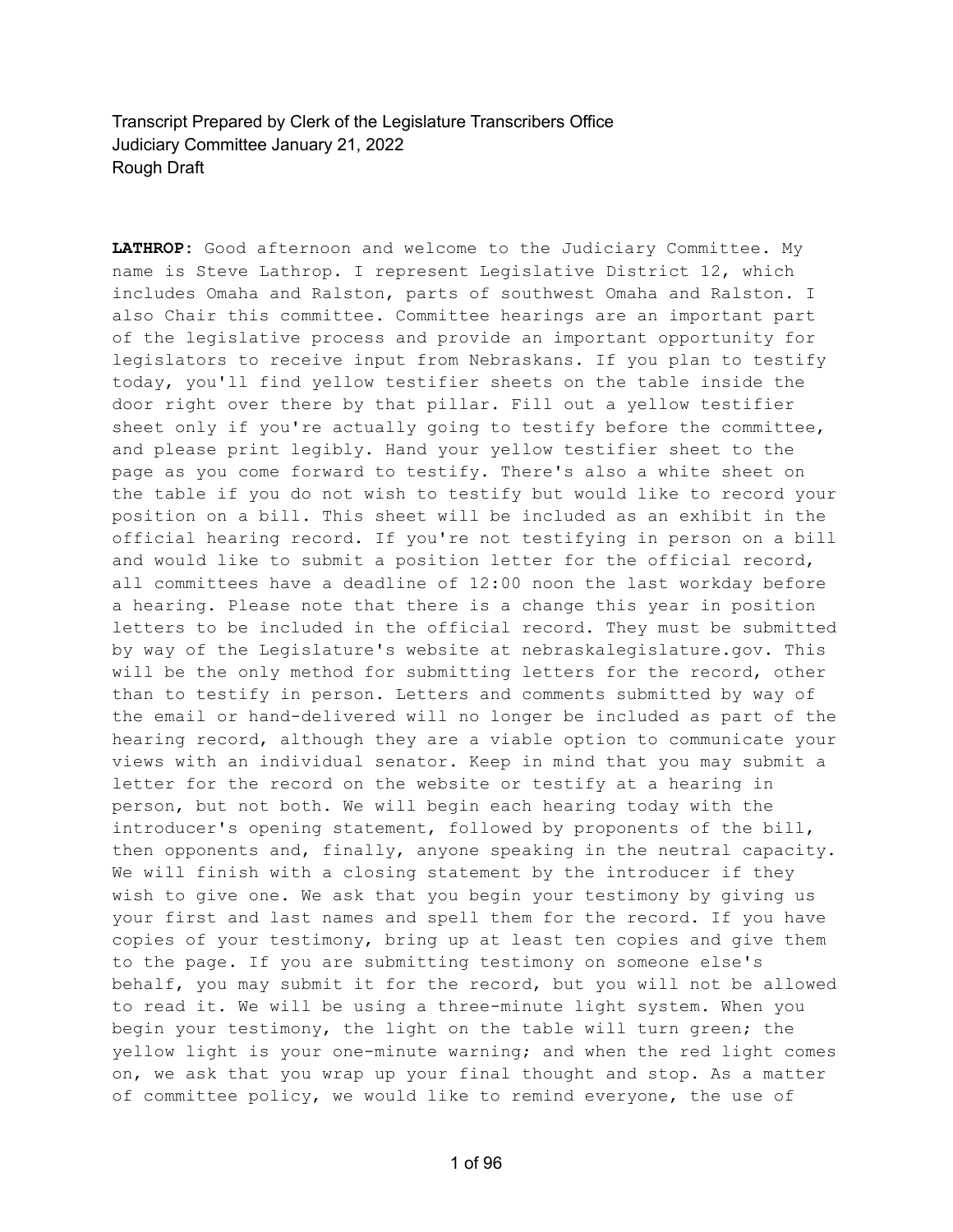cell phones and other electronic devices is not allowed during public hearings, though you may see senators use them to take notes or stay in touch with staff. I would ask that everyone look at their cell phones and make sure they are in the silent mode. A reminder that verbal outbursts or applause are not permitted in the hearing room. Such behavior may be cause to ask you to leave the hearing. Since we've gone paperless in the Judiciary Committee, you'll see senators use their laptops to pull up documents and follow along with each bill. We tell you that because they're not like absorbed in Facebook or are horsing around when they're doing that. You may notice committee members coming and going. That has nothing to do with how they regard the importance of the bill under consideration, but senators may have bills to introduce in other committees or have other meetings to attend to. And with that, we will have the senators introduce themselves, beginning with Senator DeBoer.

**DeBOER:** Hello, everyone. Good afternoon. My name is Wendy DeBoer. I represent District 10, which is northwest Omaha.

**BRANDT:** Tom Brandt, District, 32, Fillmore, Thayer, Jefferson, Saline and southwestern Lancaster County.

**McKINNEY:** Terrell McKinney, District 11, north Omaha.

**GEIST:** Suzanne Geist, District 25, which is the southeast corner of Lincoln and Lancaster County.

**SLAMA:** Julie Slama, District 1, Otoe, Nemaha, Johnson, Pawnee and Richardson Counties.

**LATHROP:** So there's your senators for today's hearing. Assisting the committee today are Laurie Vollertsen, our committee clerk, and Neal Erickson, our-- one of our two legal counsel. Our committee pages today are Bobby Busk and Logan Brt-- Brtek?

**LOGAN BRTEK:** Brtek.

**LATHROP:** Brtek, OK. We thank both of them for their service to the Judiciary Committee today. And with that, we will begin with Senator Pahls and his introduction of LB833. And while Senator Pahls is getting situated, I will just offer this. From time to time, introducers have people that have come from some distance to testify. That's the case today. Everyone is going to get their opportunity to testify, for or against or in a neutral capacity, on all the bills that we'll hear today. But Senator Pahls has a list of what I would call invited testifiers, so we'll take those first, then take general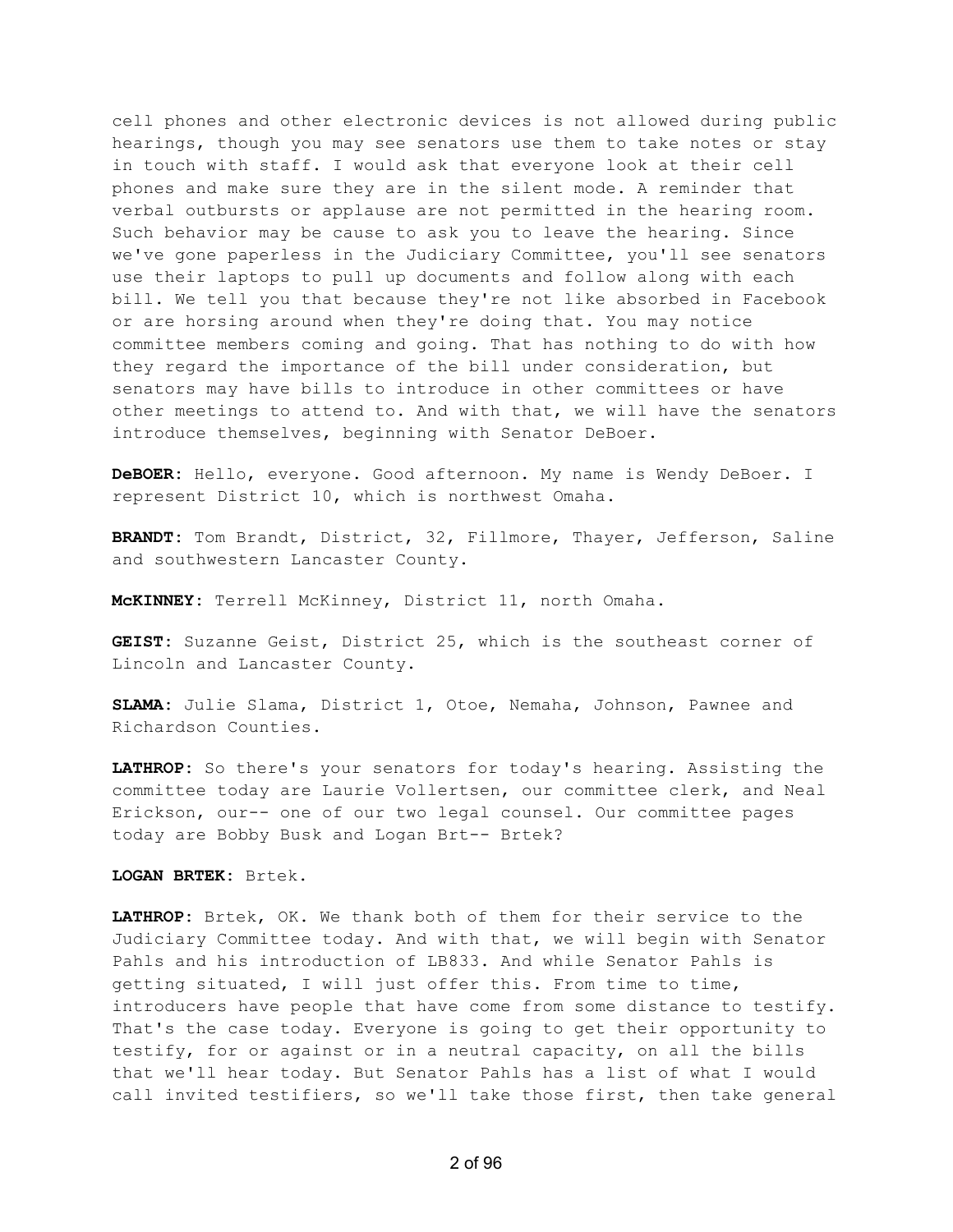proponents of the bill, then we'll have opponents and neutral testimony. And with that-- pardon me? Oh, and so that we know, Senator Cavanaugh, I think, has the next bill-- pardon me, Dorn. And so we can tell Senator Dorn how much time before we're on to the next bill, how many people intend to testify on Senator Pahls's bill? One, 2, 3, 4, 5, 6, 7, 8, 9, 10, 11-- about 11, 12. OK. Senator Pahls, you may open. Welcome to the Judiciary Committee.

**PAHLS:** Good afternoon, Senator Lathrop and members of the committee. My name is Rich, R-i-c-h, Pahls, P-a-h-l-s. I represent District 31, southwest Omaha. LB833 is intended to strike the statute of limitations for a third party in civil cases of child sexual assault. I sent out an amendment yesterday and I have-- I think I'm sending it out. Yes, the pages are giving that same copy. I'm also enclosing a copy of the study by the Attorney General that came out in November. The amendment that I sent out and that you also received today corrects the bill to match our intent, which is to strike the statute of limitation for all third-party civil child sexual assault cases not time barred at the time of the impact of this bill and all cases occurring thereafter. I want people to understand this bill does not enact a revival-- revival window which would renew time-barred cases, and it does not hold public entities liable, which would be a violation of the State Tort Claims Act. The average age of a child sexual assault comes-- that a person comes forward is 52. And I have two excellent testifiers to follow who will speak to that issue. Our current statute of limitation limits it to 12 years after the plaintiff's 21st birthday. Simply put, a-- a victim has until the age of 33 to pursue a civil action against a third party. If you can recall, I said 52 is the average age coming out; our state's 33. I'm going to cut out some parts of my testimony because I do want to give some time for the [INAUDIBLE] witnesses. I know this bill falls on the heel of the Attorney General's report on clergy sexual abuse, which I think-- which you should have in front of you right now. But it actually addresses the broader-- broader issue of third-party children predators in general, be that a youth organization, sports organization, the Boys and Girls Club, a daycare provider, or any institution that has-- has enabled this kind of abuse. This will enable victims to pursue bad actors on their terms, and it will be an-- as an-- act as a deterrent to any institution that might seek to put their own interests above the safety of children in the future. I'm-- I'm going to quit my comments right now, but I would like to add that the Attorney General does support this bill and I do intend to make this my priority bill for this session. If you have any questions I'm looking to answer, I'd suggest that the experts behind me know the importance of this bill.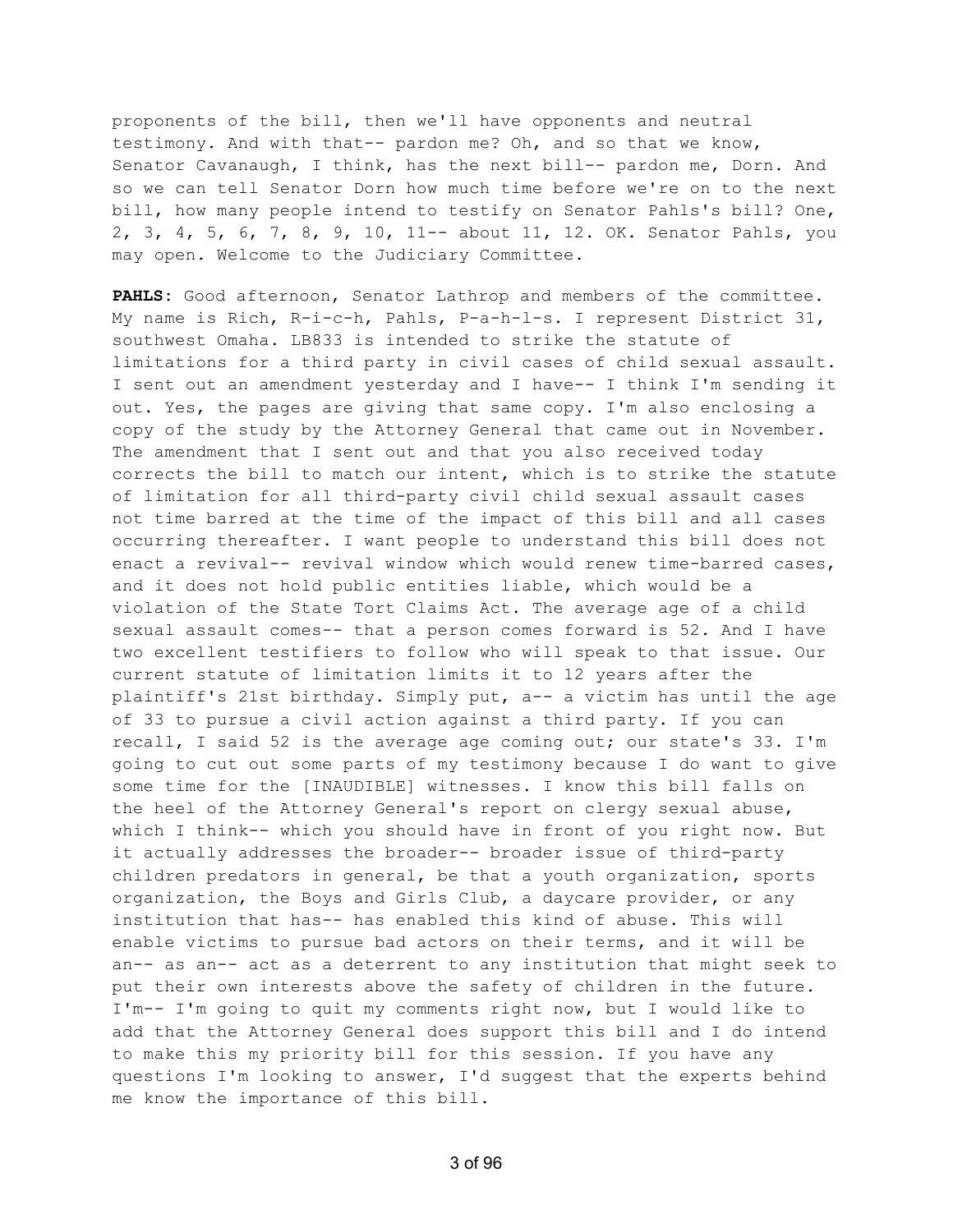**LATHROP:** Senator Geist.

**GEIST:** Thank you. Thank you for this. And-- and I-- you were going through a list of-- of entities that this would affect.

**PAHLS:** Right.

**GEIST:** Would it affect any public entities like a public school or--

**PAHLS:** No, [INAUDIBLE]

**GEIST:** No, that-- that's my question.

**PAHLS:** --the state, because that would be involving the state in a-- I'm looking at my paper here-- the tort.

**Unidentified:** Oh, the--

**PAHLS:** Yes.

**GEIST:** OK.

**LATHROP:** State Tort Claims Act?

**PAHLS:** State-- yes.

**GEIST:** OK.

**PAHLS:** But I just want to let you know this is the beginning of my adventure. I will have other bills in the following years, and that may include that, or revival bills, which would be a look back, but that's not in this bill. I'm trying to establish a foundation and move forward.

**GEIST:** OK. Thank you.

**PAHLS:** Thank you.

**LATHROP:** Senator Pahls, I was here when Senator Pirsch passed a similar bill that-- that added, would you say, 12 years from your 21st birthday or something that?

**PAHLS:** Yes, it was 4 and it went up to 12.

**LATHROP:** And the-- the idea behind that was repressed memory of people who have been subjected to sexual assault as children, and sometimes they don't even realize that it happened or remember it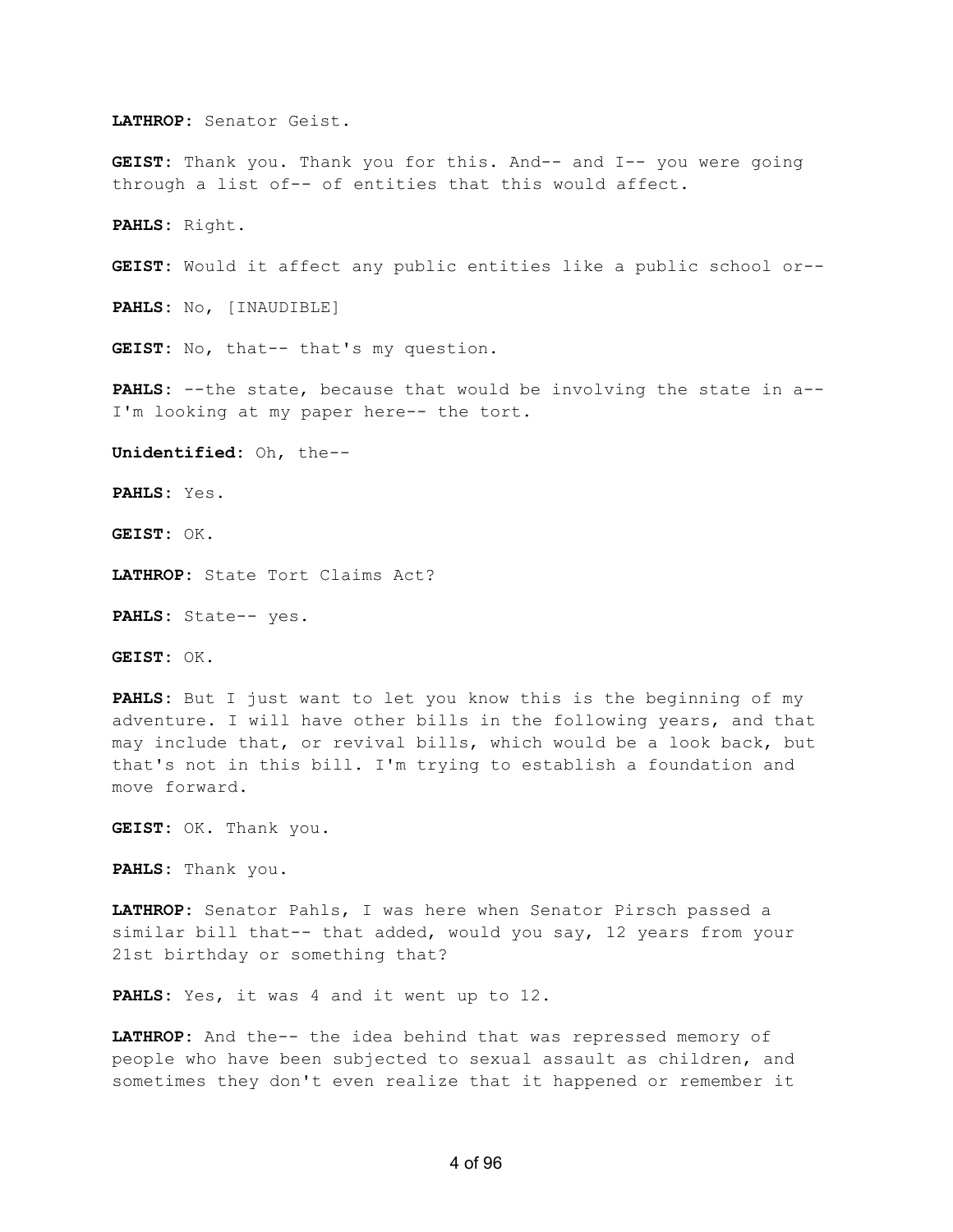until a later date. That's the-- that's the-- is that the logic behind your bill?

**PAHLS:** Yes, because, as I said, 52 is when a lot of people all of a sudden come forward.

**LATHROP:** OK, and are the people who were going to-- I-- I have a list here of about six people. Are they going to address that in their testimony?

**PAHLS:** Yes.

**LATHROP:** OK.

**PAHLS:** The first two testifiers--

**LATHROP:** OK.

**PAHLS:** --really understand this topic.

**LATHROP:** Then I'll leave it to their testimony and ask them questions if I have any.

**PAHLS:** Thank you, Senator.

**LATHROP:** Any other questions for Senator Pahls? I see none. Thank you.

**PAHLS:** Thank you.

**LATHROP:** And you'll be here to close?

**PAHLS:** I shall be.

**LATHROP:** We will take-- the first testifier we have is Kathryn Robb from Child USAdvocacy. Good afternoon and welcome.

**KATHRYN ROBB:** Good afternoon. Thank you, Chairman and Chair- members-- committee members, excuse me. My name is Kathryn Robb, K-a-t-h-r-y-n, Robb, R-o-b-b. I am the executive director of Child USAdvocacy. We're a national organization. I testify all over the country on bills like this or any child protection bills. I am also a survivor of child sexual abuse. Child sexual abuse, as we can see just by watching the press, is an ubiquitous social problem that occurs in all social groups. Many people think that it just happens in the clergy, and that's just not the case. In fact, the evidence tells us and research tells us that the vast amount of child sexual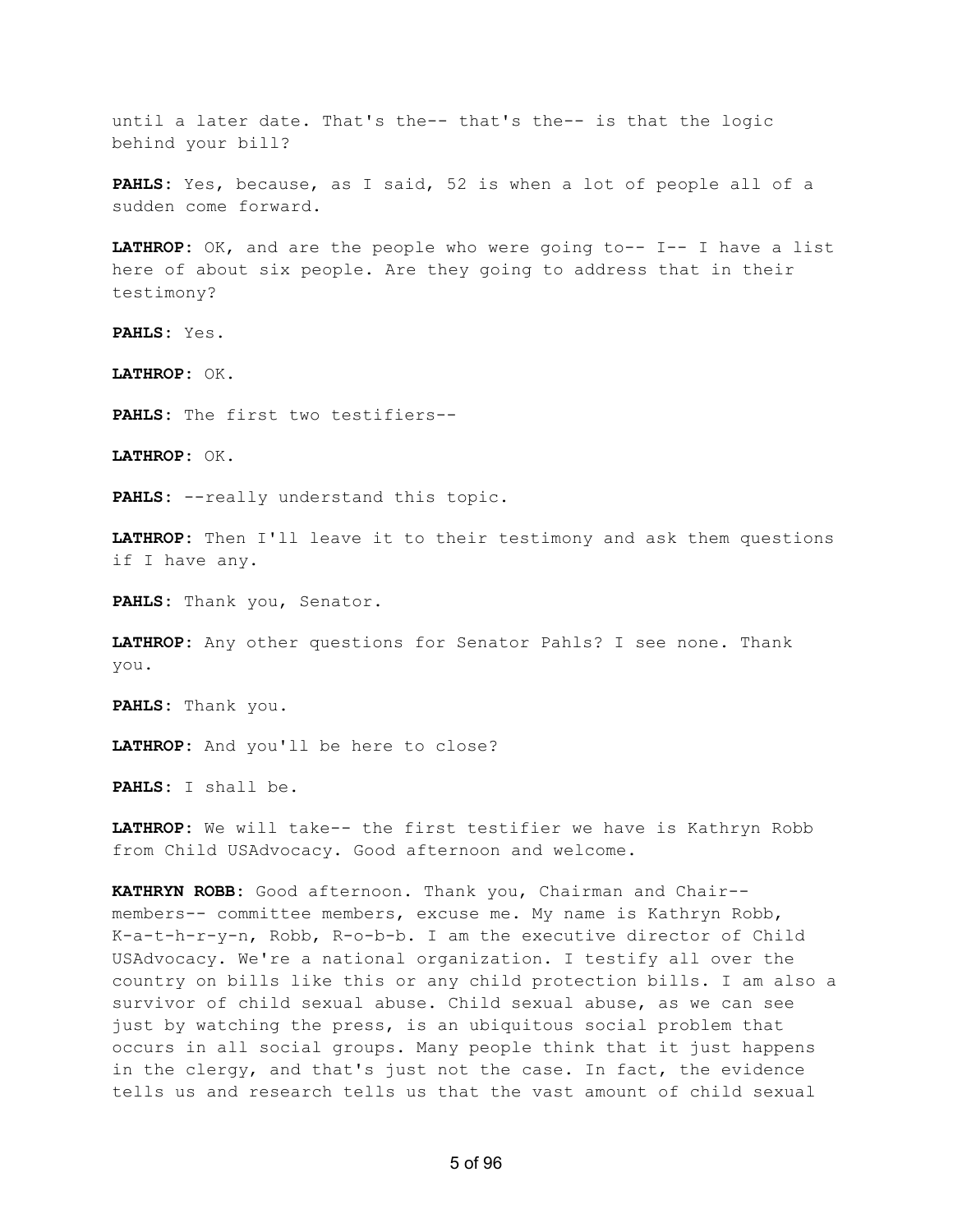abuse occurs in the family. The most recent data tells us that 38 to 40 percent occurs in the family. That is indeed where my abuse for eight years occurred. A very small part of that ugly pie of child sexual abuse is clergy, so I know there's a lot of concerns about the Catholic church and that type of thing. By the way, I went to a Catholic school for 12 years. I have no problem with the Catholic church. I do have a problem with child sexual abuse. The data presently shows that more than 10 percent of our children will be sexually assaulted before their 18th birthday. In my written testimony, there are citations to all of this data. One in 5 girls and 1 in 13 boys, presently, that is where the research is landing, and most of those children will be repeatedly sexually assaulted by their perpetrator. This happens in-- with doctors, schools, camps, youth-serving organizations, neighborhood-- neighbors, and, again, family is the biggest part of this ugly pie. Nearly 90 percent of all perpetrators are known by the child. In fact, they tend to have a very close and trusting relationship with that-- with that child. I'd like to talk a little bit about the-- the science of traumatology, if I may. So essentially, the way children's brains respond to trauma is a little bit different than the way the adult brain responds. So what happens when we're traumatized, as we all know, if you're almost in a car crash, for example, or a dog jumps out at you, you have that startle reflex, right? Your heart rate goes up. You start to feel sweaty. You may even feel a little sick to your stomach. Well, that is cortisol working in your body so you can do what? Fight, right? Freeze or flight, right? That is a normal response. But what happens to children that are under chronic-- chronic stress? That those cortisol levels and the adrenaline levels within the brain of a growing child affect the architecture of that brain; it affects the neurotransmitters and the neurons themselves. In fact, we have data that suggests that the hippocampus in the brain shrinks when children are-- are, you know, exposed to chronic stress. By the way, the hippo-- hippocampus, for anyone who would like to know, is the memory keeper. That's where kids store memory. So then what happens? What we know is that then those kids not only suffer from memory issues, focus issues, concentration issues, but we know that they also struggle in school. So what does that do? That affects the state of Nebraska because schools are burdened with the cost of dealing with children that are suffering. It also affects social science-- excuse me, our-- our-- it affects our-- excuse me. It affects our-- our social systems that are supporting social workers, that types of thing, medical. It's across the board. Let me--

**LATHROP:** So I'm going to-- I'm going to stop you.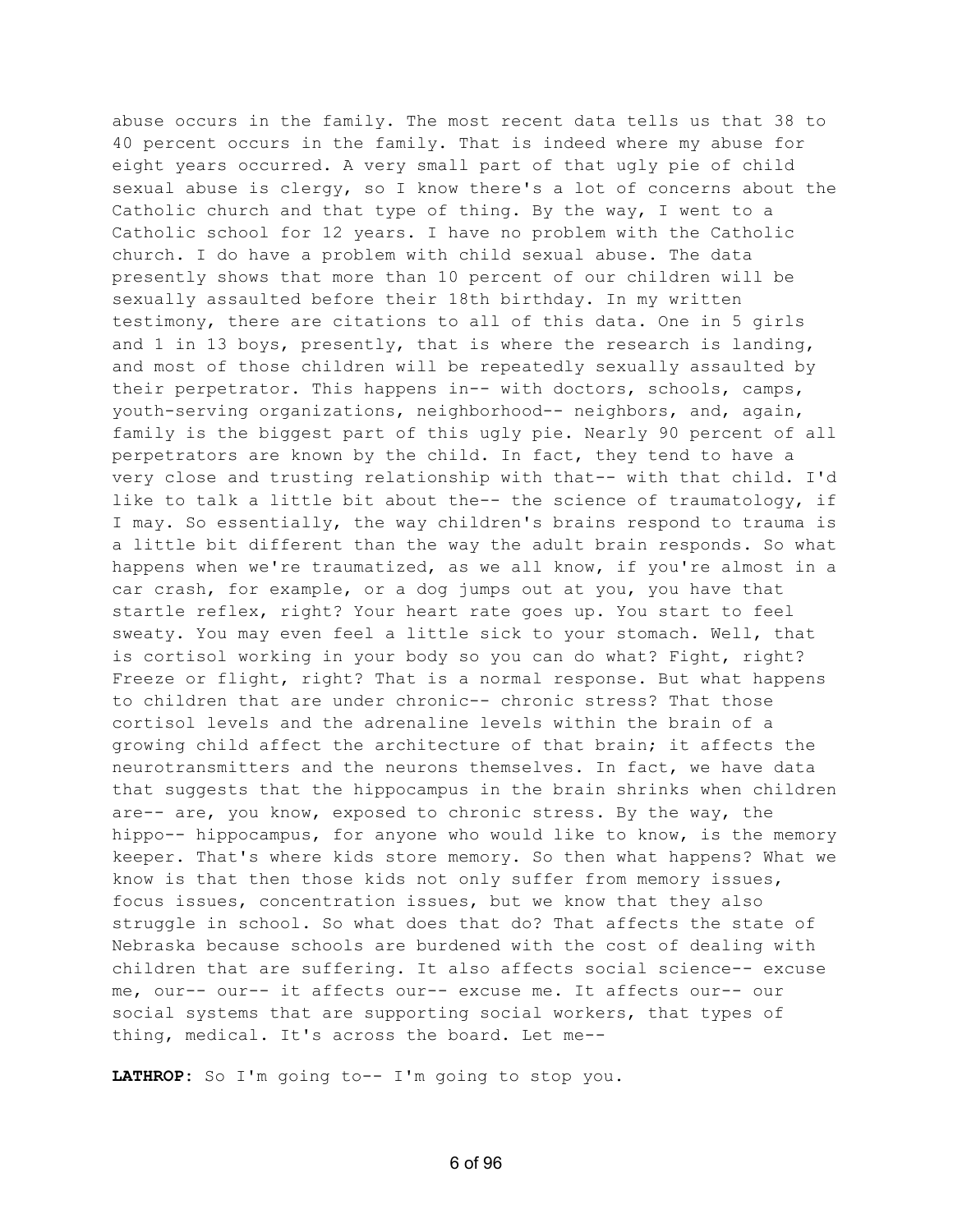**KATHRYN ROBB:** Yeah.

**LATHROP:** OK?

**KATHRYN ROBB:** Yep.

**LATHROP:** I'm confident there will be questions--

**KATHRYN ROBB:** Sure.

**LATHROP:** --because I have some myself, but let's-- just because we got to keep to the light system--

**KATHRYN ROBB:** Of course.

**LATHROP:** --and enforce it equally--

**KATHRYN ROBB:** Yes.

**LATHROP:** --and consistently or I end up with problems. So let's- let's--

**KATHRYN ROBB:** Senator, if I could just add one thing to wrap it up?

**LATHROP:** Sure.

**KATHRYN ROBB:** I'm sorry. Right now, 17 states have eliminated their statute of limitation for child sexual abuse, 27 states have revival or window legislation, so this is a national movement. I just wanted you to know.

**LATHROP:** OK. OK. So do any of the members have questions? Can I ask you-- you were describing the challenges this presents to a developing child's brain, this kind of repeated trauma. What's this do or how does this play into repressed memory and the point in time at which an adult realizes that this happened to them as a child? Are you the person to ask that question to?

**KATHRYN ROBB:** I-- I believe I am, Senator.

**LATHROP:** OK. So why don't we have you address--

**KATHRYN ROBB:** I'm so grateful that you asked the question. So the science of traumatology and the science of delayed disclosure has told us that the trauma of childhood sexual abuse, especially repeated trauma, right? It causes depression, anxiety, eating issues, sleeping issues, all sorts of issues. It is, as a survivor myself, is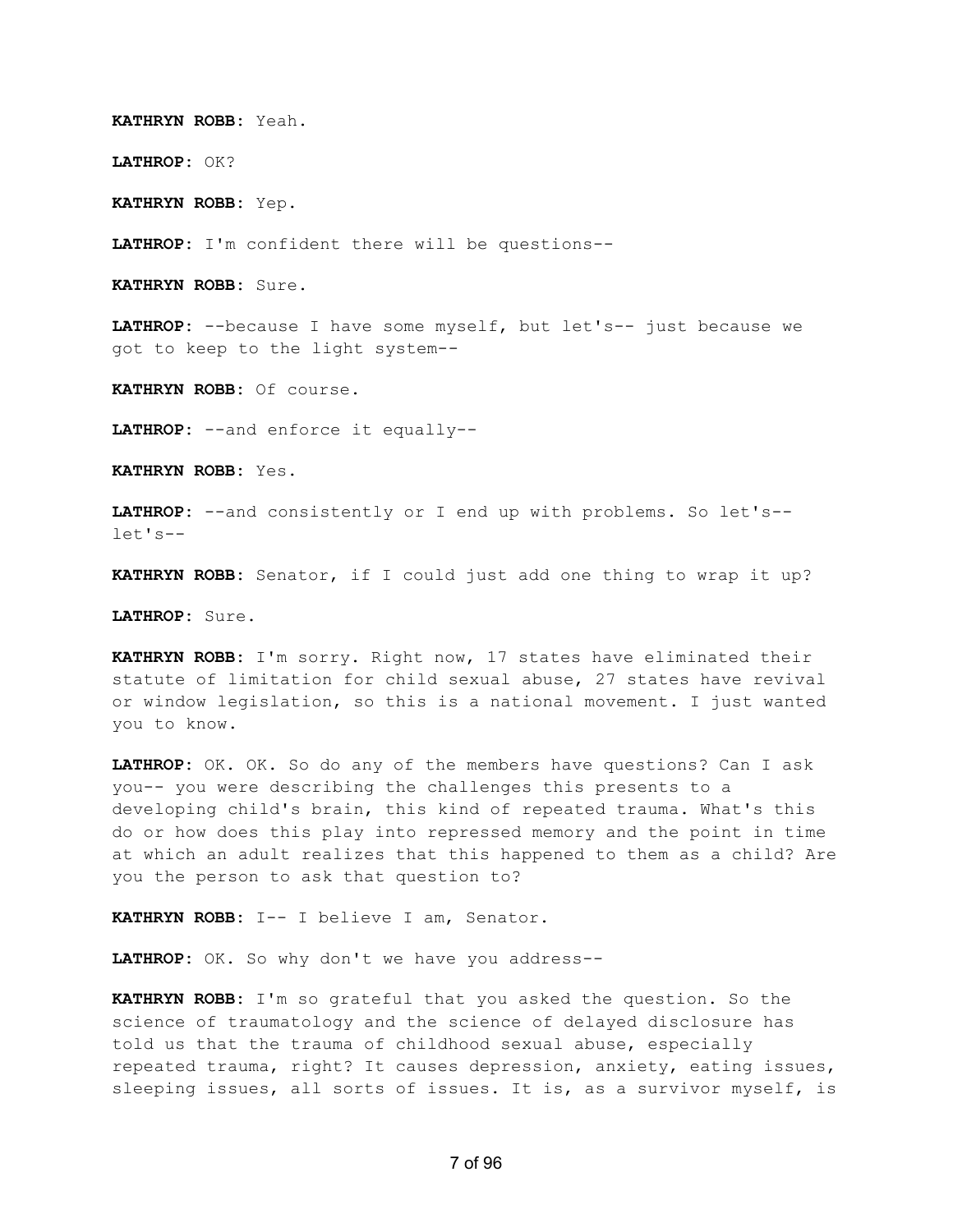not something that people shout off the rooftops, right? Especially if it's happening where most of it happens by someone they know and trust, right? So what happens is it's not just repressed memory based on the science. It's also people don't want to think about it. I can tell everyone in this committee I have not forgotten how terribly abused I was for over eight years. I've not forgotten that, right? So some people are so traumatized, and if we look to the science of traumatology, we understand that when people are in shock, especially children, that data gets sent back in a place where we keep it there because the child must do that, because the child must survive, and the only way they can survive is to send that information in the back of their brains and store it away. Now that gets triggered later on by certain events in one's life.

**LATHROP:** So I want to ask a question about that because Senator Pirsch did extend the statute of limitations for these kind of causes of action to someone into their 30s, so they have into their 30s to file a suit against an abuser or an institution that may be responsible. When does this generally become-- when does one who has repressed this experience become aware that it actually happened? Because when we talk about, and-- and I may give a little bit of a speech here. When we talk about statutes of limitation, there are policy reasons for those statutes of limitation. Part of it is being able to come up with evidence of what happened, allowing people to defend themselves fairly, so that getting rid of statutes of limitations are really disadvan-- disadvantageous or-- or maybe they're policy reasons not to forever. So when do these folks who have been through these experiences know that this happened to me and, by gosh, I should do something about it?

**KATHRYN ROBB:** Thank you. I'd like to answer in two parts, if I may.

**LATHROP:** OK.

**KATHRYN ROBB:** One-- one is as a-- as--

**LATHROP:** I think this is central to the bills, so I'm going to ask you--

**KATHRYN ROBB:** Oh, absolutely. One, as an attorney and as a citizen of this beautiful country, I believe in due process, I believe in statute of limitations. They do indeed serve a purpose, but I would argue that these are not slip-and-fall cases. These are not fender-bender cases, right? These are not breach-of-contract cases. We're talking about the rape, sodomy, and sexual assault of children, so that's one thing. But we also, for the attorneys in this room, as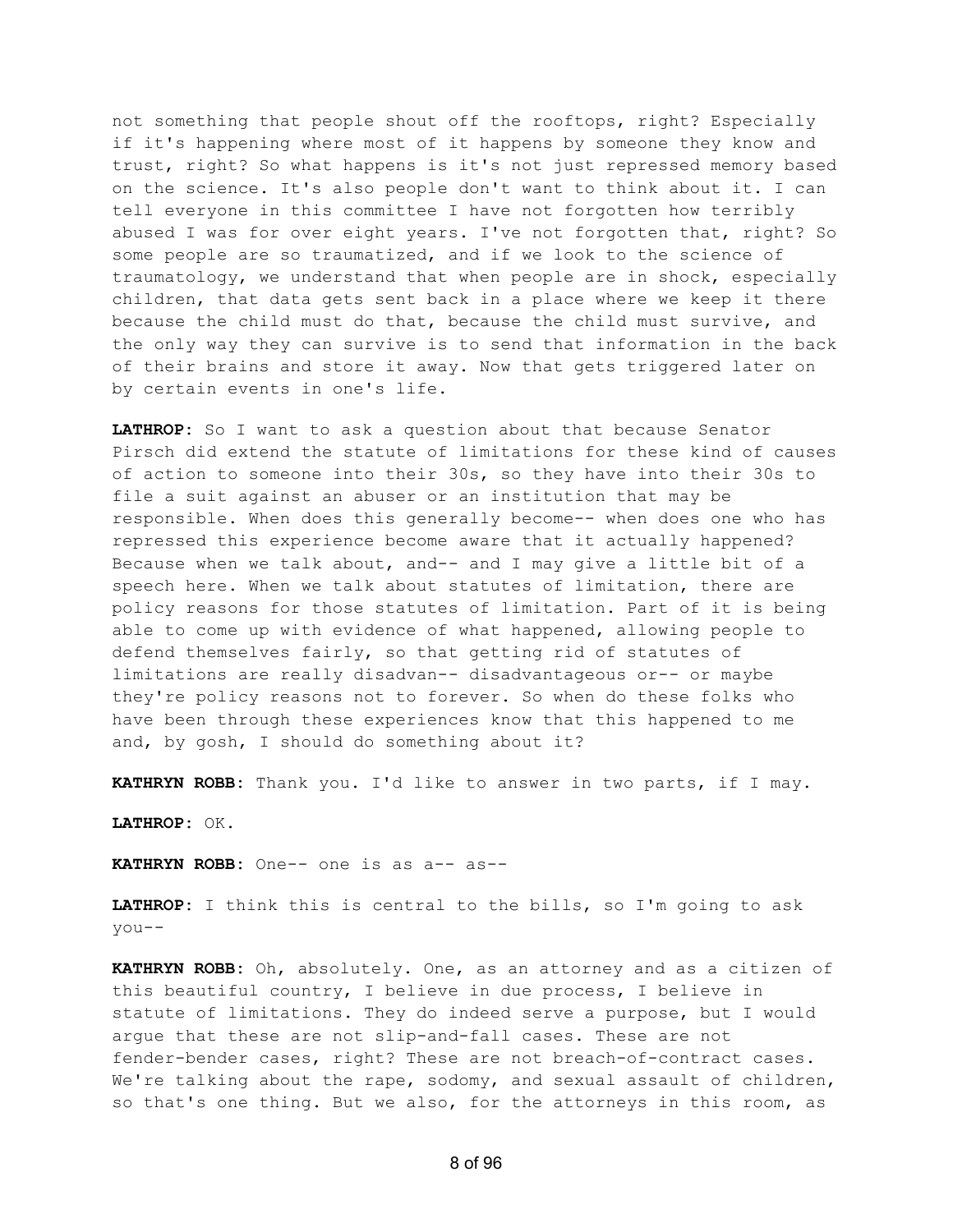we all know, we have built into our justice system and our civil system-- we have built in the civil rules of procedure, right? We have built in the rules of evidence. Those are safety nets. Attorneys are not going to take weak cases anyway, and-- and they still have to prove their case. As we know, plaintiffs have to survive a 12(b) motion so they can move forward, so there's already things existing. And I further believe that our laws, our laws that you create, that this body creates, are based on justice, reason, common sense and sound public policy, right? We have exceptions to laws and exceptions to those exceptions. And if we're talking about the rape of children, by God, I think we should have it. Now to answer your question about delayed--

**LATHROP:** Yeah, that's what I was gonna--

**KATHRYN ROBB:** --about delayed-- delayed disclosure, the average age, as we understand it right now, is age 52, but we know that--

**LATHROP:** Pardon me. Is that when they come forward or is that when they realize that this-- that they've been through this experience?

**KATHRYN ROBB:** The average age of-- of coming forward, well, they're usually-- sometimes are-- they coincide, right? Of course they coincide.

**LATHROP:** I'm sure sometimes they do.

**KATHRYN ROBB:** Yes, right.

**LATHROP:** But what's the average age if a-- if a child is sexually assaulted, and I'll pick an age, eight, seven or eight years old or- or ten, and they've repressed that memory, something triggers it and they realize that this has happened to me in the past, when does- when's-- what's the average age of an individual that has that experience?

**KATHRYN ROBB:** Again, it's close to age 52--

**LATHROP:** OK.

**KATHRYN ROBB:** --and it's 40, 50, 60. Sometimes it gets triggered by the death of a parent when you're, you know, getting older or it gets triggered because your child is turning the age when your abuse start-- started, where-- there's a bunch of different triggers-- or you walk into the church or you walk to the camp or you see a bumper sticker and it comes back to you. But--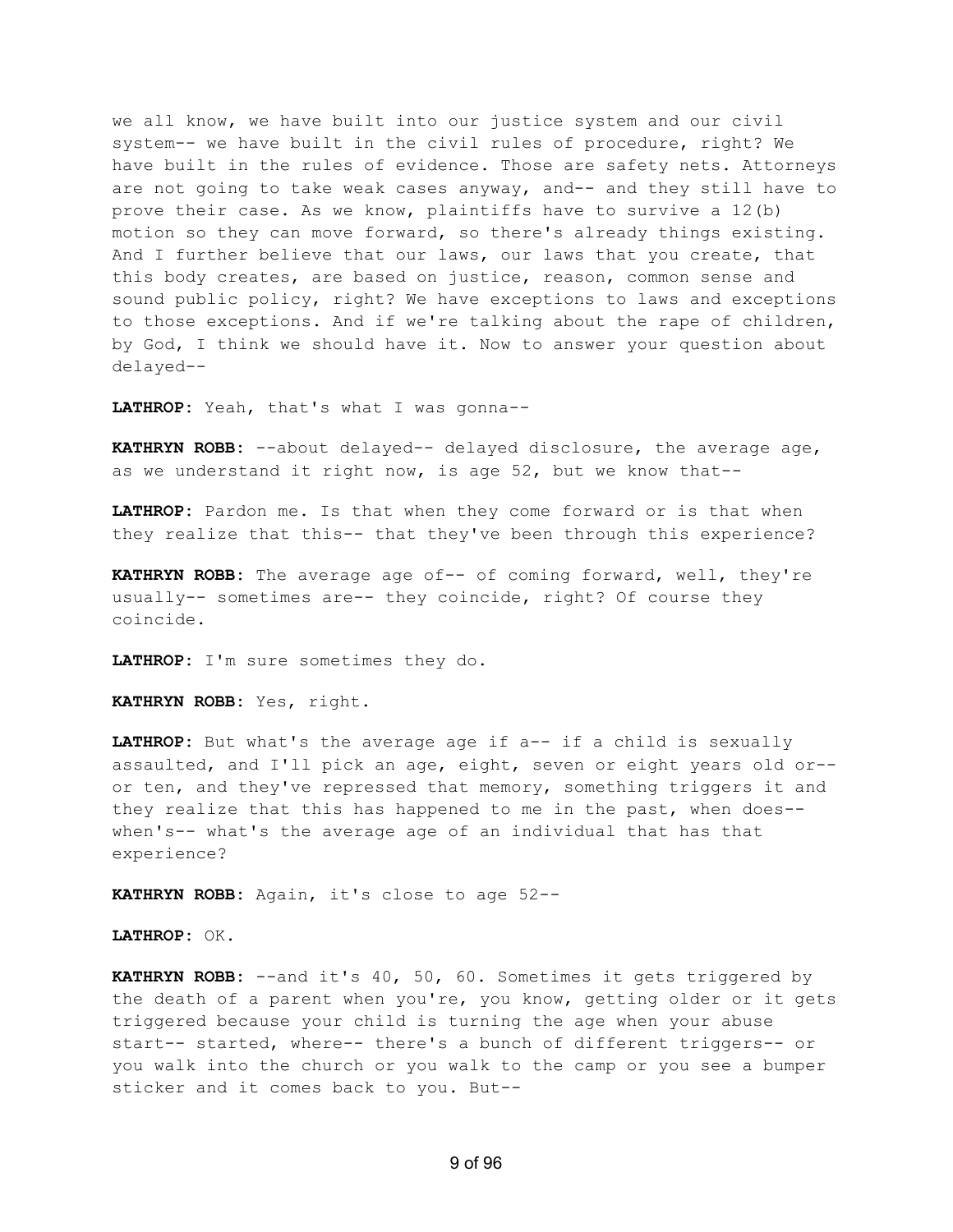**LATHROP:** OK.

**KATHRYN ROBB:** --most experts would argue that-- that few of these are re-- truly repressed, and this is very nuanced science, Senator. But most would argue that it's more the depression, the fear, the shame that-- that really silences. So I often say, why should sexual predators be protected by the passage of time while victims suff- suffer in perpetuity?

**LATHROP:** OK. Do-- Senator Geist.

**GEIST:** You-- you said something I just-- at-- at the very beginning, so hopefully we can-- I can rewind you back there. You were talking about some states have no statute of limitations and others have some kind of window. What did you say there?

**KATHRYN ROBB:** Sure. Seventeen states have eliminated their statute of limitations civilly--

**GEIST:** Uh-huh.

**KATHRYN ROBB:** --for civil, and that's what we're talking about here, right? And then right now, 27 states have--and-- and this, by the way, is in my written testimony--

**GEIST:** OK, so--

**KATHRYN ROBB:** --with charts and graphs and stuff.

**GEIST:** --in here, OK.

**KATHRYN ROBB:** Twenty-seven states have either enacted revival, meaning extending the statute of limitations-- so let's say it was age 21. They extend it close-- getting-- try to get-- trying to get close to that 52 number with revival, meaning if you were 30 and barred outside of statute, right, then you can still bring it. Some states, many states have opened up what we call a window. This is becoming the national trend. So essentially, they'll increase the period prospectively, and then they'll also open a one-year, two-year, three-year window. Some states have opened up second and third windows.

**GEIST:** OK.

**KATHRYN ROBB:** So it's really-- and-- and the purpose of the window in revival, and I realize that this is not a part of this legislation. The purpose is to expose hidden predators, because really this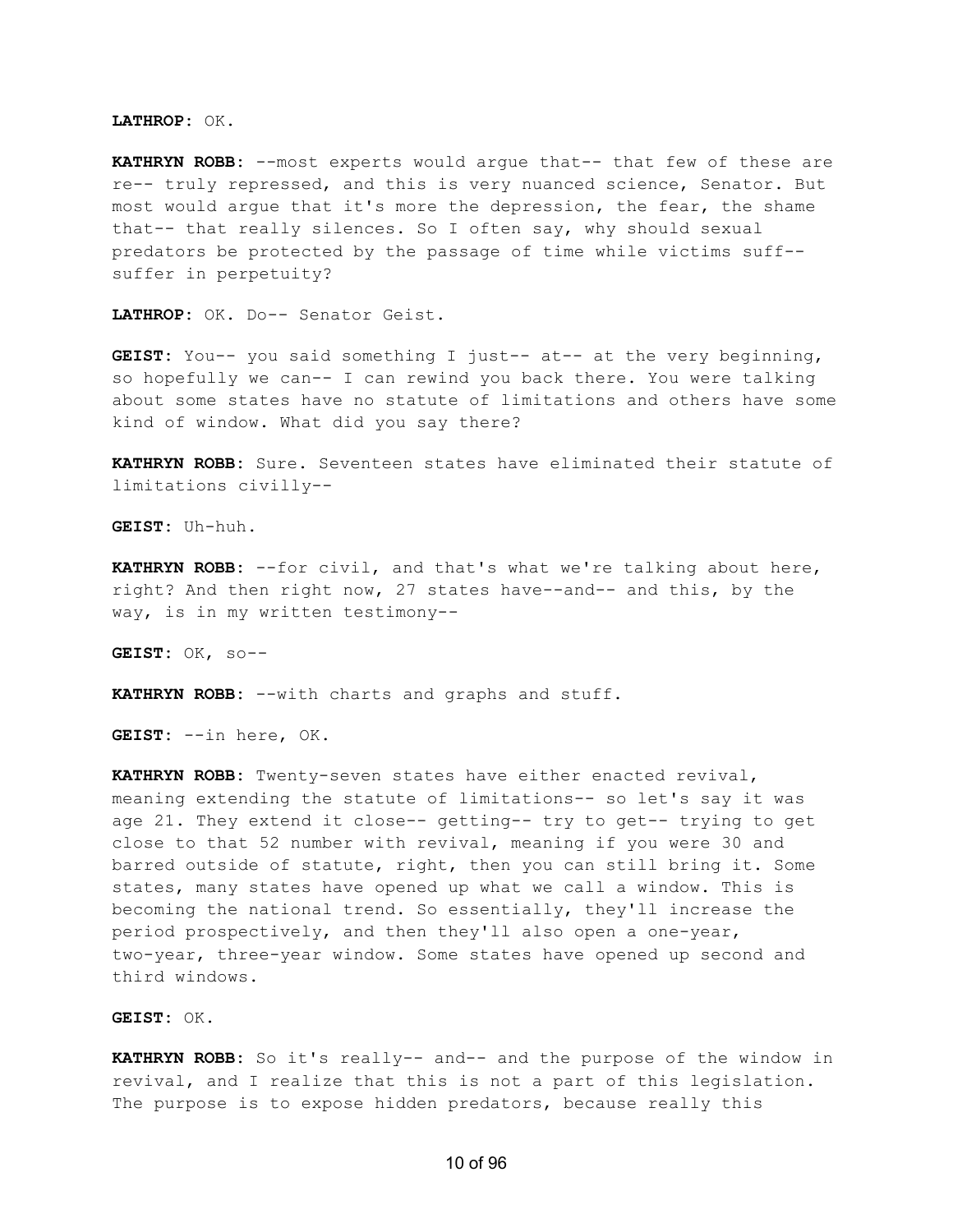legislation does three things. It exposes hidden predators, right? It educates the public, right? And most im-- one of the most important things is it shifts the cost of sexual abuse away from the victim over to the bad guys and, by the way, away-- away from the state because it is an enormous financial burden on the state of Nebraska.

**GEIST:** OK, thank you.

**KATHRYN ROBB:** Thank you.

**LATHROP:** Any other questions? I see none. Thank you for being here today. We appreciate your testimony.

**KATHRYN ROBB:** Thank you kindly.

**LATHROP:** Our next testifier is going to be Shaun Dougherty. Good afternoon and welcome.

**SHAUN DOUGHERTY:** Good afternoon. Thank you for having me. My name is Shaun Dougherty, S-h-a-u-n D-o-u-g-h-e-r-t-y. I am the current president of the SNAP Network, which is the Survivors Network of those Abused by Priests. I want to thank you for giving me this opportunity to testify before you today. I was sexually assaulted from the ages of ten through my early teens by my religion teacher, who was also my peewee basketball coach and parish priest. I first disclosed my abuse in 1991 after being administered the military entrance oath that I took at the age of 21. As soon as I swore the oath, I felt an incredible sense of duty to disclose to the authorities what had happened to me as a child, so to protect other children from him. This was the first time in my life that I had ever heard of the term "statutes of limitations" and that I had already timed out. I not only found out that day that there was nothing that I could do about the abuse that I had suffered, but, worse yet, if I did publicly dis-- disclose my abuser's name, I could be held accountable for slandering my abuser. If not for my oath, I had every intention to take the story of my abuse with me to my grave. Since then, I have personally spoken with thousands of men and women that have lived with similar experience as mine. Most victims that I speak with will never be able to bring themselves to come forward. I receive calls from grown men that are locked away in their bathrooms, away from their family's earshot, sobbing about the abuse they'd endured years ago. I've spoken with victims that are currently SWAT officers, United States Marines, corporate CEOs. They all break down in tears. One gentleman even phoned me from his duck blind. They all state the same thing. They wish they had the ability to protect children today from the monster that they experienced as a child. The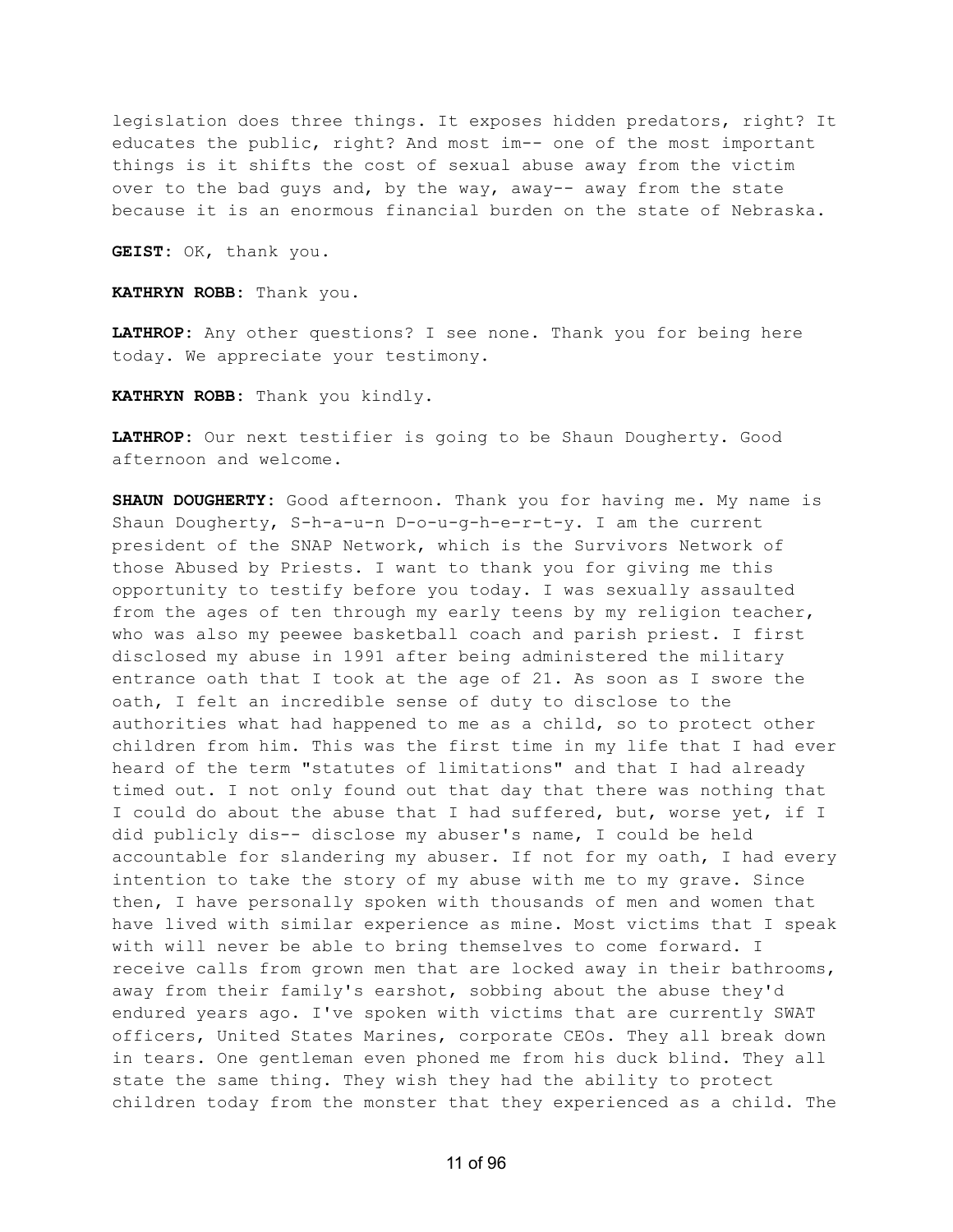regret is real. The fact that we were only children at the time doesn't seem to factor with us. We were frozen into silence until adulthood, but now all carry that burden today. This bill is more about protect-- prevention than it is about accountability. Take the case of Dr. Jack Barto, a convicted pediatrician in western Pennsylvania. He was first credibly accused in 1998, but at the time, the community's support was so great that he barely-- was barely investigated. He went on to practice for 18 more years until he was arrested in 2018 at the age of 70, I might add, for-- and is currently serving a 158-year sentence for sexually assaulting one of his child patients. One of his victims that came forward was his own relative. Dr. Barto has left a trail of victims in his wake. Had Pennsylvanian statutes of limitations been what they are today, many children could have been spared from the horrible stance of child molestation. Statistics show that the average age of a child victim will sh-- will disclose their abuse is 52. I believe that our laws should reflect the data. How many Dr. Bartos are currently practicing here in Nebraska? I would welcome any questions.

**LATHROP:** OK, thank you for your testimony. Senator DeBoer.

**DeBOER:** Thank you for your testimony. I'm wondering-- I was kind of thinking about this on the last testifier as well. The sort of 52-year-old average of-- of when they come forward, do you-- do you think that that number might change over time, like maybe if stigma goes away it might become earlier, it might become later, it might- do you-- is that something that you think is-- is changing--

**SHAUN DOUGHERTY:** My hope--

**DeBOER:** --in your experience?

**SHAUN DOUGHERTY:** My hope is the stigmatism about child sex abuse is changing daily. Since I became public in 2016, as my colleague said, how many different states have changed their laws? We're finding because of the MeToo movement-- my parents, I'm one of nine children, Irish-Catholic. There was a lot of sex going on in my family, but nobody talked about it. Today, children, with the MeToo movement, with hearings like this, with reports that your Attorney General just brought out, it is being talked about more openly. It is not the stigmatism that it used to be. It isn't taboo. So I hope that not only will our age come down, but more children will actually start to feel comfort. Without-- if we don't do laws like this, if we don't make it easier for them to be believed, to be thought of, that's why they stay silent. So I do believe through acts like this, we are slowly, a little too slowly, switching it on both ends to where the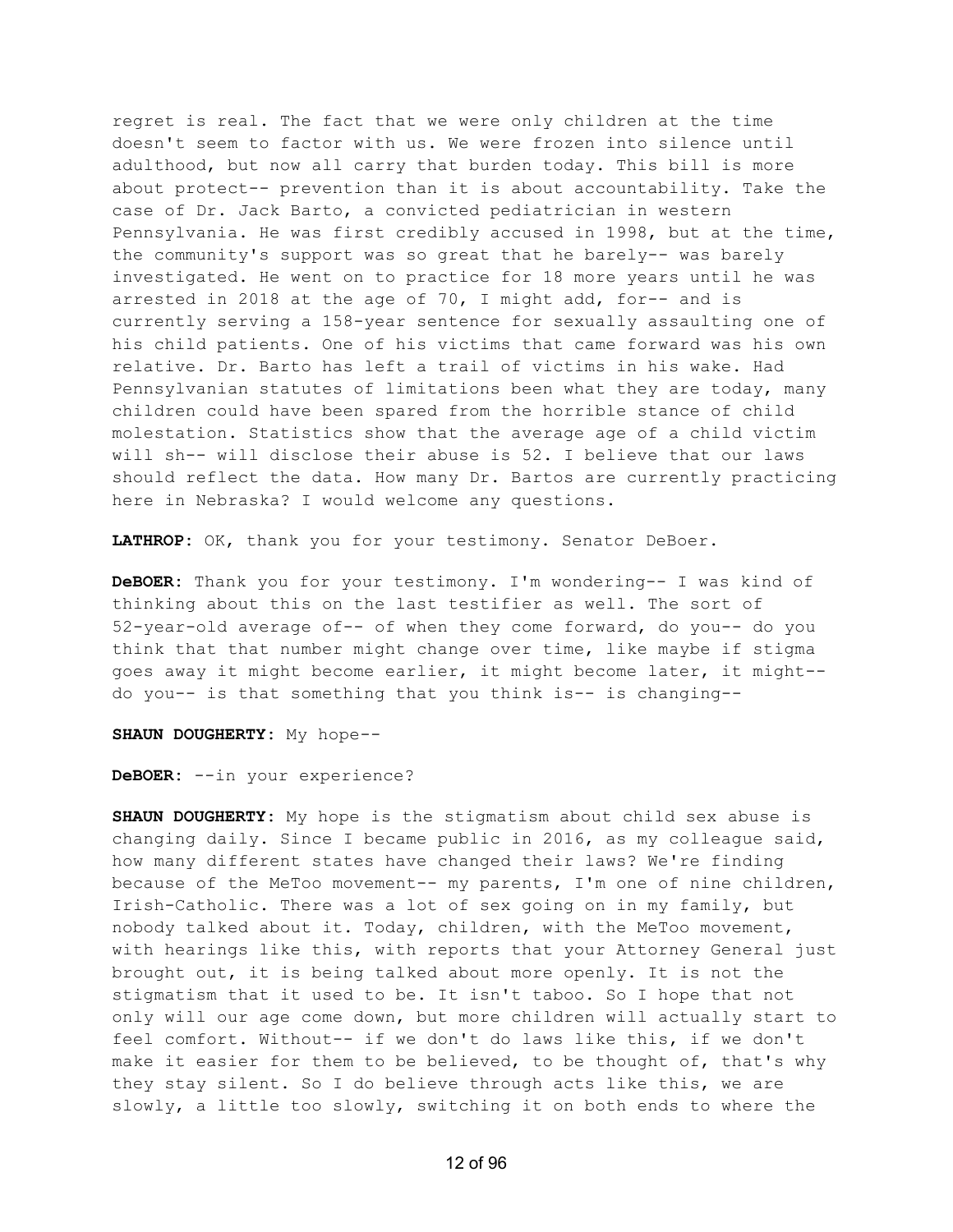past victims are going to start talking earlier and the current victims will start talking earlier, is my hope.

**DeBOER:** OK, thank you.

**SHAUN DOUGHERTY:** Thank you.

**LATHROP:** Very good. I don't see any other questions. Thank you for being here today and your testimony.

**SHAUN DOUGHERTY:** Thank you for having me.

**LATHROP:** Our next testifier will be Stacey Naiman. I hope I pronounced your name correctly.

**STACEY NAIMAN:** Naiman.

**LATHROP:** Good afternoon and welcome.

**STACEY NAIMAN:** Good afternoon, Chairman Lathrop and members of the Judiciary Committee. My-- my name is Stacey, S-t-a-c-e-y, Naiman, N-a-i-m-a-n.

**LATHROP:** Ms. Naiman, I'm going to ask you to speak up just a little bit so we can get a good transcription of your testimony.

**STACEY NAIMAN:** I live in Kearney, Nebraska, and I support Senator Rich Pahls's bill to eliminate the statute of limit-- of limitations for third parties in civil cases of sexual assault of a child. Sorry. As I sat down to prepare my story, I struggled immensely. Not only is this a very difficult and uncomfortable topic to talk about, it's nearly impossible to truly and accurately describe the unbearable pain that not only I experienced, but my family faced as well. I was born and raised in O'Neill, Nebraska. I attended St. Mary's Catholic, grade school and high school. In 1999, when I was 15 years old, I was groomed and sexually abused by a Catholic priest, Father Mark Merkel. He was my religion teacher, and he also taught me morality as well. The abuse started after having major back surgery to remove a tumor from my spine. At a very vulnerable time, I needed someone to talk to, and he was always there to listen. However, he soon changed the course of our conversations and he began talking sexually to me, as well as touching me inappropriately. He told me all the things he fantasized about doing to me, and he described these in great detail on numerous occasions. I was never comfortable and I told him to stop several times, but he never listened and the abuse continued. Within months, I started slowly slipping into a deep depression. I no longer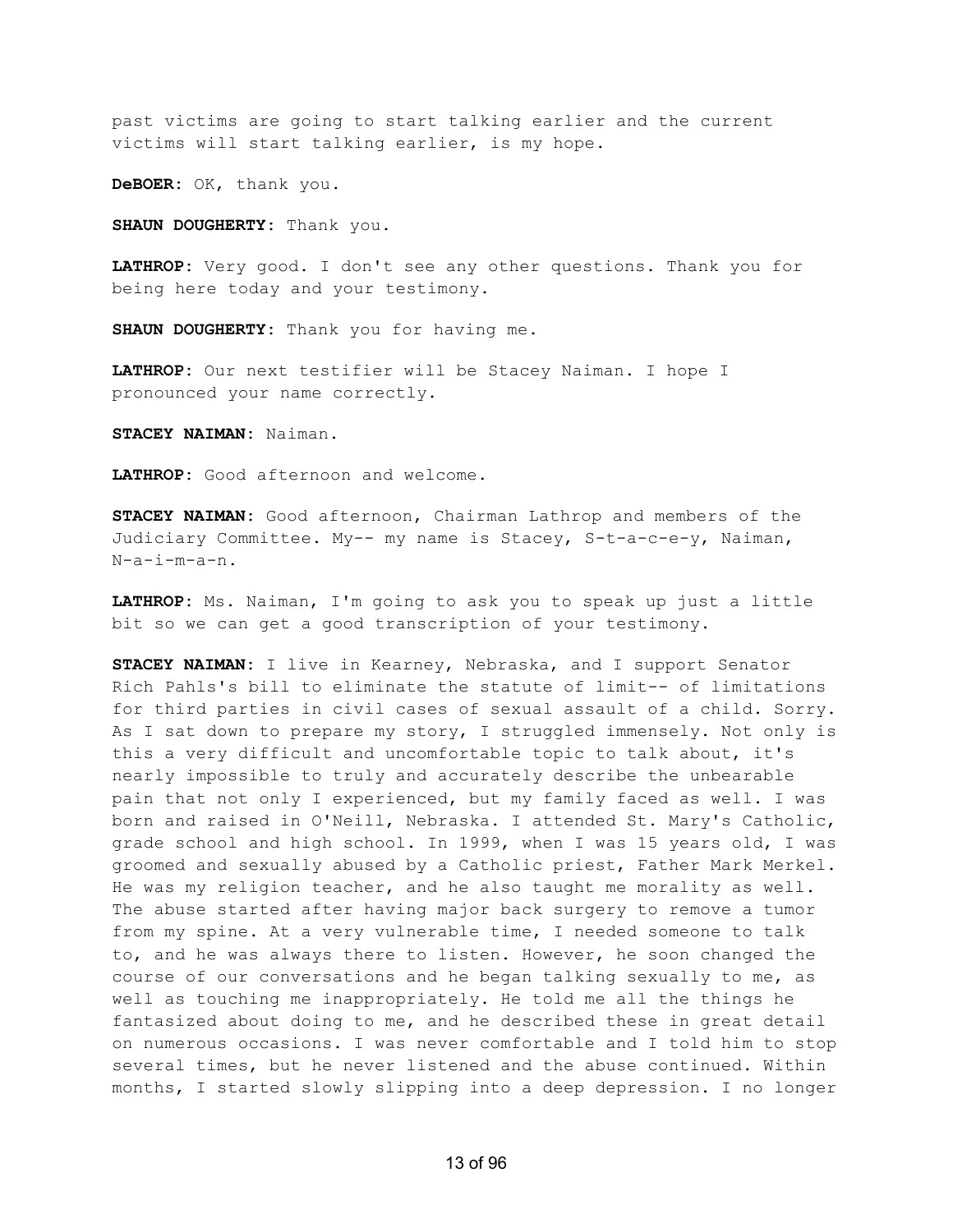found joy in anything. I cried daily. I struggled to get out of bed yet had trouble sleeping. I lost weight, looked pale, and many people began asking my parents if I was sick. Nobody could understand why I was falling into such a deep depression, not even myself. The effects of the abuse were debilitating, and the shame and guilt consumed me. I attempted suicide and carved "go to hell" into my leg. I spent numerous days at the doctor's office. I also had to go to school and face the rumors, the bullying, and the disgraceful looks all alone. My parents, who are with me here today, were my only saving grace. In 1999, my case was investigated by the Nebraska State Patrol. After taking my statement, they questioned Father Merkel. He admitted to everything in my report. However, the investigators told us that we had no grounds to press charges. The county attorney reiterated that legal action could not be pursued in my case. I was devastated, defeated, and lost all hope for justice. Five years later, in 2004, my case was reopened, only to be quickly closed again. An officer from the Nebraska State Patrol called and asked if I could remember anything else that may have happened. After replying no, he stated they were going to close my case. At the time, I didn't understand that it was because of the Holt County Attorney's decision to not prosecute. This brought back many emotional memories I had previously suppressed in attempt to move on with my life. My depression came back with a vengeance and I found myself contemplating suicide again. After two unsuccessful attempts to address my abuse through the Nebraska legal system, my parents and I turned to the Catholic church and Archbishop Elden Curtiss of Omaha Diocese. All three of us wrote him letters. Unfortunately, even though Father Merkel admitted to the sexual abuse, there was still no accountability or justice in my case, and he wasn't laicized until 2006. In 2018, the Nebraska Attorney General's Office opened my case for a third time. After an investigator with the Nebraska Department of Justice interviewed me, interviewed Catholic church officials, and reviewed documents from my case, it was determined a crime did indeed happen. After nearly 20 years, I finally felt heard and the crimes against me invalidated. However, because of the statute of limitations, my family and I are no longer able to pursue charges and there remains no justice in my case. For me, this is about justice and preventing an admitted sexual abuser from victimizing additional children, families, and communities. Why is there no accountability? Just because a crime happened years ago, doesn't mean it should be disregarded. In 1999, we did everything right. We reported the abuse to law enforcement. It was investigated and determined to be true. In fact, Father Merkel admitted to it, yet we were not allowed to press charges. If LB833 passes, it will protect children from these third-party institutions, and it will force them to confront their inaction.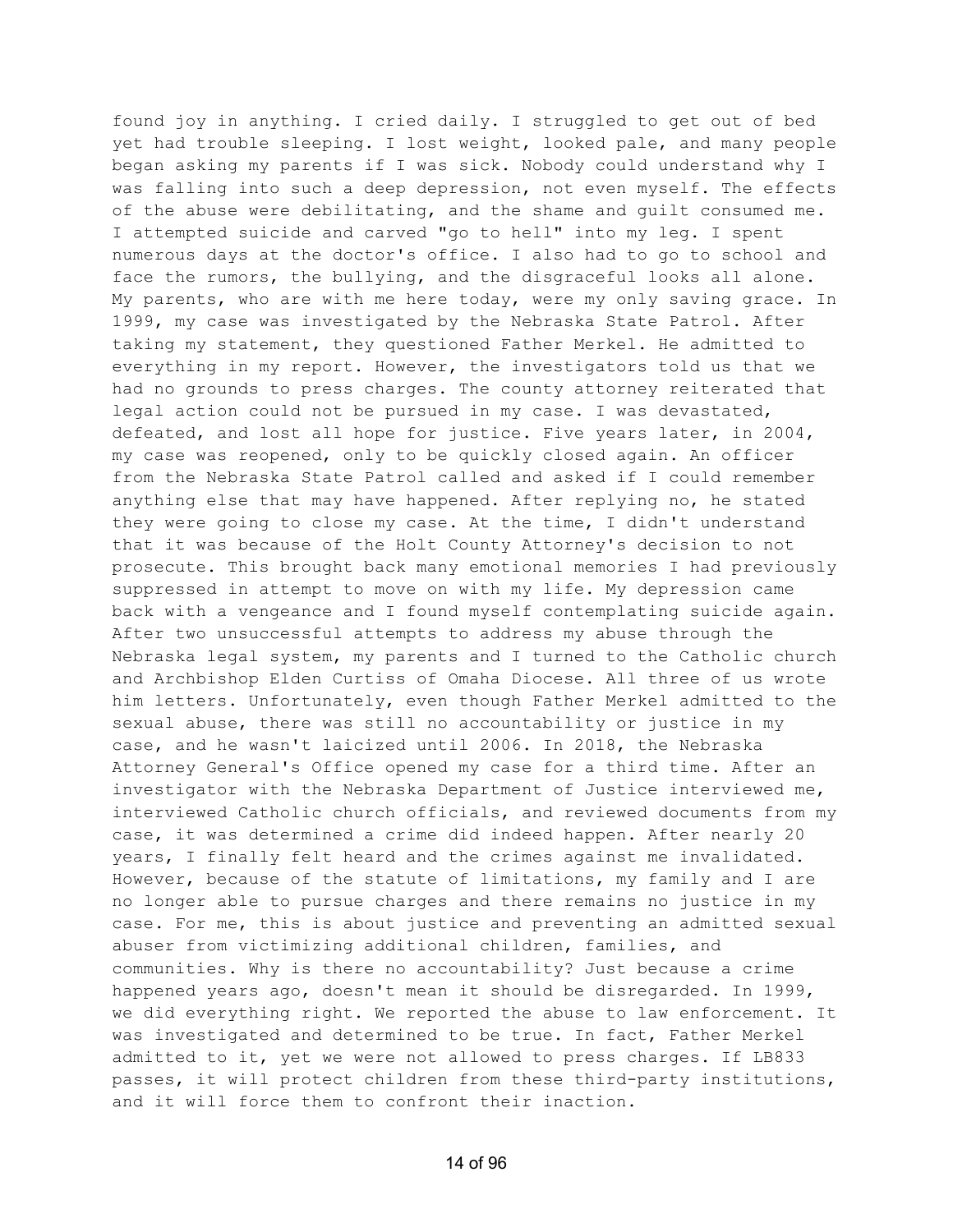**LATHROP:** I'm going to ask-- there may be questions, but I have to-- I have to observe that three-minute light so everybody has an opportunity to testify.

## **STACEY NAIMAN:** Sure.

**LATHROP:** It's the worst part of this job, is enforcing the red light. But do any of the members have questions for this testifier? I don't have a question. I just want to express my appreciation for the courage it shows for you to come here today and testify. I-- I can't imagine what you've been through, but  $I--$  I can tell you that it-- we see people who come and tell their stories to this committee when they want a change in the law and the courage you showed today to come forward in a very public way and share your account is-- is impressive and I-- I want to acknowledge that and thank you for being here today.

**STACEY NAIMAN:** Thank you.

**LATHROP:** OK, thank you.

**STACEY NAIMAN:** Thank you.

**LATHROP:** I think we're going to hear from one of your parents too, right? OK. Debra Dappen would be the next testifier. Good afternoon.

**DEBRA DAPPEN:** Good afternoon. Debra Dappen, D-e-b-r-a D-a-p-p-e-n, and I'm here on-- as a survivor and I'm a leader at SNAP, Survivors of those Abused by a Priest. And thank you so much for the privilege today to talk with you this afternoon. Would you agree no child should have to endure torture, silencing-- excuse me-- and mind control for their entire life? This is why you're here. Even though these crimes against me were-- had happened over 50 years ago, the trauma continues daily: nightmares, health issues, the fear of authority, and living in a constant state of high alert. And that is the killer, whether it be by chronic disease, PTSD, or suicide. Monsignor William J. Devine, a Catholic priest who came from Ireland, was a military chaplain in World War II and was born the same year my grand-- grandmother was, in 1903. When I was six years old, he strapped me to the church altar, raped and tortured me in ways you don't even want to imagine. For the past 20 years, I have been trying to file a police report, not only for justice in my case, but for all of his victims. Due to the statute of limitations, he was never-- he has never been publicly exposed or investigated and was un-- was able to die a free man. Meanwhile, I've had to carry the burden of his crimes all these years, as all silenced victims do. That is why it's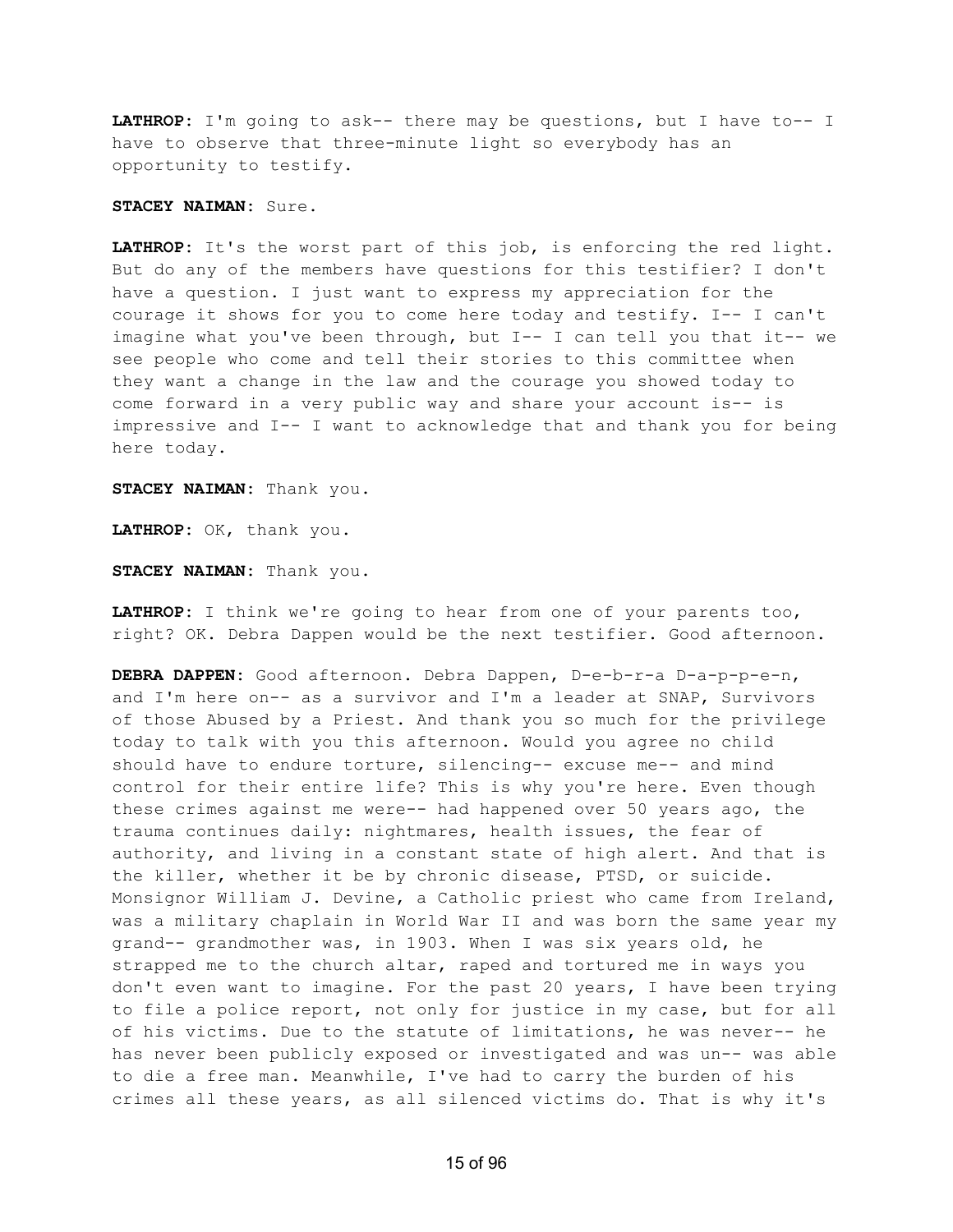so important to eliminate the statute of limitations on these horrific, life altering crimes. Please support LB833. We need to protect our children and hold criminals accountable for the abusive crimes they make to our communities, and we want to create a safe and healthy environment in which to live. There is no reason to believe these crimes are not still happening today, and the best way to protect our children is to get criminals off the streets. Please do your job and protect children and allow justice to be served. Thank you for your time, appreciate it.

**LATHROP:** Thank you for your testimony. I don't see any questions today, but we appreciate you being here.

**DEBRA DAPPEN:** Thank you.

**LATHROP:** Next is Jack Hoskins. Jack Hoskins here? Good afternoon and welcome.

**JACK HOSKING:** Thank you. My name is Jack Hosking, H-o-s-k-i-n-g, 12733 Davenport Plaza, Omaha. I want to thank all the senators for sharing their time with us. I particularly want to thank Senator Pahls for his courage to bring this issue forward. The purpose of this bill has-- the-- any of these bills that has to do with sexual abuse are [INAUDIBLE] difficult and perhaps can only be taken one little step at a time. But victims have been lost for years and trying to find a way to come forward, to get rid of the bad feelings, some of which we've heard here today. I'm closely involved with this, what happens to an abused child. I've been involved in attempts at changing the statute of limitations several times now, the last being Senator Krist. They always seem to run into little problems in understanding what good you senators can do. Don't think there's anybody in here, in this room, who doesn't understand the extreme difficulty created not only in victims, but also in the families. I think all of you know that the statutes of limitations was designed for business purposes. I think every state's had statute of limitations. The problem comes in is that you try to use these laws to protect abused children, they were never designed to help abused children and, therefore, we must change-- we must change it. The- the idea that-- the idea that we could simply pick this one item- that is, to give victims a chance to sue the entity, the church, the hospitals, the school, that type of thing-- that gives something more than just possibility of money. What it gives them is a chance to have hope, and that-- and that effort is therapy itself. So anything else, that's very important, and I've experienced that very thing. If we-- if we can allow that to happen, it does other things too. It also helps the entity to start thinking about what they've helped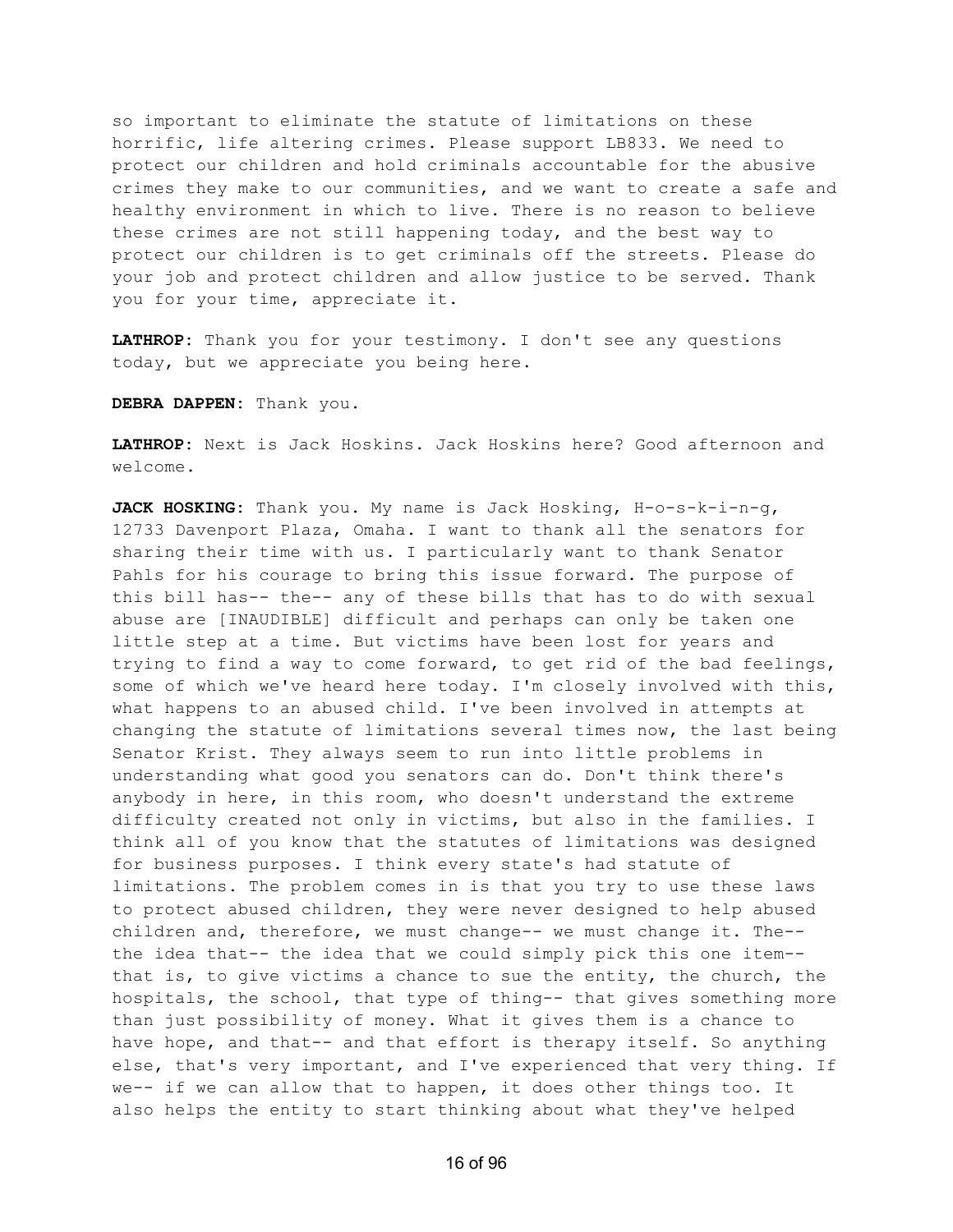create and protect and perhaps clean up their act too. So that's what I wanted to say to you.

**LATHROP:** OK.

**JACK HOSKING:** Any questions?

**LATHROP:** I don't see any questions today, but thanks for being here.

**JACK HOSKING:** Thank you, everybody.

**LATHROP:** And finally, Erin Zakrzewski-- probably torturing that. Good afternoon and welcome.

**ERIN ZAKRZEWSKI:** Good afternoon, Chairman Lathrop and members of the Judiciary Committee. My name is Erin Zakrzewski, E-r-i-n Z-a-k-r-z-e-w-s-k-i. I live in O'Neill, Nebraska, and I support Senator Rich Pahls's bill to eliminate the statute of limitations for third parties in civil cases of sexual assault of a child. I am the mother of Stacey Naiman. In 1999, my daughter was sexually abused by Father Mark Merkel. At that time, he was the assistant pastor of St. Patrick's Catholic Church in O'Neill, Nebraska, and a teacher at St. Mary's High School, where our daughter attended. In retrospect, Father Mark Merkel began grooming Stacey and our family in 1998. He gained our trust, became our friend, and we opened our door to him. He had meals in our home, said Mass, and blessed the family farm. We were blind to what he was doing to our daughter and family. In February of 1999, before the actual abuse began but not prior to the start of our friendship, Stacey had major back surgery. The surgery removed a tumor in the T11 vertebrae and included bone grafting and inserted pins and rods to stabilize her spine. As a result of the surgery, Stacey was required to wear a back brace for six months with minimal activity and no lifting. As you can imagine, for a 15-year-old, this was extremely difficult. Her peers were off having fun, taking part in sports activities, etcetera, and she was left behind. It was at this time, when she was lonely and most vulnerable, that Father Mark Merkel started abusing my daughter. He already had gained her trust and control. The abuse lasted approximately nine months. During this time, Stacey slipped into a depression, had trouble sleeping. She struggled at school and would have debilitating panic attacks. She was prescribed antidepressants, but unfortunately, her depression and panic attacks worsened, leaving doctors baffled at the cause. After several panic attacks sent us to the ER and multiple trips to the doctor, we were encouraged to try counseling to see if it would help determine the cause of her depression. On the Friday after Thanksgiving, my daughter finally confided in me about the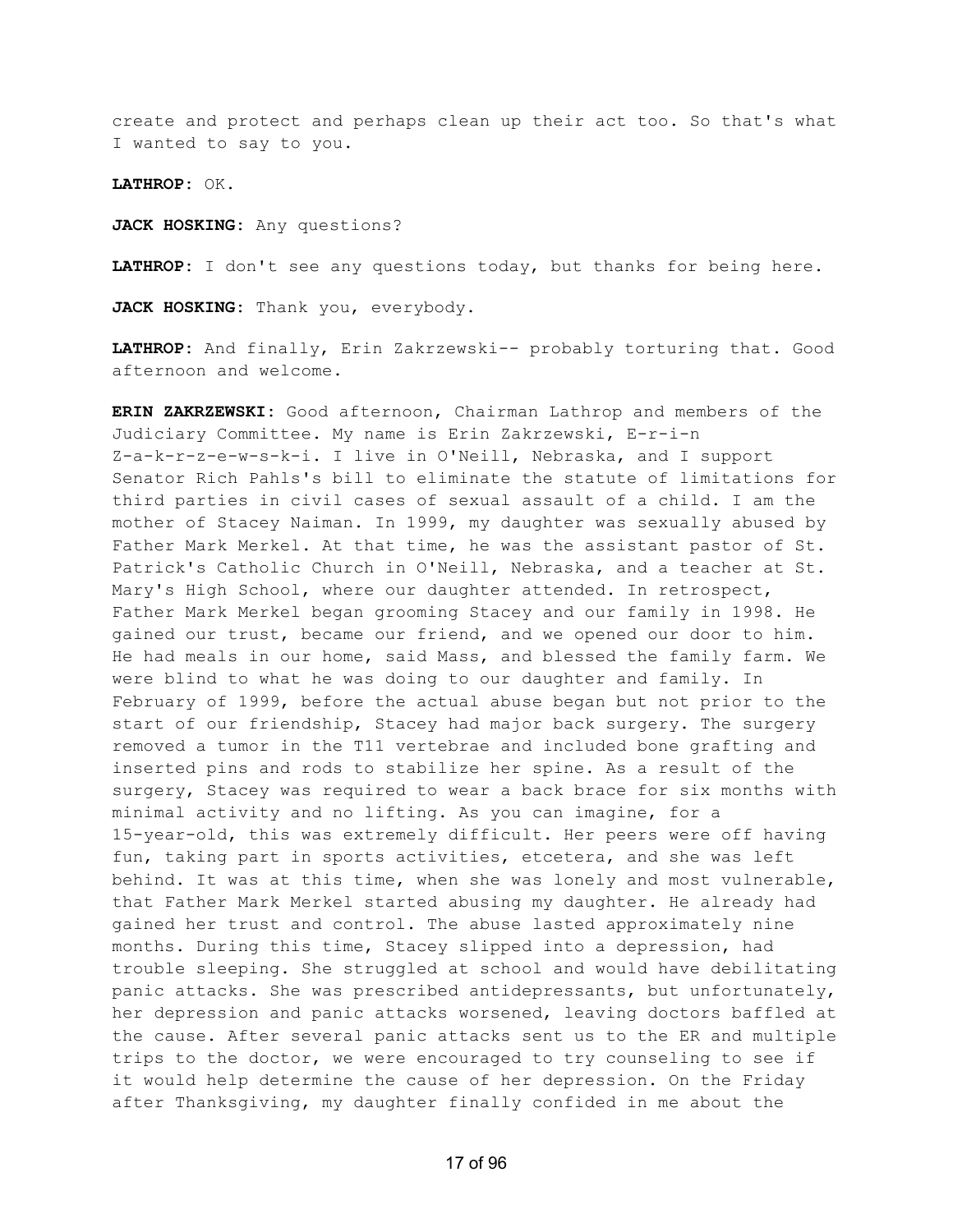abuse. It was a parent's worst nightmare. Shortly after, on December 1, Stacey had a severe panic attack and carved the words "go to hell" into her leg. We took her to the ER and she was sent to Richard Young Hospital in Kearney. The abuse was reported to the Nebraska State Patrol and, after a thorough investigation, her claims were found truthful and validated by the evidence and statements. However, the county attorney failed to prosecute. The impact this had on our family life was immense emotionally, socially and financially. When Stacey was in high school, I would be called to the school four out of five days every week. She would be in the counselor's office crying uncontrollably, and the counselor-- counselor would call me because she couldn't calm her down. I would either take her home or to the doctor, and it was a continuous cycle due to the depression caused by the abuse. She was afraid to stay home alone. She was afraid to hear the phone ring. She was afraid to answer the door. She was afraid of everything. She couldn't sleep. She would spend many nights on the floor of our bedroom. By this time, she was 16. How many 16-year-olds want their mother sleeping in their room or want to sleep in their parents' bedroom? As a wife and the mother of three children, it was very difficult to do what was expected of me. My husband, Paul, and I owned and operated two businesses at this time. Paul managed Westside Truckstop and I managed Westside Restaurant. Had we not had a good marriage and working relationship, we would not have survived this ordeal, and to this day, I am not sure we have truly survived it, the financial toll, the doctor bills, prescriptions, counseling, the insurance company raising rates over the years ahead, loss of work time so I could care for Stacey and of a social life for myself and my husband. It was all we could do to keep the businesses going. It was just survival mode for the years ahead. Thank goodness my husband and I were on the same page during these years. Our daughter was robbed of her childhood, her innocence, her high school years because this man wanted to pleasure himself. He had total disregard for our daughter and our family. I want what is best for my child. No words would ever describe watching my child suffer and the effect this has had on my family. As a mother, and because of what my daughter and our family experienced, I urge you to vote in favor of Senator Pahls's bill and pass it. I never want another child or family to experience what we have been through, and this bill is the first step towards making that possible. Thank you.

**LATHROP:** Sure. Senator Brandt.

**BRANDT:** Thank you, Chairman Lathrop. Thank you for your testimony. Did the county attorney explain why he did not prosecute?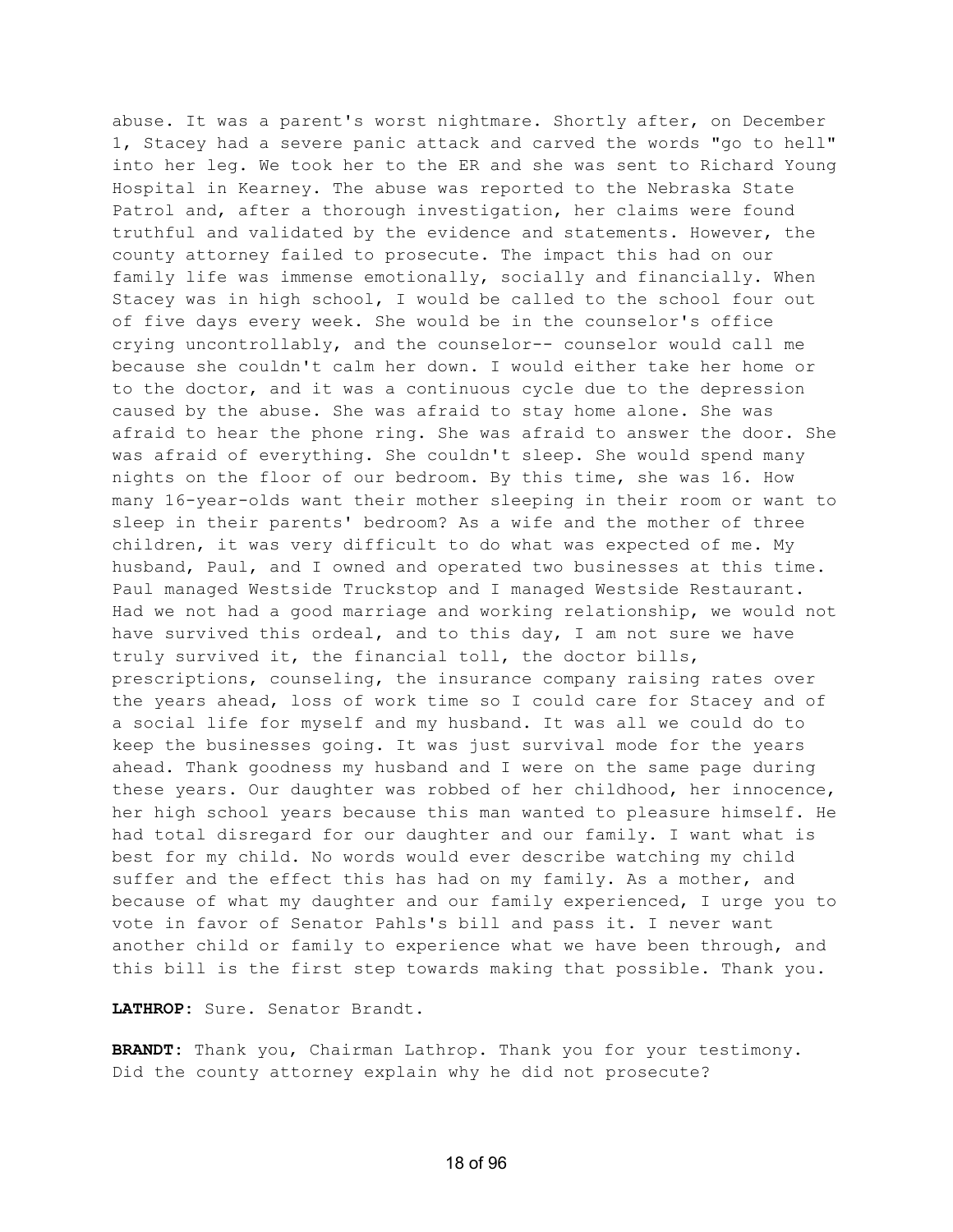**ERIN ZAKRZEWSKI:** He just-- he told us that the law didn't allow him to prosecute.

**LATHROP:** Did you follow up on that to see if what he was saying was factual?

**ERIN ZAKRZEWSKI:** Who do you follow up with?

**BRANDT:** That's a great question. Thank you.

**LATHROP:** I do not see any other questions. Again, thanks for being here. I know it's not easy, but we appreciate you coming before the committee and sharing that.

**ERIN ZAKRZEWSKI:** Thank you very much.

**LATHROP:** We will now open the floor to proponent testimony, so if you're in favor of the bill you may come forward. Is there anyone here to testify in support of the bill? Sure. I will ask, if you're going to testify today, if you-- if you have prepared remarks, we have to-- we have to honor the-- the light system. It seems sort of like nit-picky, but as soon as I don't make everybody honor the light system, then I get people that are upset when I have to enforce it. So if you have prepared testimony and you run out of time, we'll have copies of that and we'll-- we will take a look at it and be able to see the balance of your testimony if you-- if you run out of time. And with that, welcome to the Judiciary Committee.

**NATHAN ARENTSEN:** Honorable Chairman and members of the committee, I stand shoulder-- forgive me. I stand shoulder to shoulder with other sexual assault survivors in supporting LB833.

**LATHROP:** Could you share your name and spell it for us?

**NATHAN ARENTSEN:** I-- excuse me. Nathan Arentsen, last name A-r-e-n-t-s-e-n.

**LATHROP:** OK, thank you.

**NATHAN ARENTSEN:** I urge you to pass LB833 out of this committee and to vote for it on the floor. In the future, more must be done. I refer you to LB833, second page, if you have it in front of you, lines 22 to 24. I will read its language to you: This subsection does not extend the statute of limitations applicable to a claim subject to the State Tort Claims Act or the Political Subdivisions Tort Claims Act. Such an exemption is apparently necessary in order for this vital bill to gain enough support to pass. And again, I very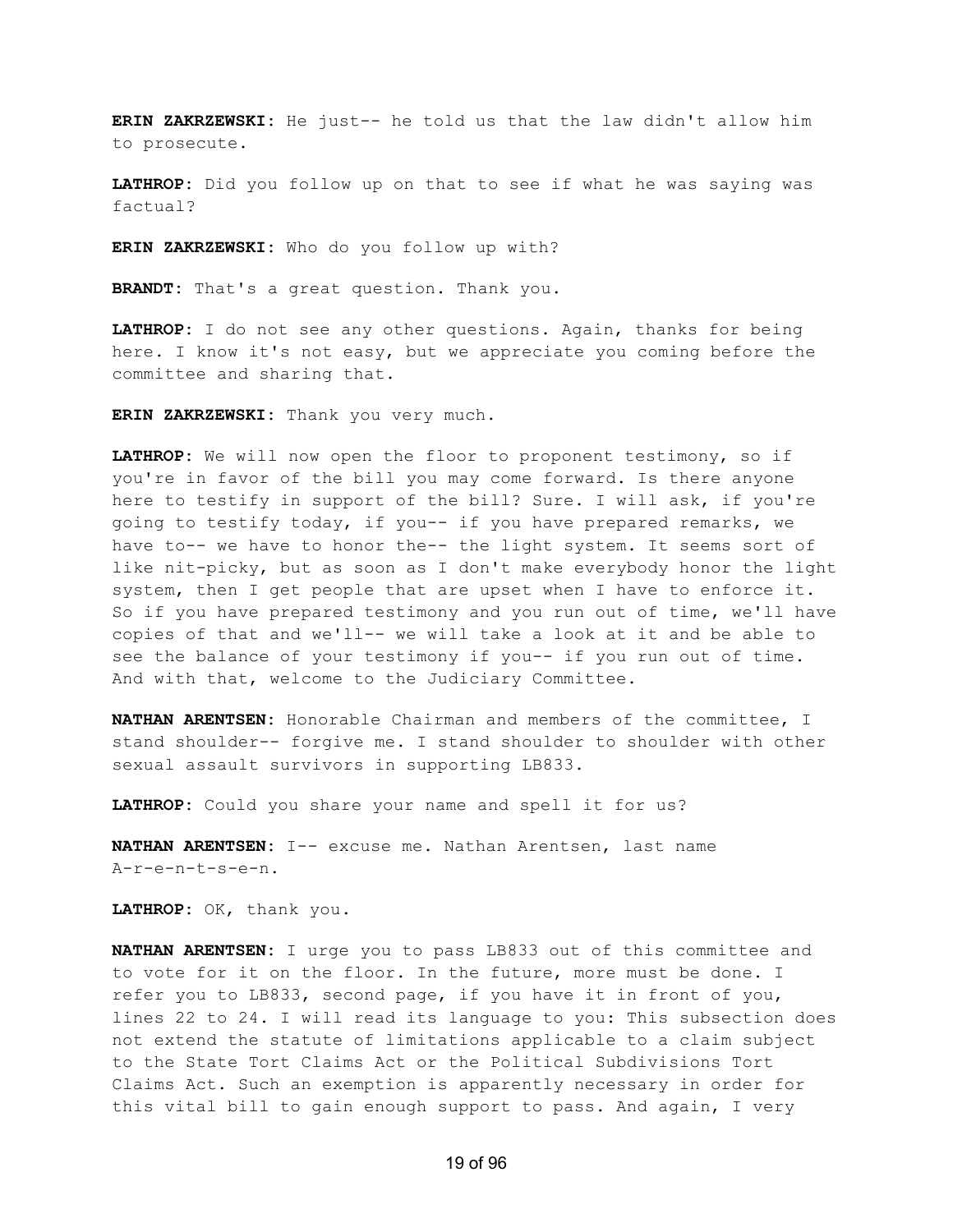much hope that this bill, as it is currently written, does pass. And again, I very much hope that a future Legislature will address this exemption because Nebraska's sovereign immunity should not shield known sexual predators who work with children within our state and local government agencies. Nebraska's Department of Health and Human Services, specifically its Division of Children and Family Services, known as CFS, and its Division of Medicaid and Long-Term Care, have both shown through their actions, through the complaints of current and former staff, and through their internal training and policy materials that they have a systemic culture of ignoring, harassing, and humiliating sexual and domestic assault survivors, and then paying, protecting, and professionally advancing violent sexual predators who work with children within their services. My child and I experienced a brutal, forcible sexual assault from a CFS-paid, -protected, and subsequently rewarded violent sexual predator, and I have experienced years of life-shattering harassment, humiliation, and rejection from state staff when I have tried to come forward. I know-- I will briefly-- I know that I have a yellow light, but I'll briefly describe the assault, if you'll allow me. On August 14, 2019, a CFS child welfare contractor came to my home. At first, I thought it was a blessing, as their-- as their arrival was in response to a violent attack which my child and I had suffered from another individual several weeks before, and the contractor at first seemed reassuring and charming. Gradually it became a living nightmare, one which I still see when I close my eyes. Over the next several weeks, the contractor groomed, isolated, and then brutally sexually assaulted me as my child sat nearby. To groom me, they dismissed my memories of the earlier attack as unimportant and then chillingly told me that they themselves were a habitually violent domestic abuser with a child, and that they thought it was best for me as a survivor to just get over my memories. Then, for several weeks, they encouraged me to be romantic and appreciative, and then finally, during a joint session with my child and myself and another person, the contractor lurched toward me, placed the other person's head on my genitals, forcibly pinned me down under the other person's body weight and then grabbed my wrist. I resisted and struggled, but then prayed that the attack would soon be over. It was not soon over. There were cre-- the contractor made romantic sounds while physically forcing my hand to rub hard all over the other person's body from head to bottom, again and again. I knew that my one-year-old child could likely hear all of this brutal assault from the next room. When the attack finally ended, the contractor lifted the other person's head off my genitals, released the grip on my wrist, and then smiled right into my eyes.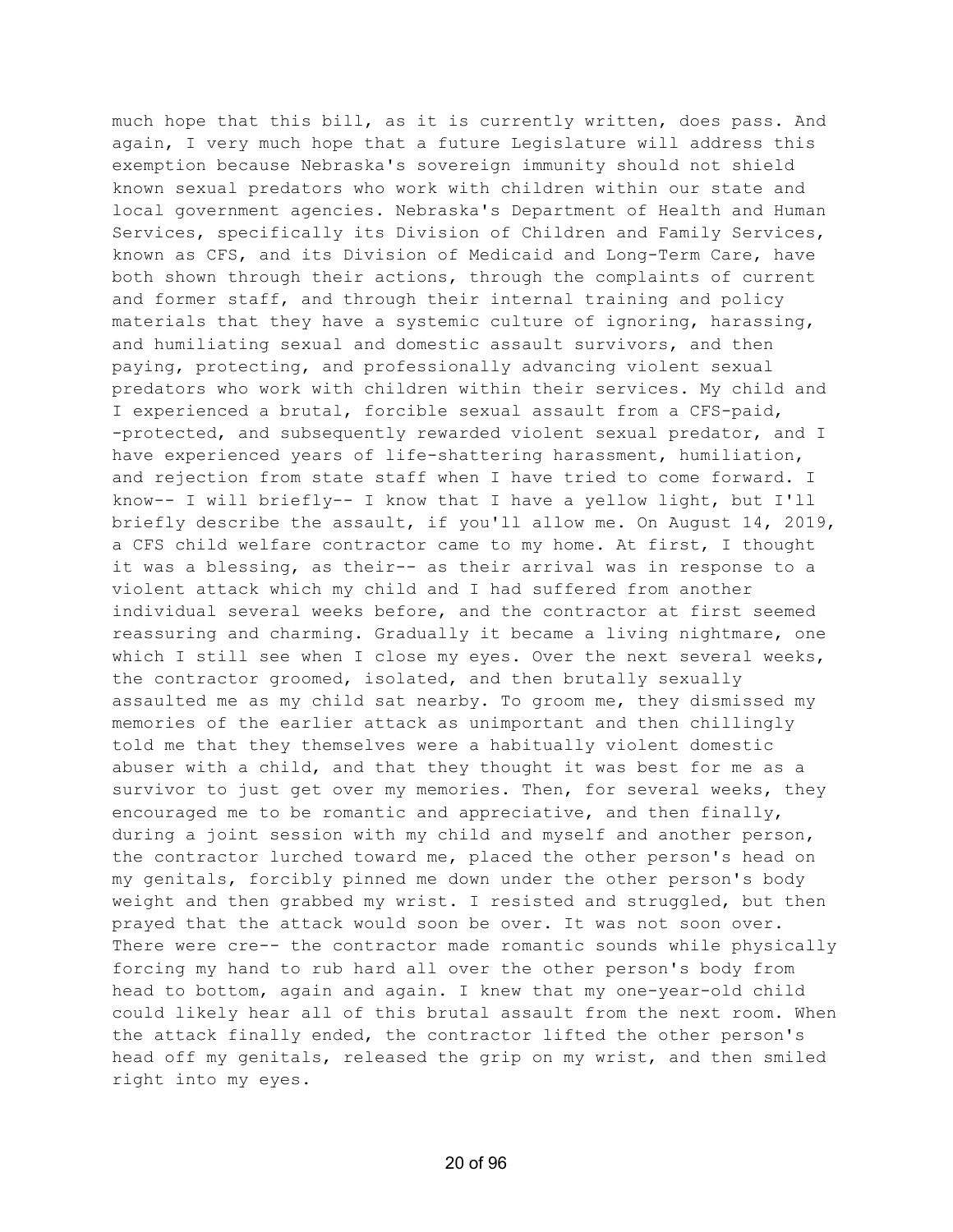## **LATHROP:** OK.

**NATHAN ARENTSEN:** I urge you to please repeal Nebraska's sovereign immunity for sexual assault involving children. Thank you, and I welcome your questions.

**LATHROP:** OK. I don't see any questions today, but thank you for your testimony and being here today.

**NATHAN ARENTSEN:** Thank you.

**LATHROP:** Anyone else here to testify as a proponent of LB833? OK, we will take opponent testimony. If you're in here to testify in opposition to LB833, you may come forward. OK. It's like the third phone that's gone off and one's gone off twice, so please check your cell phone so you're not interrupting someone's testimony or the hearing.

**JOHN MEZGER:** My name is John Mezger. I thank the members of the committee for listening to my testimony. It's spelled J-o-h-n M-e-z-g-e-r. I sort of feel like the only worm in a fish pond right now as an opponent to a bill that is very, very emotional, and my heart does go out to the people that have spoken. And I, too, truly believe that the perpetrator of crimes should be caught. But I also believe in the right to finding out if a person is truly guilty or innocent. So I'm going to stand up for people that are accused. In the 18-- in the 1980s, news was about a childcare in southern California where it was believed that satanic ritual abuse was going on. The FBI-- the [INAUDIBLE]-- the Scotland Yard and Interpol never found any advice-- any evidence of-- of satanic ritual abuse. It was determined that the idea was put into the children's heads by the counselors. It was suggested and worked on by their questioning and- and their counseling. Secondly, I attend a lot of criminal cases for sex offenders, and I recently was at a case where a man was accused of-- of touching a child. He claims he didn't do it. Now you can say, well, they all claim they didn't do it, but he was found-- or he- he-- he pled no contest because he was looking at a court case to prove himself that he did not touch a child. If he were to lose, would end up with many years in prison and if he took a plea, which is a nice way of getting out of a real jam, he ends up with five years in prison, and all he did was testify no contest. He was not even given the opportunity to speak for himself in the court, which was very unusual. The judge, usually, in a sentencing, they'll ask the-- the defendant to say a few words. He was-- he started to and she cut him off. A man accused of sexual crime hasn't got a chance. He's guilty the minute somebody te-- somebody testifies and cries in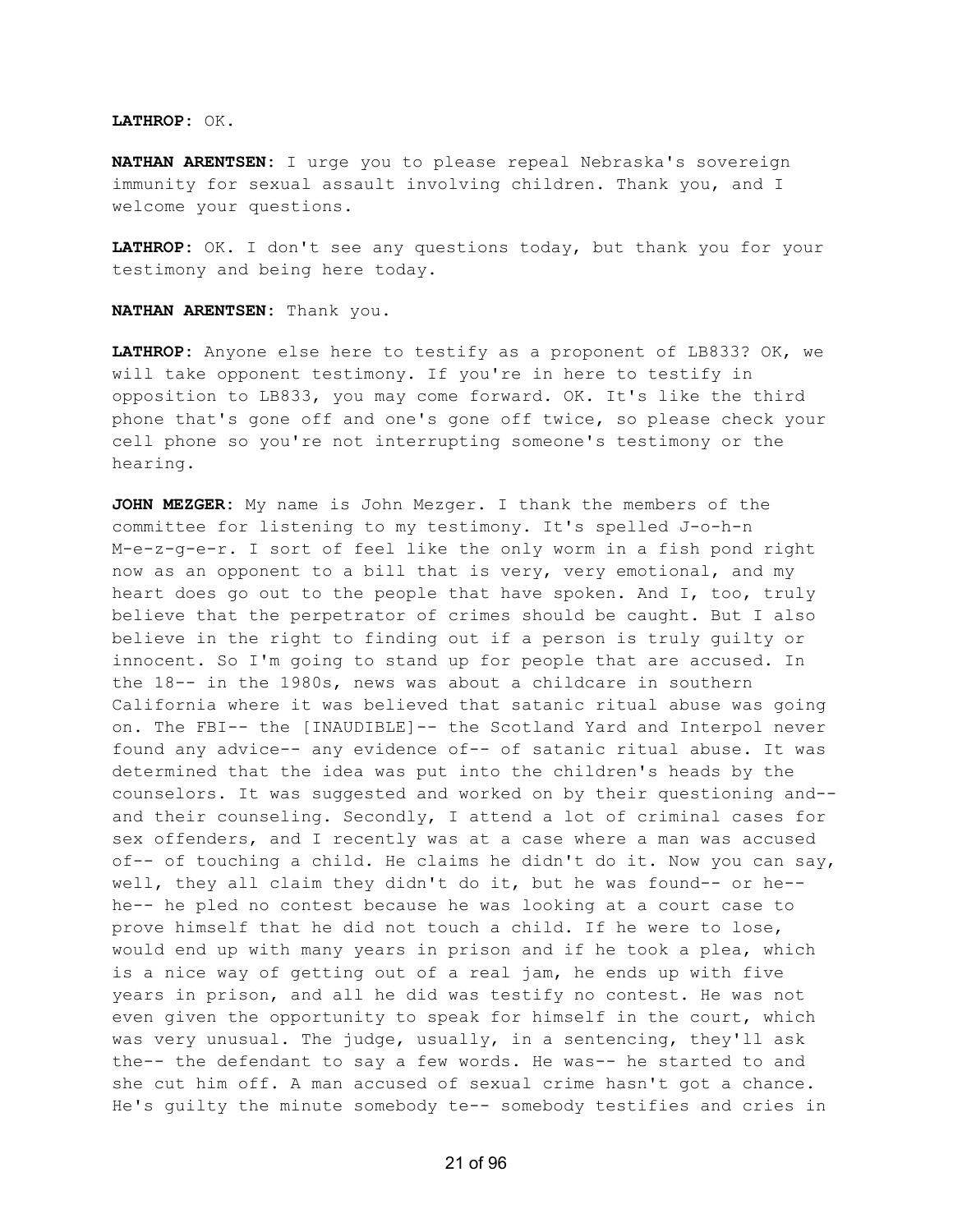front of the jury or in front of the judge because to-- to go to court, the penalties are so strong that you end up taking a plea. I want to talk about false memory. False memory came up at the trial about-- for a Ms. McKinley-- Mackenzie [PHONETIC] in the latest trial last month, in the sex trial, one of the cases was dropped because of false memory. I have given you a piece of paper, and I will abide by the red light.

**LATHROP:** I appreciate that. Let's see if there's any questions for you.

**JOHN MEZGER:** Is there any questions?

**LATHROP:** I know you've been in front of the committee before, so--

**JOHN MEZGER:** Yeah, I have.

**LATHROP:** --I appreciate your adherence to the--

**JOHN MEZGER:** And I thank you very much.

**LATHROP:** --to the light system. Thanks for being here today. I don't see any questions for you. Any other opponent testimony? Good afternoon.

**GREGORY LAUBY:** Senator Lathrop, members of the committee, good afternoon. I'm Gregory C. Lauby, G-r-e-g-o-r-y, C., as in "Christian," Lauby, L-a-u-b-y. I oppose LB833 eliminating the statute of limitations for civil claims based on allegations which do not require collaboration or conviction. The study results vary, but there seems to be an agreement, even with the FBI, that 2 to 10 percent of accusations of sexual assault in criminal cases are false. With that in mind, I would like to read a portion of the Commentaries on the Laws of England by William Blackstone, written in 1765 through 1769. The use-- quote: The use of the statute of limitations is to preserve the peace of the kingdom and to prevent innumerable perjuries which might ensue if a man were allowed to bring an action for any injury committed at any distance of time. Upon both of these accounts, the law, therefore, holds that-- and rather than mangle the Latin phrase, I'll just read the translation I have, which is: In the interest of society as a whole, litigation must come to an end. Resuming the quote: Upon the principle, the Athenian laws in general prohibited all actions where an injury was committed five years before the complaint was made; and if, therefore, in any suit the injury or cause of action happened earlier than the period expressly limited by law, the defendant may plead the statute of limitations in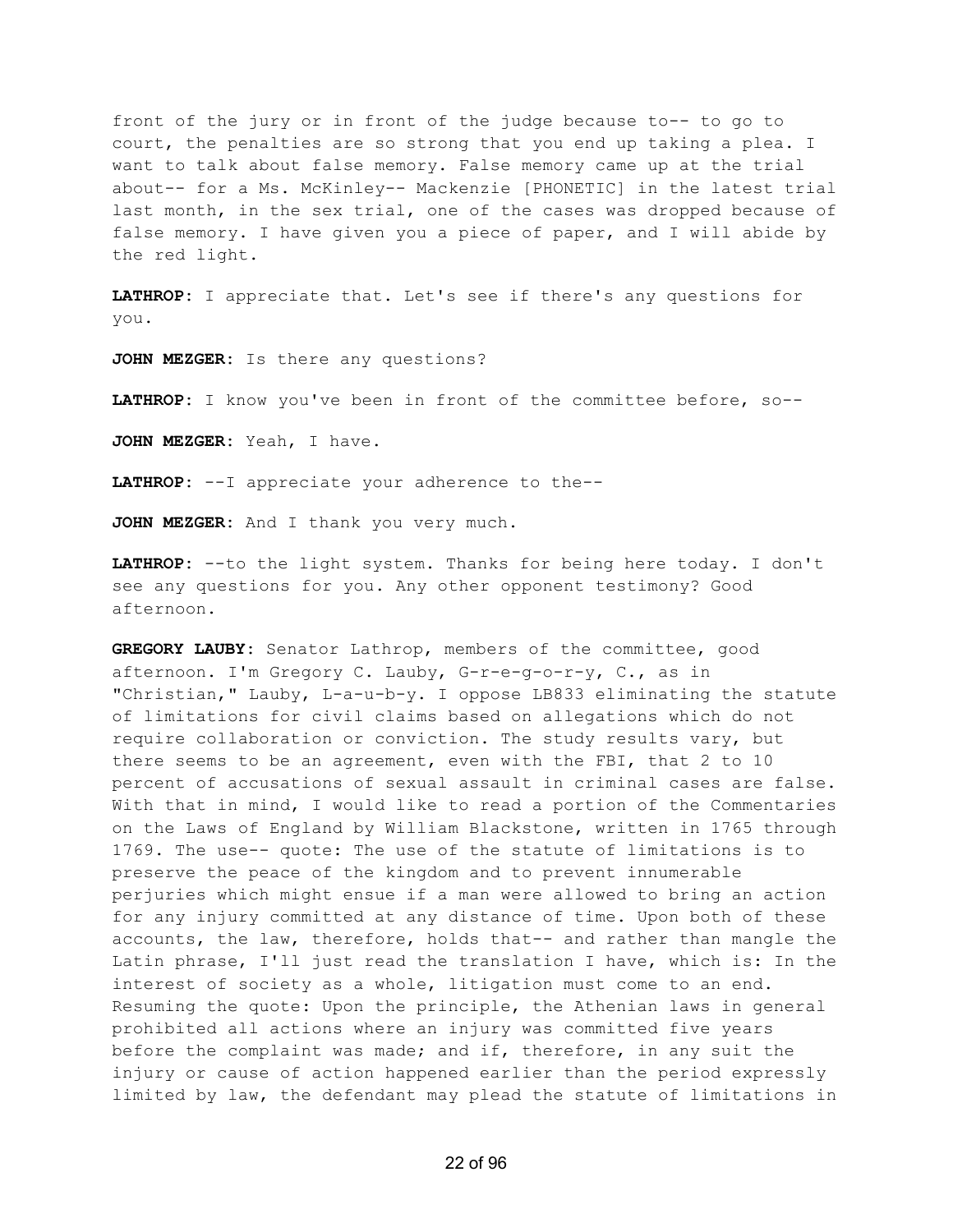bar. The pro-- the protection of a statute of limitations is so deeply rooted in the history and traditions of Western civilization that it may be protected by the privilege and immunities clause of the 14th Amendment. My question, which I hope Senator Pahls will answer before the end of this hearing, is that without a protection from the statute of limitations, what does the state have to protect it if a false accusation is made against the deceased? I believe providing funding for access to competent treatment to speed trauma recovery and healthy closure would be more beneficial to the victim and to the community, but less dangerous to the blameless and the integrity of the court, than elimination of the statute completely. The danger of this bill is clear from the exception given to law enforcement and other state government employees. If there are no further questions or no questions, I thank you for your attention.

**LATHROP:** I don't see any questions. Thanks for being here.

**GREGORY LAUBY:** Thank you.

**LATHROP:** Next opponent. Good afternoon.

**TOM VENZOR:** Afternoon. Just so you know, there's two testimonies. One is a longer written one, and one is a sort of spoken one I'll give just because the written one's a little long. My name is-- good afternoon, Chairman Lathrop and members of the Judiciary-- Judiciary Committee. My name is Tom Venzor. I'm the-- T-o-m V-e-n-z-o-r. I'm the executive director of the Nebraska Catholic Conference. Last November, the Attorney General issued his report on clergy sexual abuse. The report documented the abusive behaviors of priests, deacons, and church employees over the span of several decades. While nothing can adequately address the life-altering pain of sex abuse, the church is profoundly sorrowful for these grave failings. To anybody present, and especially for those who've testified today who have been abused, and to their family members, we are sorry for the pain, betrayal, and suffering you've experienced in the church. You deserved better, and we ask for your forgiveness. As a response to the historic sex abuse scandal unveiled in 2002, the Catholic church engages in best practices to implement robust child and youth protection policies and is committed to the welfare of everyone in our care. Regarding more specifically LB833, we believe it suffers from two basic flaws. First, LB833's extension of the statute of limitations is bad public policy. Statutes of limitations serve a legitimate public policy interest for both parties. Plaintiffs are entitled to a reasonable period of time to raise their claims and, likewise, defendants should be entitled to a reasonable sense of finality to avoid defending against-- against difficult-to-prove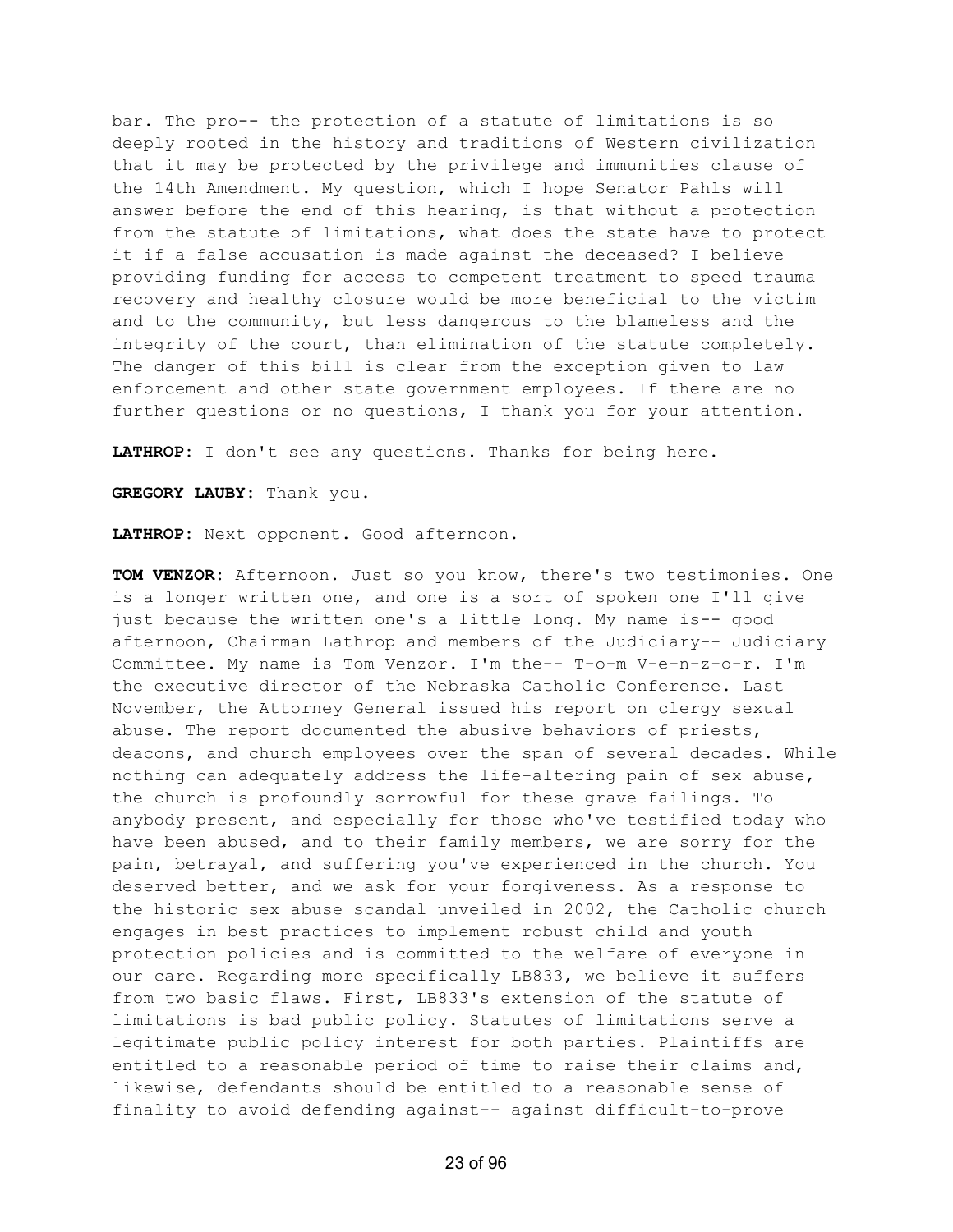allegations 30, 40, 50, and even 60 years down the road. Second, and an even more fundamental injustice in this bill, is LB833-- that LB833 perpetuates inequitable treatment of victims. LB833 goes out of its way to apply only to private entities and not to public institutions. But child sex abuse, as you-- as you've heard already, is pervasive within our public institutions. A 2020 World-Herald report had 56 school educators who were involved in child sex abuse since 2014. A 2004 U.S. Department of Education study estimates that 10 percent of students experienced sex abuse in the public school, and that study's author notes that the-- the abuse problem in schools is likely more than 100 times the abuse problem by priests. The same estimates are true for children in juvenile detention centers. In a 2017 report, Nebraska Inspectors-- Inspector General of Child Welfare identified 50 verified victims in-- of child sex abuse in Nebraska's child welfare and juvenile justice system in a three-- three-year period. These two systems combined care for less than half of the number of children and youth served under the care of the Catholic church. While it is understandable why the church's failures are often magnified, the child sex abuse problem in our society is mostly occurring outside of the church, and I provide some data there from the U.S. Department of Health and Human Services that shows that about 99-point-- that over 99.9 percent of the cases are-- are basically occurring outside of the church in-- in-- based on the Attorney General's report and that data. Ultimately, we believe that LB833 is wholly inadequate without the inclusion of public institutions and fails to provide justice, equity, and fairness to all victims and in its place, we would encourage the committee to consider the adoption of Senator Halloran's LB1200. We do not believe LB833 is the right path forward for providing fairness to third-party institutions and justice for all victims. Thank you for your time and consideration.

**LATHROP:** Thank you, Mr. Venzor. Senator DeBoer.

**DeBOER:** What is Halloran's LB1200?

**TOM VENZOR:** Yeah, yeah, so it's a bill that just got introduced yesterday, so-- but basically it creates requisite exemptions in statute based on the Political Subdivision Tort Claims Act and the State Tort Claims Act in order that it would mirror the liability for those public institutions, similar to those of private institutions currently. So that 12-year-after-21 standard, Senator Halloran's-- Halloran's bill would basically mirror that standard for public institutions.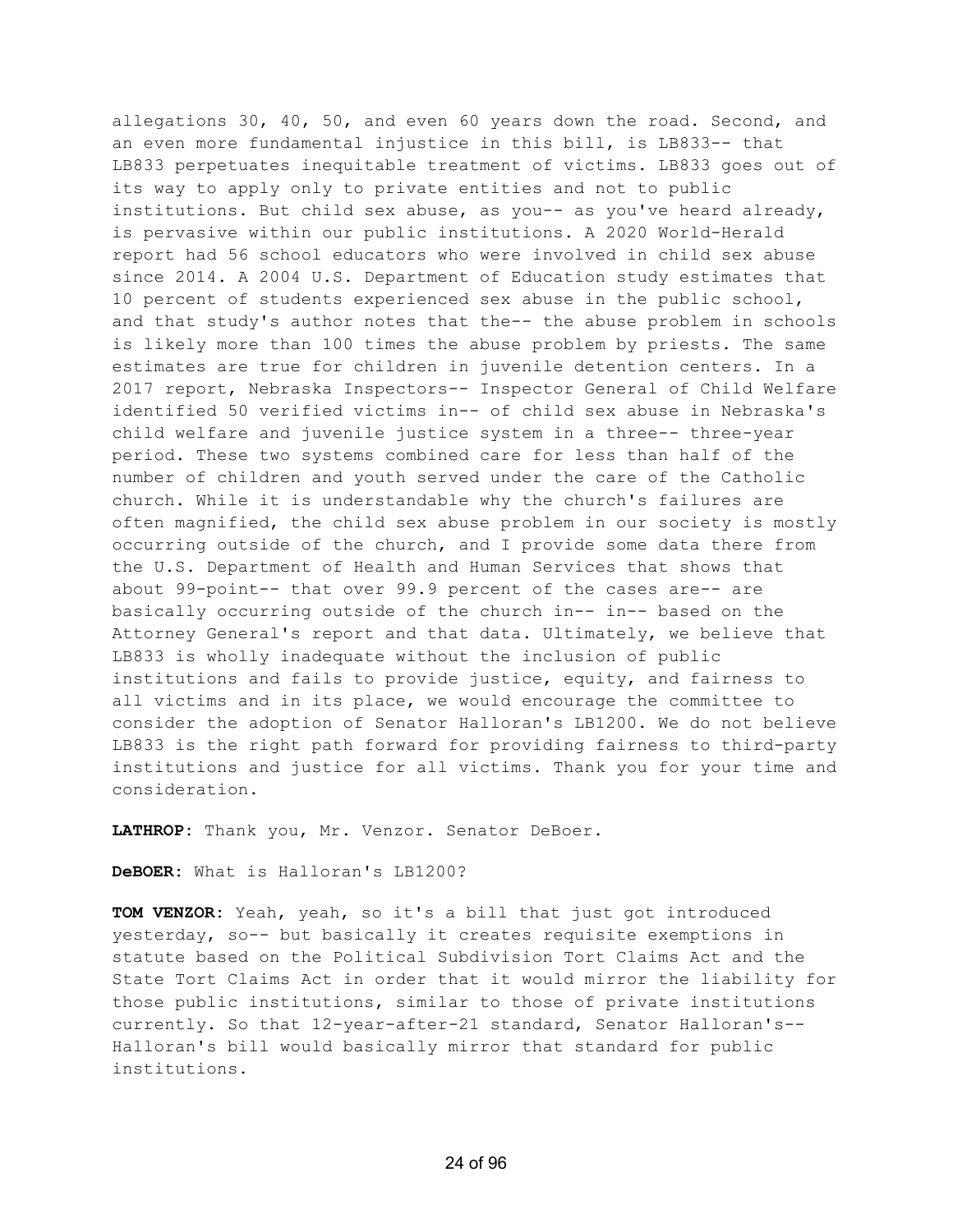**DeBOER:** Is that what this is here? So it mirrors this one or it mirrors what's already in place?

**TOM VENZOR:** Well, it mirrors what's currently the law under 25-228, so indefinite against the perpetrator and then 12 years after 21 for the third-party entity or the public institution.

**DeBOER:** And-- and what's this one? I haven't-- I haven't looked at it. What's the numbers on this one? I don't have it memorized.

**LATHROP:** Sorry, could you repeat that question?

**DeBOER:** In the Pahls-- in the Pahls bill, what is it? The statute  $is--$ 

**TOM VENZOR:** The statute is 25-228, I believe. I got it in front of me. I should know that though. Yeah, yeah, 25-228, in which this- this provision of statute clear-- without even needing to say so, already clearly only applies to private institutions. And that's why we've noted that it sort of-- it goes out of its way to make very clear that it doesn't apply to public institutions, but that really wasn't necessary to put it in the bill because already, by its nature--

**DeBOER:** So then it--

**TOM VENZOR:** --it's not exempting that, Tort Claims Act.

**DeBOER:** Maybe that's-- that's just about getting your feelings hurt by having it in here though. That doesn't really affect the bill. I mean, if the-- if it doesn't need to be in there, then it doesn't affect the bill, right? So if we mirrored this language between both public and private entities, would you be OK with that?

**TOM VENZOR:** I think that would be an important start to this legislation. Again, we still have concerns about the extension of the statute of limitations indefinitely, but there definitely should be, moving forward, equity between public institutions and private institutions. If the goal of this legislation is fairness, justice and equity for victims, that should be applied across the board.

**DeBOER:** So if-- if we expanded it, you said there are other concerns that you would have even if it was mirrored. Can-- can you go over those with me again? What are the concerns?

**TOM VENZOR:** Yeah, it's-- so it would be the first concern listed in the testimony, which is just having an indefinite exten-- an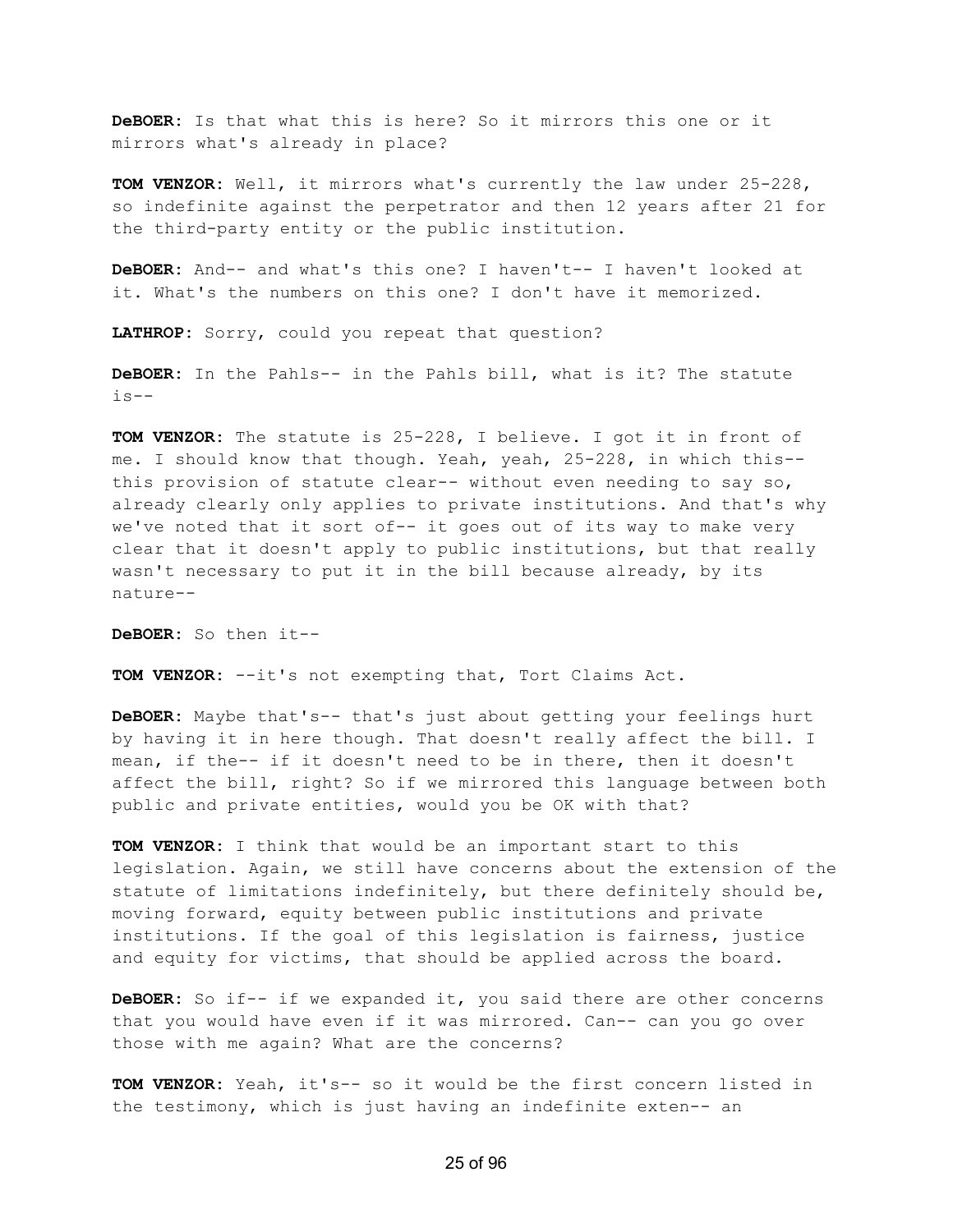extension of the statute of limitations indefinitely move-- going forward. So as a third-party institution, you know, as the employer, when you're dealing with issues of employer liability, it just becomes a lot more difficult to deal with those claims, especially when you're dealing with claims that are 20, 30, 40, 50 years down the road, because you get issues with-- you get-- you get serious issues with memory, with witnesses, with record retention, etcetera, and the-- and those become burdens on the defendant to have to deal with in terms of litigation again. And that's where statutes of limitations just sort of as a philosophical matter are an attempt to basically balance the interests between both the plaintiff and the defendant, giving the plaintiff adequate time to come forward, but also giving the defendant some level of finality in-- in-- with the situation.

**DeBOER:** So is that-- is that-- like are you making a general legal argument about statute of limitations? Is that kind of what I'm hearing?

**TOM VENZOR:** Yeah, I mean, yeah, I'm talking generally about sort of the purpose of statute of limitations and-- and why that should apply in this situation.

**DeBOER:** Is the-- does the Catholic church have a specific angle on that? I mean, I'm-- I'm not trying to be difficult. I'm just trying to say, is there a specific angle or you're just-- you're here as an entity within the community making a claim about--

**TOM VENZOR:** Well, yeah, I mean, so we-- we obviously are here as an entity that, you know, serves across the state. We have parishes and schools. You know, we employ thousands of people. We have under our care, you know, tens of thousands of children, etcetera. So we do have an interest, obviously, in ensuring that when it comes to these situations, that there's an adequate balancing between the ability for plaintiffs to come forward with their claims. And as-- and on the defendant side, for us, obviously, knowing that, you know, if there's things that we have to account for, we have to account for, but also just from a general principle of employer sort of liability, when you're having to defend against cases 20, 30, 40, 50 years down the road, that becomes just difficult to do. And so-- and-- and-- and those kind of things ultimately have an effect on-- on the institution, on our mission, etcetera, you know, and-- and the things that we do. And so that-- I think that's just probably going to be a general concern that any third-party institution or entity is going to have, not just sort of the church, but it's going to be the youth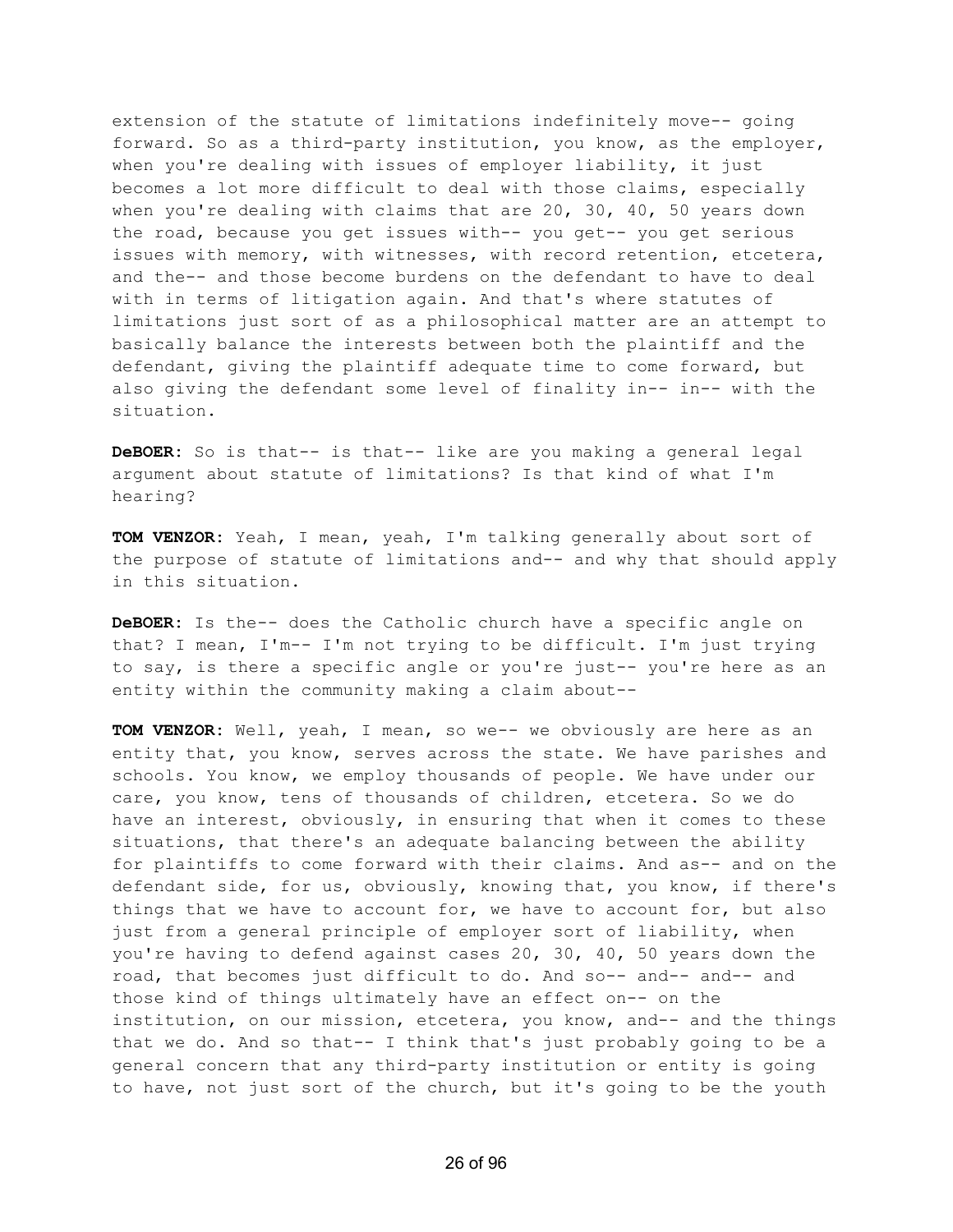soccer league, it's going to be the grocery store, it's going to be whomever.

**DeBOER:** Typically, I hear those being argued as an attempt to prevent the state from stale claims or things, but I-- I take your point. All right. Thank you. I'm sorry.

**LATHROP:** Yeah. Senator Geist.

**GEIST:** Thank you for your testimony, and I-- I do have a question since you're the-- the opponent who actually represents a third party. So as an employer, what-- what would you do to protect yourself? What-- what things have you put in place, I-- I would guess, I would say, as the Catholic church? This has been a-- a difficult situation, so I'm guessing that there are some things you've put in place to make sure this doesn't happen again or--

**TOM VENZOR:** Um-hum.

**GEIST:** --could you speak to that?

**TOM VENZOR:** Yeah, yeah. Yeah, thank you. So, you know, very much in light of the 2002-- the revelation in 2002 of sort of the-- the church's sex abuse, you know, scandal, kind of especially with the Boston Globe Spotlight piece, there has been a lot of reform within the church throughout the country and-- and, in fact, internationally to ensure that that kind of historic sex abuse problem never occurs again. And so since 2002, both at the national level with the United States Conference of Catholic Bishops, which kind of houses all of sort of-- it's kind of a central point, an association for all the bishops and churches across the country. Through the USCCB and at the individual diocese level, and in Nebraska we have three dioceses, we have implemented policies and put in-- protections in place for child and youth protection. So, for example, you know, all of our clergy, all of our employees, all of our volunteers, anybody who's going to have interactions with the youth in a parish, they've got to go through criminal background check; they've also got to go through regular training, basically, on identifying, you know, grooming, you know, dealing with healthy relationships, you know, how to spot grooming, and then obviously dealing with the duty to report, making sure that everybody knows that they have a legal obligation to report when they suspect any wrongdoing and making sure that that stuff's being reported to law enforcement, etcetera, so any given year, there's, you know, 15,000, you know, clergy, employees, etcetera, volunteers who have that training, are going through that. And then, as well, on the other side, with our-- with our-- our kids that we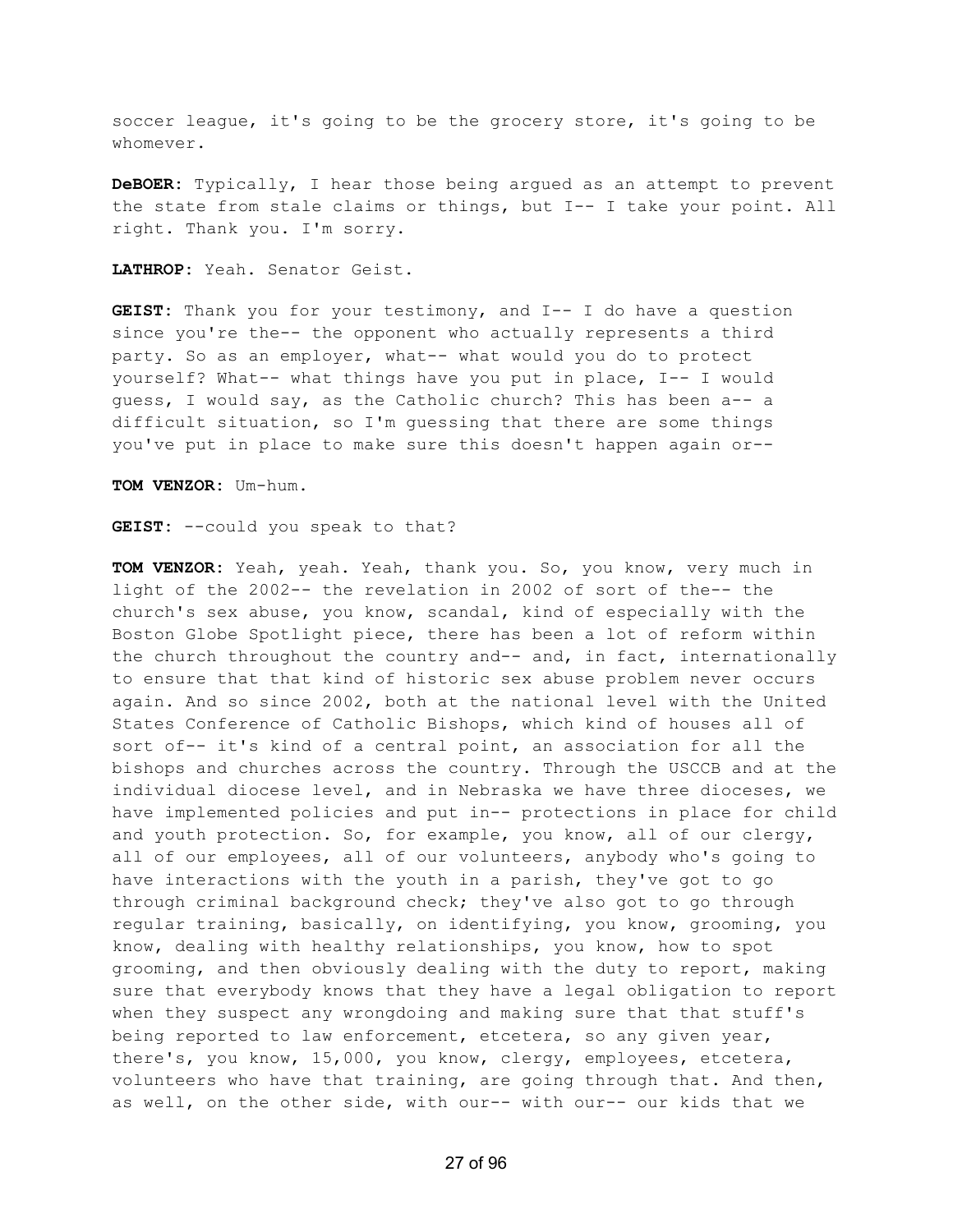have in our care, like in our schools and also our religious education programs, they are getting education and training, as well, so that they can identify, you know, safe and healthy relationships, so that they can spot when something's going wrong or when somebody is taking advantage of them, and so that they can, one, identify that and then also speak up about it. I think we've-- we've all-- a lot of us have heard about, you know, things already earlier about the difficulty that there's been historically of maybe bringing those things forward, some of the statements, etcetera, that's been around that. And a lot of these policies and programs are in place so that we can help identify it early and-- and deal with it and so that we can get those allegations dealt with so we don't have situations of serial abuse-- abusers or other things like that. So we-- again, that's been happening since really 2002, and over time we obviously continue to try to strengthen those policies, making them better.

**GEIST:** So that-- that happens with not only the volunteers and teachers, but people that are within the church as well, the--

**TOM VENZOR:** Yeah, like the clergy members and, yeah, those folks.

**GEIST:** OK, thank you.

**LATHROP:** I see no other questions.

**TOM VENZOR:** OK.

**LATHROP:** Thanks for being here though.

**TOM VENZOR:** Appreciate it. Thank you.

**LATHROP:** Not an easy assignment today.

**TOM VENZOR:** No. Thank you.

**LATHROP:** Yep. Any other opponents to LB833? Welcome.

**COLEEN NIELSEN:** Good afternoon, Chairman Lightstrip and members of the Judiciary Committee. My name is Coleen Nielsen, that's spelled C-o-l-e-e-n N-i-e-l-s-e-- s-e-n, and I'm the registered lobbyist for the Nebraska Insurance Information Service. NIIS is a local trade association of property and casualty insurers doing business in Nebraska. I'm also testifying on behalf of the Nebraska Insurance Federation, and I'm testifying in opposition to LB833. Nebraska Revised Statute 25-228, the statute that this bill amends, currently provides that there are-- there not be any time limitation against an individual who directly causes injuries or-- or suffered by a child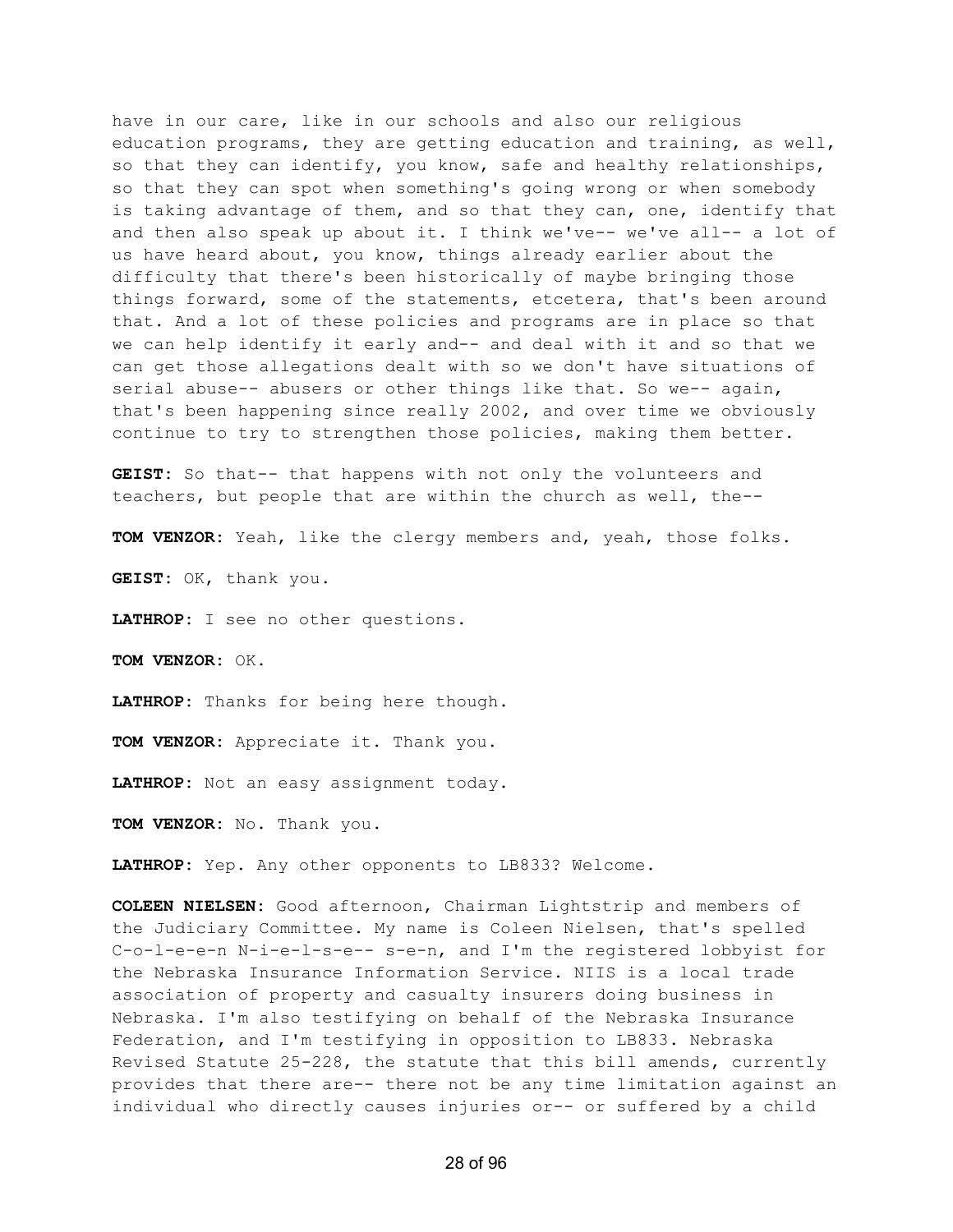because of sexual assault. The current statutory limitation on entities is already a lengthy one at 12 years after the plaintiff's 21st birthday. This bill would remove this limitation entirely. As discussed, entities could include shopping malls, daycares, foster care facilities, amusement parks and private schools. Entities become liable when they owe a duty of care to a child and the entity is deemed negligent in a way that allowed a sexual assault to occur. These entities will most likely be insured by a business liability policy. The policy obligates an insurer to defend an insured against any suit seeking damages because of personal injury covered in that policy. The insurer is required to defend these covered claims, even if the insured is ultimately found in trial or other civil proceedings to have no legal obligation to pay damages. The insurer's obligation to defend is determined by the allegations contained in the lawsuit. A lawsuit brought against an entity many years after the offense was allegedly committed can be extremely difficult, if impossible, to defend. Legislatures impose statutes of limitations to ensure and promote efficiency in the court system and to preserve evidence and facts. Time can alter or memories fade. Re-- records can be destroyed. Witness-- witnesses can be difficult to find. Others may have become incapacitated or pass away. In essence, the limits are designed to protect us against unfair litigation by requiring certain timeliness. Our civil justice system is filled with rules and limitations to de-- designed to promote justice and fairness in the court system. But as we take away those limitations, we begin to skew it. We tip the scales and push the envelope toward a system that is unbalanced. This may be the unintended consequence of LB833. We ask that the committee vote against moving this bill forward.

**LATHROP:** Senator Geist.

**GEIST:** Thank you. I-- I am not an attorney, so I-- this is probably not a smart attorney question, but since I'm not one, it doesn't matter. What is the standard for proving a third-party entity in this situation was negligent?

**COLEEN NIELSEN:** It-- it would be by the preponderance of the evidence, rather than beyond a reasonable doubt [INAUDIBLE] cases.

**GEIST:** OK, so that's a lower standard.

**COLEEN NIELSEN:** Right, it's a lower standard.

**GEIST:** OK. OK, thank you.

**LATHROP:** Senator McKinney.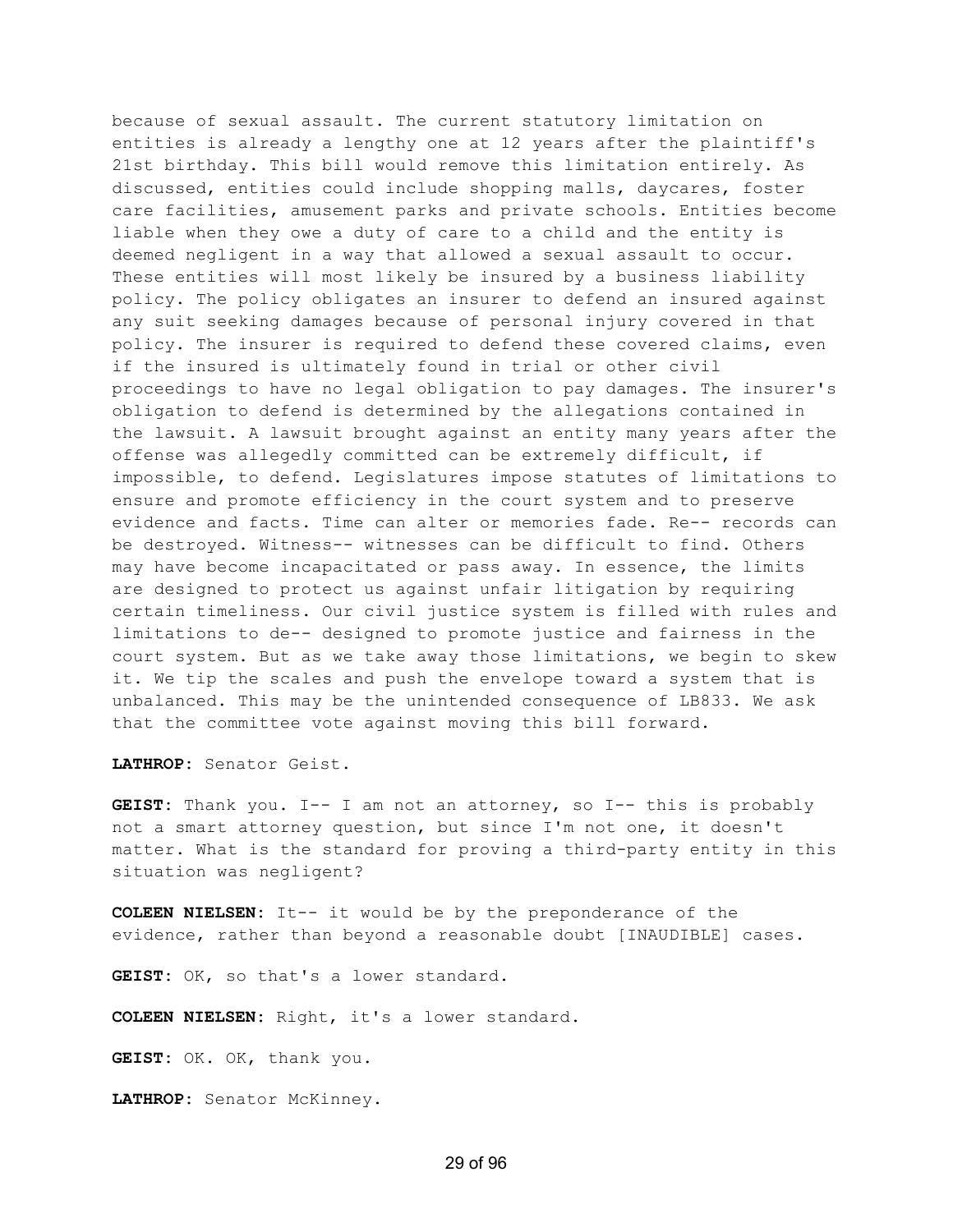**McKINNEY:** Thank you. Thank you for your testimony. I was curious. Earlier test-- earlier individual-- earlier, some individuals testified that the average time where someone probably remembers what happened is around 52. Would you guys be open to it being extended to 52 or, let's say, 55 to 60? Would you still oppose?

**COLEEN NIELSEN:** Generally, I-- I-- I don't-- I don't have the authority to-- to give an answer to that question, but we certainly would consider it, but-- rather than removing the statute of limitations entirely.

**McKINNEY:** All right, thank you.

**COLEEN NIELSEN:** Thank you.

**LATHROP:** So if I understand your testimony, you're not concerned about that lawsuit against the individual because that's not an insured event.

**COLEEN NIELSEN:** Correct.

**LATHROP:** A sexual assault is not an insurable event.

**COLEEN NIELSEN:** Right.

**LATHROP:** It becomes an insurable event if an employer negligently permits an employee to engage in that kind of conduct.

**COLEEN NIELSEN:** Right, yes.

**LATHROP:** OK. And your concern is with the latter, the entity that's insured, who would have to answer for their negligence in permitting an employee to engage in some kind of a sexual assault.

**COLEEN NIELSEN:** Yes.

**LATHROP:** So I was here when Senator Pirsch passed a bill that extended the statute of limitations in these circumstances to I think it's 12 years beyond their 21st birthday, so to 33. Did you see a rush of claims in that-- as a consequence of Senator Pirsch's claim- or bill, rather?

**COLEEN NIELSEN:** I'm sorry, I don't have that information. I can try to-- I-- I can try to find out for you though.

**LATHROP:** I-- I'd like that.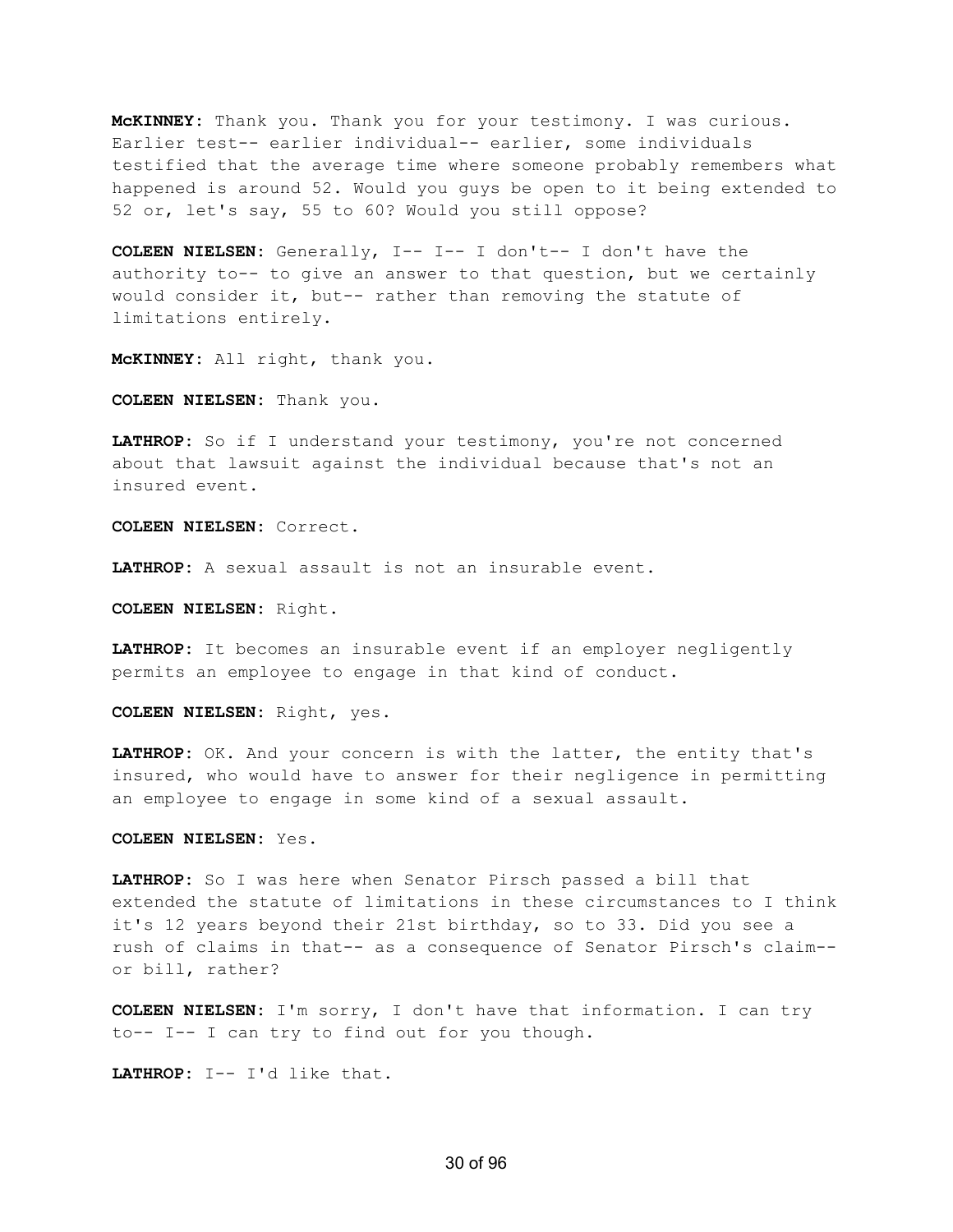## **COLEEN NIELSEN:** OK.

**LATHROP:** I'd like to know if we're dealing with a handful of claims, are we dealing with a-- you know, when we talk to insurance companies and they testify before the committee, it's like, oh, my God, the sky is going to fall, and we don't know if that means the sky's gonna fall because two people are gonna make a claim or it's gonna fall because a thousand claims will come in a year if the statute of limitations is broadened.

**COLEEN NIELSEN:** Yes. Well, if I may-- if I may just add, a lot of times in these cases, I think the concern is, is that-- the concern is, is that we may not know a lot about a lot of these cases because the cases were settled and-- and often settled because there is lack of evidence, and so-- but I will try to find out how many claims we've-- we've seen.

**LATHROP:** Yeah, I'd be interested to know what effect Senator Pirsch's claim-- bill had on claims-

## **COLEEN NIELSEN:** Right.

**LATHROP:** --in this arena. OK. Does that prompt any other questions? I see none. Thanks for being here. Good afternoon.

**KORBY GILBERTSON:** Good afternoon, Chairman Lathrop, members of the committee. For the record, my name is Korby Gilbertson, it's spelled K-o-r-b-y G-i-l-b-e-r-t-s-o-n, appearing today as a registered lobbyist on behalf of the American Property Casualty Insurance Association, or APCIA, in opposition to LB833. In an effort not to repeat what Ms. Nielsen talked about, I wanted to also bring to light some things that I raised with Senator Pahls in that, in addition to there being a lower standard of proof in-- in the civil cases, that our issue remains with having something wide open, which obviously I had other testimony based on the way the original bill was drafted and we were not privy to the amendment, so I assume it just removes everything that was in the original legislation. But the concern with getting rid of the statute of limitations altogether is that then in Nebraska, you could potentially go back to 1989 for different causes of action against a third party that may not-- the owner of that business might not be the same owner. There may not be the same people there working. They may not have any knowledge of the act-- of the crime that was committed. They weren't involved. They didn't cover anything up. There are no additional guardrails in this legislation that would help guide whether or not suits could be brought. And a lot of times-- and this unfortunately is just a truth.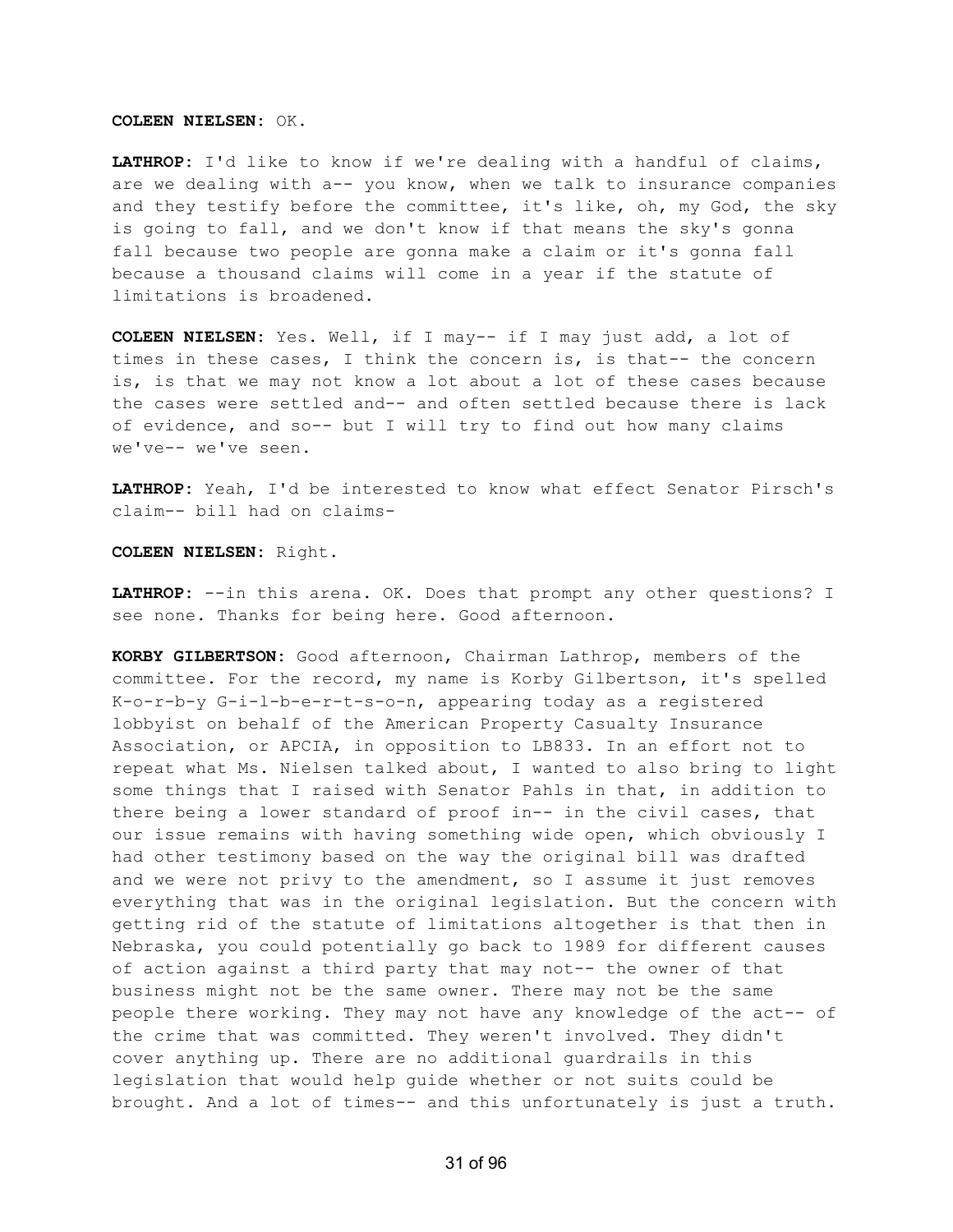We are a very litigious society and you will have some people that, even though they are not guilty, will still have to defend a lawsuit, and the cost of defending that lawsuit can be so high that they would choose to instead settle a claim rather than go to court. That's just a fact of life, and whether or not they are guilty or any of these things could be built-- be proven is left to the side. So I'd be happy to answer any questions.

**LATHROP:** I just want to comment on one thing, since you both brought it up. The preponderance of the evidence is the same standard used in every civil case, right?

**KORBY GILBERTSON:** Right.

**LATHROP:** There's nothing unique about this type of a lawsuit that would make a preponderance of the evidence unfair. It's just the standard of proof for civil cases.

**KORBY GILBERTSON:** Right, for a civil suit. That's--

**LATHROP:** OK.

**KORBY GILBERTSON:** Yeah, for civil.

**LATHROP:** OK. I don't see any other questions. Thanks for being here.

**KORBY GILBERTSON:** OK. Thank you.

**LATHROP:** Any other opponent testimony? Anyone here to testify in the neutral capacity? Seeing none, Senator Pahls, you may close. As you approach, I will, for the record-- this bill has generated three position letters, three proponent and no opponent and no neutral letters.

**PAHLS:** OK. Thank you.

**LATHROP:** Senator Pahls, you may close.

**PAHLS:** Thank you, Chair. What I do hope you do is recall some of the information that the people we brought in, who deal with this all over the United States, and also want you to think-- think about this. We all know what insurance is. They're there to make money, so they're-- they're going to try to find the easiest way to. That's just life. I know that because I was Chair of Banking, Commerce and Insurance. I know what they do. Doesn't make them bad, I just know what they do. That's-- and also I understand-- I did try to stay out of the-- bringing the Catholic church involved. I did give you the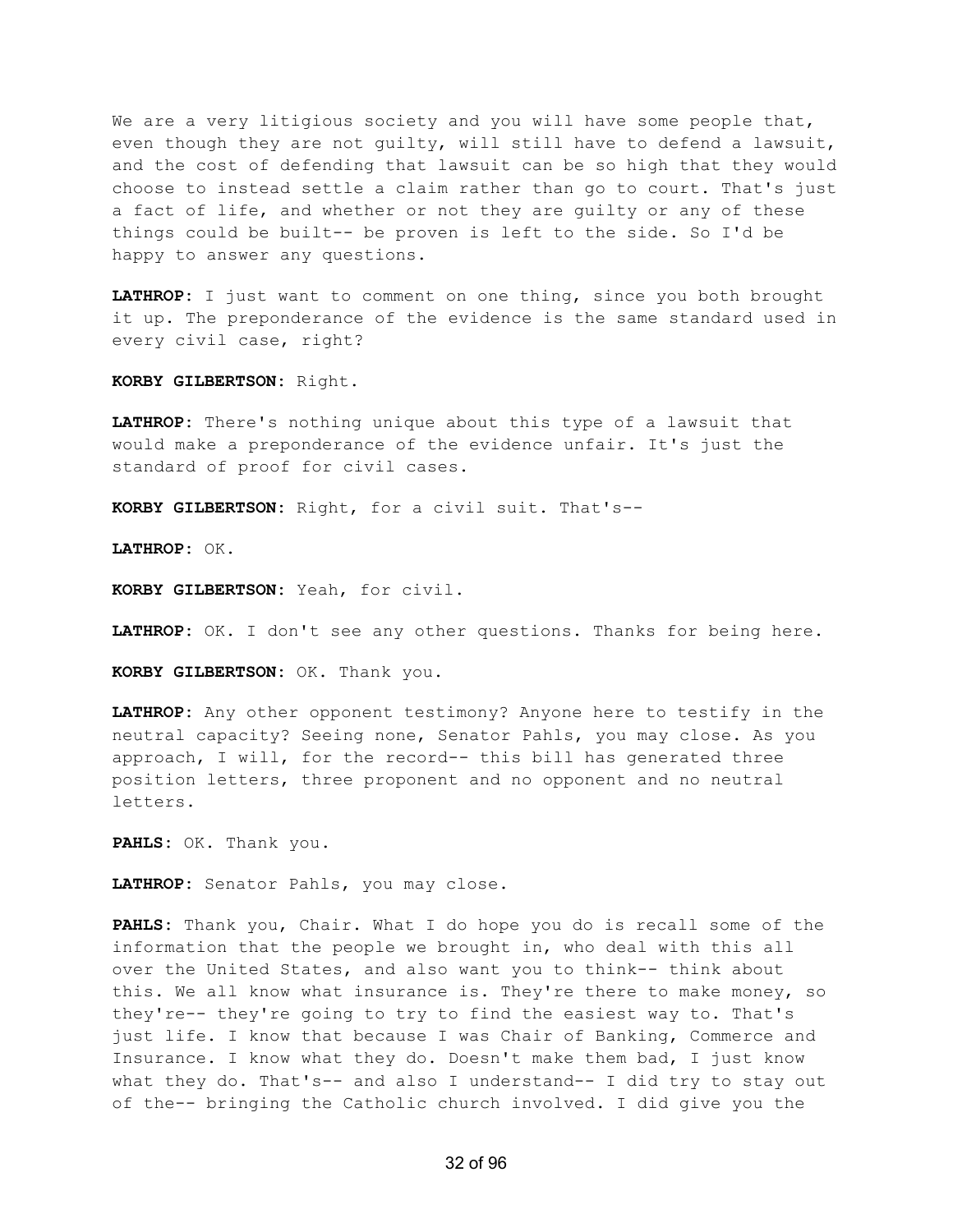booklet that the Attorney General did supply. This was his work, and he even said out of the 258 people, they probably missed a number of them. This was-- they had a team of people investigating and they captured 258 people, but they still had questions that they did not capture. And one of the reasons I made it very clear that I was going to separate, take this one step at a time, now the Catholic Conference, they want to put this in there because they want to mess this bill up. I will go after that in the future. I need to start to establish something. That's the game plan I have here. So just to be honest with you, I'm going to read two quotes out of this, and I wasn't going to do it, but I want you to be so curious what's in this report from the Attorney General. And I'm just-- the-- these are not my words. This is talking about the Bishop Bruskewitz of Lincoln, who did not sign the charter. He did not sign. I think he was the only one in the United States, in Lincoln, so, you know, let's-- let's play with a level field. But I am going to read his comments. They are talking about an individual. This is what he wrote to a priest. He, Bruskewitz, acknowledged the allegations made by the victim were true. This is what he wrote in parentheses, "Only the Lord knows how much our diocese might be in for." That was quoted from a bishop. There's another thing. They knew this was wrong. They did not report it. They did not report it. That was in early 2000. It was reported in 2018, which a lot of these were reported in 2018, that-- when the Attorney General did his investigation. There are a number of cases that were not even reported. So I'm telling you, we've got to look at this whole log, [INAUDIBLE]. Now, here's a final statement from the Attorney General. You-- you can see this sort of got me because I talked to the Attorney General and he does support this bill. And if you would listen to him, you could hear the ache in his voice when he made the presentation of this. And if you read this, I-- you will ache yourself. There are several hundred people-- if this book-- as I stated earlier when I was being reported-- from the report, I said, if this book could cry, there would be a river of tears. And the only reason I'll bring this up is because-- and we all know the Catholic church has a very strong lobby here. So I am fighting the Catholic Church and the-- the insurance company. But this is a statement that, and I-- like I say, I wasn't going to do this until I heard some of the things like, gee, why pick on us, we're the sinners, let's pick on everybody, but we're OK. Doggone it, stand up. You have the power right now to investigate all those people and help them out. I don't hear that. You just say we're-- we're sorry, we're-- apologies. I'm telling you, you need to help them out. But here, getting back to my final point, I apologize for taking so much time. Though there have been improvements, there is still a need for accountability. "Within the past ten years, there were accounts of significant grooming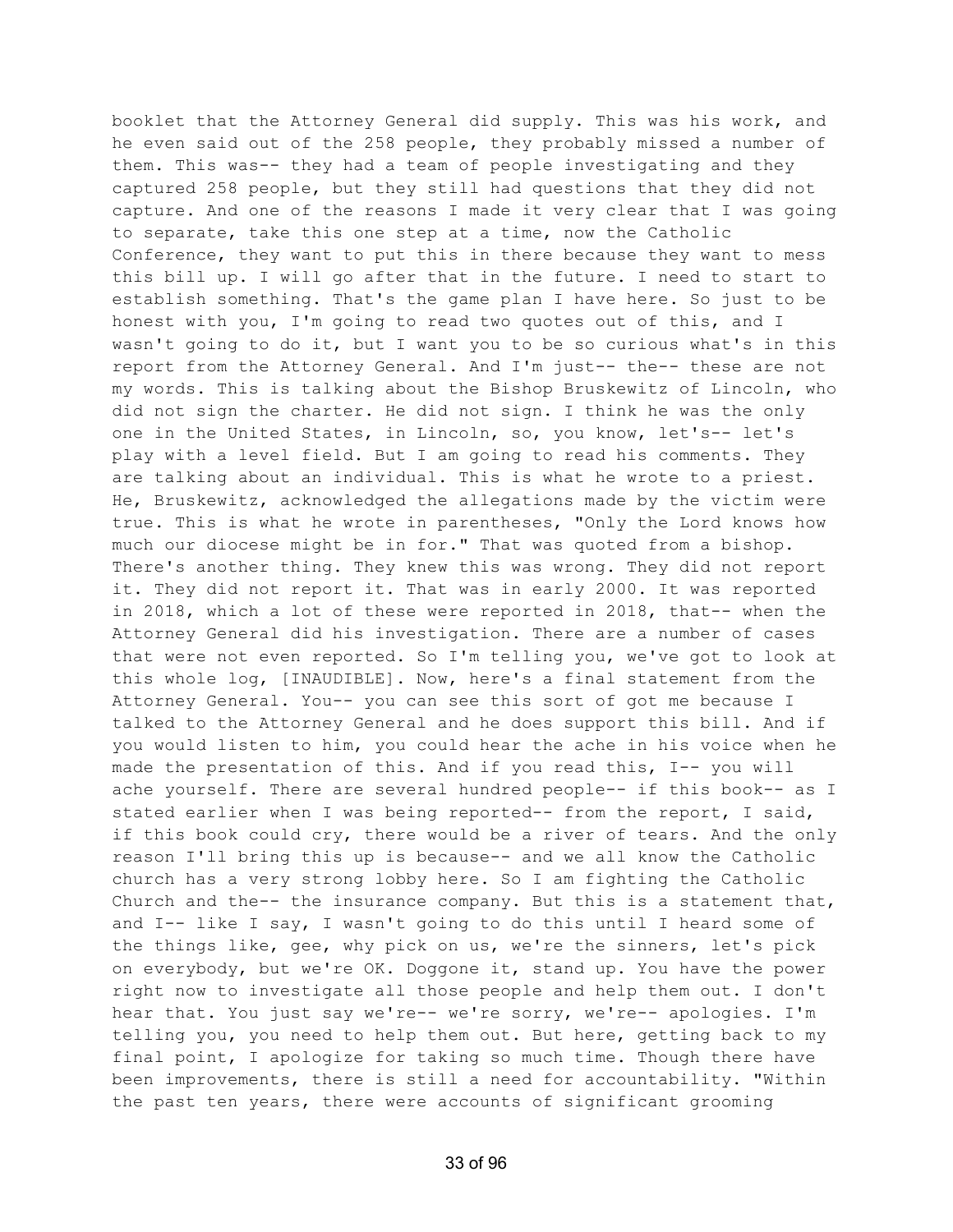activities and questionable behavior by priests." These are his, the Attorney General's, words: Moreover, there are hundreds of victims who will never see their abusers brought to justice. Though we did not publish the names of these victims in our report, we attempted to provide a voice to those hurt by these-- those who were abused. In this, you need to read it, and it also shows you what the dioceses are doing. They are making corrections. They are. I give them credit for that. But to say, don't pick on us, our sins are OK, that's- that's the irritating part, and I happen to be Catholic. Thank you.

**LATHROP:** Any questions for Senator Pahls? I see none.

**PAHLS:** Thank you.

**LATHROP:** Thanks for being here. Thanks for introducing the bill. We appreciate that--

**PAHLS:** And I appreciate your listening.

**LATHROP:** --respectful hearing. Thank you, for those of you who appeared on LB833. With that, we'll close our hearing on LB833 and take us to our second hearing of the day, which is Senator Dorn and LB763. Since we have a lot of people moving around, let's wait just a second so that-- hey, Fred Knapp, can you guys take that out- outside? OK. You're opening in Senator Dorn's stead.

**JANET ANDERSON:** Correct, correct.

**LATHROP:** You may proceed.

**JANET ANDERSON:** Good afternoon, Senator. Hear from members of the committee. My name is Janet Anderson, J-a-n-e-t A-n-d-e-r-s-o-n. I'm the legislative aide for Senator Myron Dorn, and I'm introducing LB763 today. Currently in the recreational liability statutes, the definition of land includes things such as roads, water, water courses, private ways, building structures, machinery, equipment, etcetera. The definition of recreational purposes includes activities like hunting, fishing, swimming, boating, camping, picnicking, pleasure driving, etcetera. LB763 expands these two definitions to include private runways and airstrips under the definition of land; and the definition of recrea-- recreational purposes, the bill adds noncommercial aviation activities. Many other states cover these activities in their recreational liability statutes. There is language in the law also. Under recreational purposes, the language says "includes, but is not limited to," so it may be possible that these activities would already be covered that we're trying to add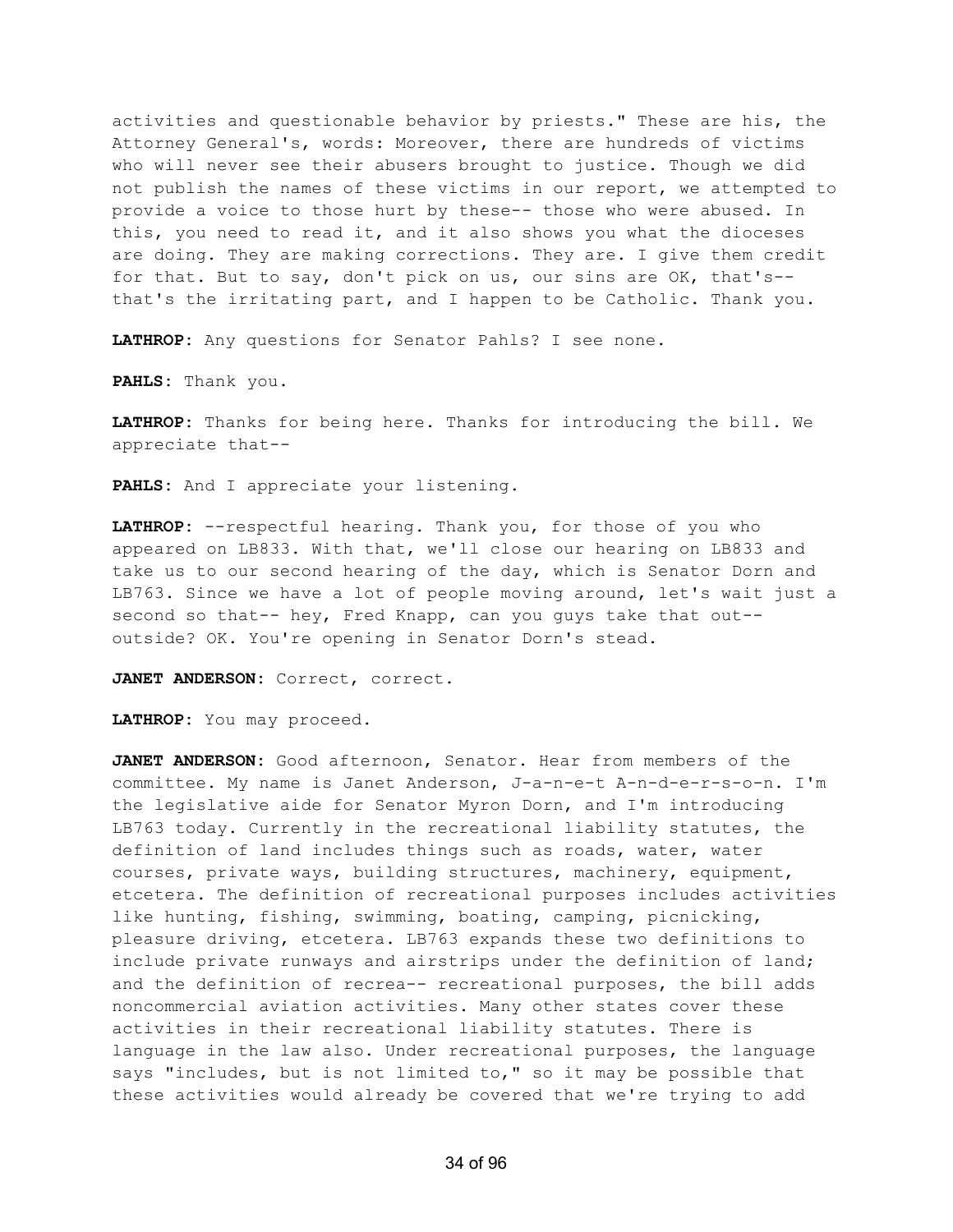in. We just want to make it clear. The bill, again, just adds private runways and airstrips under the definition of land and then adds noncommercial aviation activities under the definition of recreational purposes. It is really that simple. Senator Dorn would be happy to work with the committee and anyone else who has concerns to see this bill move forward. We do have a constituent here that will testify. He was the one that brought it to us. But I'd be able to hand-- answer any questions. And if I can't, I will make sure you get them. With that, that's it.

**LATHROP:** OK. We don't really ask questions of legislative aides, so--

**JANET ANDERSON:** Thank you. [LAUGHTER]

**LATHROP:** --you're going to get a pass on that one. OK, we will take proponent testimony on LB763.

**BRAD DUSENBERY:** Hi, good afternoon, everyone.

**LATHROP:** Good afternoon, welcome.

**BRAD DUSENBERY:** My name is Brad Dusenbery. It's B-r-a-d D-u-s-e-n-b-e-r-y. I'd like to thank you all for the opportunity to testify on bill LB763 for language to add aviation to Nebraska's RUS. My background is I've been flying for 46 years. I received my primary flight training right here in Lincoln and Beatrice. I'm currently a 787 captain for American Airlines, and I'm nearing retirement here in about 40-- after a 40-year career as an airline pilot. I'm also a third-generation landowner with farmland that has been in our family for over 100 years. I'm sure that I don't have to tell you that general aviation is a vital part for our transportation system. It will continue to grow as our population grows. The great benefit to this bill, it has zero cost to the taxpayers, adds no government oversight, opens private land for people to use at no cost to them. Currently, there are 35 states that have language in their RUSses that specifically cover aviation activities. Nebraska has neighboring states of Kansas, Missouri, South Dakota and Wyoming. They all have aviation in their RUSses currently. By adding the language, you'll be telling insurance companies that Nebraska supports private landowners and private general aviation. Let me give you an example of what has happened in the past right here in the state. There's an insurance agent out in the western part of the state, had a rancher that approached him. He wanted to build a grass runway so he didn't have to drive 30 miles to the nearest airport to fly his aircraft on-- on his property. He notified the insurance company that he represents, since he was his agent, and of course, what does the insurance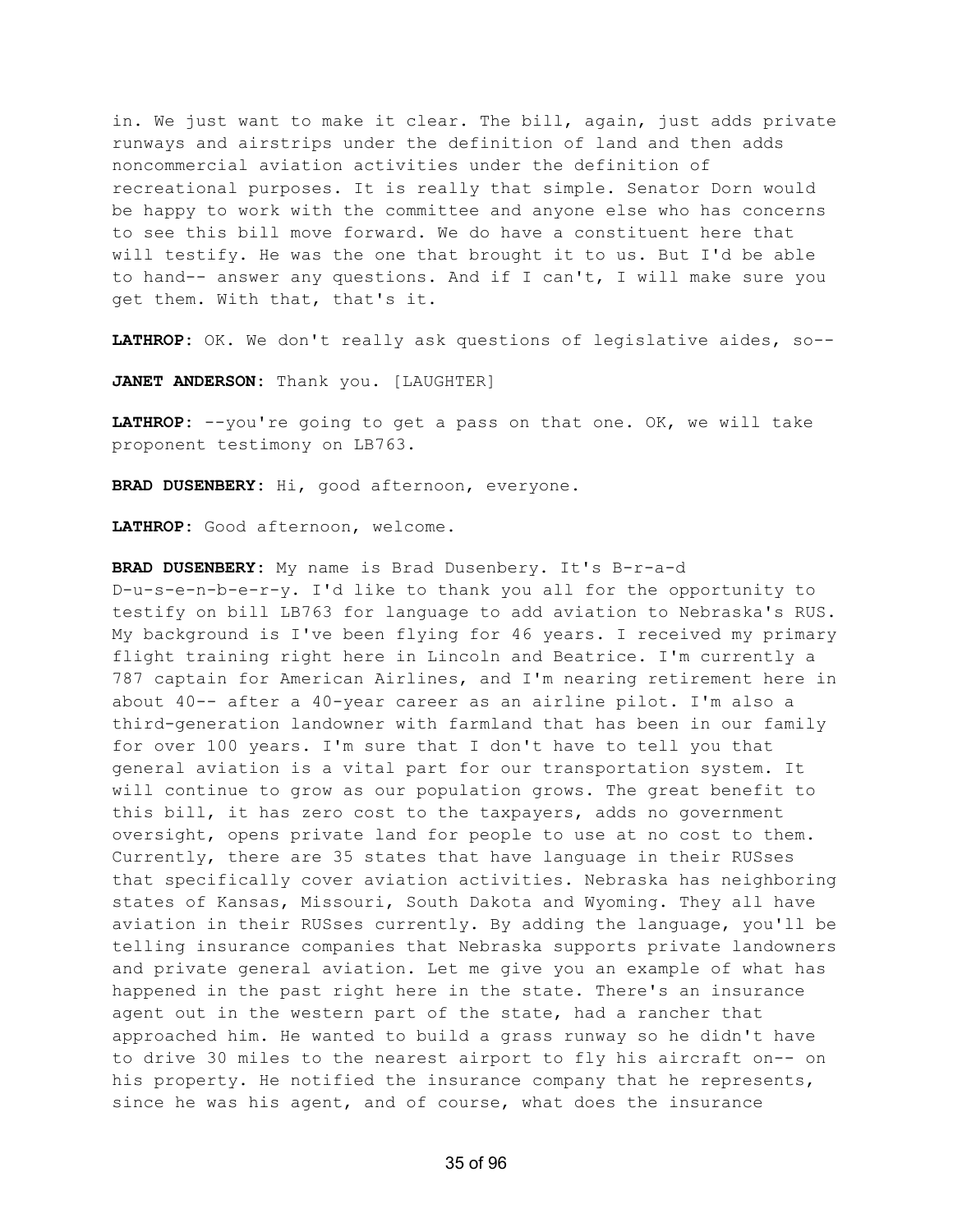companies say? No, if you do it, we'll cancel you, end of subject. So you can imagine what the outcome was. He didn't-- he didn't build his own runway, still driving 30 miles to do it. I personally have called several insurance companies, and the rates that you get just for liability insurance, it's not like you have on your house or your current farms. It is very, very high. We're talking X factors, 20, 30- plus compared to what it normally is for operations have very, very limited. It's a private airstrip, so it's-- you-- you'll have a friend come over occasionally, maybe once or twice a month, maybe a few other people, and that's about it. But when you're looking at between \$5,000 and \$10,000, just liability-only insurance without having something specifically in the RUS, it-- it really astronomical raises the rate. So the main part is, is why other states have- there's other people that supported it-- to get the gray areas out of the RUS and specifically put aviation in as a recreational activity. So there is-- only by-- it's only by permission for you to let someone land. It's not a public airport. Nebraska has 82 airports that are already public, state funded, federally funded, for everyone to use, so this is all just private. So thank you for letting me testify. If there's any questions, I'll be happy.

**LATHROP:** OK. Senator Brandt.

**BRANDT:** Thank you, Chairman Lathrop. Thank you, Mr. Dusenbery, for testifying today. Do I understand you correctly, you do have your own personal airstrip?

**BRAD DUSENBERY:** No, I'm currently planning one on one of our farms.

**BRANDT:** OK. And the reason you don't today is because of the high cost of insurance.

**BRAD DUSENBERY:** That's partially, yes.

**BRANDT:** What-- if-- if Nebraska were to enact this statute, has your insurance agent given you a cost differential?

**BRAD DUSENBERY:** Actually, no. Most people, after the RUSses are in place with aviation language, most people do not even worry about liability insurance for their farms--

**BRANDT:** All right.

**BRAD DUSENBERY:** --or their property. It-- it basically levels out the playing field when-- there has been past case law in other states where there's been an accident or someone was hurt or injured and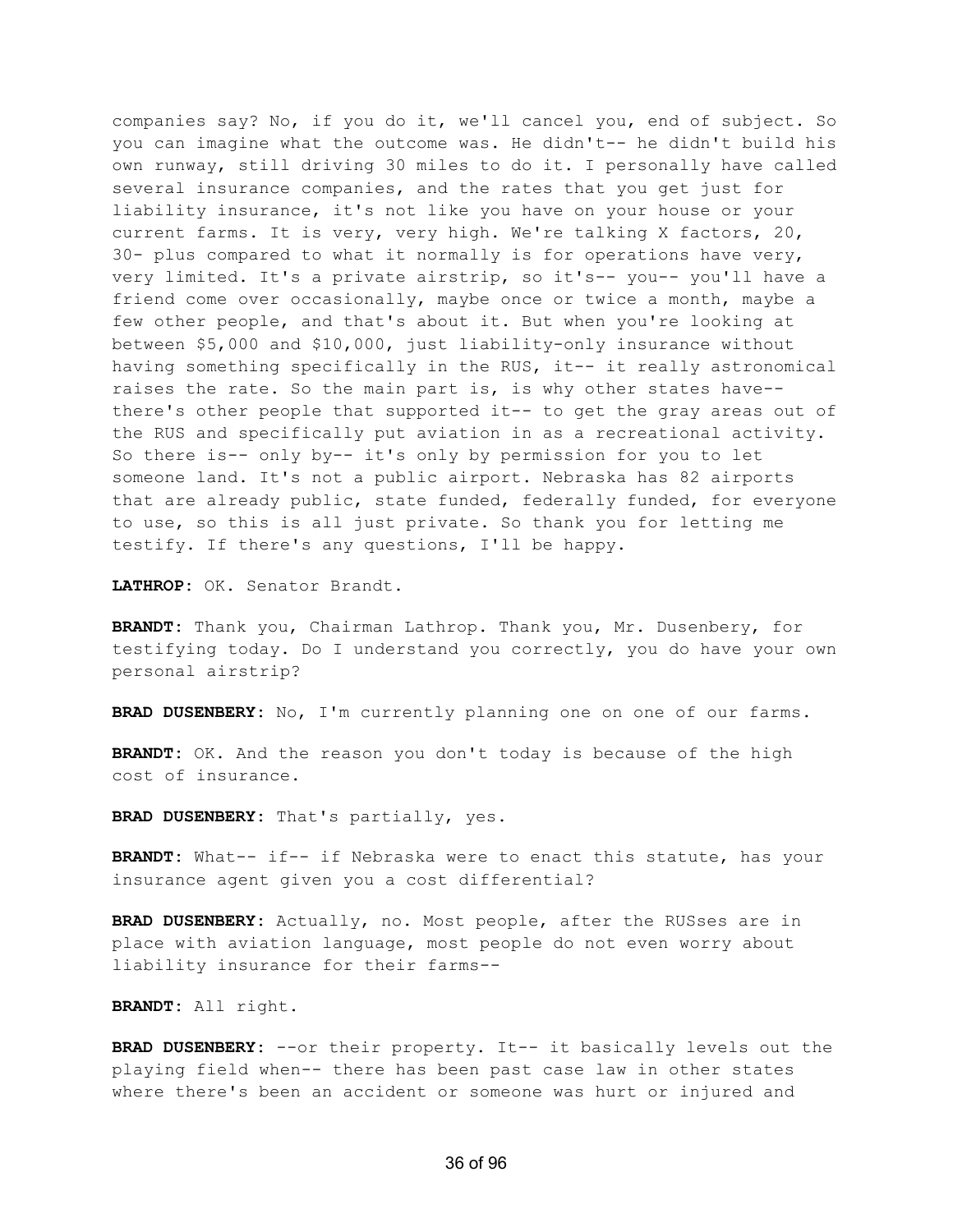they have sued that property owner and once it came into the courts and the judge has noticed and it's presented that, hey, this is covered under the RUS, it-- it ends there.

**BRANDT:** All right. Thank you.

**BRAD DUSENBERY:** OK, thank you.

**LATHROP:** If you establish this, what's the purpose in having the- the airstrip? Who's going to use it?

**BRAD DUSENBERY:** Oh, it's recreational. It's-- there's-- all you have to do is look at YouTube and watch all the recreation people. There's thousands that film what they do for fun. And a lot of people, there's-- matter of fact, here in Nebraska, they have what they call a Passport program where it's a little booklet and it's to record each place. It's actually to drum up business for different airports in the state and you check it off. You get points and then they award, you know, gifts like cups and different things, and it promotes the aviation and those people go all over. It's all for recreation. This is strictly noncommercial. There is a no profit motive whatsoever.

**LATHROP:** OK. So when you-- when you do this, is it going to be a grass field--

**BRAD DUSENBERY:** Yes. Yeah, for me.

**LATHROP:** --that you're just going to go out in the pasture and--

**BRAD DUSENBERY:** Yes.

**LATHROP:** --and mow it short and flat?

**BRAD DUSENBERY:** You've probably heard of Super Cubs before or the Cub airplanes. They're just a two place, but they-- they fly them up in Alaska, people back into the bush.

**LATHROP:** OK.

**BRAD DUSENBERY:** Basically, they have big tires and they roll over just about anything. And so on a grass runway, those, it doesn't affect them at all. They're-- they're designed, they're called a bush airplane, and they're designed to do that.

**LATHROP:** So what's the risk you want to get insurance to protect yourself from?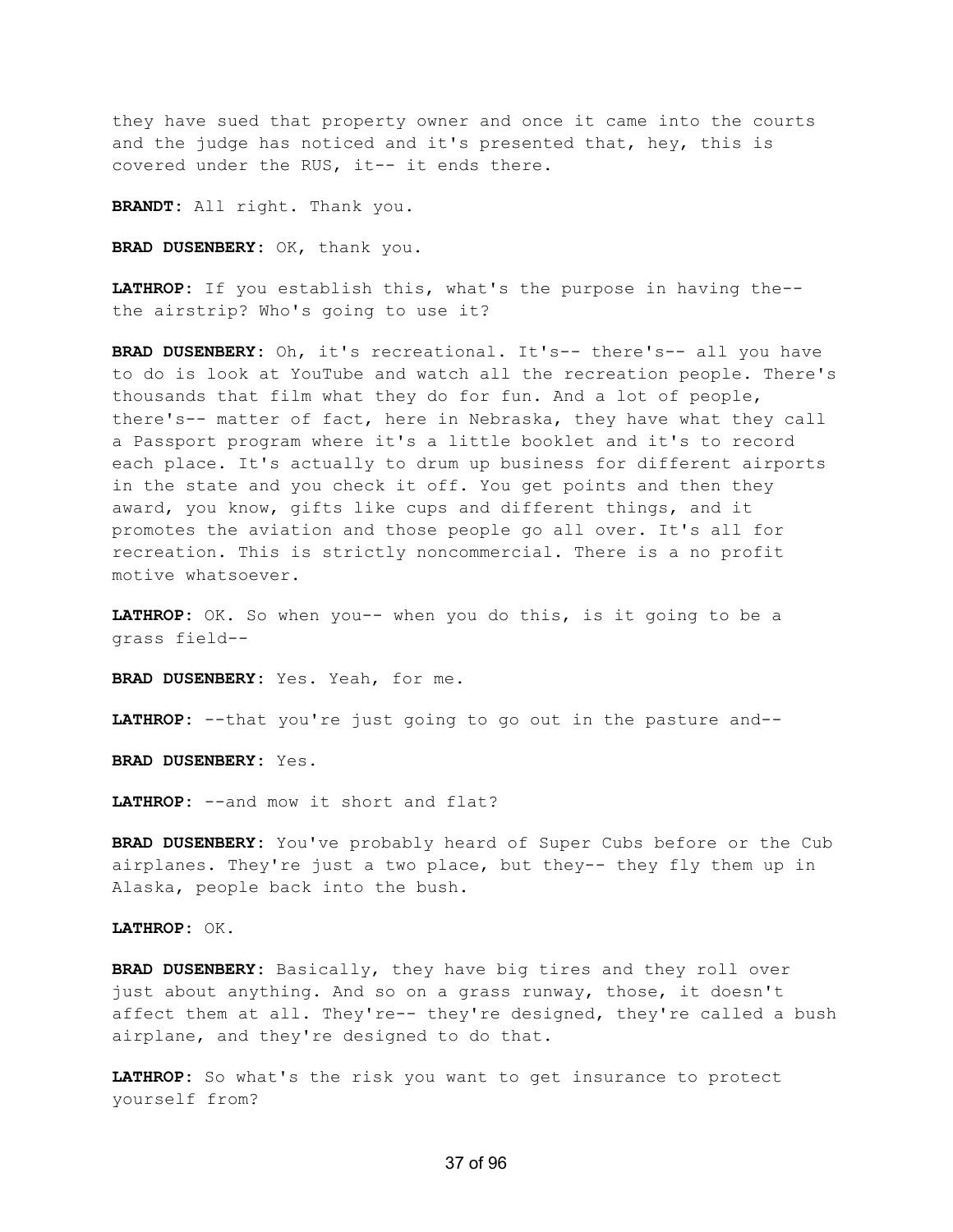**BRAD DUSENBERY:** The risk is, is if someone would fly in, an invited guest, they would have an accident-- you know, no fault of yours, just a bad day for them, and they turn around and sue you, that the RUS, just like hunting, you've given permission. They come out, they fall down and break their leg and then turn around and sue you for your medical bills. An RUS would cover the landowner from responsibility from being sued.

**LATHROP:** Have you ever landed at one of these places?

**BRAD DUSENBERY:** Yes.

**LATHROP:** Do you think it should be safe when you land?

**BRAD DUSENBERY:** Yes, and it-- and it always is.

**LATHROP:** Or what should happen if it's not safe?

**BRAD DUSENBERY:** What should happen?

**LATHROP:** I'm reading this statute and, if we included this, the landowner, the person that owns it--

**BRAD DUSENBERY:** Right.

**LATHROP:** --has no responsibility to make the thing safe.

**BRAD DUSENBERY:** Well, actually, you do still with the RO-- with the RUS, if you-- you-- if you're negligent as a landowner, for example, if you were out hunting. I have put a big trench out there and you walk across it and break your leg, and I did that deliberately without warning you, I could still be responsible for that. The RUS, it does not re-- absolve you from a landowner if you've made something dangerous and given permission and that person gets hurt. It's still my responsibility.

**LATHROP:** So the statute, and I'm just looking at it and then I'm going to let it-- let it go--

**BRAD DUSENBERY:** Sure,

**LATHROP:** --because I don't want to be argumentative, but--

**BRAD DUSENBERY:** Oh, no.

LATHROP: --37-731 says an owner of land owes no duty of care to keep the premises safe for entry or use by others for recreational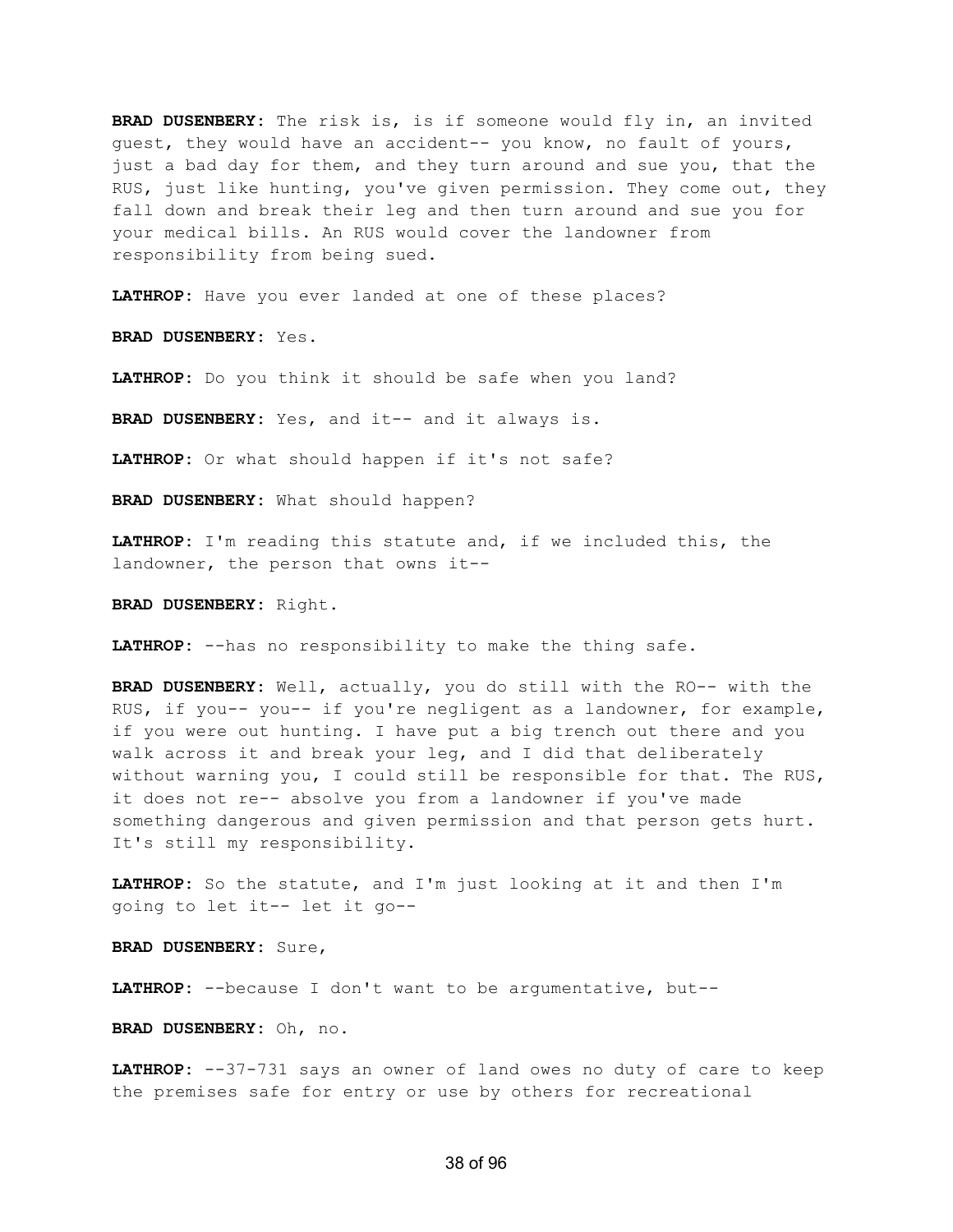purposes or to give any warning of a dangerous condition, use, structure, or activity on the premises to persons entering for such purposes. So you don't have a responsibility, but--

**BRAD DUSENBERY:** Well, I have--

**LATHROP:** --you may have a responsibility not to create a trap.

**BRAD DUSENBERY:** Right, that's-- that's--

**LATHROP:** But you don't have a responsibility to keep the place safe.

**BRANDT:** Exactly. That's what I was trying to say. You can't deliberately do that. But if something has happened, I guess-- now, listen, I'm an airline pilot, not an attorney, so I can't--

**LATHROP:** Well, when you land your plane, you want a good runway.

**BRAD DUSENBERY:** Exactly, but the airplanes--

**LATHROP:** And I'm not a pilot, but I'm a lawyer.

**BRAD DUSENBERY:** [LAUGH] There you go. The-- the main thing with this is, is these bush airplanes can land on a runway that's not even there. They're designed to land on rough, rough ground. I mean, if you watch the YouTubes and all these, they're landing on sides of mountains, they're landing on rivers, they're landing-- there is no runway there at all. That's what it's somewhat designed for, yes. A hard turf is--

**LATHROP:** OK. I think I get it. I think I get what you're after.

**BRAD DUSENBERY:** Yeah, the hard surface runways, there are out there private runways. A lot of the agriculture guys, they-- they have that. It's cost prohibitive, as-- as you know. It's-- you know, a mile of-- of road is \$800 to a million dollars, so--

**LATHROP:** OK.

**BRAD DUSENBERY:** --yeah, it's all grass. You might have a gopher out there, but that's what these tires--

**LATHROP:** That's-- that's the problem, the gopher, or I was in Ag Committee last week and we were talking about the colonies of the prairie dogs.--

**BRAD DUSENBERY:** Right. right.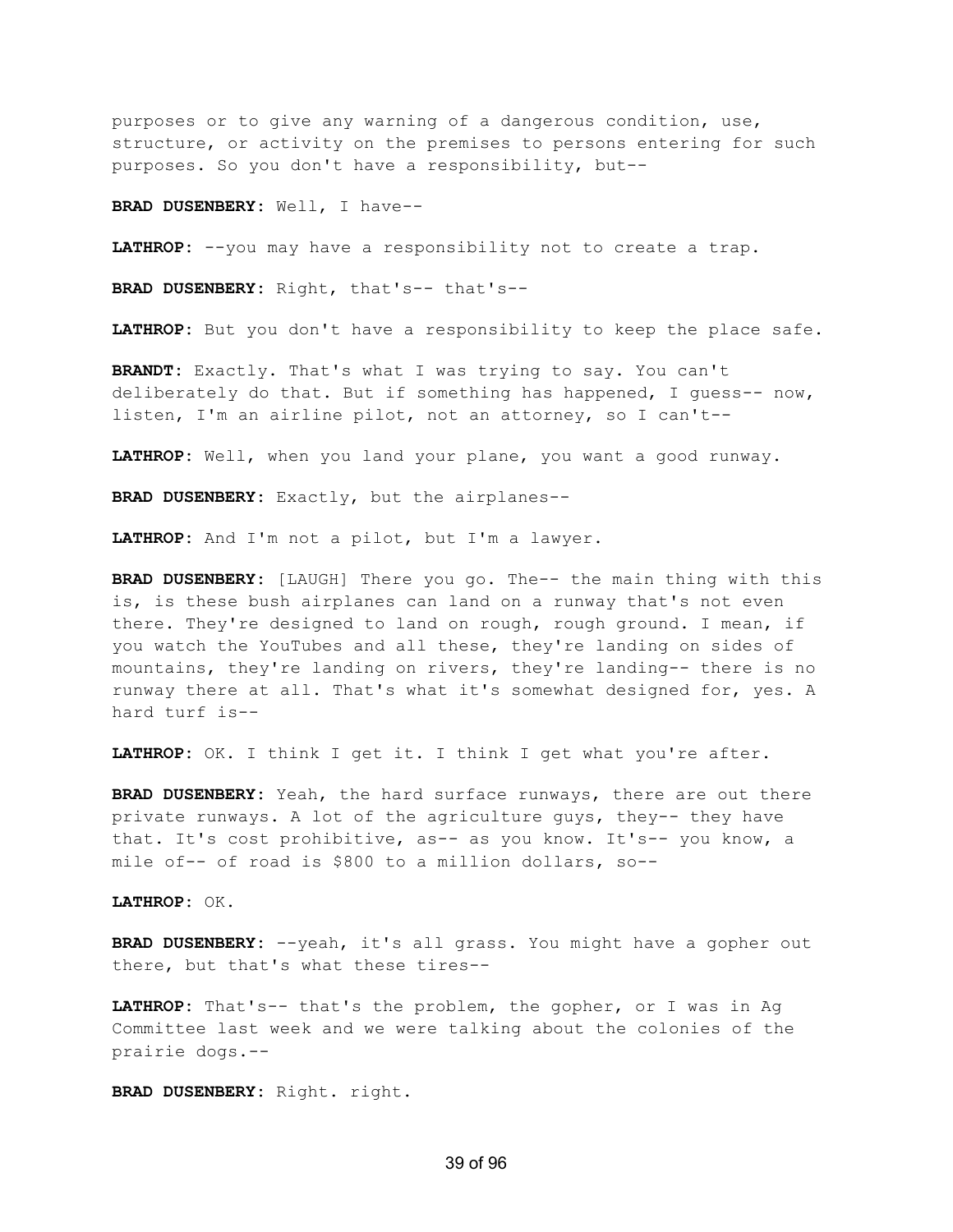**LATHROP:** --pop up and come over from the neighbor's property and create pits all over a pasture.

**BRAD DUSENBERY:** Surprisingly, with 31-inch tundra tires, or even 29 inch, they'll roll right over. Yeah--

**LATHROP:** OK.

**BRAD DUSENBERY:** --they're amazing things. That's why they use them in the bush up in Alaska and Canada.

**LATHROP:** I don't see any other questions. Thanks for being here.

**BRAD DUSENBERY:** Yep. Thank you.

**LATHROP:** Any other proponents, people in favor of the bill? Anyone here to testify in opposition to LB763? Good afternoon again.

**GREGORY LAUBY:** Again, thank you. Senator Lathrop, members of the committee, my name is Gregory C. Lauby, G-r-e-g-o-r-y C. L-a-u-b-y, and I'm here to oppose LB833 [SIC], which, as I understand it, would provide immunity for injuries to guests on-- that occur on private airstrips or runway-- runways or during commercial aviation activities. It seems to me that the owners and operators of such instruments and land-- land and-- and are operating those activities have the financial resources and hopefully the good judgment to have adequate insurance coverage, and this is a little bit on why. The family friend that has a place that's suitable for nonfamily members to go hiking or a pond where they can fish, even some timber where they might hunt, and the state wants to open that up and protect him so that he can allow nonfamily guests in with little liability on occasion. Whether this is noncommercial in the sense that it doesn't actually require a charge, it certainly enhances the risk to guests and to neighbors of any kind of accident that might occur if it's through an aviation operation. I'd also note that the use of the disjunctive "or" between "private airstrips or runways" may mean that all runways, including public and commercial runways, would be included by the statutory language. And with that, if there are any questions?

**LATHROP:** I don't see any questions.

**GREGORY LAUBY:** Yeah, I thank you for your attention.

**LATHROP:** Thank you. Other opponent testimony? Good afternoon.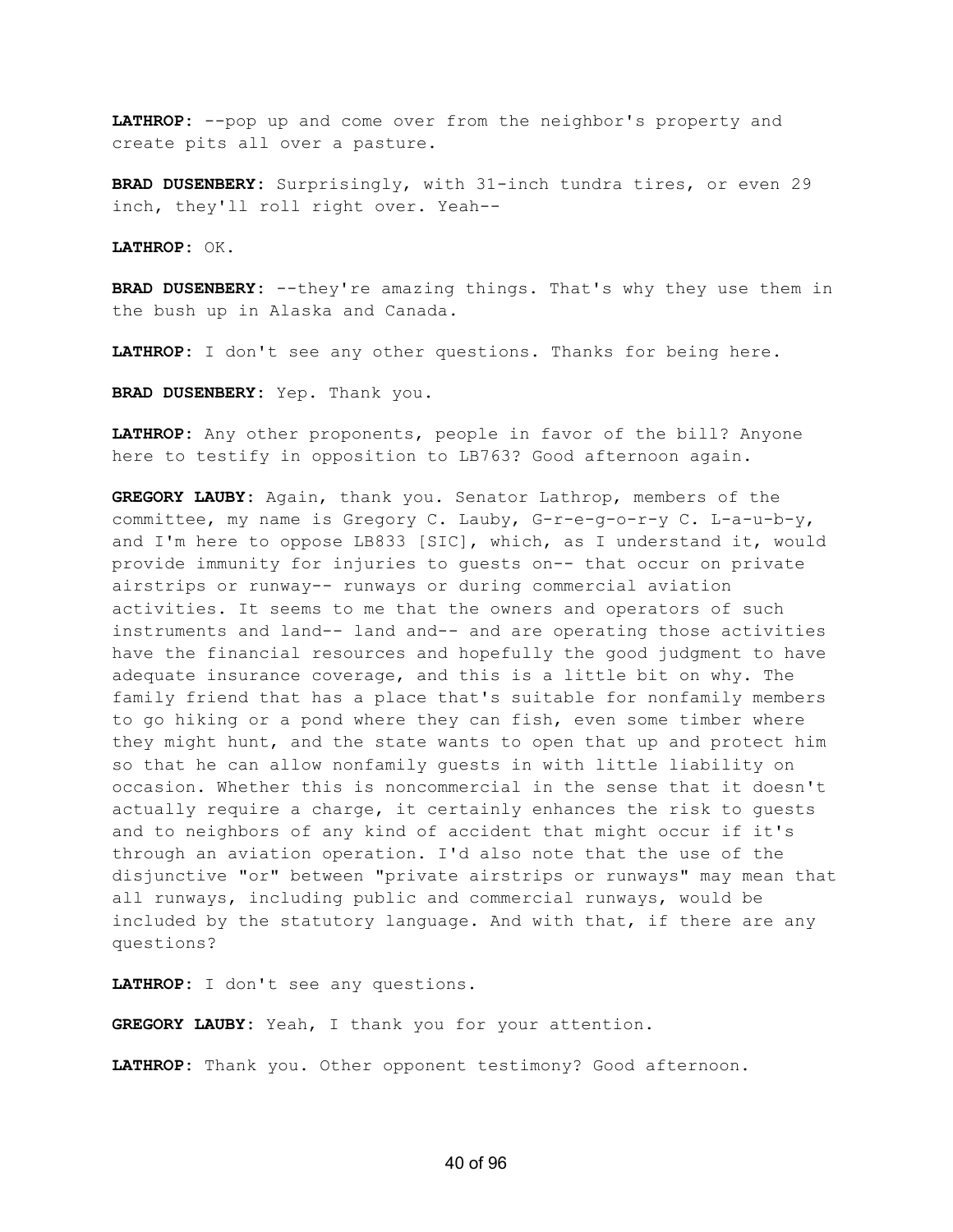**JOHN LINDSAY:** Thank you, Mr. Chairman. Members of the committee, my name is John Lindsay, J-o-h-n L-i-n-d-s-a-y. If I had known we had chairs here, I wouldn't have brought my own. [LAUGH] I-- I'm here on behalf of the Nebraska Association of Trial Attorneys in opposition to this bill. And first, as-- as you know, the Nebraska Association of Trial Attorneys oppose limiting, by specific immunity or by statutory bodies of law like the recreational liability, but anything that limits access to the courts by people who have been injured through no fault of their own, through someone else's carelessness, they should have access to have their case heard. This case would take-- it may be broader than we think. This case-- I mean this statute-- would take away liability for any noncommercial aviation activities, which we're not sure yet, but we-- that may include drones, could be drones that are over the land but maybe taking a- taking a look at their neighbor's land. And-- and if they're hovering over the house, they're close to it, they would be-- they would be immune from liability. You also-- it also covers the people who are flying in to stop there. And what happens when they just, through whateverm not checking for wind shears, not-- getting disoriented from the horizon, and they-- they crash into a neighbor's house? It's-- that's-- there's no liability again. Finally, I think the proponent made clear of why this-- why this is being sought, and he mentioned how expensive insurance is. And you probably are all aware-- kind of wish the insurance lobby had stayed-- stuck here, but that's expensive for a reason. Insurers are going to track everything that's going in claims and how much those claims are and what activities are associated with those claims, and they are-- if it's a higher risk to the company, it's going to be a higher premium. So insurer comp-- the insurance companies who have their financial self-interest at stake Spain are going to increase those premiums so that they're not losing money on it, and I think that should be the best barometer of how dangerous these activities could be is that if the insurance is high-- I mean, we all know that with drivers who--who have bad driving records, their insurance is going to be higher because the risk for the insurer is high. And I think that just tells you that the activities we're talking about are-- are considered, at least by insurers, to be high- risk activities and we would urge that the bill be indefinitely postponed.

**LATHROP:** OK. Any questions for Mr. Lindsay? I don't see any. Thanks for being here today.

**JOHN LINDSAY:** Thank you.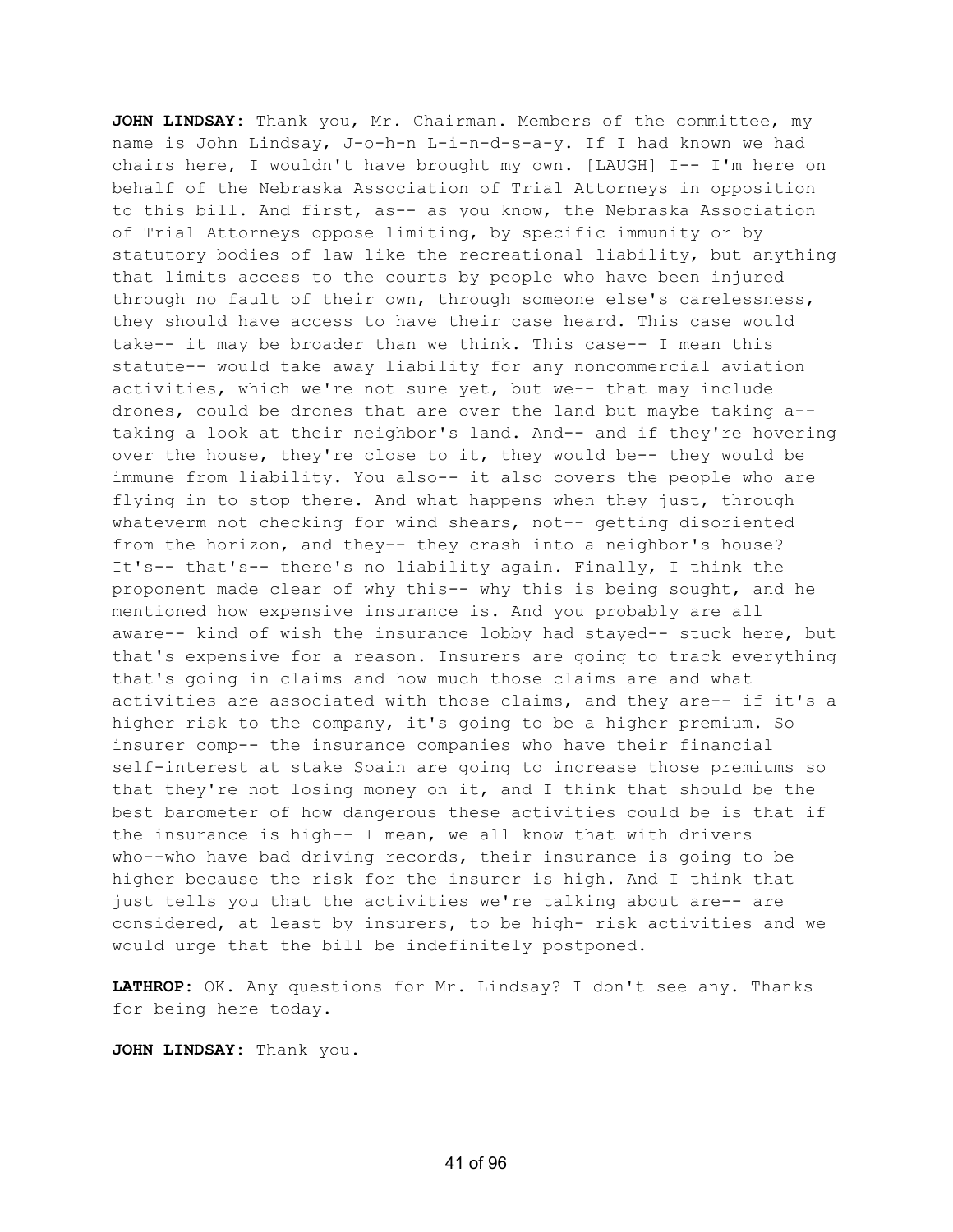**LATHROP:** Any other opposition testimony to LB763? Anyone here to testify in a neutral capacity on LB763? Seeing none, I guess LAs don't close on bills, do they? OK, well, before we close the hearing, let me make sure that we don't have any position letters. LB763, we do have one position letter. It was a proponent of the bill and that will make-- made part of the record. And with that, we'll close our hearing on LB763. Thanks for being here. And that will bring us to Senator Blood on LB694. Senator Blood. Good afternoon, Senator, and welcome to the Judiciary Committee.

**BLOOD:** Good afternoon, Chairman Lathrop, fellow senators, friends all. My name is Senator Carol Blood; that is spelled C-a-r-o-l B, as in "Boy," -l-o-o-d, as in "dog," and I represent District 3, which is western Bellevue and eastern Papillion, Nebraska. Thank you for the opportunity to bring forward LB694 to your esteemed committee. Before I start, I'd like to point out that we did amend the original bill and the white copy becomes the bill. I bring this bill forward because of the environmental crisis caused by the egregious actions of AltEn, an ethanol plant in Mead, Nebraska. What has happened in Mead is a slap in the face to the citizens who reside there, and I have taken several steps, working alongside the watchdog group Perivallon to help remedy this issue. LB694 is only one piece of the puzzle, but we must come together in order to alleviate the burden that AltEn has caused to the surrounding community. The purpose of LB694 is to extend the statute of limitations up to ten years in the case of negative exposure to toxic chemicals. This bill is vital to the health of future citizens of Mead. It's vital because AltEn, whose original goal, outside of generating profit, was to be helpful to the environment by using grain to produce environment-friendly biofuel, it was instead using corn seeded-- treated-- corn seed treated with poisonous insecticides called neonicotinoids, or "neonics" for short. Research has shown that neonics cause negative health issues to mammals and insects. But until recently, it was not clear that there may be under-recognized health risks as science delves more into the effects on humans. Neonics are designed to diminish in plants treated with these chemicals over time, but research has shown its half-life runs up to 1,400 days. This means they have the potential to accumulate into the environment. I should also point out that neonicotinoids are water soluble, which means the water runoff can and does carry them into the lakes and rivers surrounding the area. Neonics have been banned in at least 20 countries because of potential dangers it presents. AltEn advertises itself as a recycling location for ag companies to dispose of excess supplies of pesticide-treated seeds. In fact, AltEn bragged that it took 98 percent of the nation's excess coated seed. It gave AltEn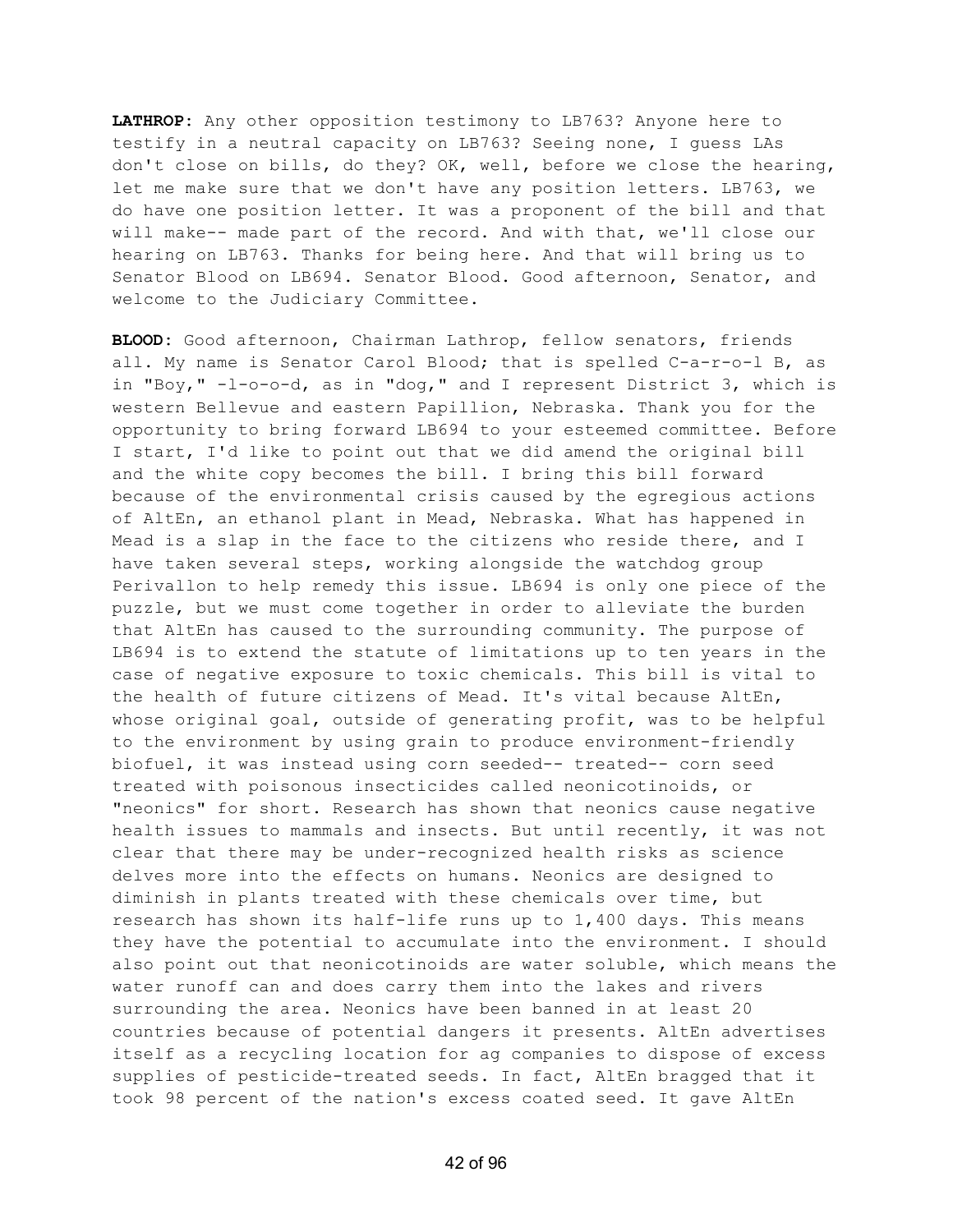free supplies, but left Nebraskans with a waste product to ridden with pesticides-- pesticides to even feed animals. In Mead, AltEn also created giant piles of corn seed treated with neonics, otherwise called "wet cake," outside with nothing to cover it and with nothing to protect the soil underneath. The AltEn facility housed enough wet cake to cover a football field 150 feet deep, and it's been freely exposed to the volatile weather conditions of Nebraska. When the spring rain fell and winter storms melted on the wet cake, the neonics mixed with the water runoff, seeping into the soil surrounding the facility and ultimately into the waterways of Mead. It has left the people, animals, and insects who call it home sick or dead. Additionally, wastewater from the plant has spilled onto nearby land and waterways. Remember, as well, that the Todd Valley Aquifer is nearby and that feeds the valley and linking groundwater. Record shows that early testing found neonics in AltEn waste at levels many times greater than that would-- that which would be deemed safe. For example, safe levels of neonics in food or water is up to 70 parts per billion. At AltEn, one of the large hills of AltEn waste tested at 427,000 parts per billion. A wastewater lagoon tested at 31,000 parts per billion. An excerpt from the article by The Guardian, it further details a grim tale: For the residents of Mead, Nebraska, the first sign of something amiss was the stench, the smell of something rotting. People reported eye and throat irritation and nosebleeds. Then colonies of bees started dying. Birds and butterflies appeared disoriented and pet dogs grew ill, staggering about with dilate- dilated pupils. The effects of neonics on humans, animals and insects vary greatly, though they all have the similarity of being devastating to their critical functioning systems. Developmental or neurological effects of neonics on humans can include malformations of the developing heart and brain, autism spectrum disorder and a cluster of symptoms, including memory loss and tremors. There has been research that points to organ damage, reproduction issues, respiratory issues and, of course, cancer. We have to be really honest today. Mead, Nebraska, got a really raw deal, one that was perpetuated by Nebraska's lack of an early response and oversight. It's not my opinion. It's documented on NDEE's own website. So tell me, how long is too long before we pull the plug on these big companies making Nebraskans collateral damage? Citing them 12, 13 times with the expectation that they will do better but never really pulling the trigger to end this fiasco, only added to this environmental crisis. Remember, there are other communities now that are going through similar types of issues, such as Alvo, Nebraska, right now. This lack of oversight is how we got to today's bill. How do we make this right? How do we protect those who will likely become ill as a result of this crisis? At the very least, victims deserve to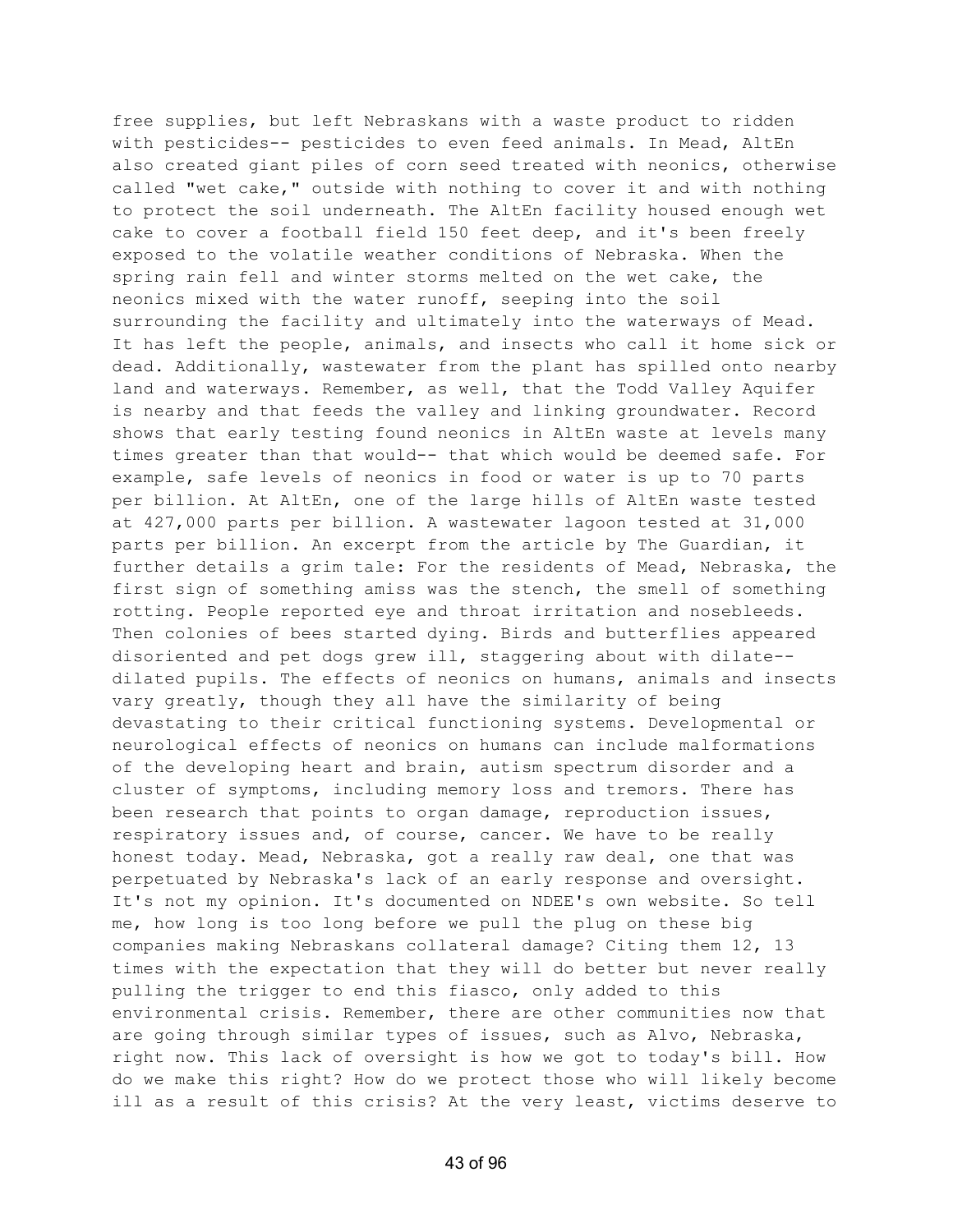have the ability to recover damages when a medical authority is able to verify that their illness or loved one's death was caused by exposure to toxic chemicals. Was there reasonable diligence? Was there care and attention that is expected from an ordinarily, exercised by a reasonable and prudent person, under these circumstances? So today I am asking that when Nebraskans are exposed to toxins and that there is a clear connection this is what has caused their health issues, that we give them up to ten years after the cause of action as accrued for victim recourse, nothing more, because much like Agent Orange, asbestos, arsenic, benz– hydrocarbons, radon, and a long list of others. We didn't always know from the beginning how much harm we were causing by using those chemicals until it was too late to help those people who were exposed. So I thank you for your time today and I'd encourage you to wait for additional questions at my closing, as I have several testifiers here who will likely know those answers and help complete the story during their time on the mic today. I do apologize. We had Dave Domina, who actually helped me write the bill, who had to exit and go to Omaha for court. So we are down at one, maybe two testifiers because of the time, but I still think we have a lot of great testifiers that are going to help you complete the story.

**LATHROP:** OK. Senator Brandt.

**BRANDT:** Thank you, Chairman Lathrop. Thank you, Senator Blood, for bringing this bill. And I don't know. I wish Mr. Domina was here--

**BLOOD:** Me too.

**BRANDT:** --because this is kind of a legal question. Maybe you know the answer to this. Is there a statute of limitations? I mean, are you putting the ten years in here because there is no statute of limitations or there is no--

**BLOOD:** Good-- good question, yeah. Actually, depends on-- on what category you're talking about. But in state statute, it's two years right now as opposed to ten.

**BRANDT:** Well, so basically the--

**BLOOD:** So we're expanding it from two to ten.

**BRANDT:** All right.

**BLOOD:** I think asbestos is at four in state statute, if I remember correctly, so-- and we know, because of the type of medical issues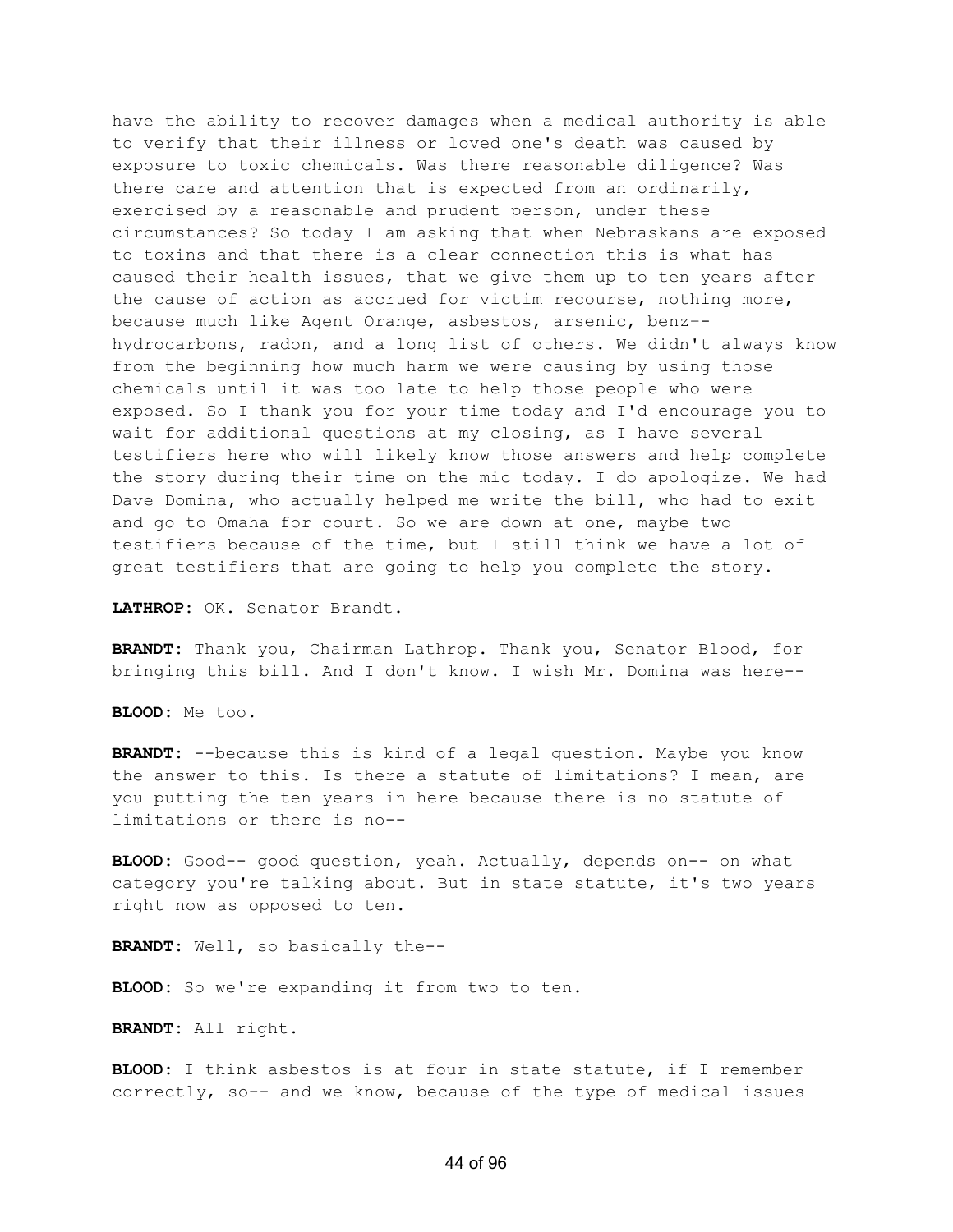they're going to have, it's not going to happen in the next two years.

**BRANDT:** All right. Thank you.

**BLOOD:** Um-hum.

**LATHROP:** I see no other questions. You will stay to close?

**BLOOD:** Yes, sir.

**LATHROP:** Sounds like it. OK, good. Thanks, Senator Blood.

**BLOOD:** Thank you.

**LATHROP:** We will take the proponent testimony on LB694. Good afternoon. Welcome back to the Judiciary Committee.

**AL DAVIS:** Good afternoon, Senator Lathrop, members of the committee. My name is Al Davis, A-l D-a-v-i-s, and I'm here today as the registered lobbyist for the Nebra-- 3,000 members of the Nebraska Sierra Club in support of LB694. Nebraska chapter of the Sierra Club wants to thank Senator Blood for bringing LB694, which modifies the statute of limitations as it relates to the exposure of toxic chemicals. There have been significant advances in medicine over the last century, and we now know that many illnesses which develop later in life are tied to early exposure to different environmental hazards with extensive periods between when someone is exposed to a contaminant and when the illness expresses itself. As you might suspect, the bill was developed in response to the developing ecological disaster near Mead, Nebraska, where an unethical company manufactured ethanol from pesticide-treated seeds and stockpiled tons of waste product and contaminated water on the site over a seven-year period, thus exposing nearly-- nearby residents to airborne contaminants and polluting soil, ground, and surface water for miles around. You may remember that I testified before you last year on LB634, a bill from Senator John Cavanaugh, which assigns liability to companies and individuals who dispose of treated seeds in an unsafe manner. I would remind the committee that LB634 is still alive and active and should be pursued, since the troubles at AltEn have become more and more evident as the months have gone by. Most Americans know Vietnam veterans or Vietnamese nationals who were exposed to Agent Orange decades before their disease became apparent. One of the chemicals associated with Agent Orange was dioxin, which is responsible for many of the cancers associated with Agent Orange exposure, as well as Parkinson's birth, defects and other health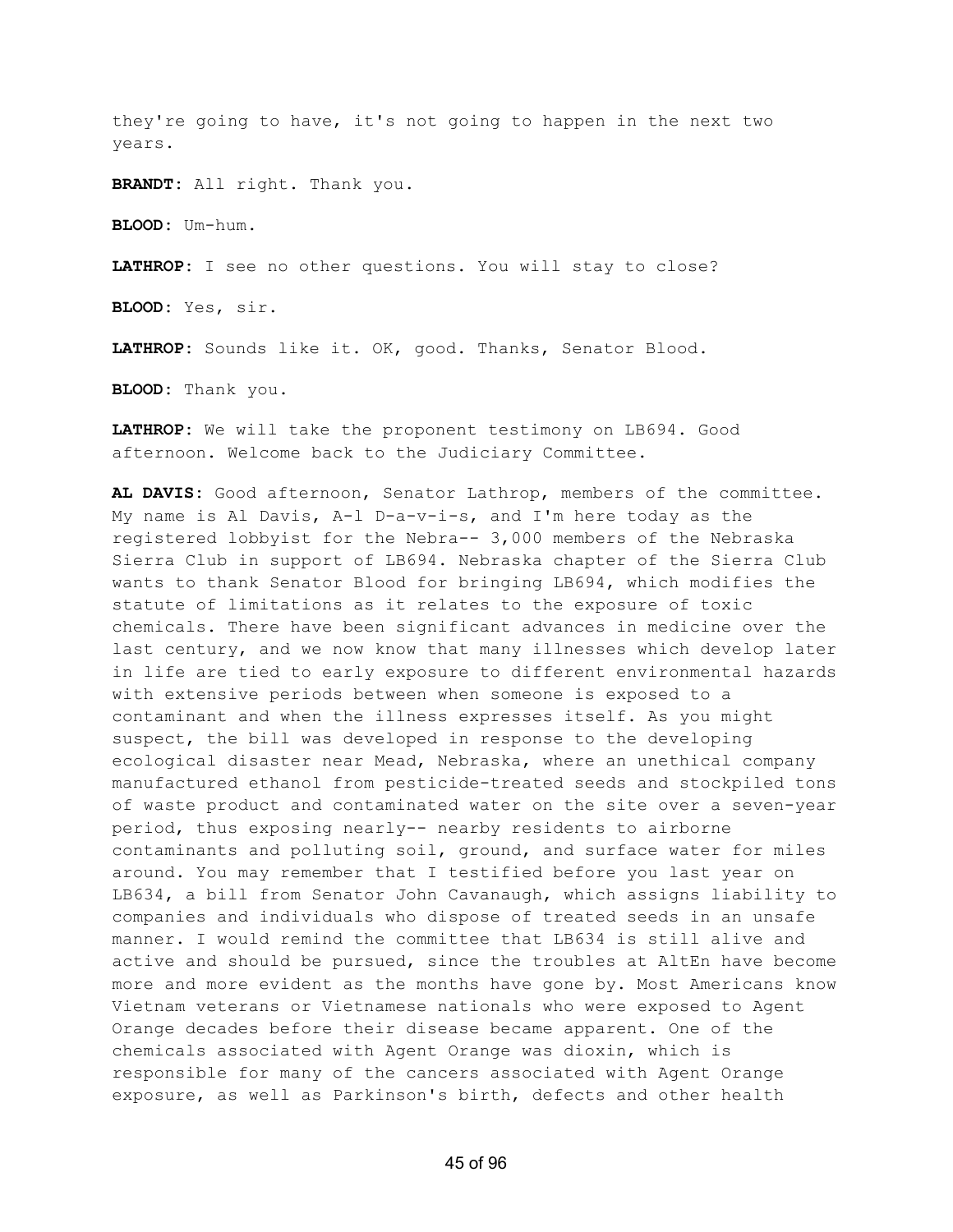problems, despite the fact that only about 370 pounds of dioxin were spread across the thousands of acres of jungle in Vietnam over several years, Dr. John Schalles is a Creigh-- Creighton University biology professor who is working with the Mead investigatory team. Dr. Schalles has expressed grave concern that the chemical mix at AltEn will continue to break down, forming new compounds, and that dioxin could be one of those. It appears that the contaminated water and wet cake will remain on the site for a significant period of time, continuing to expose Mead-area residents to airborne pollutants, and the ramifications for groundwater are still unfolding. What we do know is that the lagoon liners at the site failed years ago, and contaminated water has seeped into the ground for several years. There are voluminous studies of various chemicals and chemical compounds detailing the variation between the time someone is exposed to the product and the time of illness, the time the illness expresses itself. Many of these may be ten or more years. Nebraska's right to recovery for damages shouldn't be limited to a short window when so much is at stake. This bill's protections are needed for all media-- Mead-area residents and for all Nebraskans. We urge you to quickly move LB9-- LB694 to General File for debate. Thank you.

**LATHROP:** Very good. Any questions for Senator-- for Al Davis? Senator Brandt.

**BRANDT:** Thank you, Chairman Lathrop. Thank you, Senator Davis, for your testimony today. This is my question. As-- as it appears, between what Senator Blood said on her introduction and what your testimony is, is a lot of this pertains to Mead and the cleanup and the-- and the things that had happened there. But as a farmer, neonicotinoids, used in a lawful and researched and regulated way, are coating corn seeds that are put in the ground six inches apart and on an acre of-- of corn ground, you maybe use 15 pounds of seed seed, and what you're dealing with here are tens of--

**AL DAVIS:** Millions.

**BRANDT:** --tens of thousands of tons of-- of contaminated wet cake that this is a bad situation. My only, I guess, question or concern is that doesn't come back and ban a-- a useful component of ag seed used in a proper way. I mean, do you see that with this bill, that that could happen?

**AL DAVIS:** No. This bill is-- what this bill is designed to do is essentially protect all-- all Nebraskans, whether you're in Mead or Lyons or Harrison, for exposure to chemicals that might have happened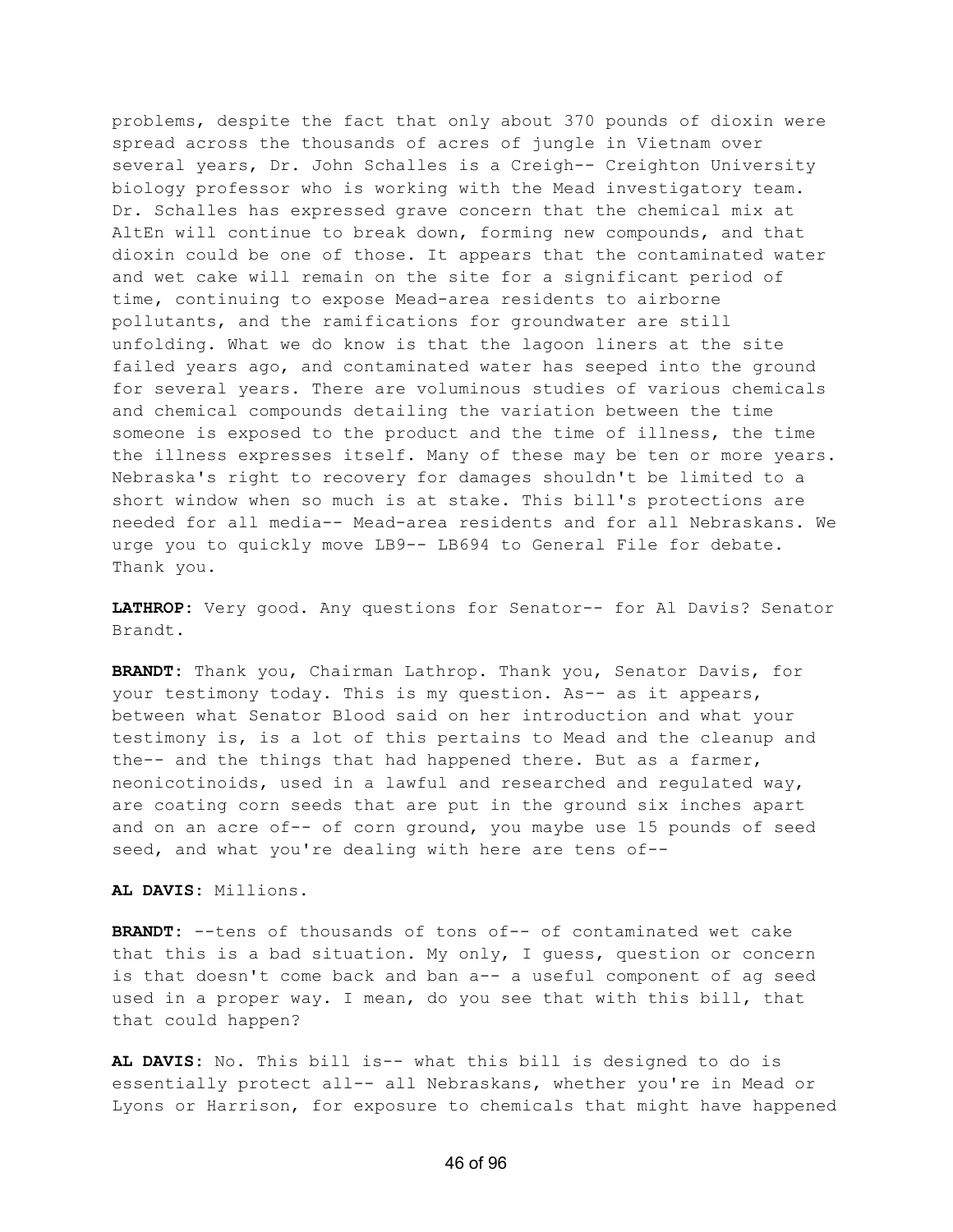ten years ago. So, you know, there are states where neonics are being looked at. Nebraska is not one of them, and I don't think that will happen. You know, one of the things that I've learned about neonics is, so the seed is treated with the-- with the pesticides and about five percent of it is absorbed by the plant and about 95 percent is dissipated into the soil. So over time, it does build up in areas next-door. I think if there's ever anything done with neonics, it will be on a national level, probably. There-- there are about 30- there-- we've been using them for about 30 years, so, you know, the science is still sort of unfolding on-- on the product itself, but--

**BRANDT:** All right. Thank you.

**AL DAVIS:** Thank you.

**LATHROP:** OK. I don't see any other questions.

**AL DAVIS:** Thank you.

**LATHROP:** Thanks for being here.

**AL DAVIS:** Thank you.

**LATHROP:** Good to see you again.

**AL DAVIS:** You too.

**LATHROP:** Next proponent. Good afternoon.

**KEN WINSTON:** Good afternoon, Chairman Lathrop and members of the Judiciary Committee. My name's Ken Winston, K-e-n W-i-n-s-t-o-n. I'm appearing on behalf of the Bold Alliance in support of LB694, and Bold has consistently advocated for the protection of land and water and-- and legal rights because we-- we know that pollution can harm people. The contamination that has resulted from the use of pesticide-treated seeds at the-- to make ethanol at the-- the AltEn plant in Mead is one of the worst environmental disasters in the history of our state, and it-- and that provides a vivid example of the need for this legislation. The thousands of tons of wet cake that are stored on site, which is a hazardous waste, and there's hundreds of millions of gallons of liquid waste on site, and runoff from the facility has ki-- has totally killed everything in a pond that's six miles away. In addition-- sorry, my nose is running. Sorry, a little aside there. I had to take care of a little personal housekeeping. [LAUGH] There-- in addition, there's contaminated wet cake that's been applied to fields surrounding the facility, and we don't know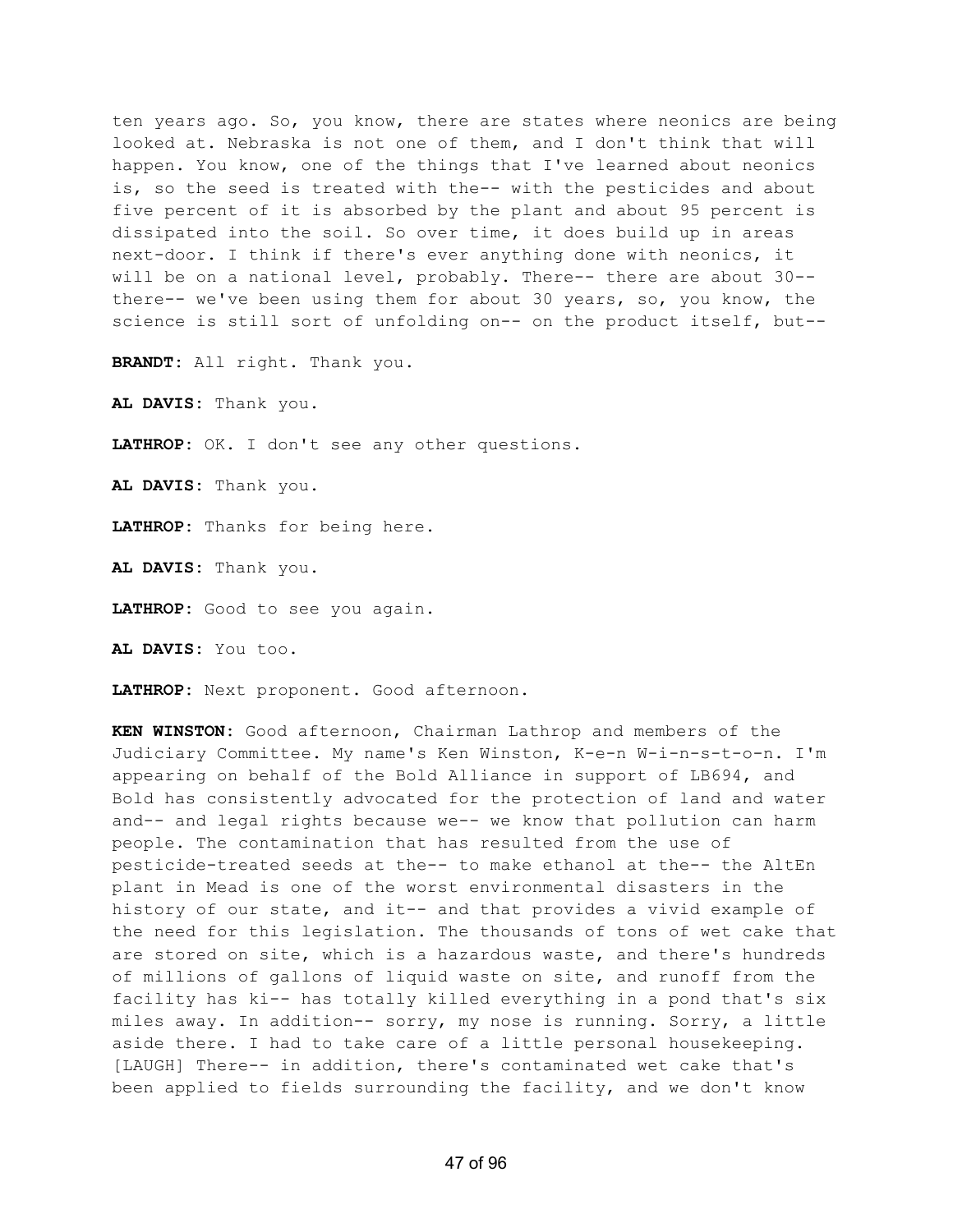all the places that-- that it's-- that it's been applied, all the places that-- that it may have an-- an impact. And the runoff has actually gone-- in-- during the floods of 2019, the runoff directly from that site runs directly over the Lincoln water supply, so there could be contamination of Lincoln's-- Lincoln water supply. We don't know at this point. To date, we-- there's no evidence of that, but it could have-- it could have contaminated Lincoln's water supply. So the idea is to extend the statute of limitations so that people who've been harmed may recover. Part of the problem is that people don't know, but they-- they may not realize that they're being impacted by these substances. They're out there in the environment. They're-- it may be in their drinking water, it may be in the soil that's around them, and so it may take years before-- before the- the impacts surface. And there's a number of-- of health impacts that have been associated with long-term exposure to pesticides, including cancers of various kind, Parkinson's disease, Alzheimer's, respiratory illnesses, and reproductive disorders, including infertility in both men and women. And of course, the problem is that these-- these impacts may not manifest within four years, and so the idea is to extend the statute of limitation to give people more time to bring their claims so that-- that they can recover from their ener-- injuries. So I'll be glad to respond to questions.

**LATHROP:** So I'm going to ask a question because I'm looking at this amendment. It creates-- paragraph (6) in this particular statute, which is 25-224, number (5) deals with-- the pre-- the preceding paragraph deals with asbestos. Right?

**KEN WINSTON:** Correct.

**LATHROP:** And it basically says that you have four years from the point in time, four years from the point in time at which some doctor has told you there's a relationship between your asbestos exposure and your condition.

**KEN WINSTON:** Yes.

**LATHROP:** Would you agree with that?

**KEN WINSTON:** Yes.

**LATHROP:** OK. And what's different between this and the preceding paragraph, this new language, is it says, if you get exposed to hazardous or toxic chemical, you still measure time from the point at which a doctor tells you there's a causal relationship between the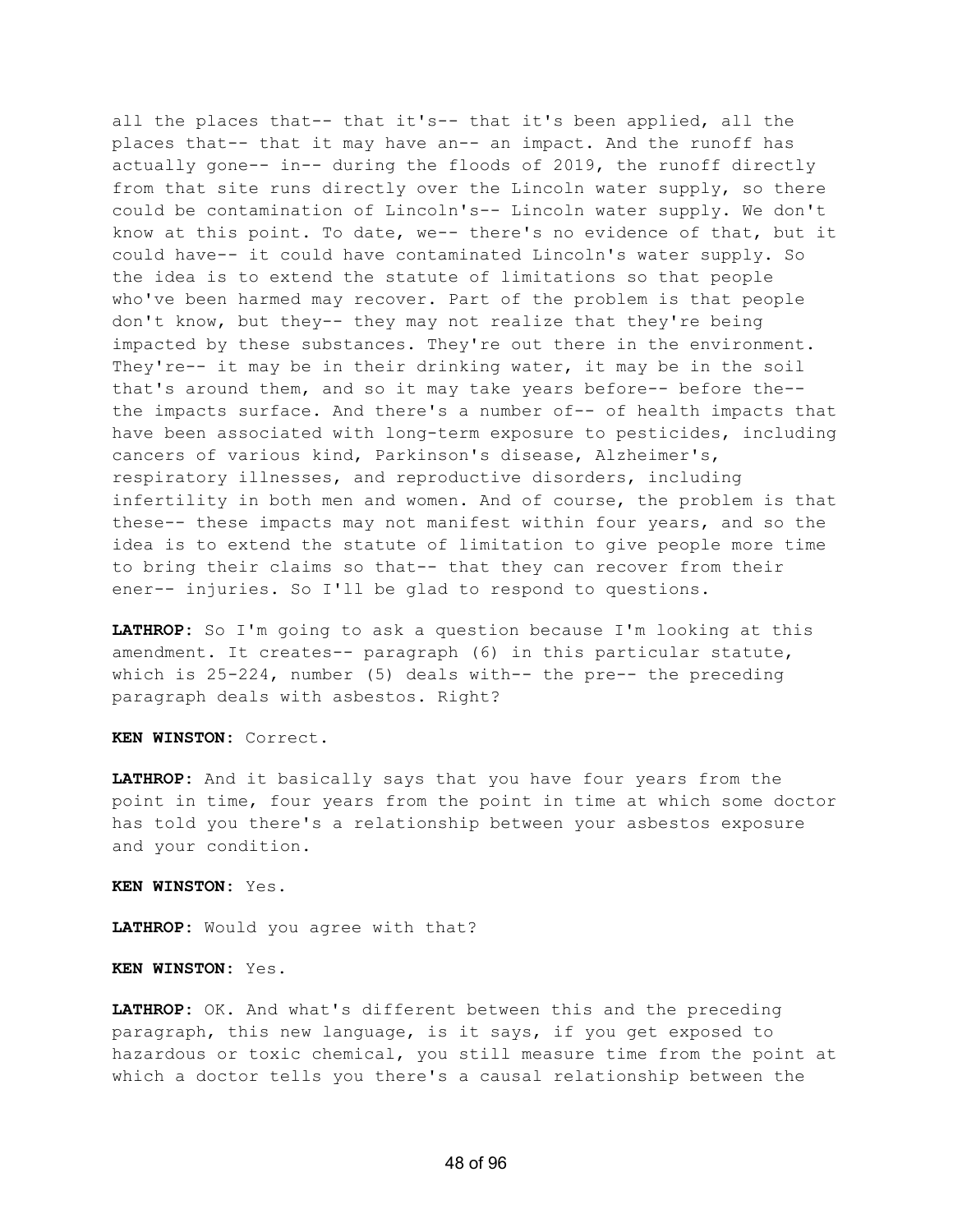exposure and your underlying health problem that's a consequence, right?

**KEN WINSTON:** That's correct.

**LATHROP:** But then it gives you ten years from that date to sue. So why-- why are we-- like, I do this for a living. I'm-- I'm OK with big statutes of limitations, generally, but I don't understand why after somebody-- after somebody's told you, you were exposed out at the plant in Mead to whatever this particular chemical is and now it's causing you this, whatever the medical consequence is, cancer, you name it, why-- why ten years, not four?

**KEN WINSTON:** Well, first of all, I didn't draft this, this language, so  $I--$ 

**LATHROP:** OK.

**KEN WINSTON:** --so I don't want to-- I don't want to claim knowledge of why that choice was-- was made. But-- but the-- my understanding was-- well, I guess I understood that it-- that they were-- they did not know that they-- when it was--

**LATHROP:** So in both circumstances with asbestos, and I won't go on very long about this, but with asbestos the clock doesn't start to run and measure the four years you have to sue until somebody's told you your mesothelioma is a consequence of asbestos exposure. And in this bill, it says, if you have an exposure to toxic, same thing, the clock doesn't start to run until somebody tells you that your cancer is related to the exposure. But then we do something unusual. We say you have ten years instead of four or two, for example.

**KEN WINSTON:** Well--

**LATHROP:** I'm putting you on the spot.

**KEN WINSTON:** Sure. And-- and as I said, I-- not being the drafter of it, I don't want to-- to--

**LATHROP:** OK.

**KEN WINSTON:** --speculate as to exactly what was intended. But my understanding would be that-- that-- that the person, even though they may have known there-- because of the fact there's kind of a lingering impact of these kinds of substances, that that-- there's kind of a slow buildup due to long-term exposure. So that would be my understanding as why-- why you would do the ten-year statute of--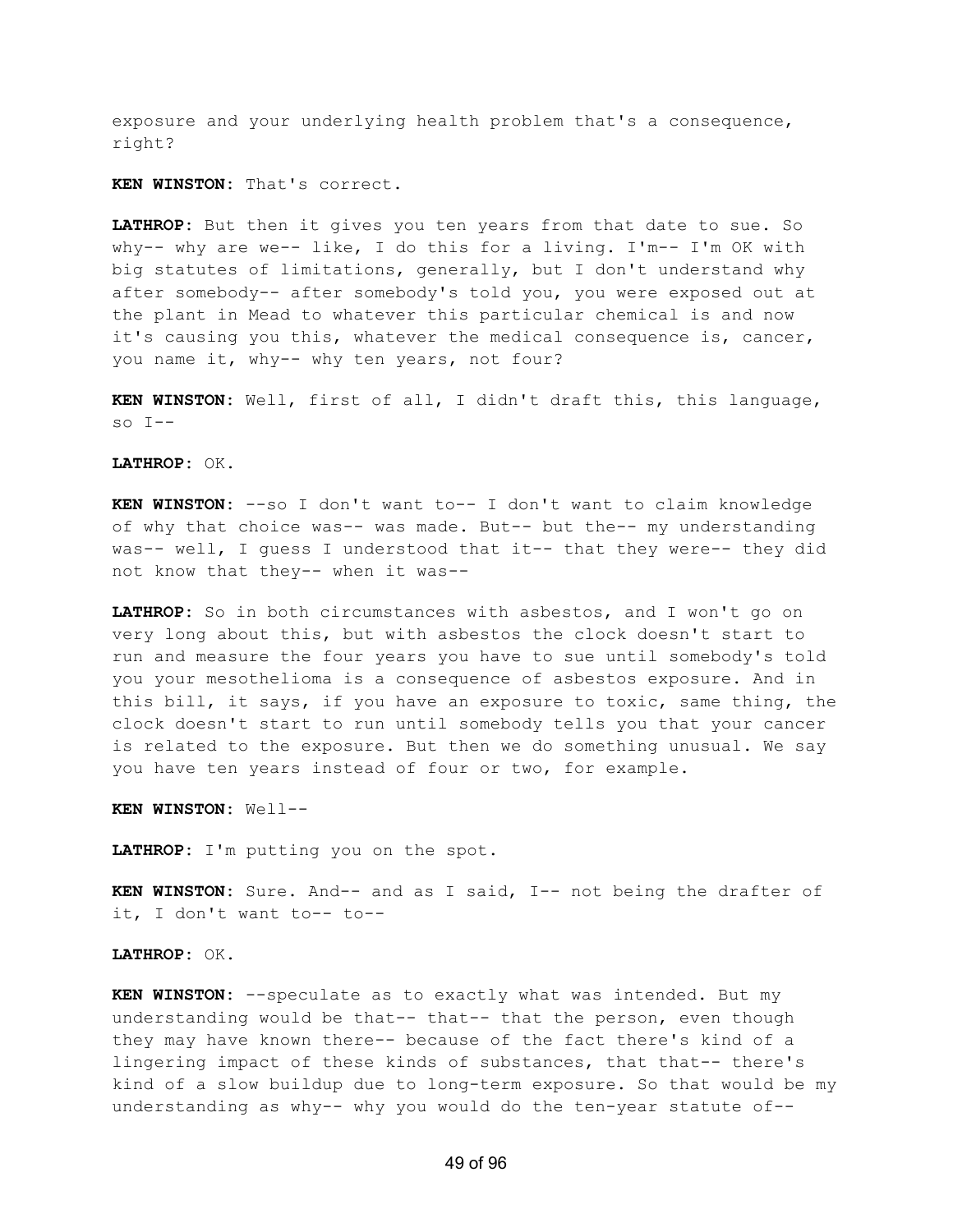**LATHROP:** OK.

**KEN WINSTON:** --limitations as opposed to--

**LATHROP:** OK.

**KEN WINSTON:** And just to do a little bit of-- it seems to me that there's more acceptance of the idea of the dangers of asbestos and- and--

**LATHROP:** Well, I don't know if people accept the dangers of asbestos. I mean, it was in school classroom ceilings and things like that. I just think that you catch the break in this statute in the preceding paragraph by not having the clock run until you know or should know that your cancer, leukemia, whatever it is, was caused by the exposure. And so that ten-year runway to file suit, you-- you already catch a break because the clock doesn't run from the date you happen to inhale this stuff. It starts from the date you get symptoms and the doctor says, Ken, your symptoms are related to the exposure. There's kind of two pieces to this.

**KEN WINSTON:** Right, yeah.

**LATHROP:** One is, when does the clock start? And the other is, how long do you have once you know or should know that you have a viable cause of action against somebody who exposed you to this stuff? That's all.

**KEN WINSTON:** Well, I think I've answered--

**LATHROP:** The ten years is a long time.

**KEN WINSTON:** Yeah, well, I-- I think I've answered it to the-- to the best of my knowledge at the present time.

**LATHROP:** OK.

**KEN WINSTON:** I-- if I do some research and I'll-- I'd be glad to forward that--

**LATHROP:** OK.

**KEN WINSTON:** --to you, so.

**LATHROP:** Fair enough. Any other questions or comments or dialogue? OK. I don't see any. Thanks for being here.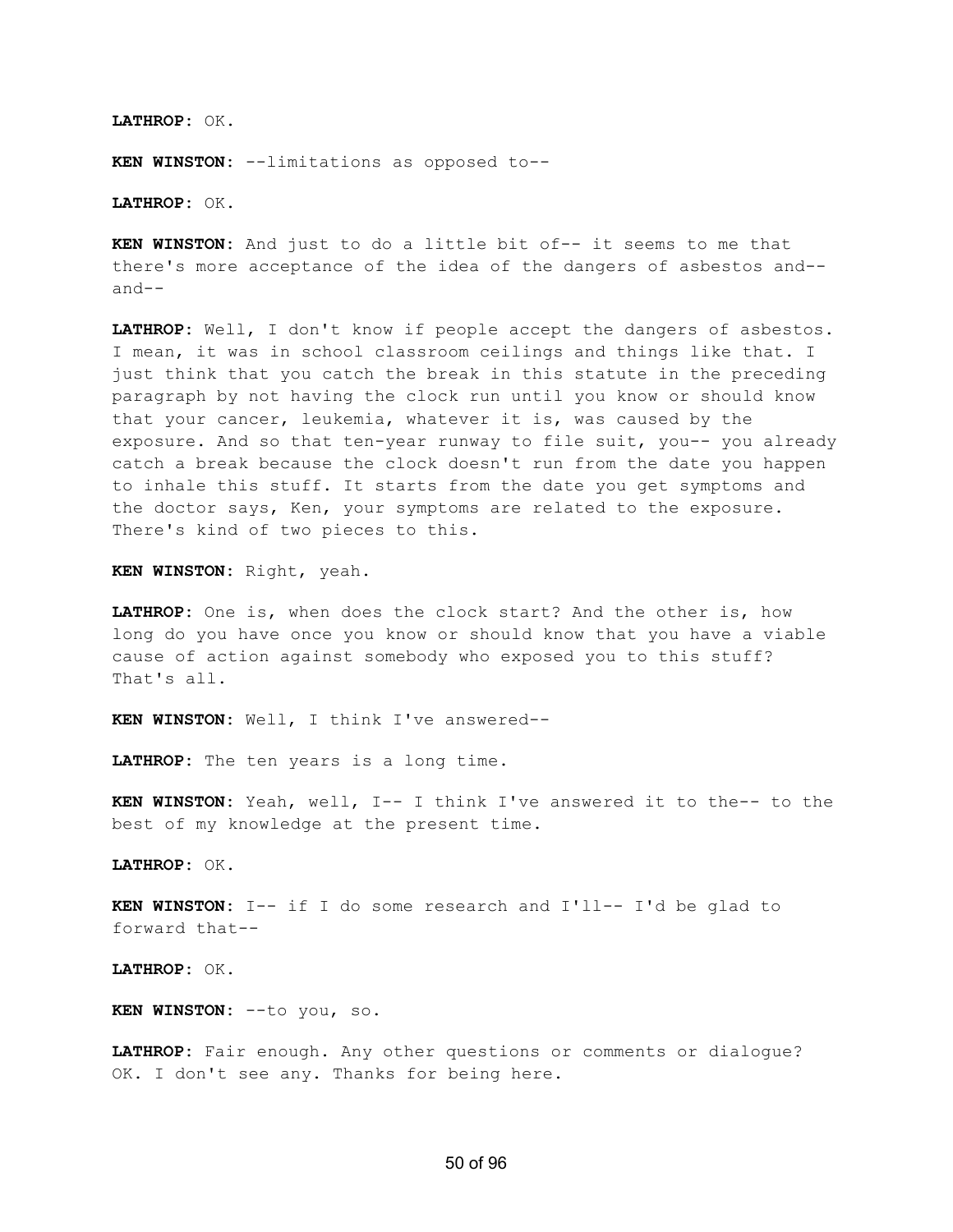**KEN WINSTON:** I don't really think you want me to do a song and dance for you, so.

**LATHROP:** No, no, no, no, don't need that, even on a Friday. Any other proponents? Good afternoon.

**JANECE MOLLHOFF:** Good afternoon, Senator Lathrop and the committee. My name is Janece Mollhoff, J-a-n-e-c-e M-o-l-l-h-o-f-f. Hold on, got my help. I'm testifying on my own behalf and not for any organization, though I do live downstream from Mead. I'm a re-- a nurse and a retired colonel in the U.S. Army. In a new paper published in Science and Technology, it's noted that there are about 350,000 different types of artificial chemicals currently in the global market. That's from pesticides to industrial chemicals like flame retardants and insulators. So this bill, I don't think, should really be about Mead, AltEn, or one chemical, neonics. The rapid rate at which novel chemicals are being produced, compared to the snail's pace at which governments assess risk and monitor impacts, leaves society largely flying blind to the chemical threats. If and when a negligent spill or an accidental release of these chemicals happens- we're not talking about use of the chemical for a livelihood. If and when these spills or releases happens, there's really not enough research to determine the long-term effects of exposure for first responders, employees or nearby populations. According to their website, public health experts led by UNMC College of Public Health have launched an investigation into the Mead area to determine the extent of the contami-- the chemical contamination and the path of chemicals from AltEn into drinking water and its impact on the lives of Nebraska. They have projected it will take ten years to fully determine adverse effects on the environment, wildlife and human health. That's why a ten-year statute of limitations is important, not just for Mead but for Nebraskans across the state, because even though one health effect shows up, there could be another one in five years and another one inten years. As Nebraska's successful economic development draws more industries that manufacture and use chemicals, either in pure form or in combination with other compounds, there's increasing likelihood that spills and discharges of untested chemicals happen. Illness will not always manifest immediately after exposure, as we have seen with Agent Orange in our veteran population. Organ damage, weakened immune systems, reproductive problems, birth defects, mental, intellectual and physical development in children, and cancers take a lot of time to diagnosis and treat. Ten years is not unreasonable to determine damage from exposure to toxic chemicals. I would ask that you would advance LB694 out of committee to consideration by the full floor.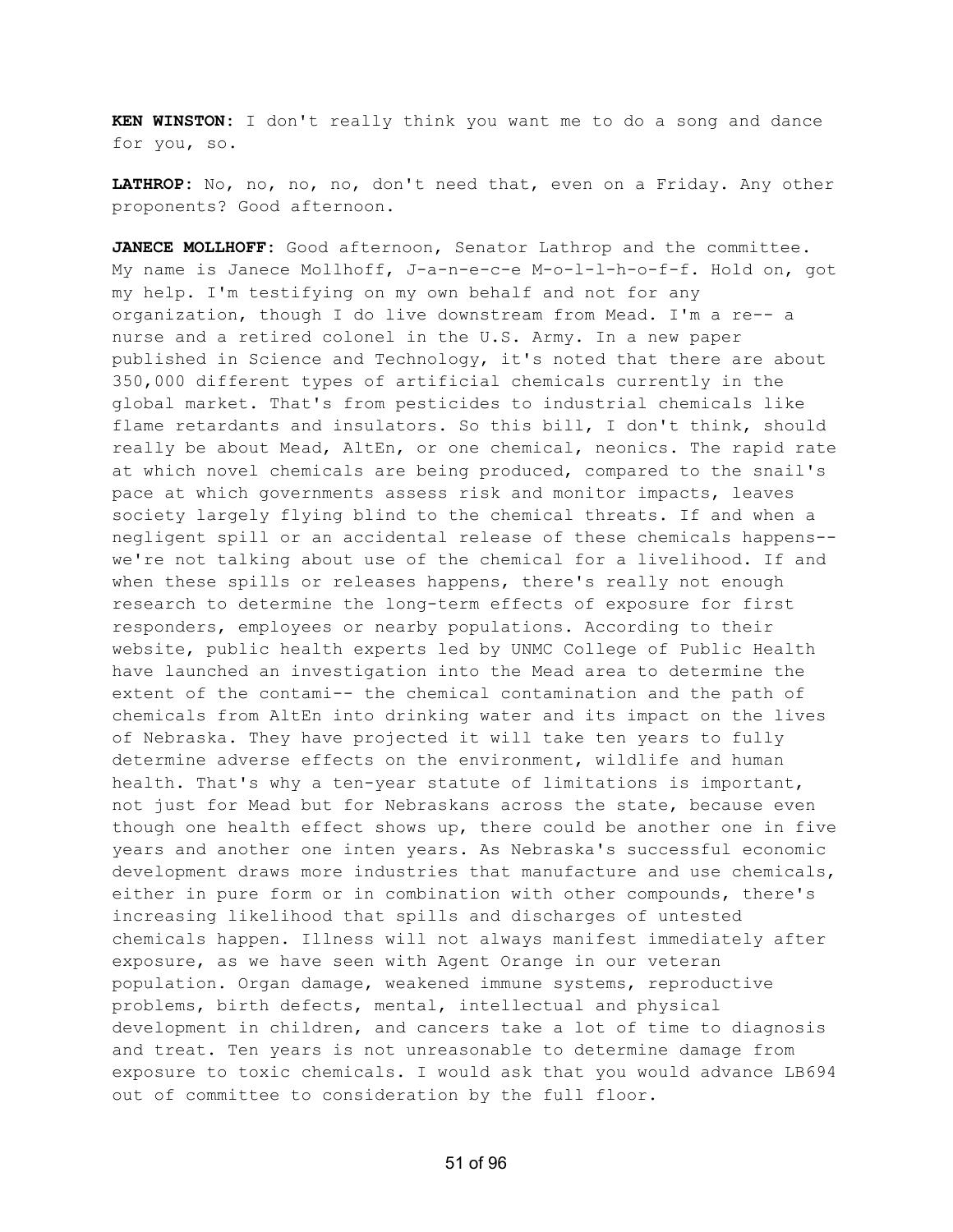## **LATHROP:** OK.

**JANECE MOLLHOFF:** Any questions?

**LATHROP:** This has been a nightmare for you--

**JANECE MOLLHOFF:** I've-- yes.

**LATHROP:** --I mean, for the entire community.

**JANECE MOLLHOFF:** For the--

**LATHROP:** And it's been--

**JANECE MOLLHOFF:** For the county.

**LATHROP:** --on the radar--

**JANECE MOLLHOFF:** For the county.

**LATHROP:** --for a time and really the Department of Environment, whatever the-- Energy and Environment or whatever we call it over there, failed the people in Mead--

**JANECE MOLLHOFF:** Yes, sir.

**LATHROP:** --like they just kept accepting excuses from these people.

**JANECE MOLLHOFF:** Yes.

**LATHROP:** It's very, very, very unfortunate. I'm sorry for what you've been through. Any questions for this testifier? I see none. Thanks for being here.

**JANECE MOLLHOFF:** Thank you.

**LATHROP:** Any other proponent testimony?

**JOHN LINDSAY:** Thank you, Senator Lathrop, members of the committee. My name is John Lindsay, J-o-h-n Li-n-d-s-a-y, appearing on behalf of the Nebraska Association of Trial Attorneys. We support larger limitations of actions because sometimes if the significant information is not available within the shorter period, sometimes people don't-- they're in denial about-- that they even have cancer, much less that it was caused by-- by their neighbor. But all those things, each piece is individual. All those things, I think, work towards those larger, longer limitations of actions. You've heard the-- the arguments earlier about the reason for statutes of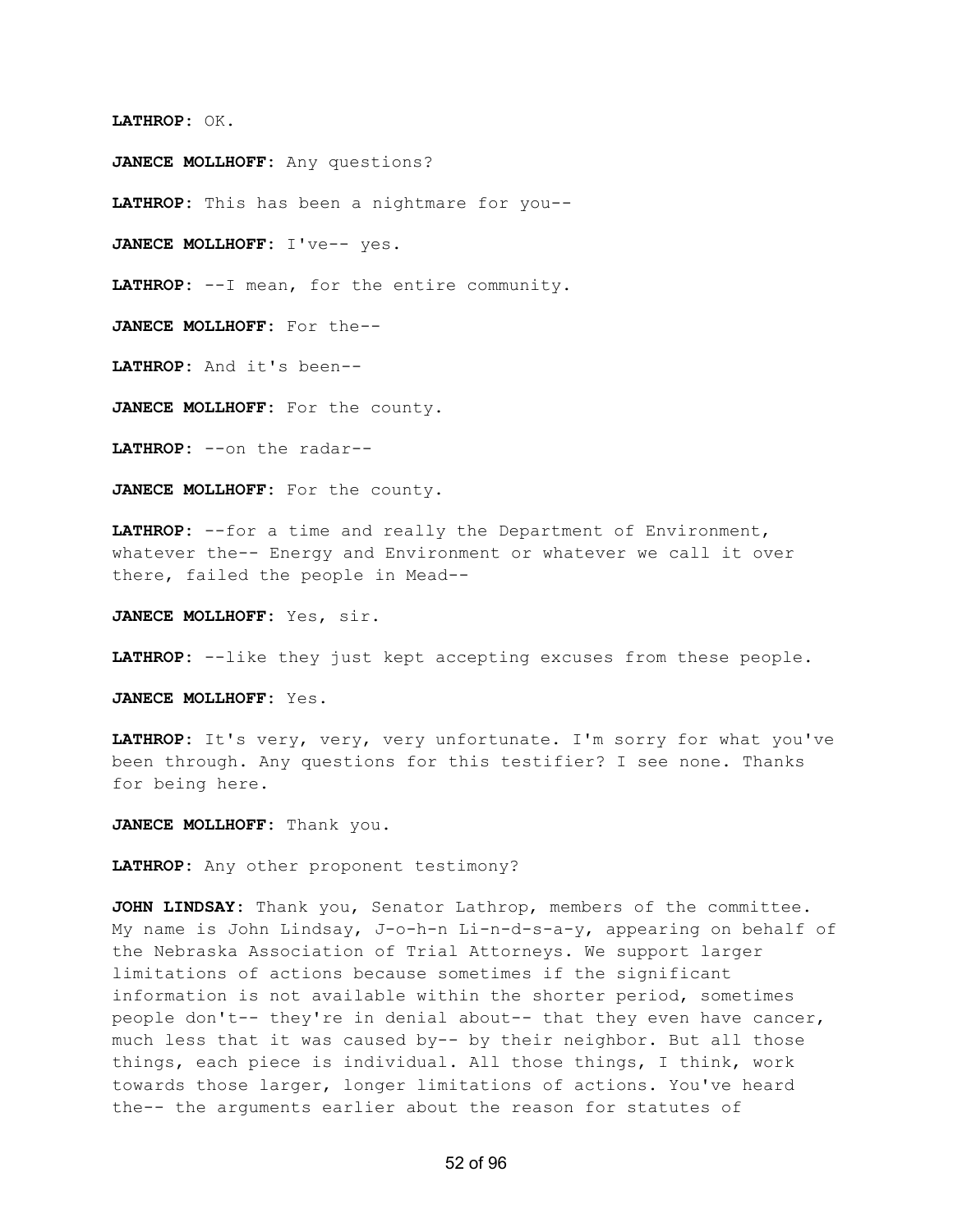limitation, and that is correct, that-- that at some point it's got to end. But those time periods that you all put in statute have to reflect the particular type of-- of action that-- that is-- that is- has occurred. I think Senator Blood, in her opening statement, said the half-life of the material at-- at-- in Mead is 1,400 days, which by my quick calculation is 3.8 years, and the current statute of limitations is four years. That doesn't give a lot of time to-- to really assess whether you've been injured by fault of the toxic chemicals. I think back to my-- we didn't know till I was an adult, but my childhood, I-- when I was raised in northeast Omaha and later find out it's a Superfund site, because of the amount of land in the soil, that they've had to do all sorts of removal of soil since then. And I'm sure it-- maybe it's Senator McKinney's district now, but I'm sure he's heard complaints about-- about that and it wouldn't matter. Those statutes are all gone now, but-- but even those we don't-- we don't see the injury become apparent until sometimes years after. I think moving that statue to ten years is  $a--$  is a small, small step towards giving folks the opportunity to-- to engage, be heard in a court of law. Thank you very much. I'd be happy to answer your questions.

**LATHROP:** OK. Any questions for Mr. Lindsay? I see none. Thanks for being here. Any other proponent testimony? Anyone here to testify in opposition to LB694? Anyone here in-- opposition or neutral?

**RON SEDLACEK:** Neutral.

**LATHROP:** Neutral, OK, neutral testimony. Good afternoon.

**RON SEDLACEK:** Good afternoon, Senator Lathrop and members of the Judiciary Committee. My name is Ron Sedlacek, R-o-n S-e-d-l-a-c-e-k. I'm here on behalf of the Nebraska Chamber of Commerce and Industry. I've also been asked to testify, or to include in my testimony the National Federation of Independent Business in Nebraska. We had previously thought about testifying in opposition to the bill. We have talked with the introducer of the bill and would like to see what we can-- what can be done to-- what I would call cleaning up or maybe getting a focus to the intent of the legislation as it relates to the statute in question here, which is a product liability statute dealing with the statute of repose as an exception to the statute of repose addressing the statute of limitations. As you mentioned previously, the statute of limitations for-- as an exception to the statute of repose, which-- which is two tiered-- if it's manufactured in Nebraska, manufactured out of Nebraska-- the-- for asbestos cases, that that's one situation. This is attempting to make a second exception and lengthen then the statute of limitations, as opposed to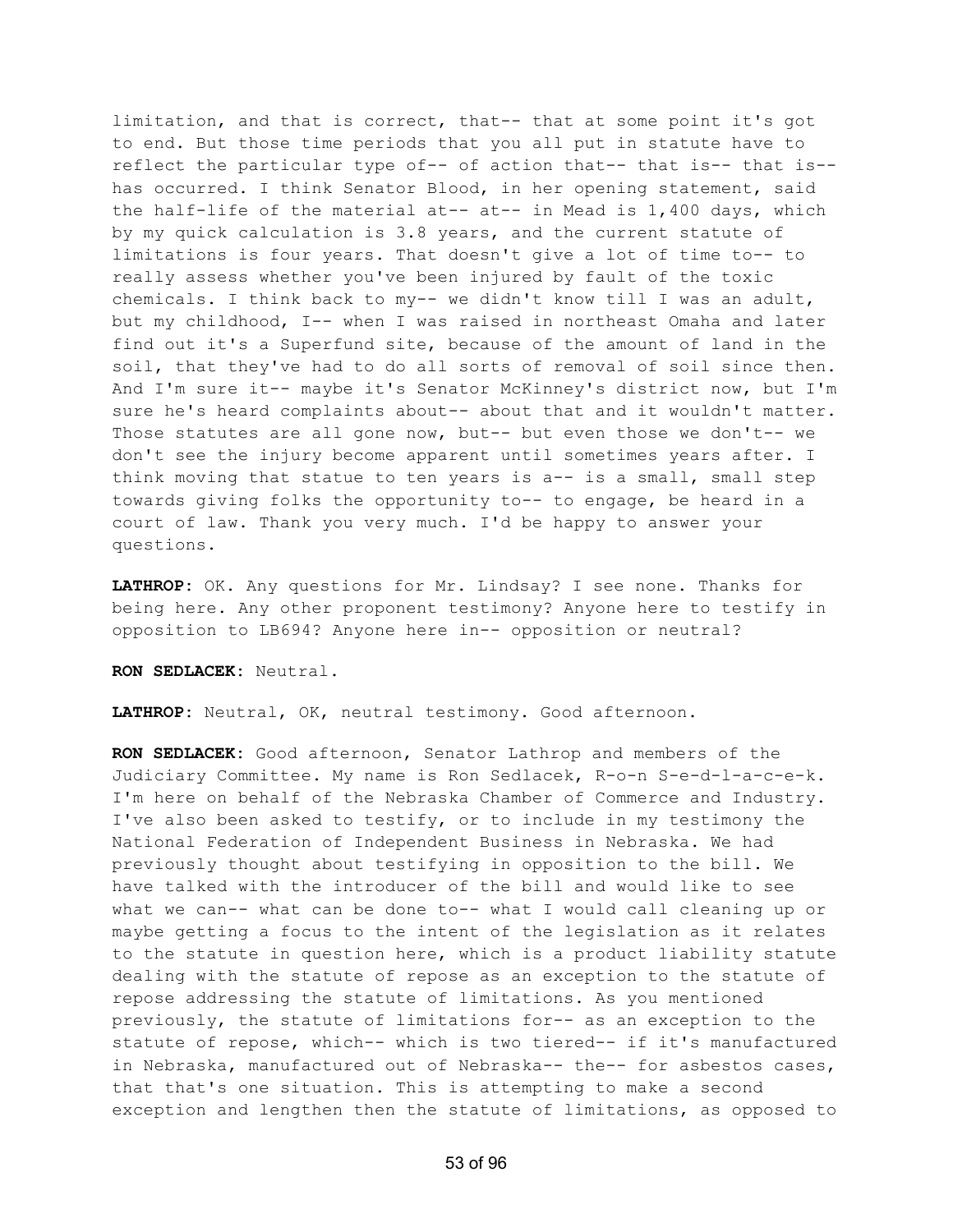the-- the as-- the-- as opposed to the asbestos situation, which would be four years, the ten years. The question that we have-- and we've had many, many questions here, perhaps a number, a bit of misunderstandings as well, but if you look at the asbestos language in the legislation on page 2, line 14, talks about competent medical authority that such injury was caused by exposure. So there's a causation, right? However, you look at the new language, and I'm looking at the amended version that is offered, it says when you are informed by competent medical authority that the injury or death is related to, so it doesn't have anything to do with causation. But there may be a relationship? That's kind of vague. We have issues with that. We're also talking about in the situation particularly at hand with-- with the particular plant where there's a misuse, potential misuse of-- of a product, essentially, where all this- this combination into one-- one area. Senator Brant mentioned use in general agriculture. Is that toxic then in general agriculture or not? It is the chemical. It's not aggregated. Who is liable? If that particular entity is bankrupt, does the liability go to those that sold the seed to that entity or is it to the manufacturer or the-- of the seed, the seed companies? Where does this start and where does this end? Third, the bill deals with all situations, and I'll stop here.

**LATHROP:** The one thing I'll say is we're not going to sort out the who, right? We're just going to sort out, how much time do you have to find out?

**RON SEDLACEK:** Right.

**LATHROP:** Right? But that-- that's true in all-- all product liability litigation--

**RON SEDLACEK:** Um-hum.

**LATHROP:** --which is quite complex. Any questions for Mr. Sedlacek? I don't see any. Thanks for being here.

## **RON SEDLACEK:** OK.

**LATHROP:** Anyone else here to testify in opposition or, pardon me, in a neutral capacity to LB694? Seeing none, then Senator Blood, you may come forward and close. The record should reflect, and I'll enter this as you approach, position letters have been received from four proponents and one opponent. That will be noted in the record.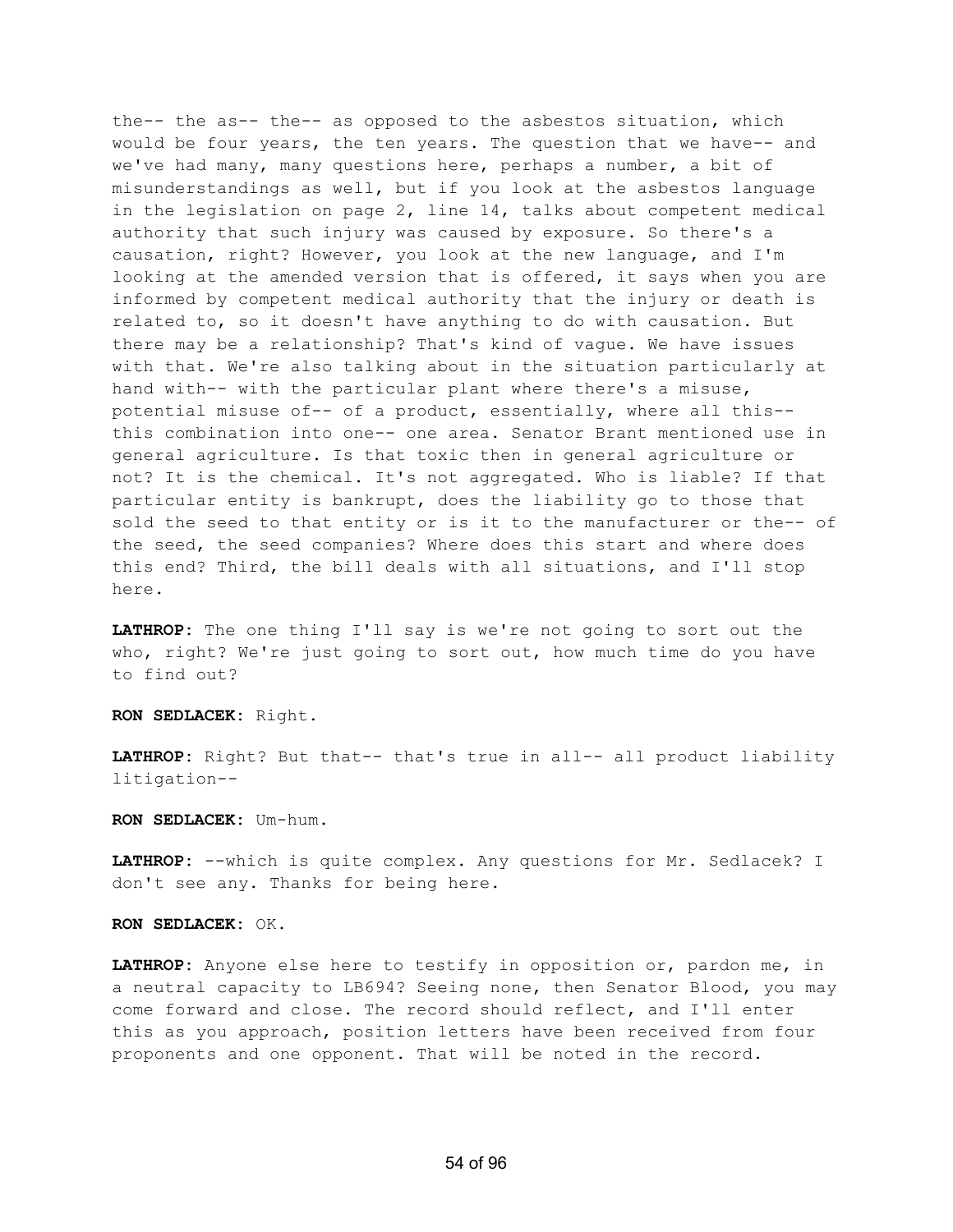**BLOOD:** So as Danielle Conrad always says, let's unpack this briefly. So in reference to the last testimony, going back through my notes, I believe the RCRA and the CERCLA applies to that, would give him his answers as to who would be liable. Senator Brandt, during my research, one of the things I found that was really interesting is that they have been doing studies about neonicotinoid-coated seed and uncoated seed, and they're finding that as far as bushel per acre- acre, there's really no difference anymore. So I think that might be something that we need to start looking into, but I think you are going to see these companies that are responsible for these seeds starting to be-- pull some of this back based on what's been going on in other countries and what's been going on here, not just in Nebraska but across the United States, because pollinators, as you know, are so important to the state of Nebraska when it comes to our farmers and neonicotinoids are killing our pollinators. And without pollinators, we'd be in big trouble, so we actually are going to have to take a step back and start looking at that. But I do think that, as far as liability and the concerns that you have, we're talking about people who were purposely abusing how the product should be used based on what's on the label. You are not doing that. There's a huge difference in the type of-- of liability that you're concerned about and what they were doing. And again, I'm not a lawyer and I'm not pretending to be. But the ten years was based on what we looked at, first of all, in Ohio, Virginia, Kansas, and several other states-- those are the ones that come to mind right now-- and looking at the science of what's going to happen. So right now, we know sores in the mouth, vision issues, respiratory issues, but we know that it's likely based on the multiple chemicals that are involved with neonicotinoids, that they'll likely have two, three or more types of health issues that will be connected to this. So in reference to the language, that is why the language ended up that way. That is why we had that ten-year window of time. Are we concrete in-- in the phrasing if we think it's going to prevent our bill from getting out? Absolutely not. We are flexible and we would bow to your expertise on this committee. But I do say that this is a very important bill, a bill that I will likely make my priority bill because we've got to help the people of Mead. We have not done them justice. And I don't know if you've seen the the cleanup that they're allegedly doing now, but we're going to have secondary issues because of the way they're doing the cleanup. And if we had this statute in place, we'd at least protect the citizens from what's going to happen next. With that I'd--

**LATHROP:** OK.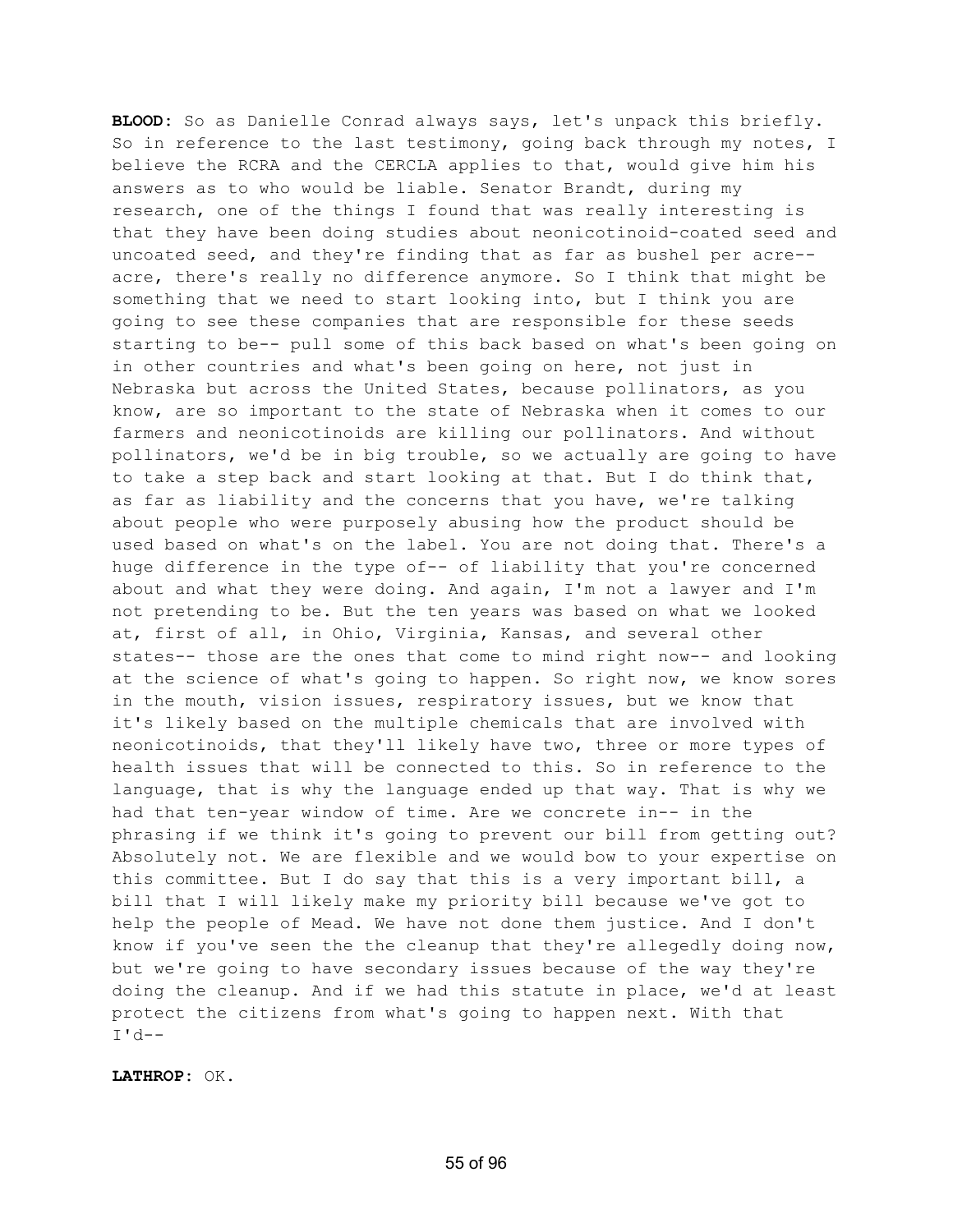**BLOOD:** --be happy to answer any additional questions.

**LATHROP:** I do not see any additional questions. Must be Friday afternoon at 4:00.

**BLOOD:** Yee-haw.

**LATHROP:** OK, thanks, Senator Blood.

**BLOOD:** Thank you.

**LATHROP:** We appreciate your testimony and-- or your introduction of LB694. That'll close our hearing on LB694 and bring us to Senator Matt Hansen, and LB870. Welcome, Senator Hansen.

**M. HANSEN:** Good afternoon.

**LATHROP:** Good to see you.

**M. HANSEN:** Thank you.

**LATHROP:** You may open on LB870.

**M. HANSEN:** Appreciate it. Thank you, Chairman Lathrop and members of the Judiciary Committee. For the record, my name is Matt Hansen, M-a-t-t H-a-n-s-e-n, and I represent District 26 in northeast Lincoln. Today, I'm introducing LB870, which makes several changes to clarify when attorneys' fees can be paid as a part of the state claims process. Specifically, its goal is to confirm that these fees can go to outside counsel hired by state agencies when they are unable to be represented by the Attorney General due to a conflict of interest. These funds are traditionally managed as a part of the risk management program and spent as part of the state claims process. Any agency wanting to make use of these funds need apply to the State Risk Manager, who then processes the claim alongside other claims as part of the State Miscellaneous Claims Act. Some portions of state claims process currently provide for the ability to pay for, quote, awards, settlements, and associated costs, including appeal bonds and reasonable costs, end quote. However, this list does not currently include clear authority to cover the attorney fees of any outside counsel-- any outside counsel hired by the agency, which is the intent of my bill. In many instances, this isn't an issue, as representation is typically done by the Attorney General's Office and any cost of representation provided for in that budget. It will mainly come up in situations where the Attorney General Office is conflicted out and thus the outside counsel's report. This concern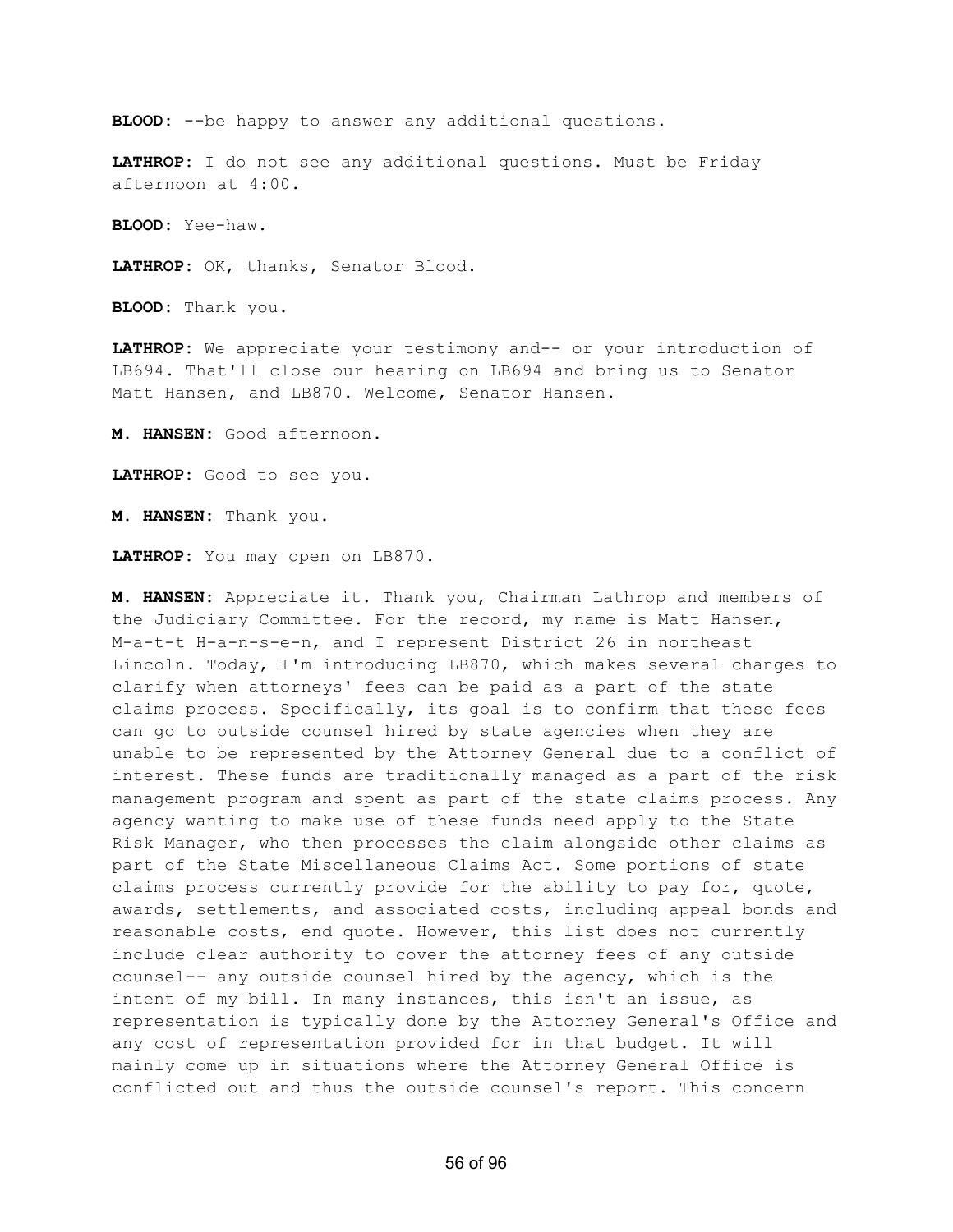arose specifically during our 2020 Session when we passed our state's claims bill, as the Legislature is required to do, and there was a specific case there were the State Racing Commission was being sued by the Attorney General. The Attorney General was obviously unable to represent the state racing commission, and so they hired outside counsel and then there was unable to pay the legal fees out of their cash funds. This process then went, as I explained earlier, that the agency notified the risk manager of the insufficient funds. The risk manager submitted the judgment to the Legislature under the State Miscellaneous Claims Act, and the Legislature then reviewed the settlement and judgment to make an appropriation, if appropriate. At that time, there was discussion kind of both in committee and on the floor as to whether or not fees paid to the council retained by the agency were eligible for the Self-Insured Liability Fund. Eventually, the consensus seemed to be, yes, that they were and they should qualify, but that some clarifying language could help improve the state claims process in the future, which is my goal here with LB870. The bill also includes a requirement that the agency reporting that they have insufficient funds also include the documentation backing up that claim when submitting the claim to the Risk Manager. I appreciate your attention to this bill and I'll try and answer any questions.

**LATHROP:** It's basically a clean-up bill.

**M. HANSEN:** That's my hope.

**LATHROP:** OK. Senator Brandt.

**BRANDT:** Thank you, Chairman Lathrop. Thank you, Senator Hansen, for bringing the bill. Is the Attorney General in support of this?

**M. HANSEN:** I suppose we'll see. I have not confirmed.

**BRANDT:** All right. Thank you.

**M. HANSEN:** Thank you.

**LATHROP:** OK.

**GEIST:** Can I just ask a quick question?

**LATHROP:** Yes,. Pardon me, Senator Geist.

**GEIST:** Again, new to this. Is-- is because the AG has a conflict of interest the only time that an outside counsel is hired?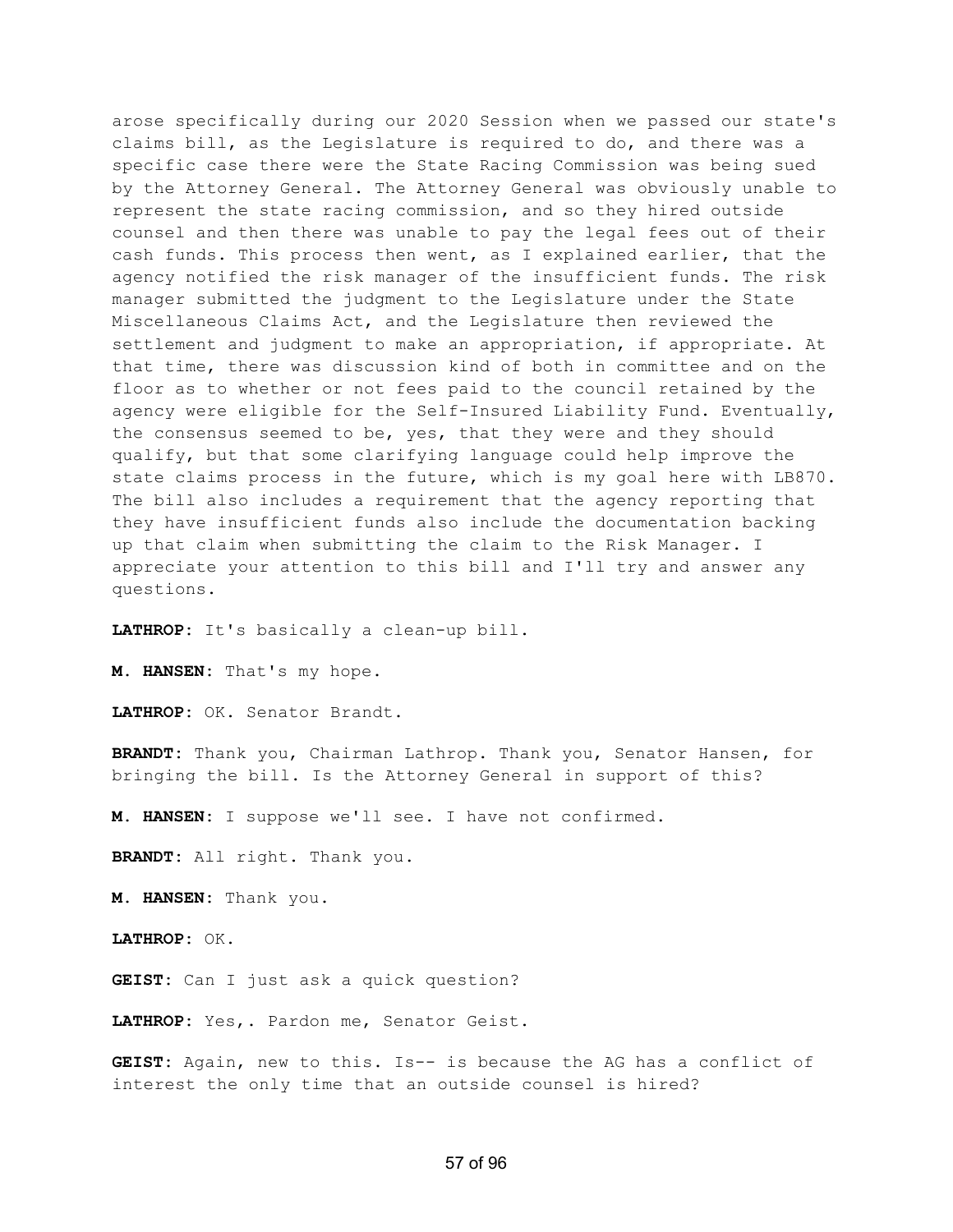**M. HANSEN:** You know, that would be the main time. I'm not sure it's the only time.

**GEIST:** OK.

**M. HANSEN:** In theory, I suppose, the AG could decline for another reason that wouldn't necessarily be a conflict of interest.

**GEIST:** OK. I'm just asking--

**M. HANSEN:** Um-hum.

**GEIST:** --because I'm wondering how frequently this would happen.

**M. HANSEN:** I could-- I could imagine a scenario in which there are maybe multiple state agencies or something like that could come up. It's just not often, is my guess.

**GEIST:** OK. Thank you.

**M. HANSEN:** Um-hum.

**LATHROP:** OK. Thanks, Senator Hansen. Are you going to stay to close?

**M. HANSEN:** I will.

**LATHROP:** OK. We will take proponents of LB870. Anyone here to testify in support of the bill? Seeing none, anyone here in opposition? Anyone here in a neutral capacity? You know how to bring them in. [LAUGHTER] There are-- there are no position letters either. OK, so this is the epitome of no controversy. Thanks, Senator Hansen. That'll close our hearing on LB870 and bring us to LB953 and our own Senator John Cavanaugh.

**J. CAVANAUGH:** I don't know if I qualify for "own." I've spent a lot of time here, but nobody will let me be on the Judiciary Committee.

**LATHROP:** You've-- you've spent enough time here to be one of our own. [LAUGHTER] We need to talk.

**J. CAVANAUGH:** You guys-- you guys just make me feel welcome all the time, and so I just enjoy my time.

**LATHROP:** All right, Senator Cavanaugh, you may open.

**J. CAVANAUGH:** Good afternoon, Chairman Lathrop and members of the Judiciary Committee. My name is Senator John Cavanaugh, J-o-h-n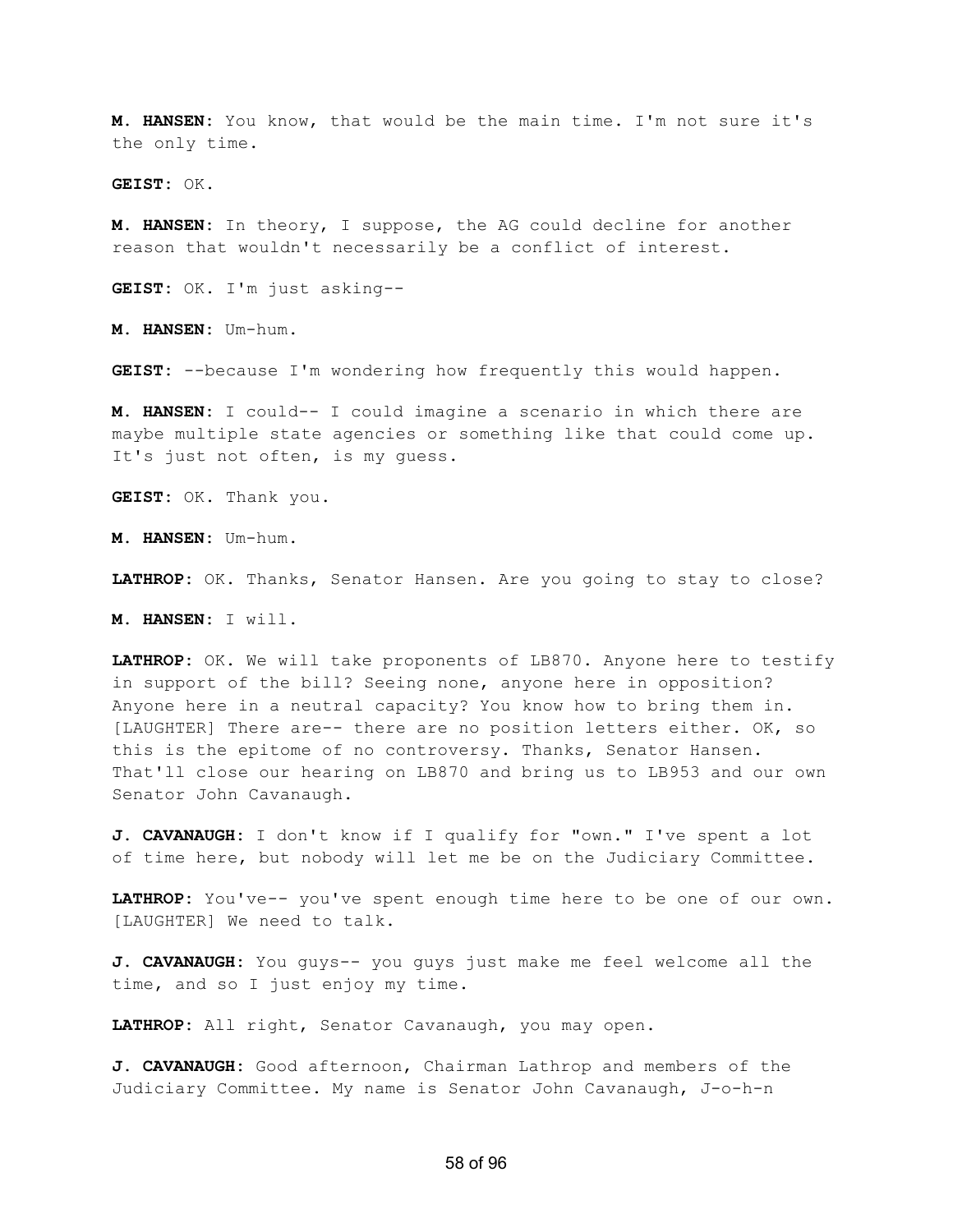C-a-v-a-n-a-u-g-h, and I'm here representing the 9th Legislative District in midtown Omaha. I'm here to introduce LB953, which would provide limitations on liability for property-- properly permitted land management burns. I sit on the Agriculture and Natural Resources Committee and, as a result, have had the opportunity last summer to tour the grasslands of Nebraska and learn of the struggles many farmers and ranchers have with the spread of eastern red cedar on their lands and the utilization of prescribed burns, or land management burns, to try to control that spread. What is a prescribed burn, you may ask? The U.S. Forest Service defines it as a controlled application of fire by a team of fire experts under specific weather conditions for the purpose of restoring health to ecosystems that depend on fire. Under Nebraska law, prescribed burns are known as land management burns, defined as the controlled application of fire to existing vegetative matter on land utilized for grazing pasture, forest, or grasslands to control weeds, pests, insects and disease, prevent wild-- wildland fires, manage watersheds, care for windbreaks, and conduct scientific research. If you look at the cosponsors and proponents of this bill, you may be surprised to see that I'm the one introducing it, but I came at this from an environmental perspective. Grassland preservation is important not only for our farmers and ranchers, but also for our environment. Native species rely on these grasslands, which store most of their carbon underground. A well-balanced ecosystem benefits all of us. Those behind me will go into more technical details about why prescribed burns are a useful and necessary tool and why providing a safe and effective way for landowners to utilize prescribed burns is so important. LB953 provides that a landowner, tenant, or other landowner's agent shall not be liable for damages caused by a properly permitted land management burn, except in cases of gross negligence or willful misconduct, provided they follow all of the requirements set forth in the permit. It is-- it also makes clear that a fire chief or designee is not liable for damages simply for issuing a land management burn permit or assisting with a properly permitted burn. The burn must be conducted according to a plan, the requirements of which are outlined in existing Nebraska Statute 81-520.05. That section is not amended in this bill. The limitations of liability in this section is for those who conduct a land management burn in accordance with 81-520.05. If the burn is not in accordance with the statutory requirements, the ordinary negligence standard would apply. I have been contacted by the State Fire Marshal's Office regarding language in Section 1 of this bill. They are seeking an amendment-- the section in this-- the amendment to the same section in a bill from Senator Halloran, LB1098. As this language does not conflict with the intent of LB953, I would be open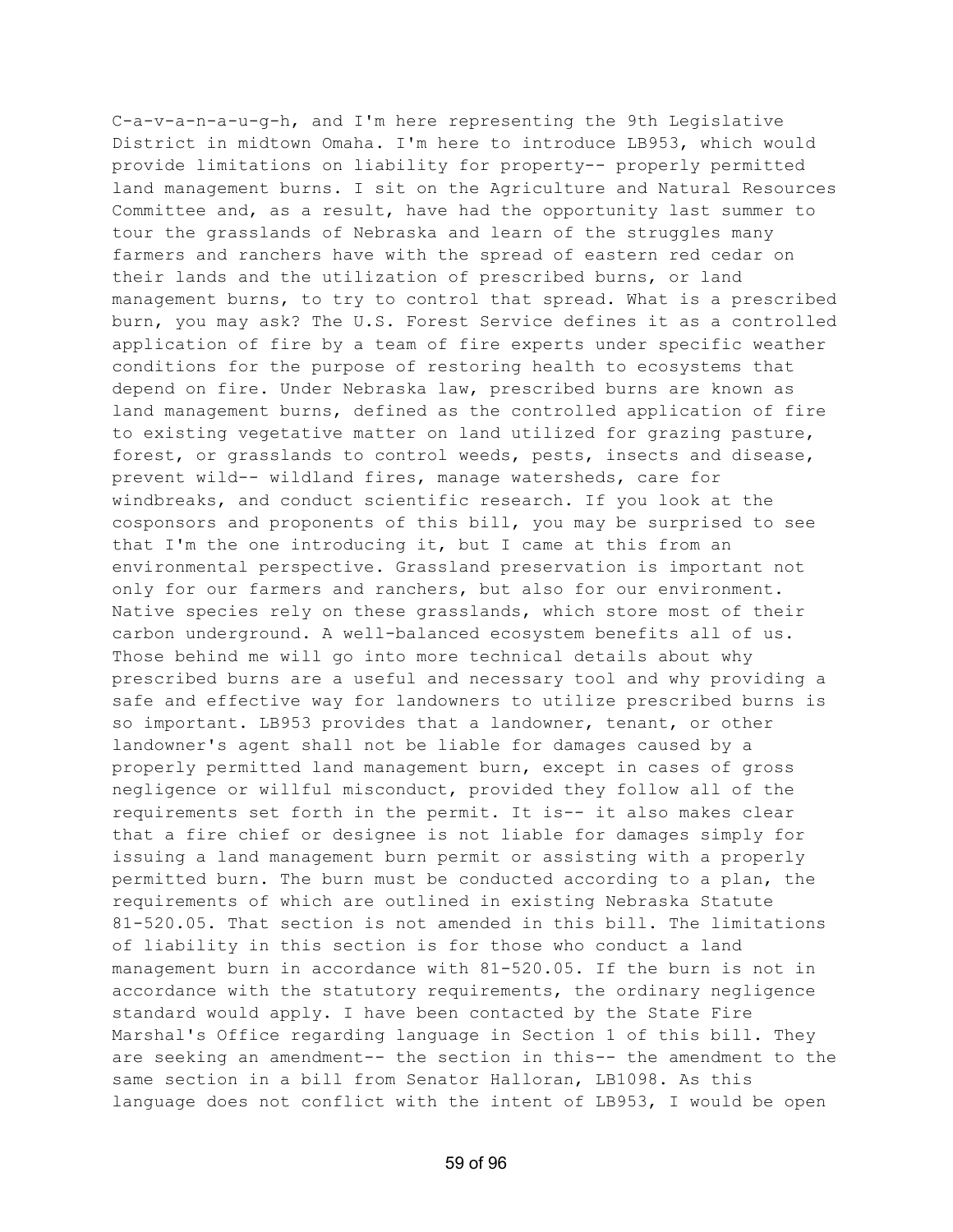to accepting language in place of the language of Section 1. I thank the members of the committee for your time and I ask you to advance LB953 and I'd be happy to take any questions.

**LATHROP:** Senator Brandt, go for it.

**BRANDT:** Thank you. Thank you, Chairman Lathrop. Thank you, Senator Cavanaugh, for bringing this. And I'm only asking this because you're probably the only attorney that's going to testify on this. I could be wrong. But if this if this fire gets away and it burns up a half-mile of my pasture fence, wood posts and the wire, there's a considerable cost there. Does this relieve somebody of the liability of taking out my fence?

**J. CAVANAUGH:** So first off, the-- the fire would have to get out after and cause all that damage with the-- the individuals complying with the burn permit for them to-- the standard to be gross negligence. So if the-- that happens and causes all that damage, the standard for liability to them would be gross negligence. But they have-- if they-- if the fire gets out as a result of them not following the burn permit, then it would be the ordinary negligence standard that currently applies then.

**BRANDT:** So what if they're following the burn permit and they still burn up a half-mile of my fence? Who-- who's paying for it?

**J. CAVANAUGH:** Well, I would think you will hear from the folks here that, when they come and testify, that that's extremely unlikely to happen under the properly followed burn permit. But again, they would be liable if the-- if the reason it got out was as a result of their gross negligence.

**BRANDT:** All right. Thank you. I'll-- I'll listen to the testimony.

**J. CAVANAUGH:** Nothing else?

**LATHROP:** No questions from me.

**J. CAVANAUGH:** All right.

**LATHROP:** I understand it perfectly. [LAUGHTER] Proponents of the bill may come forward to testify. How many people are going to testify on this bill, one way or the other? Two, four, six, eight, ten or so? OK. Some of you have arrived since I started this hearing at 1:30. The way we-- the way we work, proponents will come up. You're- you're welcome to come up. All of you-- all of you will have an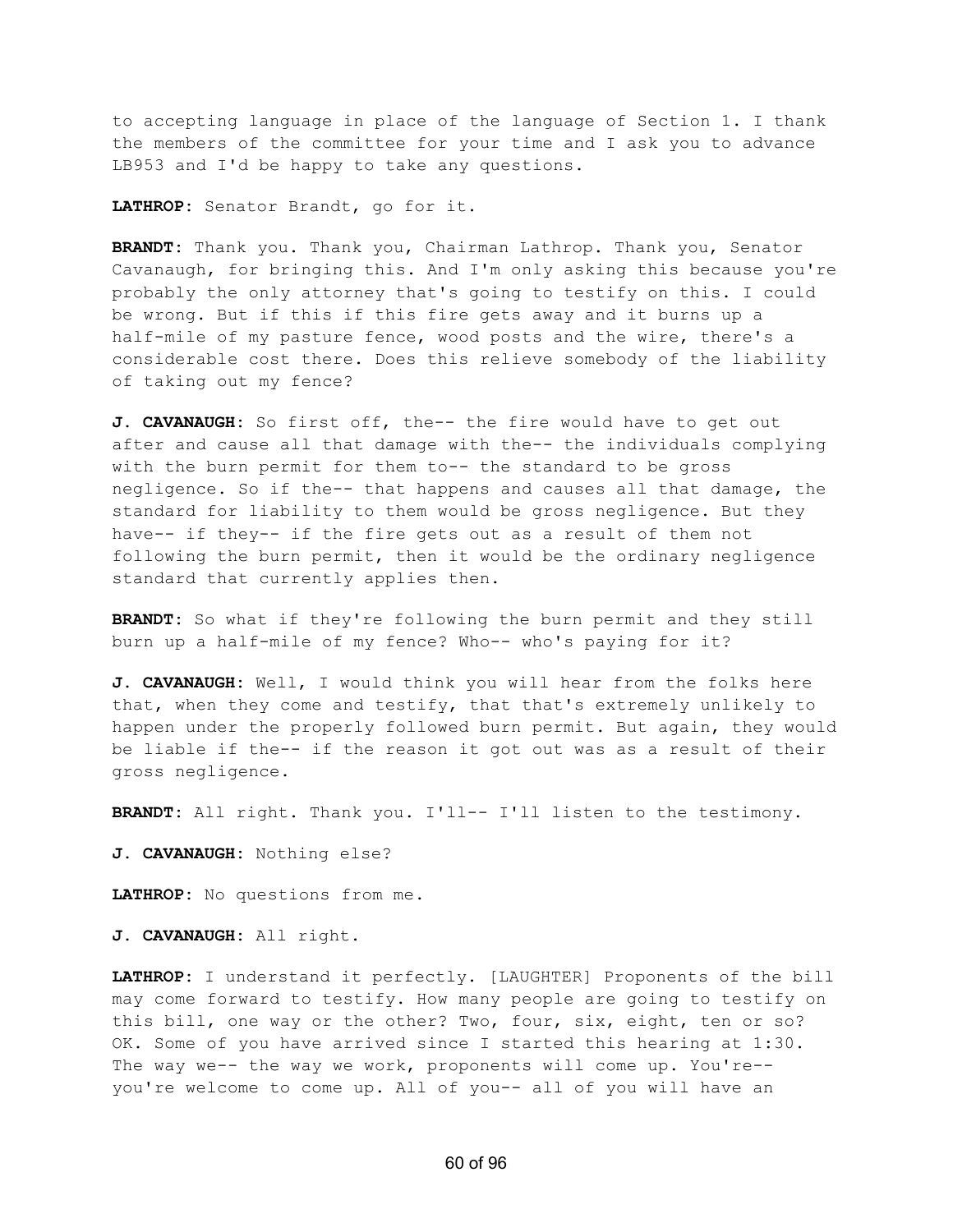opportunity. You get three minutes and we have a light system: green light; after two minutes, the yellow light comes on, letting you know you got one minute left; then the red light comes on, we ask you to stop at that point. OK? Just because you weren't here, I'm going to say that and give you a little reminder and tell you what the rules are. By the way, if you have a cell phone, silence that and come on up. Good afternoon.

**ALICIA HARDIN:** Good afternoon. My name is Alicia Hardin. I am a wildlife division administrator for the Nebraska Game and Parks Commission.

**LATHROP:** Oh, one more thing: When you get here, say your name and spell it for us.

**ALICIA HARDIN:** Absolutely.

**LATHROP:** OK. Thank you.

**ALICIA HARDIN:** That's A-l-i-c-i-a H-a-r-d-i-n, 2200 North 33rd Street, Lincoln, Nebraska, 68503, is my headquarters office. So the Game and Parks Commission would like to go on record as being a proponent for this legislation. We're especially excited about the gross negligence language that is in here. Ninety seven percent of the state is in private ownership, and the greatest amount of conservation that happens happens on our private lands. Before I became an administrator for the Game and Parks, I worked as a private lands biologist in the central Nebraska and southwest Nebraska area. As I worked out there, we worked with lots of landowners and producers on how to make grasslands more productive, both for their farming and ranching needs and also for the benefit of wildlife. One of the best methods out there is prescribed fire. And I noticed, after years of working with the landowners, that there are a lot of barriers that they were facing. Some of them involved just understanding what prescribed fire was, the kind of equipment they needed, and how to do the fire. We provided a lot of that amongst our different organizations and agencies, workshops for them to understand how to do that, equipment, access to other landowners. We provide financial assistance, technical assistance with the burn plans, and then actually on with the burns with them to help them get to know how to do that. But one of the big things they kept bringing up was liability. You know, they're afraid of what if it does get out? Again, if you follow a well-written burn plan and it's approved by the fire chief and you have a burn permit, it's not likely that that's going to happen. But that fear still falls with them, and it was hard for us to make them feel better about that. So this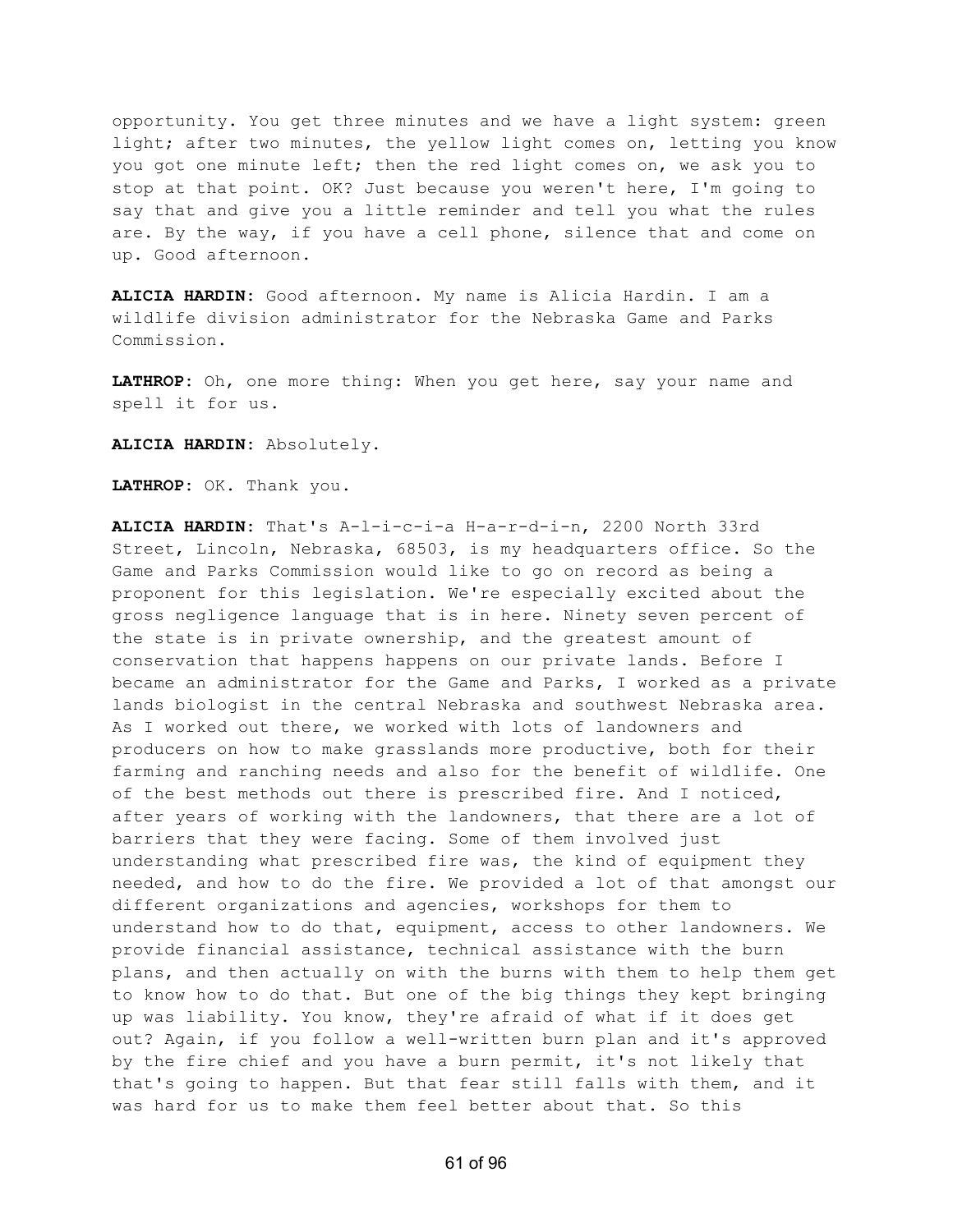legislation does help deal with that situation. Coming up soon, we see a need for more fire on the landscape, and we do see some other initiatives coming that will help fund that, so we think that there is going to be more fire out there. We would like them to have the ability to feel more comfortable out there to provide that production needs that they have and also the wildlife benefits that we would like to see. And with that, I would take any questions. I did submit written testimony, too, so.

**LATHROP:** OK, I don't see any questions yet, but thank you for your testimony.

**ALICIA HARDIN:** Thank you.

**LATHROP:** Next proponent. Good afternoon.

**MARK ROBLEE:** My name is Mark Roblee; that's M-a-r-k R-o-b-l-e-e, and I'm here today on behalf of the Curtis Volunteer Fire Department to testify in support of LB953. I'd like to start by thanking the Judicial Committee for hearing my testimony today. I am a life- lifelong resident of Curtis, Nebraska, and I have been a member of the Curtis Fire Department since 2006. Currently, I hold the office of wildland captain and I'm currently one of the department's designees for issuing burn permits in our district. In my time on the CVFD, I've seen a major change in the fire department's perspective of prescribed burning and burn permit issuance in general. Our area has seen a dramatic increase in invasive species in our rangeland. These invasive species have touched the lives of everyone in our area, either directly or indirectly, by threatening the entire economy and our agricultural community. Along with this dramatic increase in invasive species, I have seen a significant increase in landowner knowledge as it relates to prescribed burning, as well as fire in general. These two factors have changed our perce- perspective on the use of prescribed fire by landowners in our district. When I first started, our department absolutely did not view fire as a tool for landowners to use. Today, our department believes in the science behind using fire as a tool to protect our natural resources and sustain our way of life in rural Curtis, Nebraska. We believe in it because we have seen firsthand a group of landowners start from scratch, take the time to learn new techniques, take every safety precaution, and jump through every hoop to put fire on the ground, just to protect their own livelihood. Landowners in our district have done this with a huge amount of success, and in doing so, they have made our fire district much safer by reducing excess volatile fuels and even acting as a mutual aid resource when we are in need of extra people. The Curtis Rural Fire Department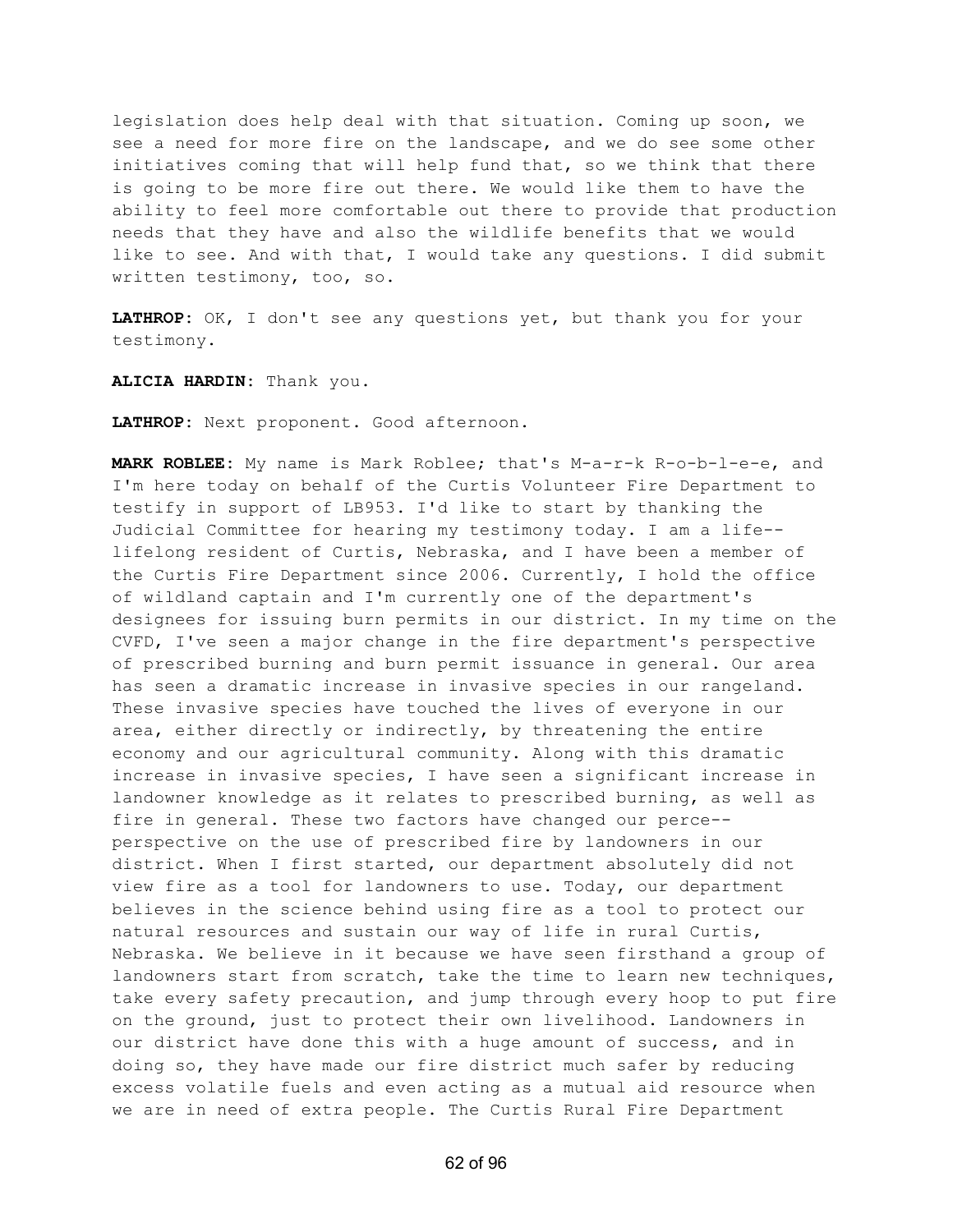strongly supports our landowners and the use of prescribed fire, and we believe that LB953 will give them su-- the support they need to protect their livelihood in the future.

**LATHROP:** OK. Senator Geist.

**GEIST:** Thank you. So do you help draw up these prescribed burn plans?

**MARK ROBLEE:** I don't draw the prescribed burn plans. I-- I merely look at them--

**GEIST:** OK.

**MARK ROBLEE:** --and-- and approve them, and then I issue a burn permit. And our whole system is-- we have an extensive system. There is a fire chief and then there's three designee-- designees, who are officers on the department, who have the ability to look at these plans and review them. And then we actually go out and review the area or look at the area where they're planning to burn--

**GEIST:** Um-hum.

**MARK ROBLEE:** --ahead of time and approve the work that they have done to prepare it. And then we have to ask another person, one of the other three-- we-- it's a two-person signature, basically, on the burn permit.

**GEIST:** OK. So there is-- I'm just curious, and maybe I should have asked the lady who came before you, but there is this provision in here about smoldering and if it continues to smolder after it's out- out and the results in the subsequent wildfire, that does not without further as-- evidence constitute gross negligence. And I guess my question is, do you follow up afterwards to go make sure the fire is out?

**MARK ROBLEE:** Well, the burn group, so we have one main burn group in our-- in our area, and that is certainly part of their-- part of their plan. It's part of the burn plan, as well, that it has to be patrolled for so long after--

**GEIST:** OK.

**MARK ROBLEE:** --depending on how big the fire is, and it--

**GEIST:** Which is why this shouldn't happen. I'm guessing.

**MARK ROBLEE:** Right.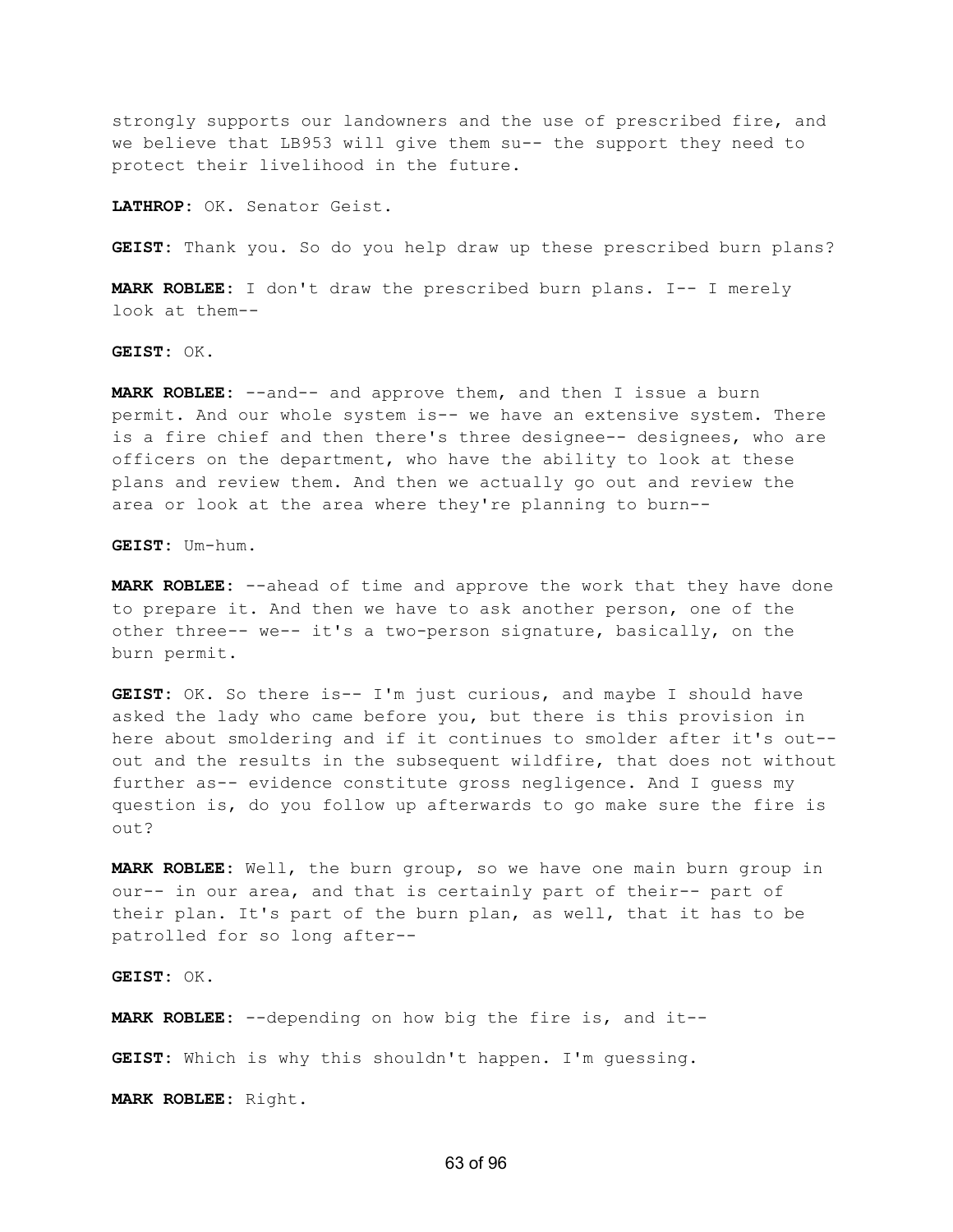**GEIST:** OK.

**MARK ROBLEE:** Yes. And the-- I think there's people coming up that will explain how often it does happen. Yeah.

**GEIST:** OK. All right. Thank you.

**LATHROP:** Who prepares these plans?

**MARK ROBLEE:** Well, in our area, there is a-- there-- there's people coming up that could answer that question a lot better than I can.

**LATHROP:** OK. All right. I'll wait for--

**MARK ROBLEE:** OK.

**LATHROP:** --one of those people that do the plans.

**MARK ROBLEE:** Yep.

**LATHROP:** Have you-- oh, I-- I know what I was going to ask you, and that is, are people doing the burns now?

**MARK ROBLEE:** In our area, we haven't started because we've had some snow, but this time of the year is when we're starting to look for burn days, yes.

**LATHROP:** OK. That-- that maybe is the first question I should have asked. When do they typically do these burns? What's--

**MARK ROBLEE:** Typically in the spring. They've had to work around the Migratory Bird Act, which I think they have-- they're pulling that back a little bit and they are going to open up the burning availabil-- available time.

**LATHROP:** So sometime as winter turns to spring--

**MARK ROBLEE:** Right.

**LATHROP:** --is the-- is the season for these burns.

**MARK ROBLEE:** When the dry matter is there, when the grass is dried up, it hasn't turned green yet, is-- is the prime time.

**LATHROP:** OK. And are they doing these out there--

**MARK ROBLEE:** Oh, yeah.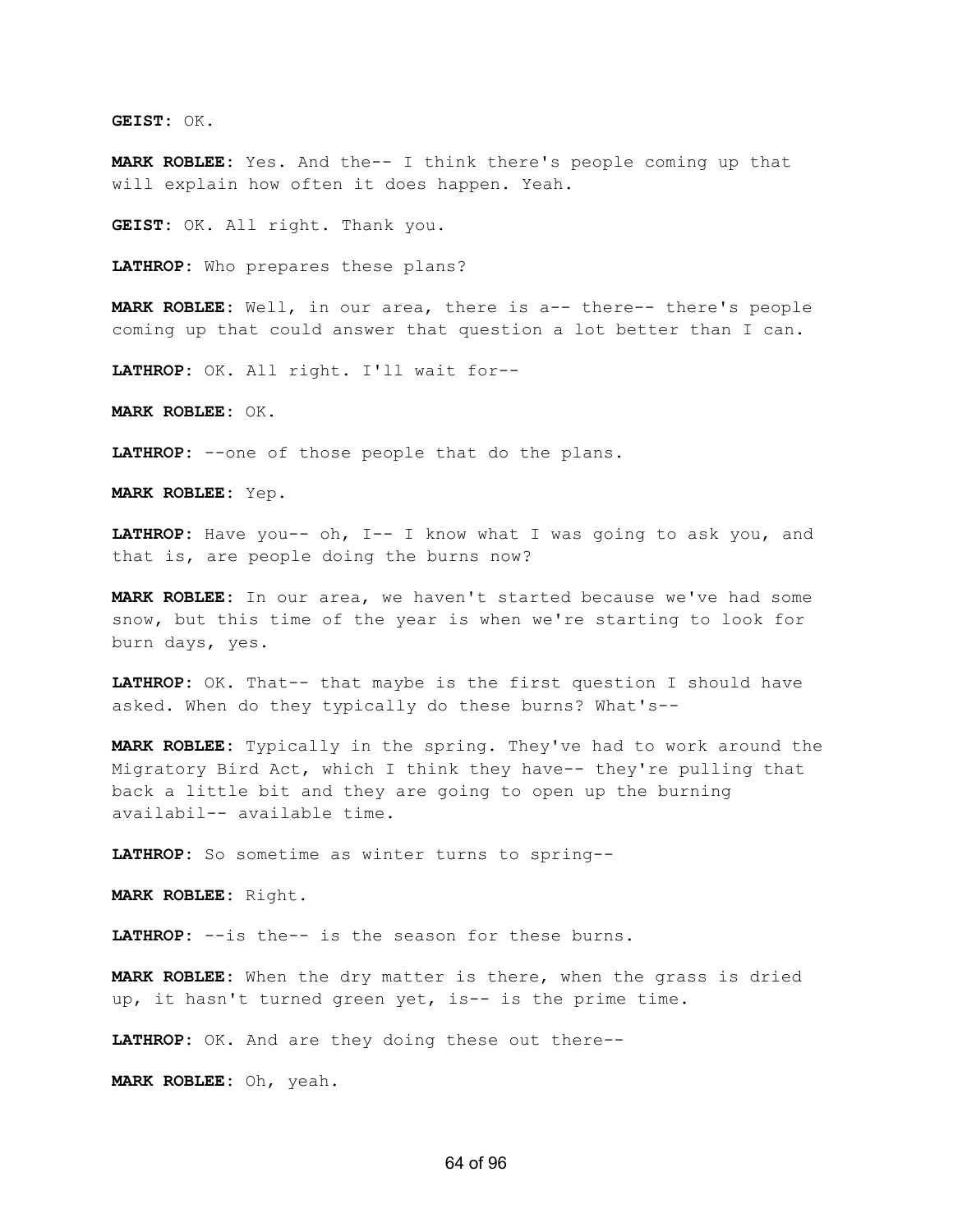**LATHROP:** --like do you have people that are saying, I'm not going to do a burn until I have immunity?

**MARK ROBLEE:** Oh, I believe that there are places in our area. Like I say, it's been a long process and it's taken a long time for the fire department to build, to see the-- to-- to put the trust in the landowners and for the landowners to learn and the landowners to-- to prove to-- to the burn-- to the fire department that they're- they're capable, you know.

**LATHROP:** OK. And I have one more question for you. If I get a permit to burn and I got a section of land, it's all like grass or whatever needs to be burned and-- and whatever benefits that are derived from that, are you guys going to be there while I burn this section of land?

**MARK ROBLEE:** There-- so that's-- that's one of the-- one of the things that LB953 handles a little bit. Our fire-- our fire district, our fire department is extremely concerned about being out in that situation, about our insurance and whether or not we're-- we're insured or our firemen are insured while they're out there, being as they weren't paged out, so there's not as much support out on the ground as there could be if-- if they knew they weren't going to be liable.

**LATHROP:** OK, so I'm going to go back and ask the question. I appreciate that explanation. I don't want to sound argumentative, but are you going out to these things?

**MARK ROBLEE:** I am a--

**LATHROP:** Given the things you just talked about, are you guys out there?

**MARK ROBLEE:** OK, so I'm glad you asked that question. I am the vice president of the Loess Canyons Rangeland Alliance. I-- which is our burn-- burn group, OK, as well as I'm on the Curtis Fire Department.

**LATHROP:** OK.

**MARK ROBLEE:** So when I go, and I do go to every burn the LCR it has, I do it with-- I take my fire department hat off and I put my LCR hate-- hat on.

**LATHROP:** You drive your fire truck out there?

**MARK ROBLEE:** I do not drive my fire truck out there.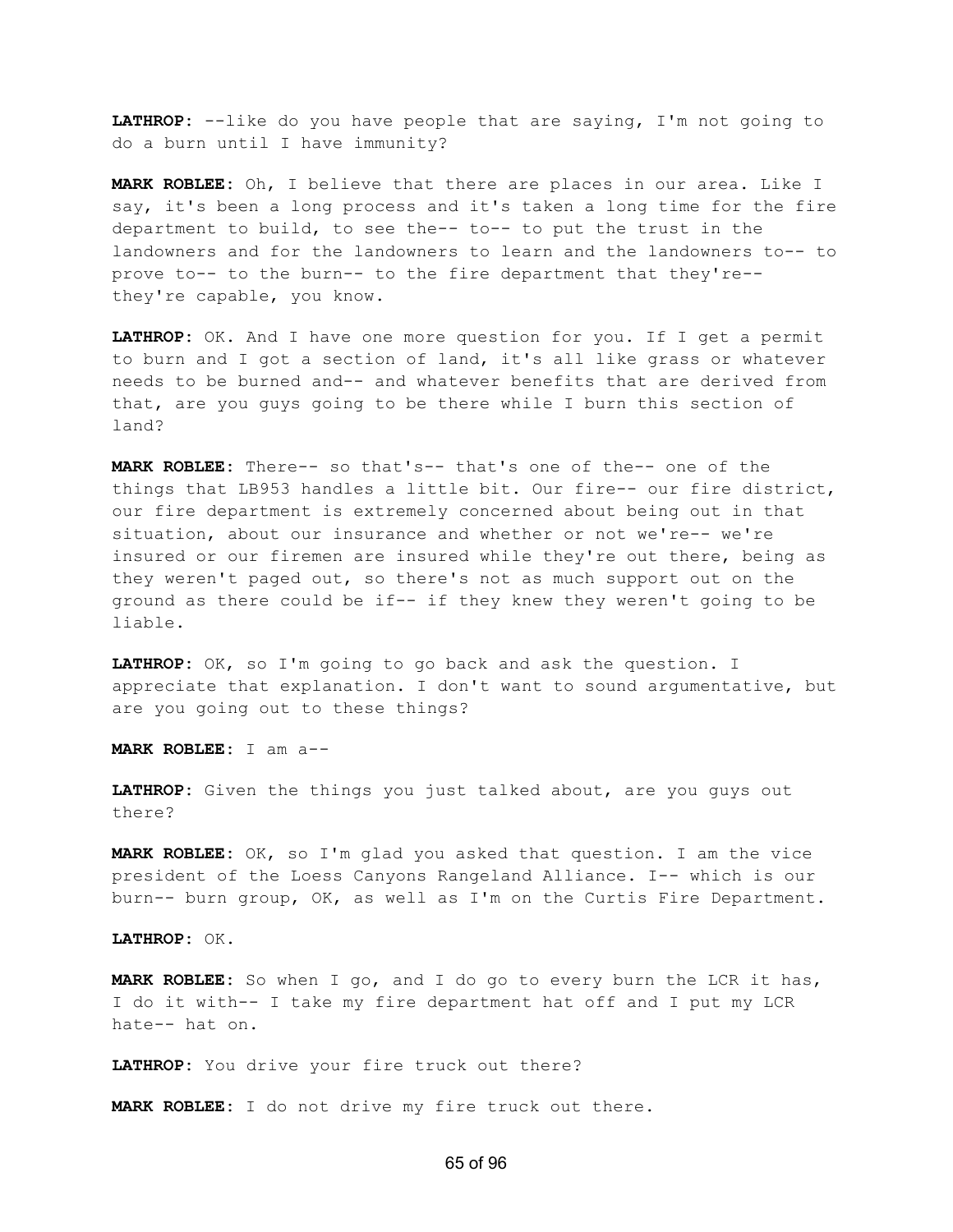**LATHROP:** So you--

**MARK ROBLEE:** I drive my own personal equipment.

**LATHROP:** And you're just watching and then if something gets out of hand, you [INAUDIBLE]

**MARK ROBLEE:** No, I'm actively helping in the burn. I'm actually the resident fireman on the burn, so.

**LATHROP:** OK. Have you seen any of these get out of hand--

**MARK ROBLEE:** Yeah.

**LATHROP:** --like some ember gets up and then now it's over in Brandt's--

**MARK ROBLEE:** Yes. I have seen it and--

**LATHROP:** --fenceline?

**MARK ROBLEE:** --and what-- what's going on at that burn is we'll have 50 to 75 people pretty typically at our burns, and they all bring their own equipment and they're all right there. And there's actually people that that is their job all day long is to watch for those embers. So most typically, it's a very small area if we do have an ember start a spot fire, and it's the [INAUDIBLE]

**LATHROP:** But you've seen it happen.

**MARK ROBLEE:** Oh, yeah.

**LATHROP:** And have you seen it go and burn something you didn't intend to burn?

**MARK ROBLEE:** Oh, well, anytime it's outside of the fire, outside at the burn line, it's something we didn't intend to burn, right? But we were there and we put it out and-- and--

**LATHROP:** OK, so it might not be a half a mile of Brandt's fence, but it might be some of it.

**MARK ROBLEE:** It might be a fence post and-- or-- or it might be a half a mile. And in our country, we fix your fence, you know?

**LATHROP:** OK, Fence is pretty easy--

**MARK ROBLEE:** Yep.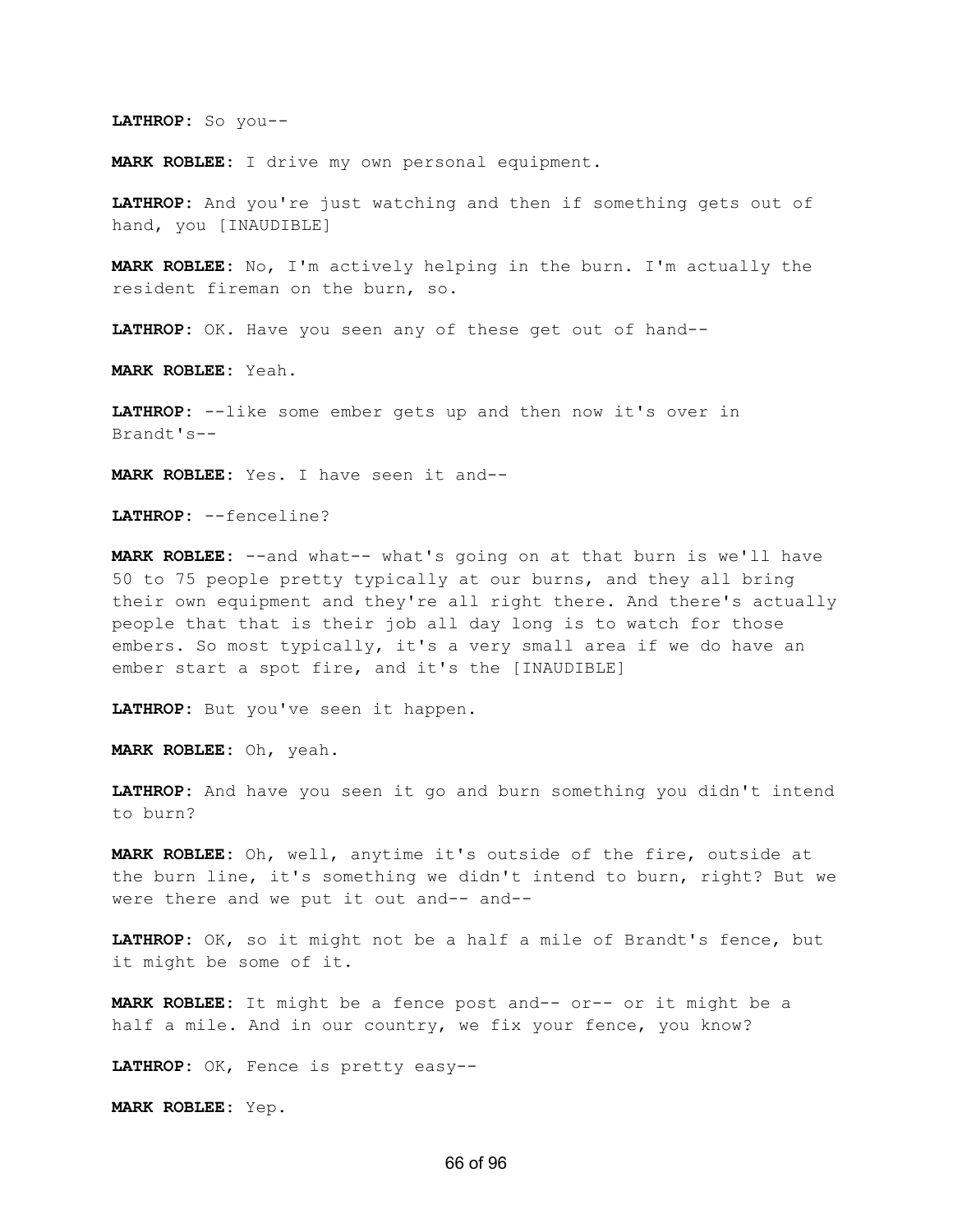**LATHROP:** --compared to a house or a shed or a farm.

**MARK ROBLEE:** Well, that's true. And if there were a-- if there were a structure, it would be in the burn plan that there is going to be protection equipment at that structure while this burn is taking place.

**LATHROP:** OK. That's been helpful. I appreciate you answering my questions, and I don't see any other.s

**MARK ROBLEE:** Great.

**LATHROP:** OK, thank you.

**MARK ROBLEE:** Thank you.

**LATHROP:** Next proponent. This a little bit like church. Everybody wants to sit in back. If you're going to testify and you want to get up, you-- we have these seats up front that are sort of the-- the backup seats and you're welcome to-- to the front. Good afternoon.

**JERRY McDONALD:** Good afternoon, Senators, Senator Lathrop. My name is Jerry McDonald, J-e-r-r-y M-c-D-o-n-a-l-d. Thank you for your time today, appreciate it. I'm the field service manager with Pheasants Forever. I grew up Fillmore County, Senator Brandt, so-- and I currently reside in Senator Geist's area. Been around for Pheasants Forever for 12 years, but I am representing Nebraska Pheasants Forever today with our 25 biologists, 65 chapters, and over 10,000 members. Nebraska Pheasants Forever history of prescribed burn associations goes back to 2008. Pheasants Forever is testifying in favor of LB953. We feel there are consequences that removal of fire has on our-- we feel there are consequences that removal of fire has on our wildlife and our economy. And I understand you had a long day yesterday. a long night, and it's a long day today, so I trimmed my testimony down to be respectful of your time. Four main areas, four main barriers to getting fire on the landscape, and our organization works hard to break down these barriers. First barrier is training, and we've created a network of volunteer training opportunities each year across the state. We have conducted 171 burn workshops with over 43,000 attendees-- 4-- 4,300 attendees. Our burn workshops start with the teaching of basic prescribed-- prescribed fire, and then our advanced burn workshops go deeper into more specialized training. We feel we have the best volunteers, best-trained volunteers around. Access to people: We've helped form and created 11 burn-- 11 prescribed burn associations with over 1,000 live burning training opportunities on over 80,000 acres. We have done this with an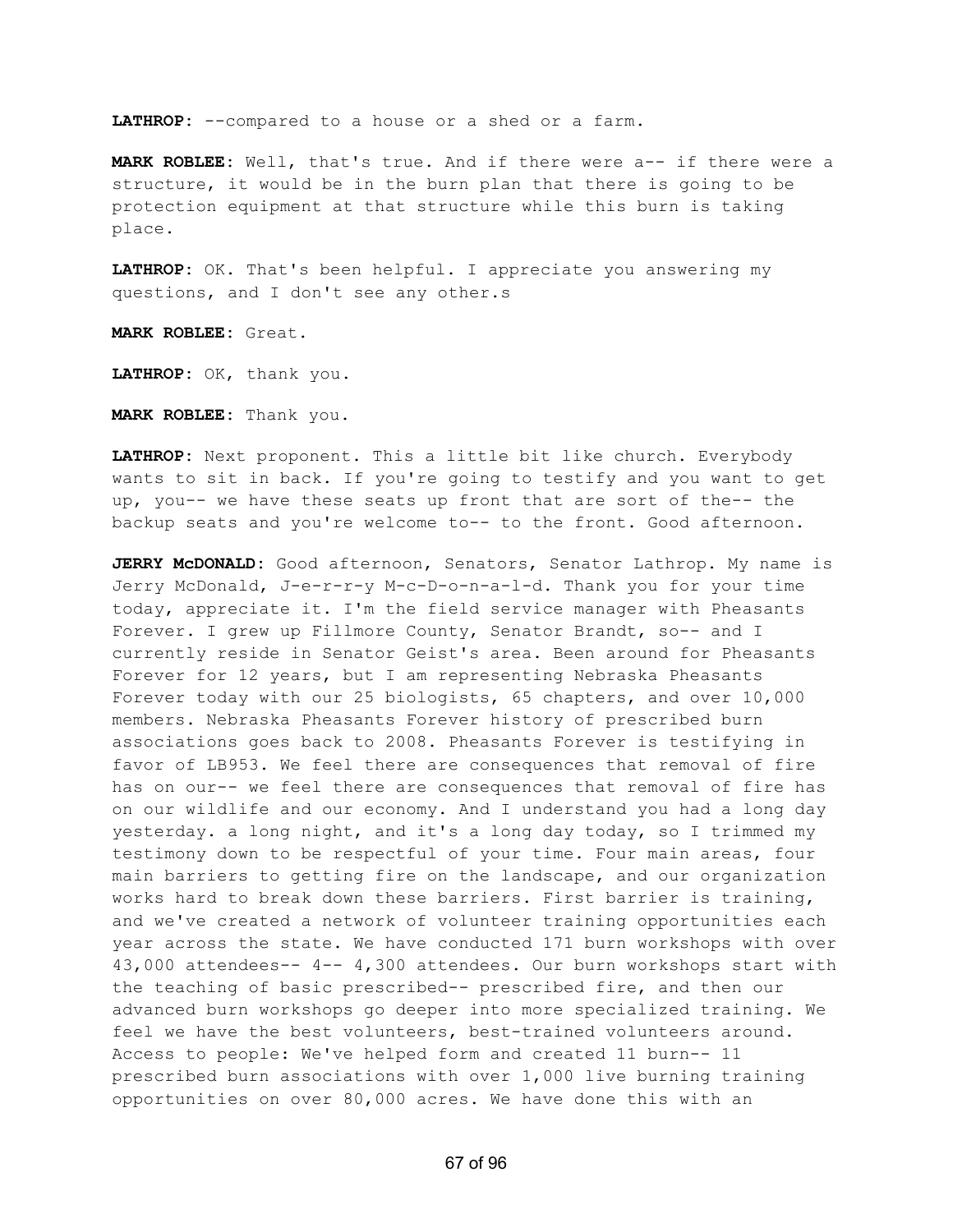impeccable safety record. Access to equipment, that was brought up. We have 15 mobile prescribed burn units that include the starting blocks for safe and successful prescribed burns. We continually evaluate needs and help provide additional equipment every year. We've done our homework to get prescribed fire on the landscape, but our last barrier is liability, and we could really use your help on liability. The most common thing we hear when recommending prescribed burns is no. We hear no because of fear of liability. With over 1,000 prescribed burns conducted-- conducted by our prescribed burn associations, we have not had one major incident or large insurance claim. Prescribed fire is one of the safer activities conducted by people on the farm and ranch, and it is the top of the list for best practices for habitat conservation. In closing, by implementing these changes as outlined in LB953, we hope that the future of wildlife conservation and cattle production throughout Nebraska continues to thrive for generations to cherish. Thank you, and I am very happy to answer any questions that you have.

**LATHROP:** OK. Well, Senator Geist has a question.

**GEIST:** I'll make it short.

**JERRY McDONALD:** No, I don't care. Yeah, no.

**GEIST:** It's nice to meet you.

**JERRY McDONALD:** Nice to meet you.

**GEIST:** Pheasants Forever, prescribed burns, I wouldn't put those two things together, so I'm curious if this helps pheasant habitat.

**JERRY McDONALD:** It does. It's one of the most, I guess, greatest conservation activities that we can do on the land because the fire reestablishes the old seed bases. It removes a monoculture a broom or-- or winter cover, and it puts diverse seed bases into that culture, which is great for nesting cover for little chicks that need forbs to eat the bugs and the seeds from the forbs, so, yes, it's tremendous what it does for pheasant and quail population.

**GEIST:** OK. All right, that's it. I just-- trying to draw the connection.

**JERRY McDONALD:** Yeah, good question.

**LATHROP:** All right. Thanks for being here.

**JERRY McDONALD:** Yeah, thank you.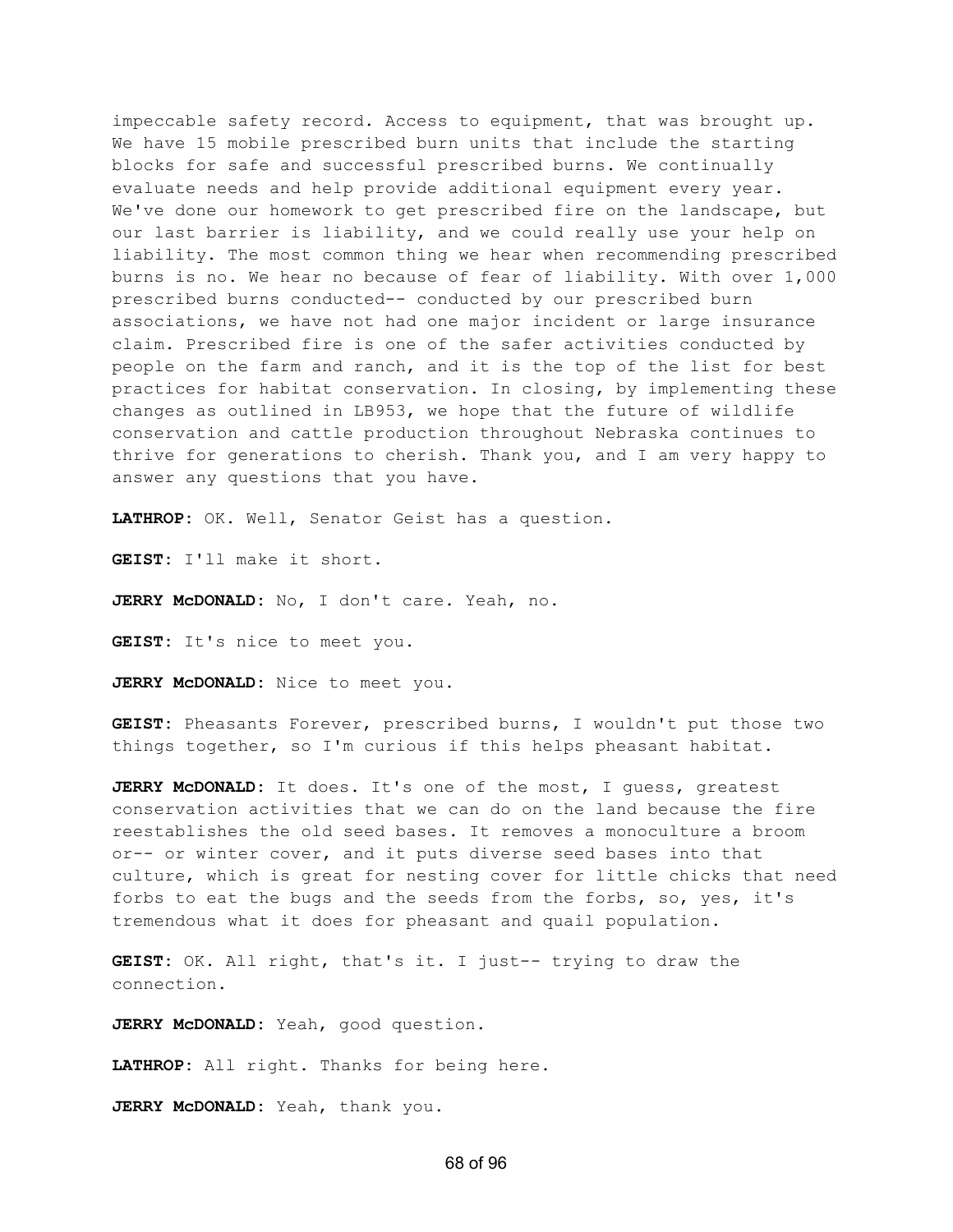**LATHROP:** Next proponent. Good afternoon, welcome.

**SCOTT STOUT:** Thank you, sir. Hello, my name is Scott Stout, S-c-o-t-t S-t-o-u-t. I appreciate the-- the Judicial Committee for hearing this testimony. I would like to submit my testimony, but I think my time would better be spent answering questions for you about burn plans and submitting those. I am a technical support-- supp-- excuse me, provider for the NRCS here in Nebraska. I write the burn plans for a lot of the burns that were done in our area, so I'd like to answer any questions I possibly could for that.

**LATHROP:** OK. So thank you for being here. And I do have a question about these burn plans. You write them. Does everyone have somebody with your-- I assume you have some expertise in writing them.

**SCOTT STOUT:** Yes, sir.

**LATHROP:** Does everybody get someone with your level of expertise to write a burn plan, or can a landowner write one and submit it to the--

**SCOTT STOUT:** In our area, I probably write 100 percent of our burn plans that are within our group. There are several other TSPs across the state that do write burn plans, most generally, that the burn plans are written by a certified individual. Up to state statute, there has to be-- it has to meet certain criterias in order to be a significant burn plan to be presented to that fire department.

**LATHROP:** OK. And without going into the minutiae, what's a burn plan look like? What's in it?

**SCOTT STOUT:** So the typical burn plan would-- it has several pieces of information in it that would give you the location of your fire, the wind direction that you need, the special parameters that it would take in order to perform that fire in a safe and effective way. It has the landowner's name, how-- you know, a lot of the legal, technical areas of what-- how the fire would be conducted as like an ignition sequence and stuff like that, how many different individuals it takes to con-- control and perform that fire. So there's a lot of different aspects that go into the burn plan that the ones I write for the NRCS is about 29 pages long.

**LATHROP:** OK.

**SCOTT STOUT:** So it is-- it goes in-- very in-depth, but state statute does not require everything that is in that.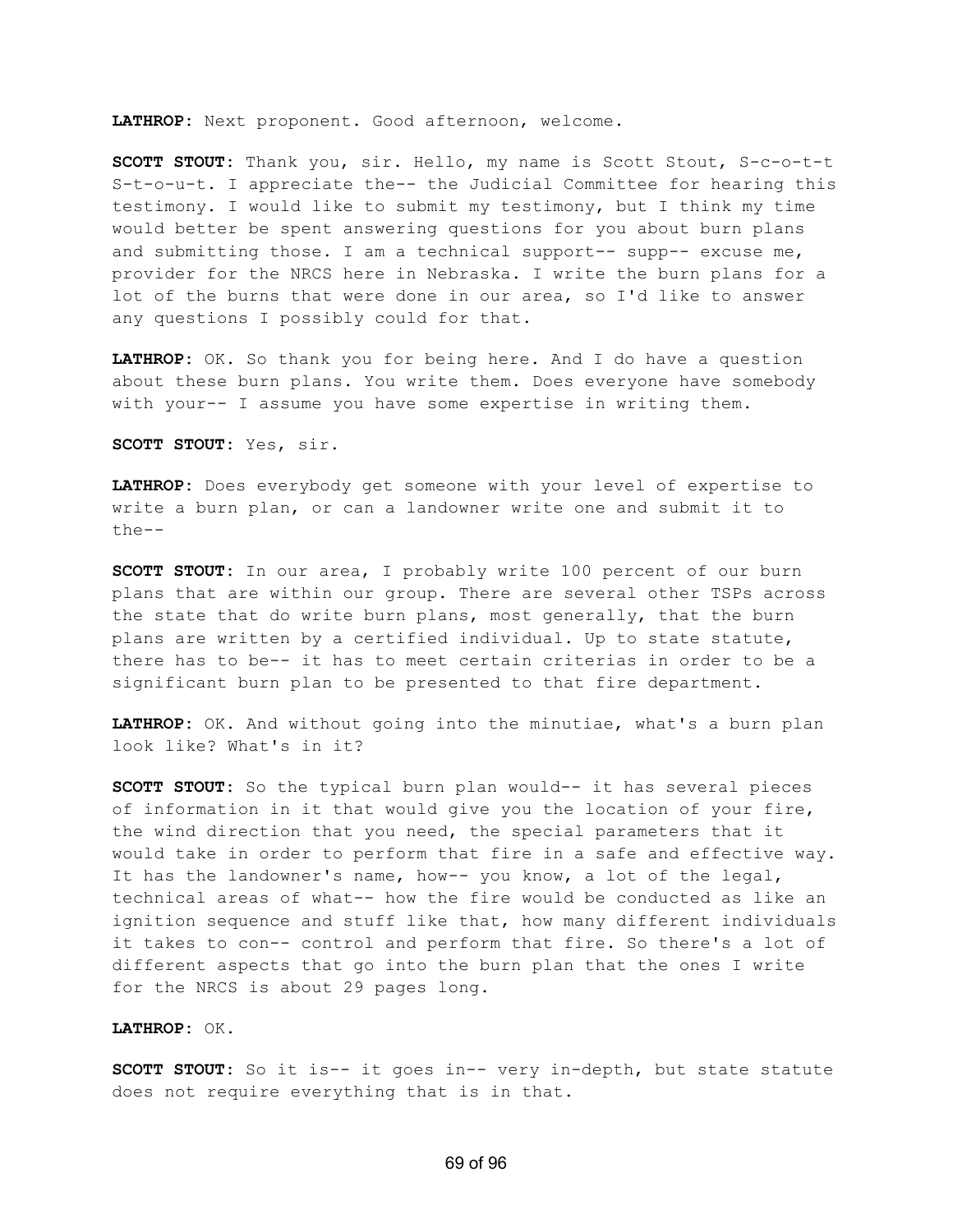**LATHROP:** Is there a standard for how many people need to attend to a-- one of these fires?

**SCOTT STOUT:** That depends on the objective of the fire and what it calls. There's no set number that-- a specific amount of acres. There's really no set number that it takes to do that. But as a burn planner, you have a set of-- set of jobs that you establish for that burn and that burn will allow-- or that would li-- kind of give you an idea of how many people that would take to do that fire. So it's very-- it's-- it's more of a educated guess on how many it would take; and I've been doing it long enough, I think I have a pretty good grasp of what it would take in order to do these more volatile, higher intensity fires.

**LATHROP:** Do you have a limitation on how much wind there can be when one of these [INAUDIBLE]

**SCOTT STOUT:** Yes. And state stat-- the burn plans that we write we, put a limit of between 5- and 20-mile-an-hour on, depending on what time of year. There is a--

**LATHROP:** Twenty-mile-an-hour is quite a bit of wind, isn't it?

**SCOTT STOUT:** Yes, sir. It depends on what your objectives are. When you're dead-burning different times of the year, the green-up in, say, your spring or-- or late spring, early summertime, there's a lot of green-up, some travel, rate of spread is not as great as in times of spring when things are drier. So you kind of take that into consideration when you're writing these burn plans, what time of year you're going to be burning and how volatile and what objectives you're trying to meet.

**LATHROP:** If you do a burn plan, say, March 1, how long do I have to take that plan and execute it? In other words, does it-- does it have a shelf life? Like if I do a burn plan for you, you better-- I might do a different plan if you wait more than two weeks.

**SCOTT STOUT:** No, sir. That-- that-- that burn plan pretty much is- is-- has enough information that in your timeframe, you should be good through what time of year that you are burning. Now, if you move that into a different time of year or your parameters change a little bit, then, yes, you'll need to revamp that burn plan. But that burn plan lays out the criteria of what you're trying to accomplish and the wind parameters that you are trying to perform under, so you need to really-- it's more-- not more of a timeframe, but more of what--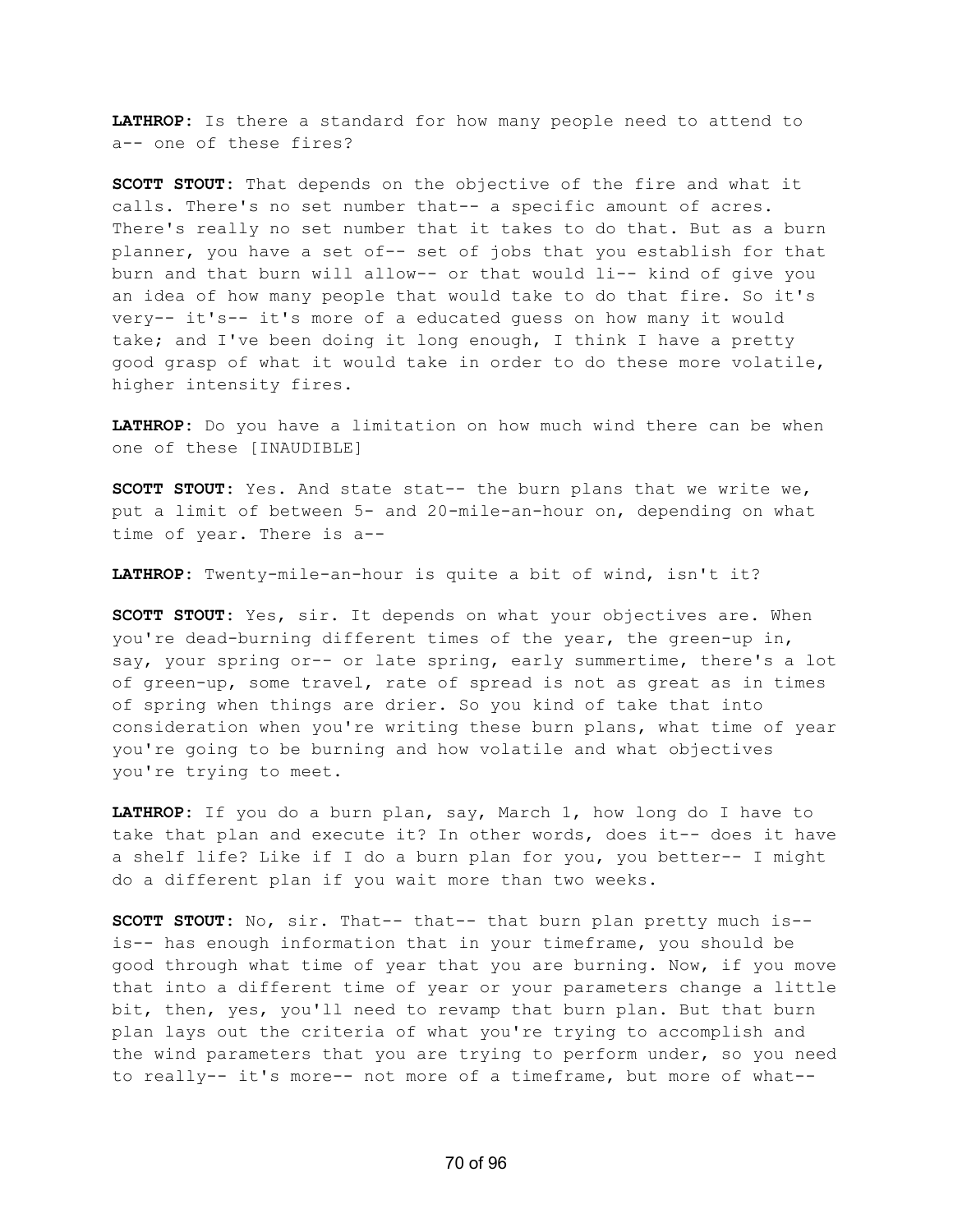what your objectives are and what-- what weather is going to fit that burn plan through it.

**LATHROP:** OK, one last question from me. Do these burn plans call for the fire department to be nearby, at the scene--

**SCOTT STOUT:** No, sir.

**LATHROP:** --at the ready with a hose?

**SCOTT STOUT:** No, just as long as they-- just as long as the burn plan [INAUDIBLE] you know, specifies how many people there and meets all of what fire departments want to have in that burn permit, then the fire departments are-- have no legality or specified needs to be there other than if they want to be there on their own decision making.

**LATHROP:** OK, that's all the questions I have, Senator Brandt.

**BRANDT:** Thank you, Chaiman Lathrop. Would there be any objection on your part into inserting into-- language into the bill that said there must be a certified burn plan from the NRCS or whatever agencies do this?

**SCOTT STOUT:** No, sir. I don't-- I-- I would not want to have a specific set of plans or name a plan in that burn. I would like to meet-- see the criteria or the state statutes stay the same. There's a lot of burn plans that need to be done that-- that don't require 39-- or 29, 30 pages of burn plan itself. I want to see it, you know, the criteria be simple but yet be something that's going to meet everybody's objectives.

**BRANDT:** OK. And I guess I had the opportunity to speak to the Fairbury Volunteer Fire Department this last year, and I don't remember whether the gentleman was from Kansas, and we went through an hour and a half of-- of how these burn plans work. And I don't think maybe the committee understands that you round up all the neighbors and you divide up into squads and you have fire captains and everybody has a specific job.

**SCOTT STOUT:** Yes, sir.

**BRANDT:** Would that be a fair statement?

**SCOTT STOUT:** Yes, sir.

**BRANDT:** OK.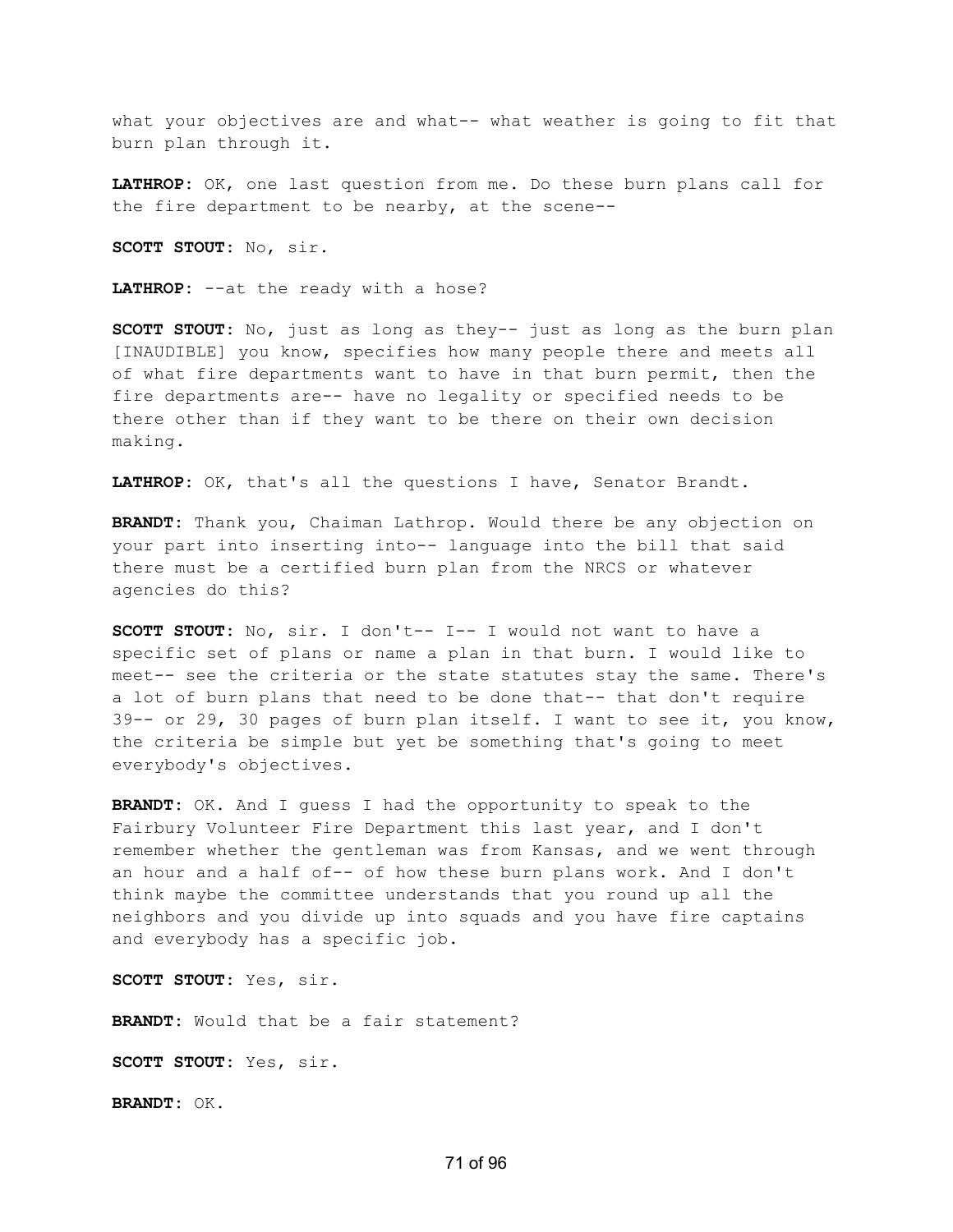**SCOTT STOUT:** Yes. **BRANDT:** Thank you. **LATHROP:** Senator DeBoer.

**DeBOER:** Thank you very much for your testimony. So I want to kind of follow up with something you were talking about with Senator Lathrop about whether or not a burn plan will expire. I understand the change of the seasons. Is it communicated within the burn plan, like, you know, this maybe is good until April and then after that, that's the com-- so have you communicated within the burn plan what you think the kind of seasonal parameters on-- are on that?

**SCOTT STOUT:** That is-- through the burn plans that I write for the NRCS, that is-- that is written in when-- in the wording that if-- if conditions shall change from-- from season to season, yeah, they'll be needing to be updated or wrote to where it fits that type of timeframe.

**DeBOER:** Do-- do you tell the-- the person you're creating the burn plan for when you think the season will change?

**SCOTT STOUT:** I-- that is-- I mean, that varies between weather- weather incidences or, you know, a drought. It just-- there's so--

**DeBOER:** OK.

**SCOTT STOUT:** --many different variables in there that it's-- your burn plan cannot specify each one of those where there's so many unpredictables.

**DeBOER:** So if I had you drop a burn plan for me--actually, we need to do a burn at my parents' land--and I had you draw up the burn for me but things-- whatever, we didn't get it done, could I use that burn plan-- you drew it up for me in, say, February. Could I use it the next year?

**SCOTT STOUT:** Right, so that-- yes, you can, because there's-- it doesn't really have a shelf life on it, but there are a list of parameters that you need to follow. Just as long as you're meeting those parameters within that burn plan, it should not matter what- what year that parameter-- that burn plan was written.

**DeBOER:** So if I successfully do a burn in year one, in February or something, could I then use the same burn plan, just-- just go get it off the shelf and do it, use it for now a second burn in the next--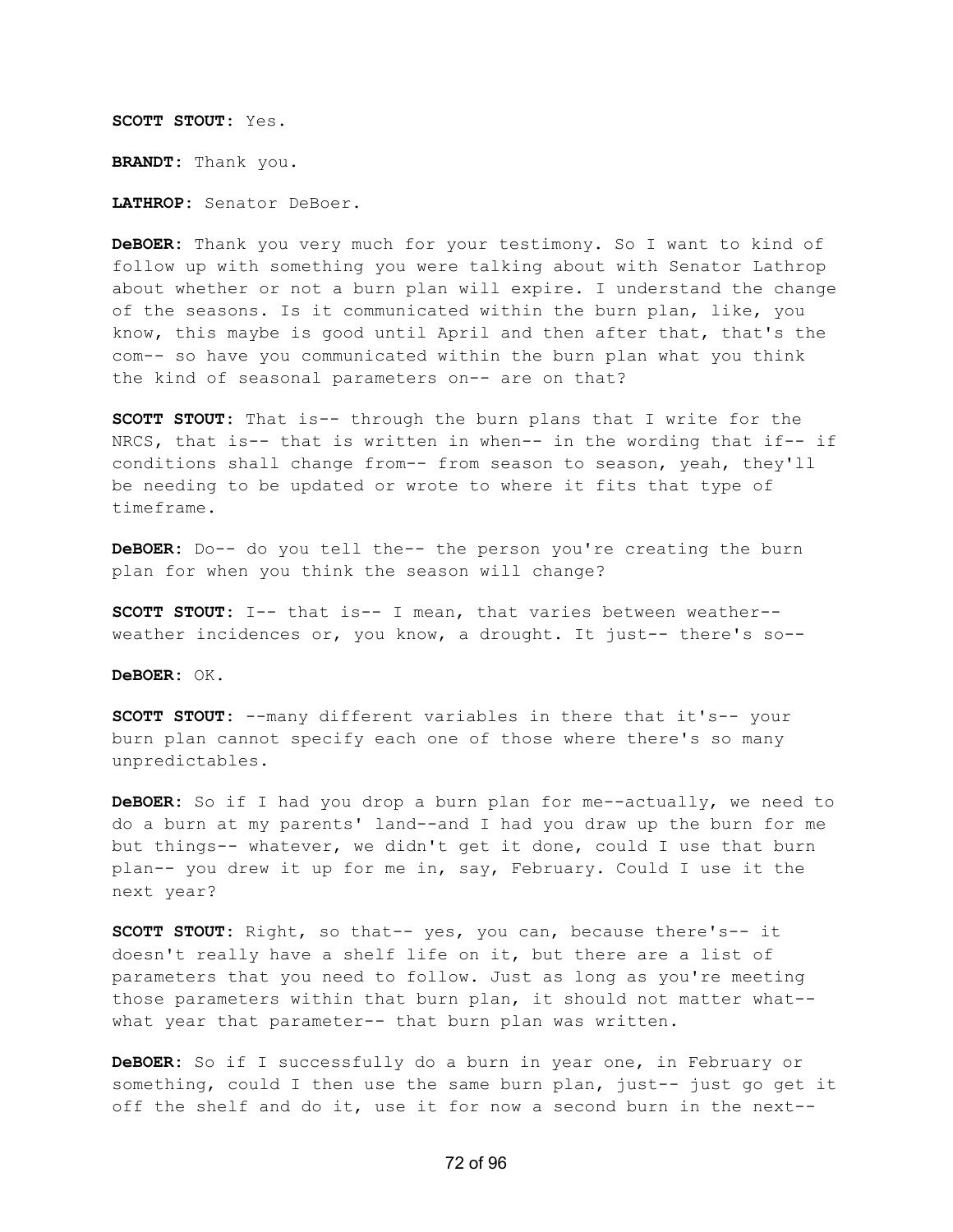**SCOTT STOUT:** If that's what your objectives are trying to meet and it's following the weather parameters that you are sent in there and you feel comfortable with that. I don't see a problem with that. If you wanted that you updated or change your lines or, you know, have updates that you may change that burning in-- in some specific reason, then I think you need to update that burn plan.

**DeBOER:** And you keep saying objectives. Can you-- because, you know, I don't really have enough information.

**SCOTT STOUT:** OK.

**DeBOER:** So what are the various--

**SCOTT STOUT:** When we-- when we speak objectives--

**DeBOER:** --kinds of objectives?

**SCOTT STOUT:** So when you look at it, the reason you are burning is why. The object-- objective that I have is cedar tree encroachment. A lot of ours-- burn-- burn units that we're doing. There's different objectives, like grazing management or increase diversity-- diversity in your grassland, wildlife improvement. So there's di-- so many different objectives that go into that consideration when you're thinking about burning this unit that you really need to think to yourself, why am I going to do this, how this is going to help me, and what type of things do I need in order to make this happen?

**DeBOER:** So on our land, I know we have the red cedar problem, and, you know, there's like a certain width, once the trunk gets past that width, then it's probably not going to be as effective to burn it or something like that.

**SCOTT STOUT:** That's inaccurate.

**DeBOER:** OK, good. I'm glad to know that, actually. Thank you. So, all right, but I guess what I was gonna say is, if I have one objective, do I use a different kind of burn than another objective, like one goes faster, one goes--

**SCOTT STOUT:** There's--

**DeBOER:** --because I was just thinking--

**SCOTT STOUT:** There's different types of-- of-- types of burning. The general-- your general type of burning would be your kind of ring fire technique. There's a backfiring technique where you want to keep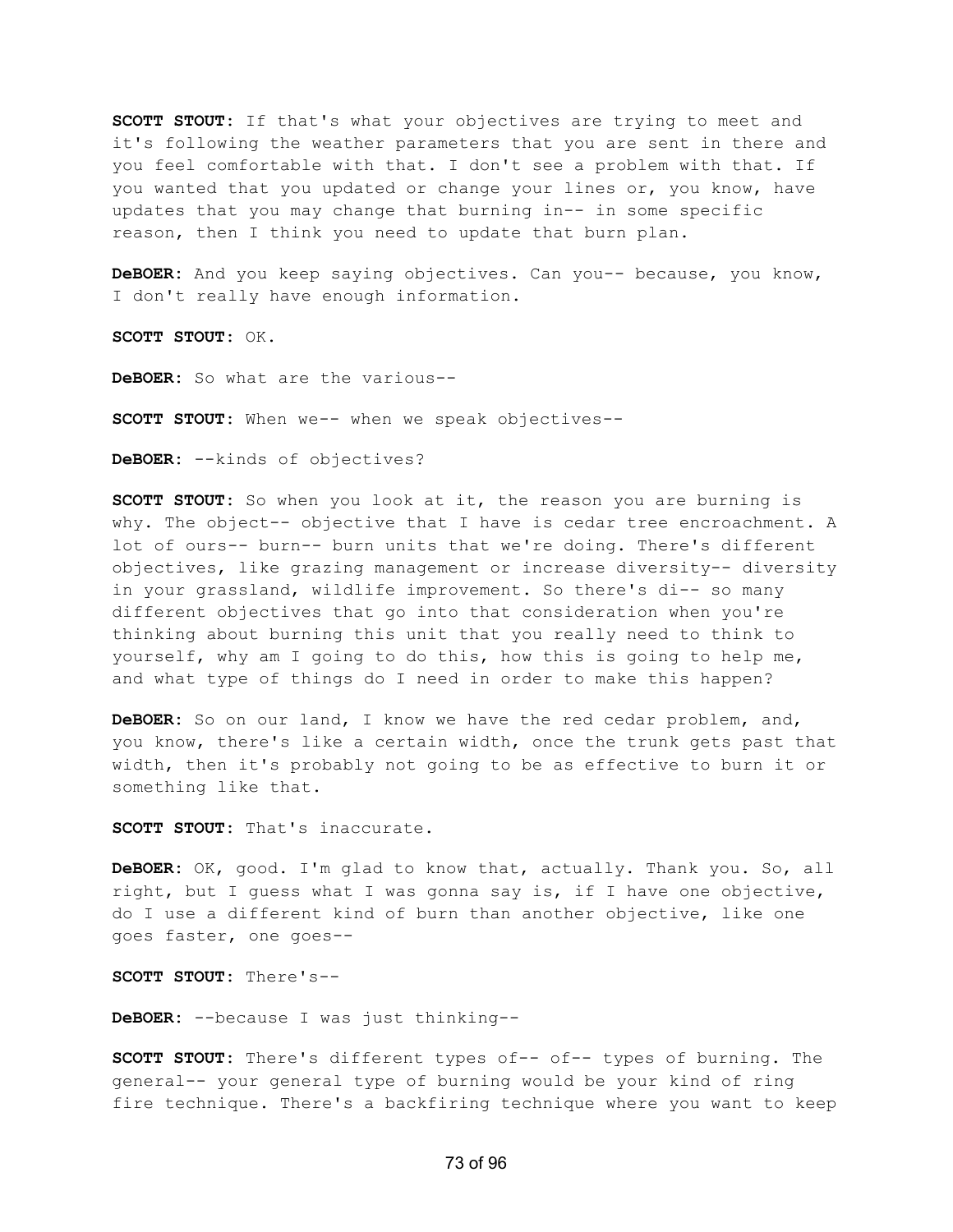it low intensity. There's so many different things that you want to- in our area, for instance, you know, we have a lot of canyon, rough terrain, steep topography, so we use a lot of ring fire techniques with internal ignition that, you know, allows you some more erratic fire behavior to get rid of those larger scale trees.

## **DeBOER:** OK.

**SCOTT STOUT:** So there's a-- it's-- it-- it's-- there's just a lot of things that go into that in order to-- that needs to be considered before you're able to do that.

**DeBOER:** So because there is this sort of difference, right, between if you're trying to burn some of those slightly larger trees than if you're just going to do-- you've got, you know, a straight grass area. When you do some of the trainings-- maybe you didn't-- I think it was another gentleman who talked about the trainings. Is there different training techniques that are-- that are shown to landowners for those various types of--

**SCOTT STOUT:** Where we have-- as a landowner-driven group, we have kind of become self-sufficient. We train within our own group. The techniques that we use are something-- you know, are things that we- would be viable to us. Pheasants Forever offer a lot of training throughout Nebraska that get your basic fire behaviors down, techniques in order to weigh the burn, equipment that they need. That would be a great place to start. It's just the things that we teach as-- as landowners might be-- not be exactly what, you know, in-- at Fairbury, would def-- necessarily need to have in order to do these burns. So, I mean, there's just a lot of different areas across the state that would take different fire applications.

**DeBOER:** Have you ever seen a fire that you wrote a burn plan for sort of get out of hand?

**SCOTT STOUT:** Yeah, we've-- we've seen them have "slop-overs." Most of them were all mitigated there. They're, you know, taken care of, the small incidences. I-- in my report, you'll see also the-- towards the middle of the end of the testimony that there is-- Oklahoma State did a-- a study. And if I get this wrong, I apologize, but there is a 99.7 percent-- or 99.3 success rate in the Great Plains when it comes to prescribed fire. There is-- it's more likely to have a volunteer fireman, 3,350 percent more liable-- or likely to be hurt on a wildfire than he would be a prescribed fire. So the aspects of it, and that's why we're doing this, is increase their grazing as landowners reduce the amount of wildfire per-- our area. Everybody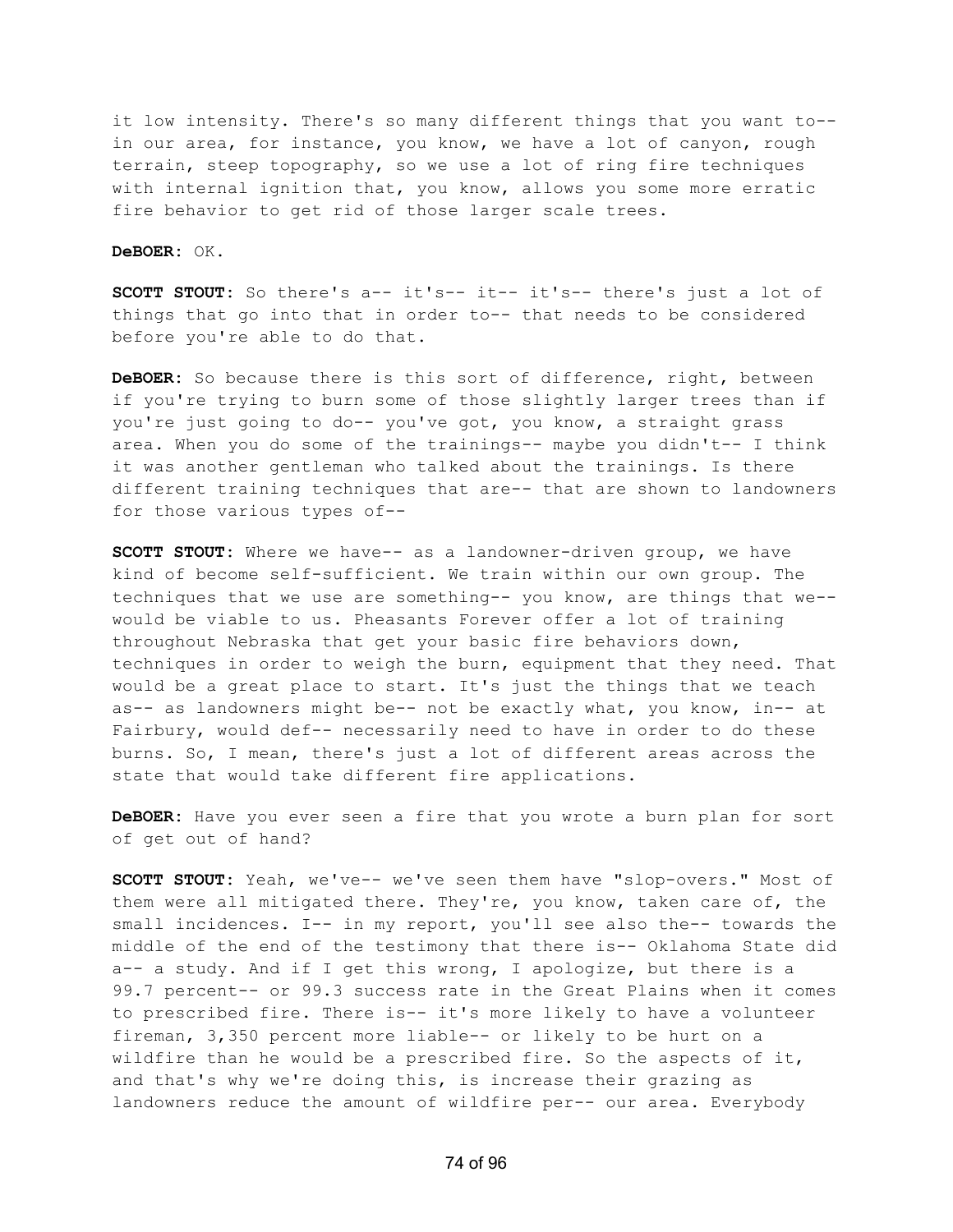sees the-- the distance that-- or the reactions of wildfire here in the United States lately. By doing the prescribed fire, it reduces the amount of volatile fuels out there in those rangelands that, you know, potentially cause danger or whatever. So it's kind of the reason we're-- mainly from a grazing standpoint, but where there's a lot of hidden aspects of it that are beneficial.

**DeBOER:** OK.

**LATHROP:** Senator Brandt.

**BRANDT:** Thank you, Chairman Lathrop. I think there's a little bit of confusion on the committee between a burn plan and a burn permit.

**SCOTT STOUT:** Oh, excuse me.

**BRANDT:** And-- and-- no.

**SCOTT STOUT:** OK. Sorry.

**BRANDT:** And I guess maybe to clarify a little bit, my son is on the volunteer fire department. You cannot burn anything without a burn permit--

**SCOTT STOUT:** That is correct.

**BRANDT:** --from the volunteer fire department, and that permit would say specifically what day you're going to burn. And correct me if I'm wrong, but your burn plan says it might take you a week to put a burn plan together to get the equipment, get the people--

**SCOTT STOUT:** Right.

**BRANDT:** --and look for that optimal day.

**SCOTT STOUT:** A lot of these burn plans that we have developed are developed months in advance and presented to the fire departments for review. Once they review those, and in accordance with what they believe ought to be in there, then they will issue the burn permit. It varies from department, department, but our department allows you to have one-- a burn permit for one day, so.

**BRANDT:** Thank you.

**LATHROP:** OK, that helps. I don't see any other questions. Thanks for sharing your expertise.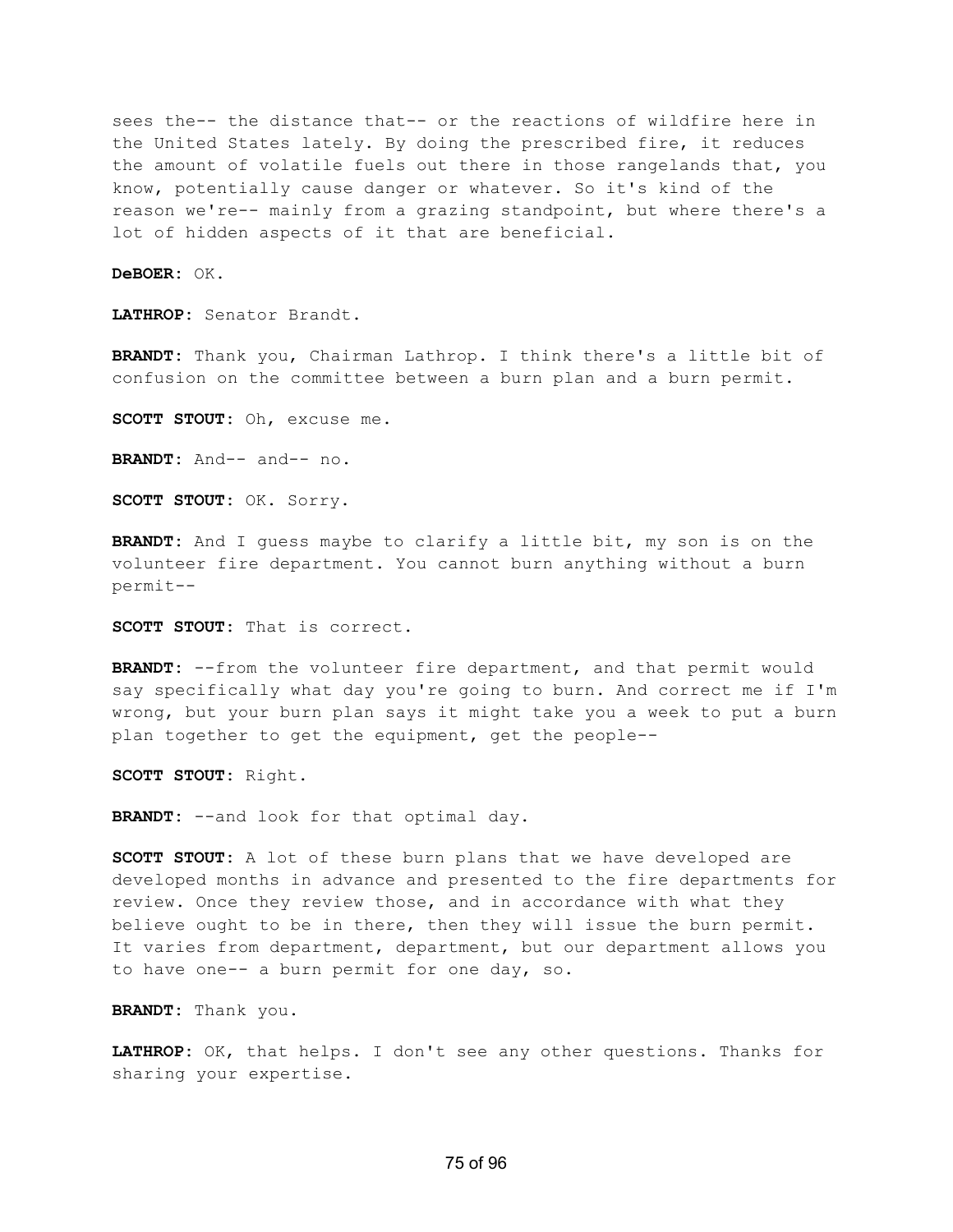**SCOTT STOUT:** You're welcome. Thank you for having me.

**LATHROP:** Yeah, appreciate having you here. Next proponent. Good afternoon.

**ERIC HANSEN:** Good afternoon, Senator. Chairman Lathrop, members of the Ju-- Judiciary Committee, my name is Eric Hansen, E-r-i-c H-a-n-s-e-n. I serve as the vice chair of the natural resources committee for the Nebraska Cattlemen, and I'm here to testify in support of LB953. I am a fifth-generation Sandhills rancher, and over the past 15 years have spent an estimated \$60,000 on the mechanical removal of eastern red cedars on my ranch. Now, saying that, I consider myself very fortunate that I don't have a big cedar tree problem like a lot of these guys sitting behind me. I-- I have yet to have to use fire as a tool to control the cedars on my ranch. If the spread keeps continuing my way from the east, I foresee definitely having to use fire. I'd like to emphasize to the committee that 15 years ago, I was totally against prescribed fire. I couldn't wrap my head around why someone would want to make-- to start a fire in the Sandhills on purpose. We spent a lot of time putting them out. Since then, I've seen how impactful land management burning can be to curb the rapid expansion of eastern red cedar trees and other woody species that are rapidly taking over grasslands in our state. Over the years, I've had the opportunity to learn that prescribed fires are conducted with extensive preparation, planning, and careful execution by very passionate and intelligent people. Today, I believe land-management burning is a critical tool to assist ranchers in their efforts to preserve and protect our grasslands from the encroachment of cedar trees. Ranchers routinely demonstrate that land-management burning can be completely-- can be completed safely. LB953 removes a barrier that deters ranchers from conducting land management burns. As you'll hear repeatedly from ranchers here today, land management burns provide a much-needed acceleration of eastern red cedar control. Thank you, Senator Cavanaugh, for your support of local landowners in their battle with woody encroachment in our grasslands. Nebraska Cattlemen supports LB953 and asks members of the Judiciary Committee vote to advance this bill out of committee. I'm happy to take any questions.

**LATHROP:** I don't see any questions. I think we're getting-- we're getting the drift of this bill.

**ERIC HANSEN:** Yep.

**LATHROP:** Yep, thanks for your-- thanks for being here.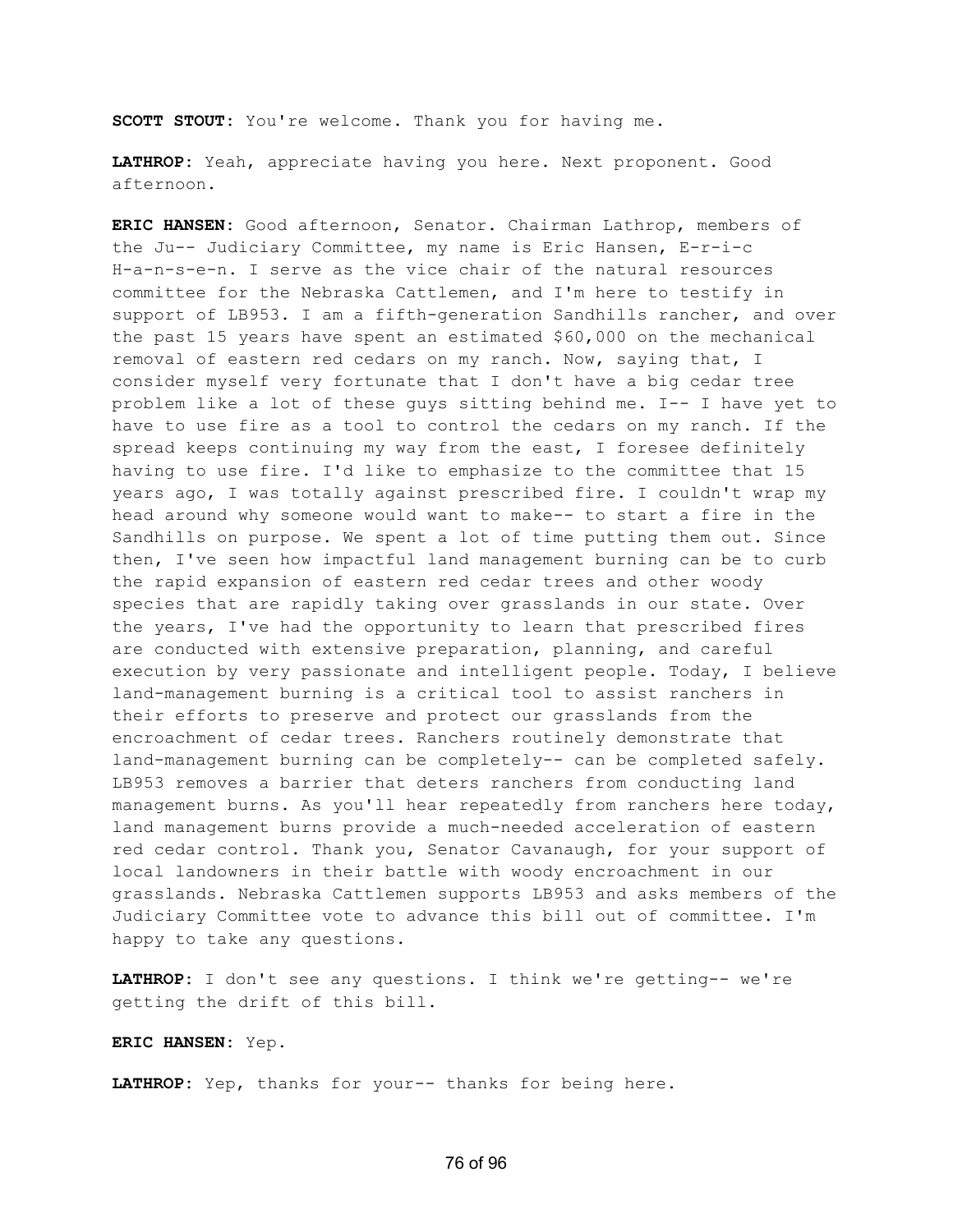**ERIC HANSEN:** These guys are much better at this than I am.

**LATHROP:** Welcome.

**TELL DEATRICH:** Thank you. Thank you to the committee. My name is Tell Deatrich, T-e-l-l D-e-a-t-r-i-c-h. Thank you for the opportunity to testify in this hearing. I'm a fourth-generation rancher from Lincoln County. I'm also the treasurer for the Loess Canyon Rangeland Alliance. We're the premier burn association in Nebraska. We have safely and successfully conducted prescribed fire on over 90,000 acres and we represent total landholdings 200,000 acres that our members control. I was there for one of the first burns conducted in our area in 2002, and my family was an active player in recognizing the economic danger of unchecked rush encroachment on our native prairies and the usefulness of fire to the to reduce the destruction that we were seeing. We as landowners and collectively as the [INAUDIBLE] have set out to do what we were told could not be done and have been blessed with a community that continues to work together to reach new heights in utilizing fire as a tool to improve rangeland health and, as I learn this week, also further protecting an endangered species, causing its population to increase, which has never been done in the way that we're doing it by private landowners. We've been in the front of the effort to increase fire awareness and reduce the barriers of entry to landowners and managers in utilizing fire in the Great Plains region. Because of the desire to improve rangeland and to see landowners free to exercise their right to manage their own land using the most effective tools available to them, we support this bill. Fire has long been one of the most safe and effective tools available to land managers, and it has been made this way by the guidelines put in place for a multi-year planning process. We're talking five years if we want to put fire on the ground, whether it's 50 acres or 3,000 acres. This bill reflects the responsibility given to managers to apply fire, and then it also protects their efforts to do so. It also protects the fire chiefs who are partners with them in en-- ensuring that good fire is applied to the landscape. And finally, it makes it easier for responsible individuals to obtain a burn permit on burn days, both for burning free piles in preparation so that we can ensure that it's going to go off safely, and then for the land management burn also. By removing barriers to entry, namely liability, this bill paves the way for land managers to improve the fire awareness of our communities. An educated and prepared population lessens the strain on fire departments in the events of wildfire, something that is increasingly a concern for Nebraskans. In our community, we want to be on the cutting edge, the leading tip of the spear, so to speak, of looking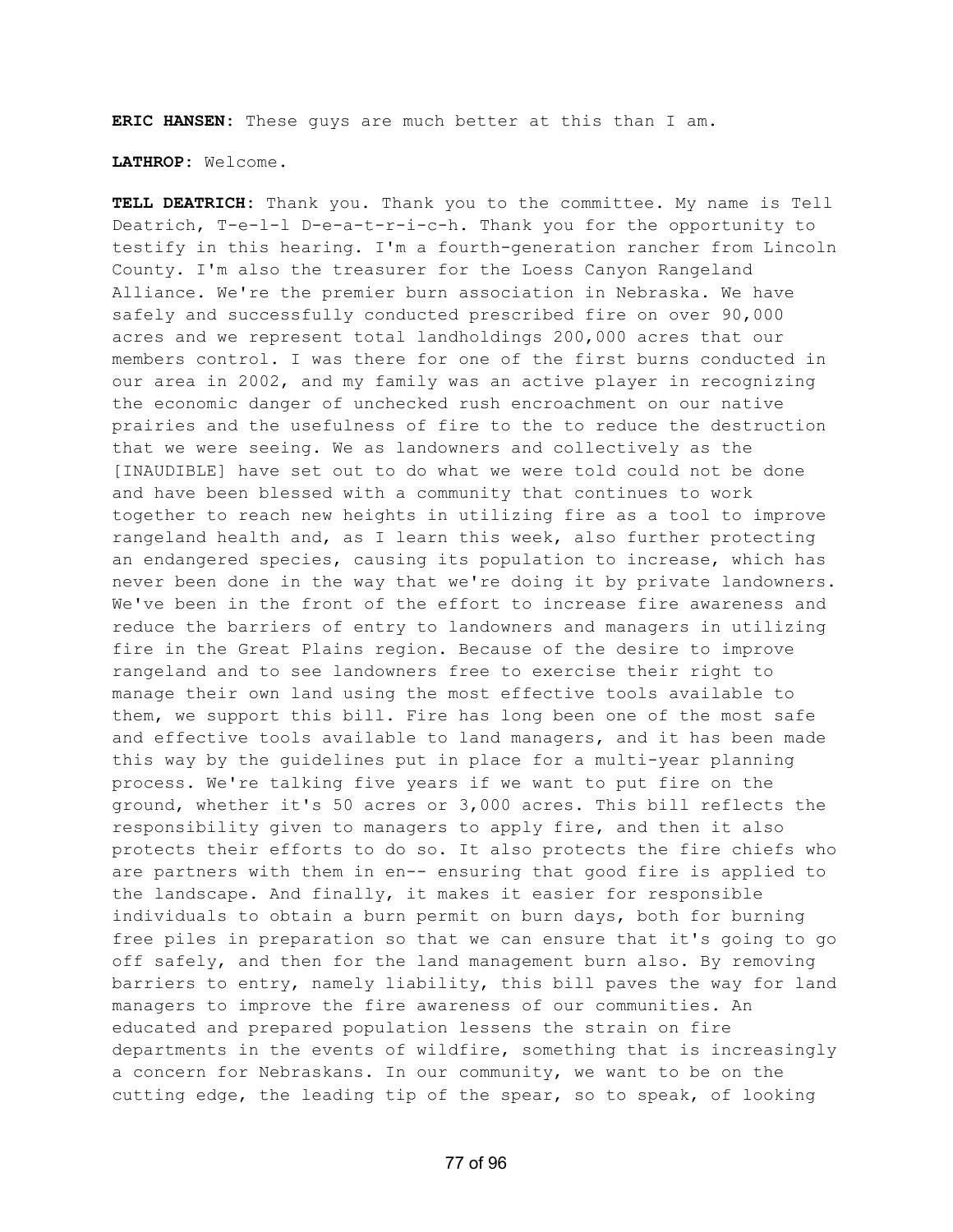down the road and saying wildfire is coming here and it's going to be bad and we want to be private landowners actively working to stop this, and we think this-- this bill will help get more landowners on board.

**LATHROP:** OK, thank you, I don't see any questions. We appreciate you being here.

**TELL DEATRICH:** Thank you.

**LATHROP:** Good afternoon.

**JAY FERRIS:** Good afternoon, Chairman Lathrop, members of the Judiciary Committee. My name is Jay Ferris, J-a-y F-e-r-r-i-s. I'm the director of political advocacy and state policy for the Nebraska Farm Bureau. I'm here today in support of LB953 on behalf of Nebraska Farm Bureau. We would like to thank Senator Cavanaugh for introducing this bill. I just want to point out that controlled burning-- burning is an important management tool for landowners, for the control of weeds, pest, insects and disease. Many times field burning is less expensive and can provide better control than most other methods, such as pesticides or tillage. Nebraska Farm Bureau has a long-standing policy that's-- that supports prescribed burning as a landowner right for proper land management. L0953 does provide liabil-- some liability protection for landowners and local fire departments for damages if the permitted-- permitted land management burn were to get out of control and there's no evidence of gross negligence. It further protects the right of landowners by including it in the public interest in not considering it a nuisance, if the following-- if-- if you're following all state laws and regulations. On a personal note, I am a landowner myself, have had some permitted burns in the past, and I will also state on the liability protection for fire departments., I will say it was-- many times we would partner with the fire department and use our prescribed burns as training. Two instances, the fire department was happy to come out and use it, but then they got nervous and said, because of liability issues, we can't come out. As a landowner, it was very good to- because they're-- I'm not experienced in fires, and having the fire department assist and help with that burn was something that was of benefit to me at the time. With that, the changes that are proposed and LB0953 we believe are needed and supported by the grassroots members of the Nebraska Farm Bureau., and I encouraged this committee to advance LB953. And I thank the committee for your time today and be happy to answer any questions.

**LATHROP:** OK. Senator Brandt.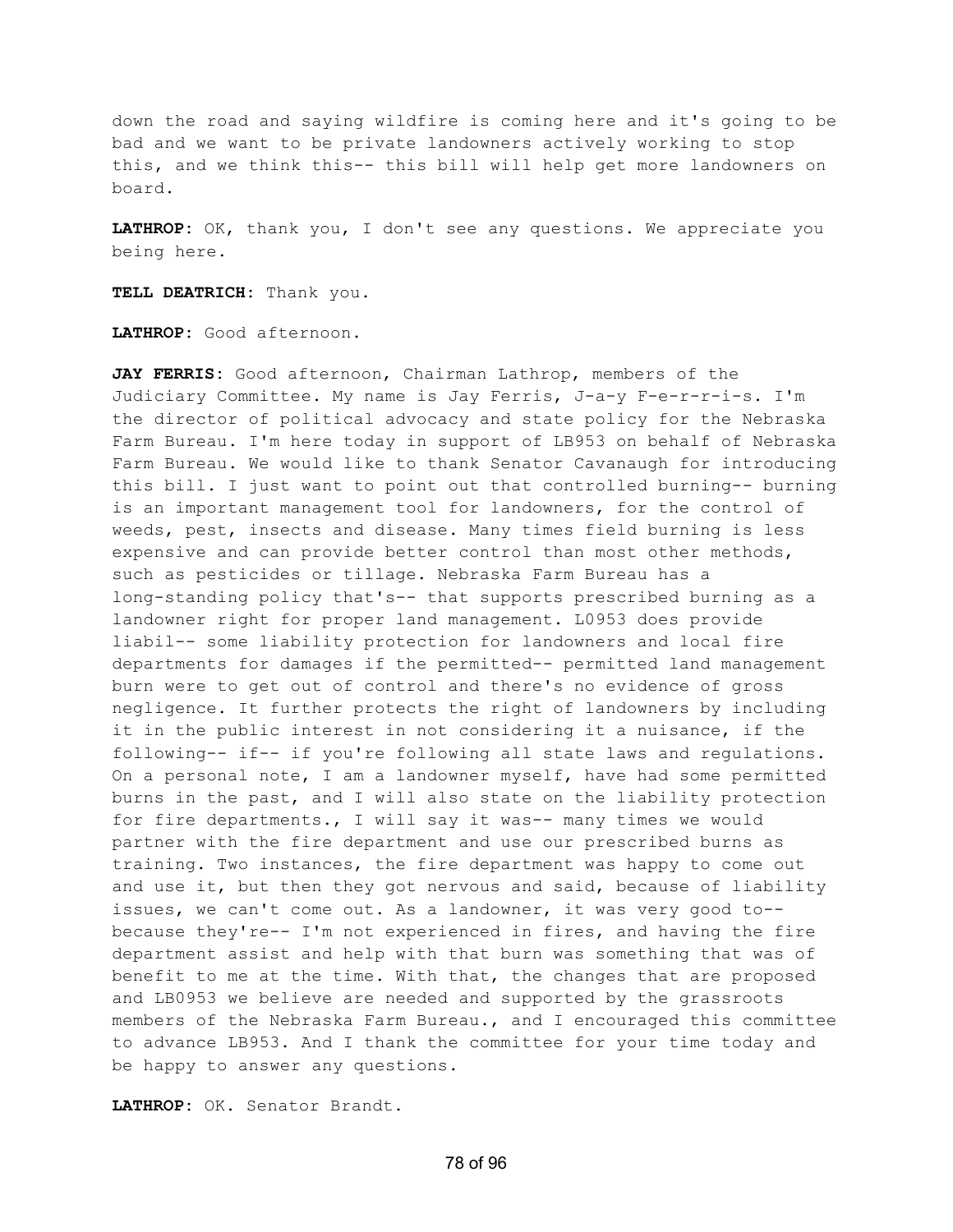**BRANDT:** Thank you, Chairman Lathrop. Thank you, Mr. Ferris, for your testimony today. Do you see this bill as a blanket liability for the fire department, the landowner, the crew? Everybody involved with this gets liability-- or-- or gets immunity?

**JAY FERRIS:** Within reason. It-- just for-- providing you're following the-- the best management practices, the guidelines, get your burn permit. If things get out of control that are beyond your control, itwould protect you from liability, in my opinion.

**BRANDT:** All right. Thank you.

**LATHROP:** I don't see any other questions. Thanks for being here.

**JAY FERRIS:** OK. You bet. Thank you.

**LATHROP:** Yeah.

**JAMES LOWERY II:** Hello.

**LATHROP:** Good afternoon.

**JAMES LOWERY II:** Good afternoon to you guys, Senators. My name is James Lowrey, II, J-a-m-e-s L-o-w-e-r-y II. I'm-- I'm a-- I'm from--I'm a rancher up in Garfield County, and I live 20 miles north into the Sandhills there, and we've got a pretty big tree problem. I kind of wanted to focus on actually the school section that we own. We have about 4,000 acres around that school section and-- and it's in the same position as are our personal land is. And the-- in the last several years, we've been losing money on the school section, running it because of the tree population's gotten so thick that our cattle numbers had to go down because we couldn't graze it because the tree population is so thick. And 15 years ago, I had asked the school section land and-- the Board of Land Funds people to cut-- I'd had a contractor made a bid to cut-- cut that-- cut the trees for it, and it was supposed to be \$45,000 to cut those trees on a full section. And they didn't decide-- they didn't think they needed to do that and, 15 years later, it got so thick that you can't hardly drive through there. The deer population won't go through it, let alone my cow population. And so we've shrank down from 64 pairs running on that section, down to 55 pairs. And I'm we're losing close to \$30,500 every year on that school section because of the rent. And so with that, I- I come to them, and the lease was coming up this year, and I told them, we need to do something; otherwise, I'm letting go of the lease. And that lease has been in our family for over 100 years. It's been-- whether it was my great grandfather or my grandfather or my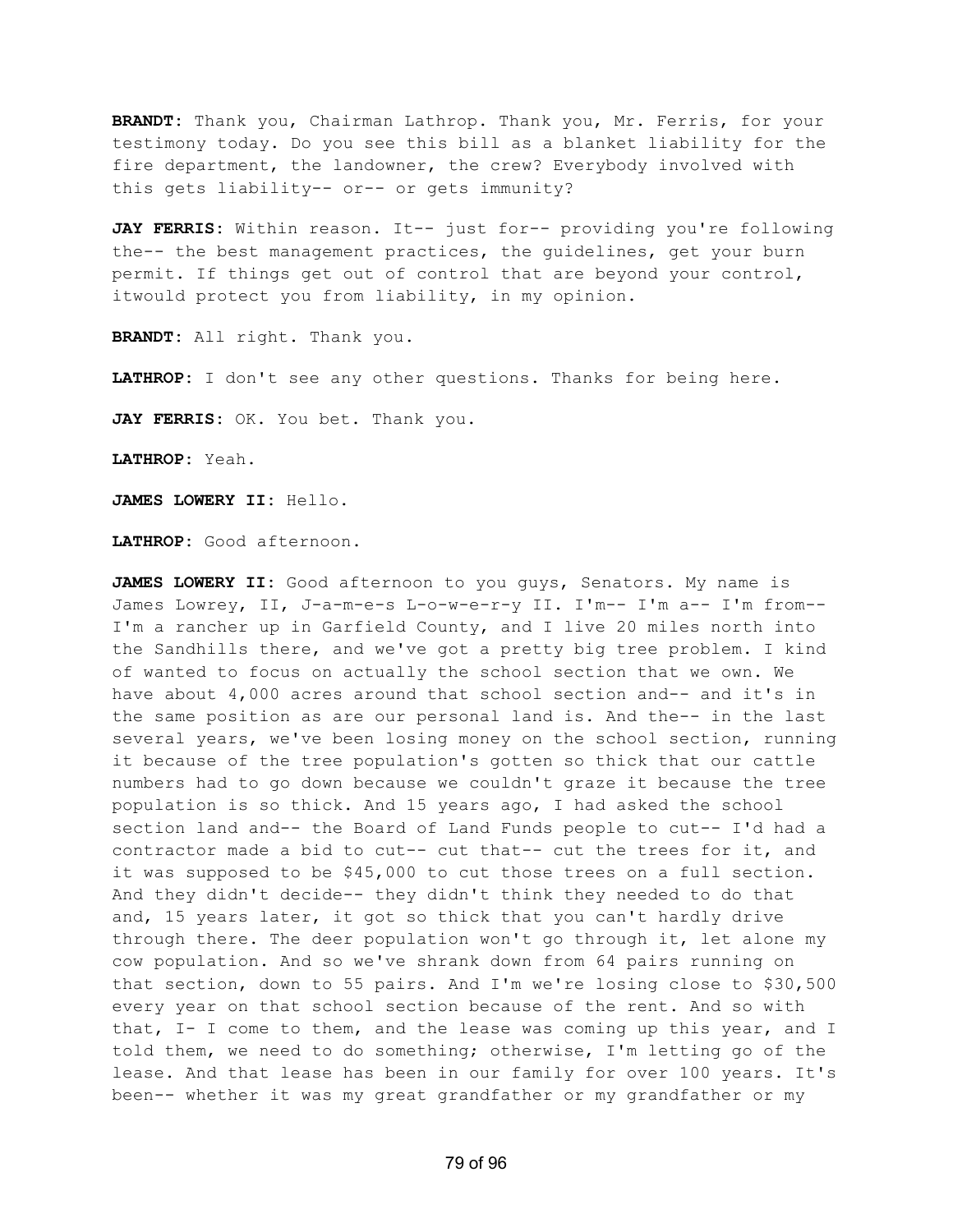father or my-- or mine for-- I'm a fifth generation rancher and-- and it's been in our family that long, so letting it go isn't exactly something easy to do. But where you're losing money on it wasn't worth it and they weren't cutting trees, well, I finally got them talked into doing so. And they decided they would go ahead, so I-- we made bids and contracts. And now the bid, the lowest bid, they came in and were going to cut the school section this year and-- and I decided to go ahead and lease it again, but it's going to be \$145,000 now to cut it. And we're going to follow up with two-- two years later to burn it, to get the rest of the small cedars, because you don't-- if you just cut it, you're making more room for more cedars and-- and you're just gonna have a worse problem after you've done that. And we're cutting a swath through that land. Me and my neighbors, we've kind of finally started getting onto burning and stuff. I was kind of the first one that jumped into it. Nobody wanted to burn out there. We're in the Sandhills. Everybody is against it. But I decided this is the only way we're going to get this conquered because we've been trying to cut them and it just isn't working. We're falling farther and farther behind, and this is the only way we're going to conquer it because on our land, we're going to cut it at the same time this next August and it's going to cost \$250,000 for our land. OK. So if you have any questions,.

**LATHROP:** Our land being 4,000 acres?

**JAMES LOWERY II:** Just two sections for our piece of land.

**LATHROP:** \$400,000 for two sections?

**JAMES LOWERY II:** Two-- 200-- it's \$252,000 to cut our-- our section, our two sections, and then the one school sec-- section will be \$140,000.

**LATHROP:** Are those all red cedars?

**JAMES LOWERY II:** Yes. Yes, all eastern red cedars.

**LATHROP:** And by burning, you can kill them?

**JAMES LOWERY II:** Yeah. Well, if we can go ahead and clear-cut it now, we've gotten to a place where we have so many big trees, we have to clear-cut it and then come back with fire. If we don't come back with fire, it'll be three times as worse as it is now. And so you just kind of cut a cedar tree, you move it out of the way for another ten to come in. And so we have to come back, confirm, and I've been doing burns the last two years, but that's-- and-- because I've actually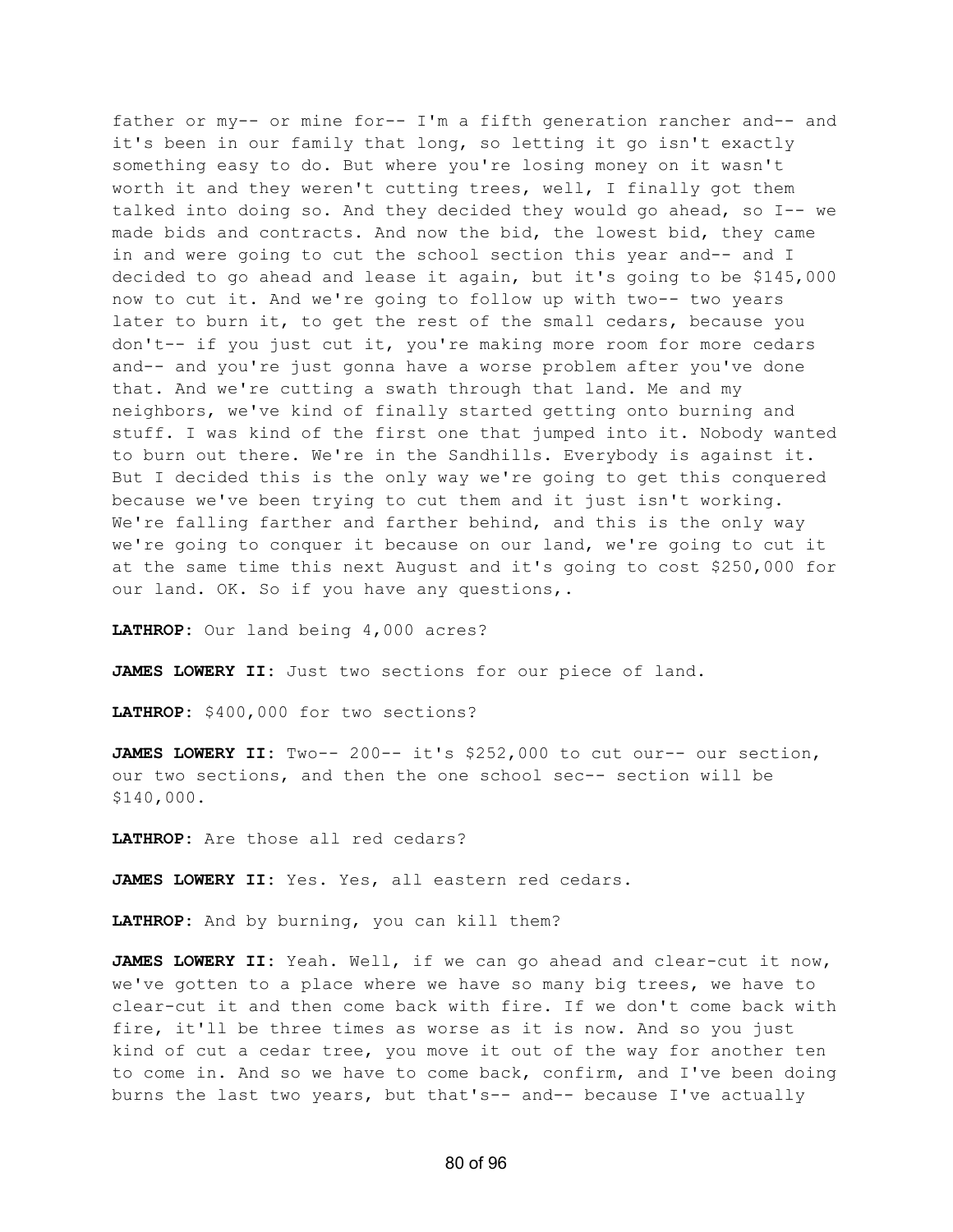watched it. It looked like a pretty decent way of doing it, so we've been actually burning for the last two years every spring.

**LATHROP:** Okay, good to know. Senator Brandt.

**BRANDT:** Thank you, Chairman Lathrop. This is right up my alley. I've been fighting cedar trees my whole life. So why don't you just light the damn section?

**JAMES LOWERY II:** Well--

**BRANDT:** Big trees burn too.

**JAMES LOWERY II:** Well, one of them we have because we had to get ahead. And there was no funding right at the time. I found out there's more partnerships to-- starting to help. And now we're starting again the EQUIP program, so there's starting to be some funding to help us. But most of my neighbors are pretty nervous about fires. But I did-- got them. I'm trying to change the culture in our neighborhood and bring in, some of our neighbors in, in on it. And now actually I have handed both the torch and-- and told them to light it up, and they actually helped with the burn, you know, under supervision of everybody that knows what's going on. And they decided that now they're going to go that direction, too, because that's the only way we're going to tackle this cedar population is to do this because we're losing-- losing money on our-- on our land from the overpopulation of cedar trees.

**BRANDT:** All right. Thank you.

**LATHROP:** What county did you say you're in?

**JAMES LOWERY II:** Garfield County.

**LATHROP:** OK.

**JAMES LOWERY II:** Yeah, Burwell, Nebraska, there, big rodeo, so--

**LATHROP:** Oh, OK.

**JAMES LOWERY II:** --and the Calamus.

**LATHROP:** Senator DeBoer.

**DeBOER:** For keeping down a section like that, that you're grazing, would you have to do a burn every year or every other, year or about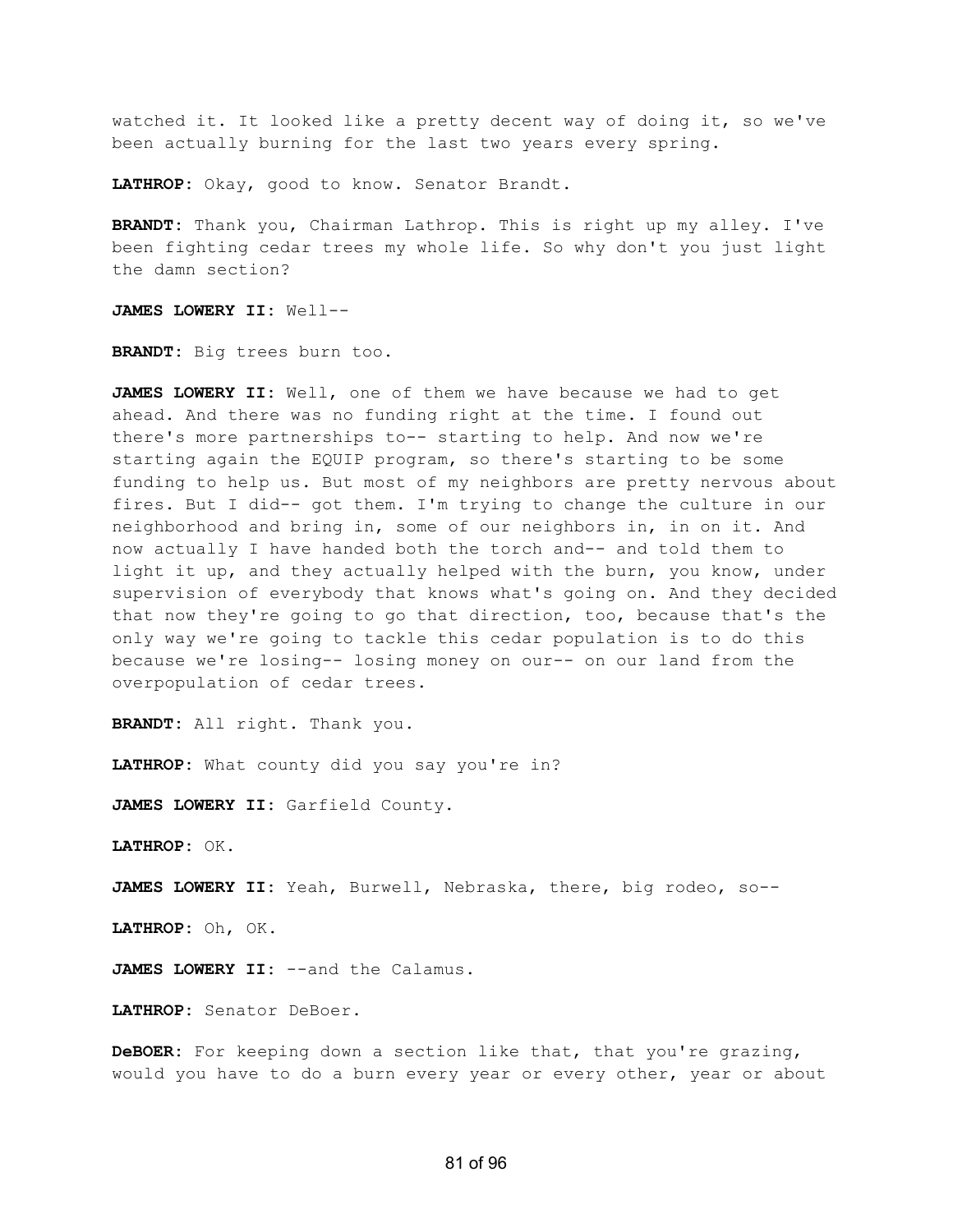how often do you think you-- you need to kind of do it to-- to keep them at a level that you can deal with?

**JAMES LOWERY II:** Well, some of it's a little experimental from us, but I've been watching other burn-- burns and people that have been working; like even where Scott was working, I've been watching there what they've been doing. And what I've-- what I've got set up to do is I'm going to do about a seven-year rotation down on our-- about our 4,000 acres, and every year I'm going to burn a piece of-- at least a section or-- or maybe a little bit more than a section. And so as I rotate around that, so about every seven years, I'm thinking i might have to come back to it because you'll wipe-- get rid of the big trees and then you burn-- burn two years later when the little ones come up--

**DeBOER:** Yep.

**JAMES LOWERY II:** --the seedlings, and then it should be, I'm thinking, three to five years before you'd have to do it again, and then it should get easier because you're getting rid of all the seed stock.

**DeBOER:** Yeah.

**JAMES LOWERY II:** So that's what we're trying to get to.

**DeBOER:** All right. Thank you.

**JAMES LOWERY II:** Yeah.

**LATHROP:** OK, very interesting.

**JAMES LOWERY II:** All right. Thank you.

**LATHROP:** Thanks for being here.

**JAMES LOWERY II:** Thank you. It was [INAUDIBLE]

**LATHROP:** Be safe on the drive back yeah.

**JAMES LOWERY II:** Thank you.

**LATHROP:** Any other proponents of LPB953? Anyone here in opposition to LB953? Good afternoon once again.

**JOHN LINDSAY:** Thank you. I-- I believe I've heard your admonition that it's now 4:00 on a Friday after-- or 5:00.

## 82 of 96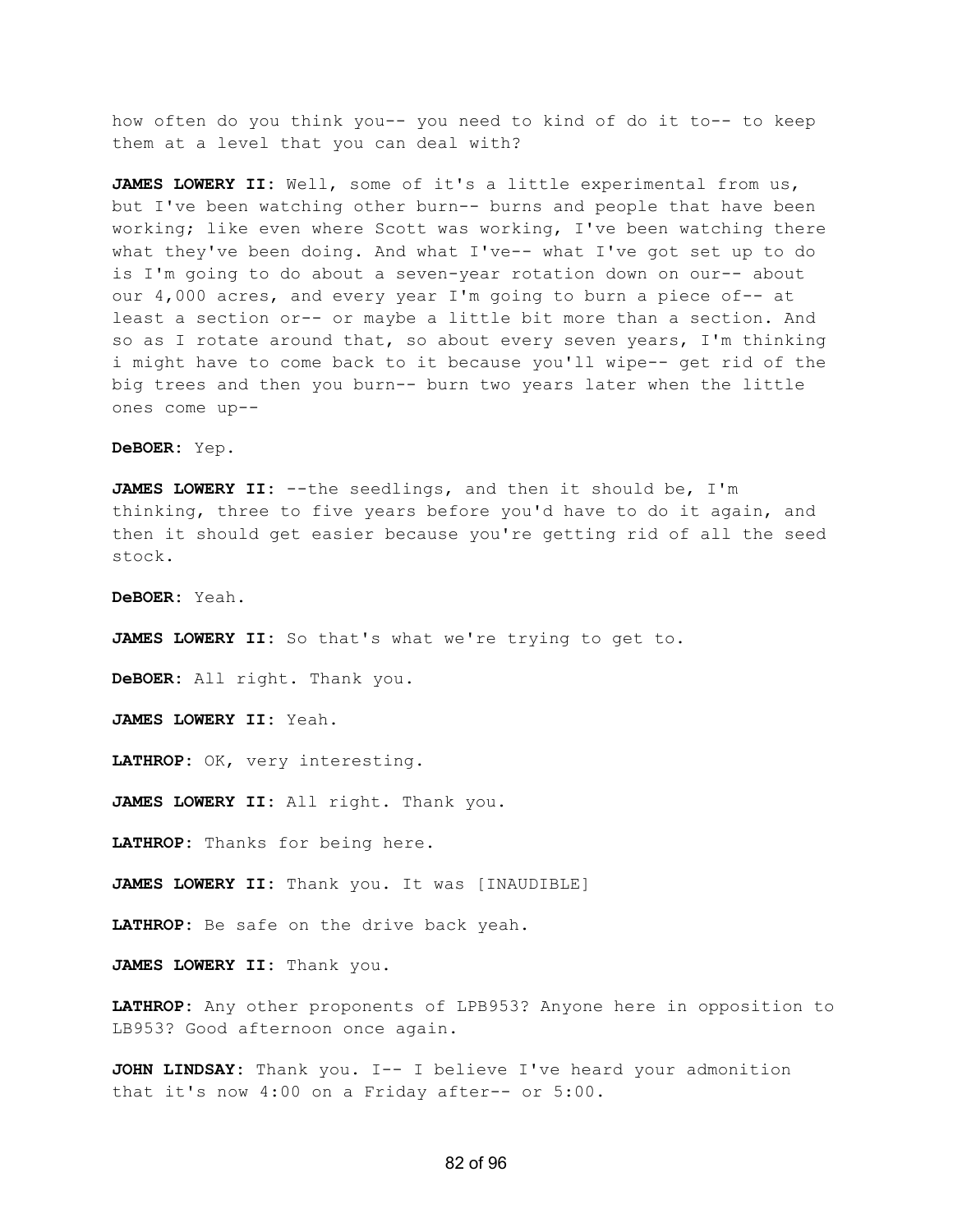## **LATHROP:** It's now 5:00 on a Friday afternoon. [LAUGHTER]

**JOHN LINDSAY:** My name is John Lindsay, J-o-h-n Li-n-d-s-a-y, appearing on behalf of the Nebraska Association of Trial Attorneys. And, Senator Brandt, I've-- I've heard several people today say "I'm not a lawyer," but I will say I'm not a farmer. But this has been instructive to me. What I've heard from the folks behind me, I found fascinating and-- and, like I say, instructive for a seventh-generation city boy from Omaha. And I wish I could maybe a burn in my backyard. The our concern with this, like we find often, is-- is immunity from liability, that there's-- the bill tends to make no one liable for-- or no one accountable for errors that may come up. And-- the probably the most fascinating thing I've heard is from all the folks behind me. I found them to be very professional, very knowledgeable in-- in open burns. I was surprised how much goes into it. But the other thing that caught me by surprise was the bill is not needed because there is nothing actionable in what they said. They are doing-- we have to go back to basic tort lLaw, which-- which says you have to have a duty, you have to have a breach of that duty, you have to have causation and damages. And what we find here is they certainly have a duty. Everybody has a duty to-- to not burden their neighbor's land. And the question is, is there a breach caused by carelessness? And from what I'm hearing, under these plans, if they're properly executed, nothing I've heard has said that if a fire gets out, that it-- that it's going to be considered negligence. And that's this part of the problem with some of these bills like this is we're shadowboxing. There's-- there's really no opponent because there's a misconception out among the general public about liability. The fact that your neighbor's yard or barn burns is-- does not make you liable. You have to have done something to breach of duty you owe to your neighbor. And- and that's what you do if it's-- if it's carelessness that's-- that's involved. And the folks behind me. I haven't seen anything that would tell me that they were careless in the way they're doing it. It's just the opposite, and I think that's what you want to encourage, is folks to-- for-- for farmers, ranchers to utilize the structure that's been described at this hearing. And if they do, they would already be doing it in a proper manner because followed the rules or following the plan in a-- in a safe, reasonable manner. There's not going to be any liability. But those who-- who don't use these types of people to help them do the plan and-- and guide it, I think that's-- it's good that they're scared if they're not going to go through it the way the [INAUDIBLE] has been describing. So that's-- our concern is any time you-- you give immunity from liability, you encourage a lack of accountability. And I would just give a shout out to, like I said, the folks behind me. I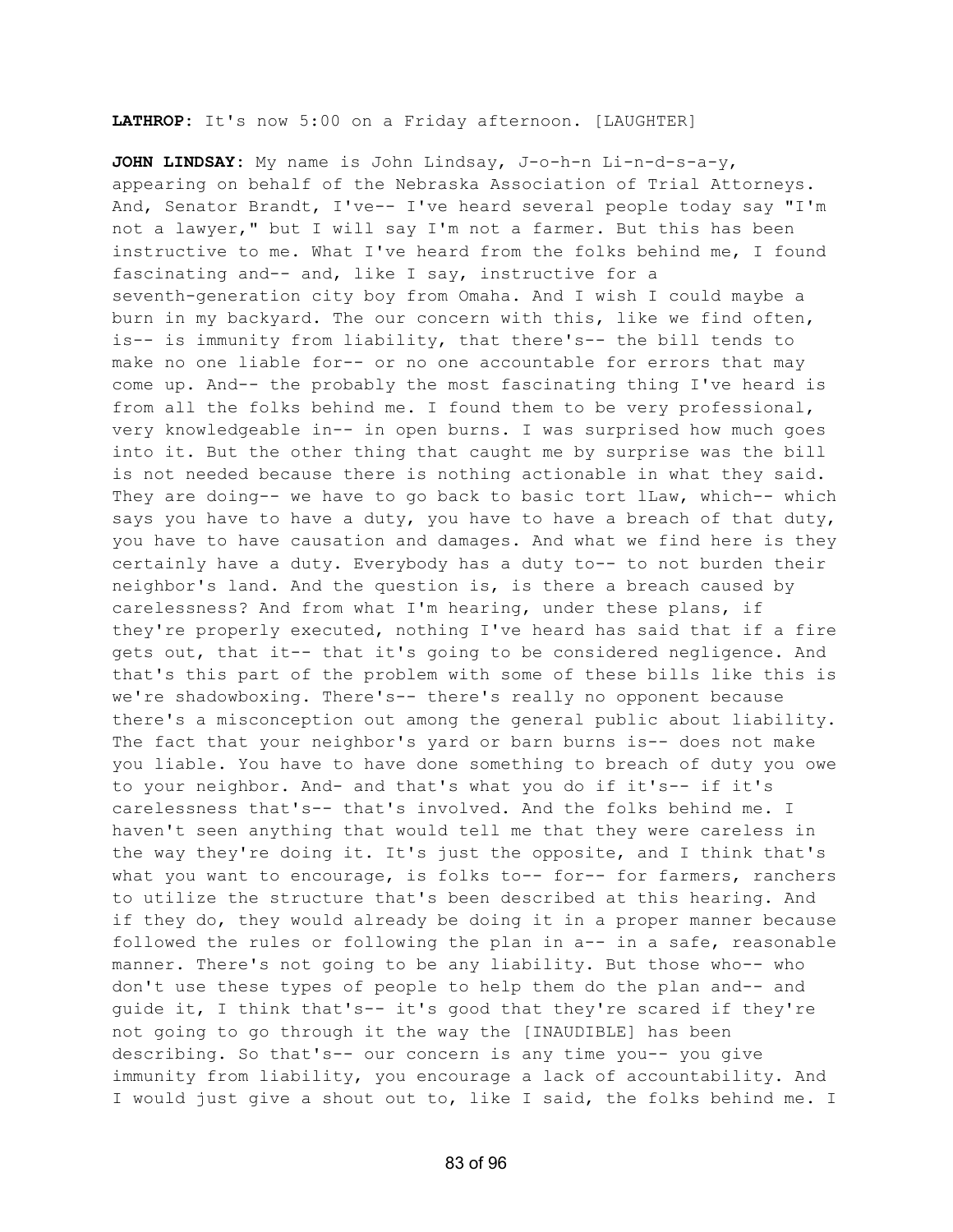think they're doing it all right from what I've heard and-- and-- and we appreciate hearing that. Be happy to answer any questions.

**LATHROP:** I don't see any questions today.

**JOHN LINDSAY:** Thank you.

**LATHROP:** OK, anyone else here in opposition? Thank you for your testimony. Anyone else here in opposition to LB953? Anyone here to speak in a neutral capacity?

**JERRY STILMOCK:** Mr. Chair, members of the committee, my name is Jerry Stilmock, J-e-r-r-y S-t-i-l-m-o-c-k, testifying on behalf of my client, Nebraska State Volunteer Firefighters Association, neutral position. There are three areas addressed in the bill. Senator Cavanaugh addressed the first issue; that is, how are permits issued? And he referenced Senator Halloran has a bill coming up in Business and Labor. Whenever that may be scheduled, that's probably the better way to go. Just comment as to why this-- this measure in the first area on this permitl. It's because right now the Fire Marshal has a written document that's administered or distributed throughout the state. The volunteer fire departments use that. The chief signs off on it; the designee signs off on that permit. What this bill would do is would require the volunteer departments to submit their form to the Fire Marshal to be approved, and that would be chaos. That would-- that would be very difficult. The area, too, talking about liability or the immunity from liability on the owner or the tenant or the owner's agent, that's really outside of what-- what the volunteers are about. Two specific reasons, though, why. I got to share with you, and-- and I'm gonna get the red light, but I'll keep talking quick like-- I won't name her name. There's a firemen's rule in Nebraska that's been followed, most recently, ironically, out of Syracuse. So it goes like this. A fireman is injured-- this isn't the Syracuse case. The Syracuse case was property of the fire department, fire district, specifically. Fireman is injured at a fire. What's the result? What happens if the landowner was negligent, even grossly negligent? What happens to that firefighter? Workers' Comp. It's Workers' Comp. It's Workers' comp. It doesn't matter whether there is liability or not. We know that part. What about property damage? OK, well, if the fire district or the city's equipment is damaged, what happens in that state, in that instance? The fireman rule kicks in and the fireman's rule simply says, look, firefighting is a public service, public service is provided because of tax dollars, and even though tax dollars go for labor-- think the opposite of that, volunteers, but the rule still applies. So there's a policy argument in the Supreme Court has followed in Nebraska and other states that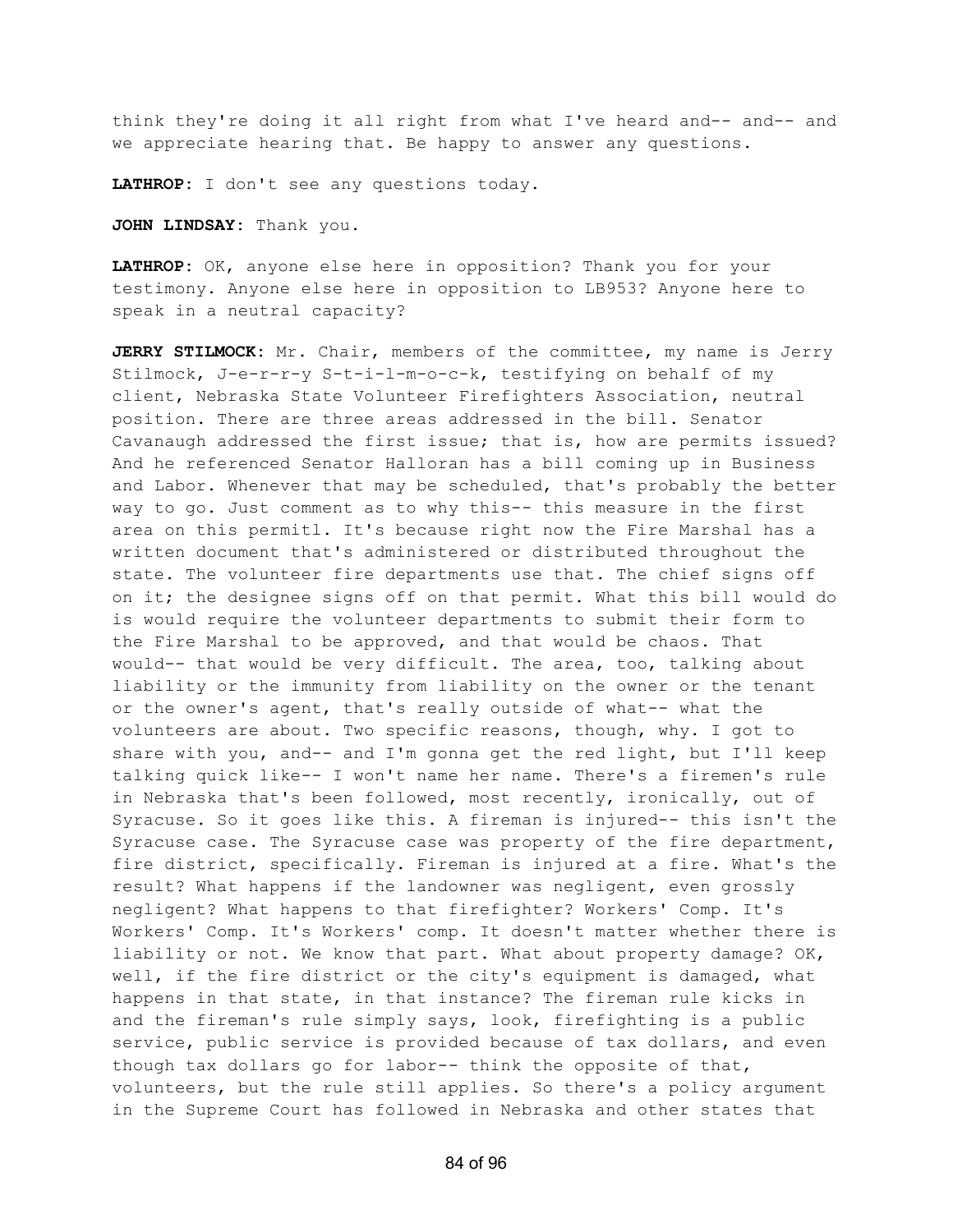says the fireman's rule. Look, if that property is damaged, you can't go back against that negligent person. So area two really goes away as well. So area three, area three is that part that talks about immunity to the fire chief or the chief's designee for writing the permit. And then I point to Political Sbdivision. Tort Claim Act. It's like a discretionary item. If the chief doesn't want to sign it, the designee doesn't want to sign it or does sign it, it's a discretionary item by the chief and-- and, therefore, the Political Subdivision Tort Claim Act is not going to open up immunity or open up-- release for sovereign immunity. I misspoke. And therefore, the Political Subdivisions Tort Claims Act does not apply, it does not open a door, therefore, the door remains closed and there's no- there's no recovery. There were tons of questions I would love to answer, but I'll defer to see if-- if there were tons of questions raised, great questions.

**LATHROP:** I agree with everything you just said.

**JERRY STILMOCK:** All right.

**LATHROP:** I think you're right that there's a-- there's immunity if you are a political subdivision and issue a permit under the Political Subdivision Tort Claims Act, I think.

**JERRY STILMOCK:** Yes, sir.

**LATHROP:** Yeah.

**JERRY STILMOCK:** I--

**LATHROP:** And the fireman's rule, I agree with that. It's a-- it's a version of assumption of risk.

**JERRY STILMOCK:** True.

**LATHROP:** So there's no liability on the part even of a careless person that starts a fire with a discarded cigarette.

**JERRY STILMOCK:** Yeah.

**LATHROP:** You injure a firefighter and they can't make a claim but for Work Comp benefits.

**JERRY STILMOCK:** You didn't ask me a question, but I'll be polite. Red light went on.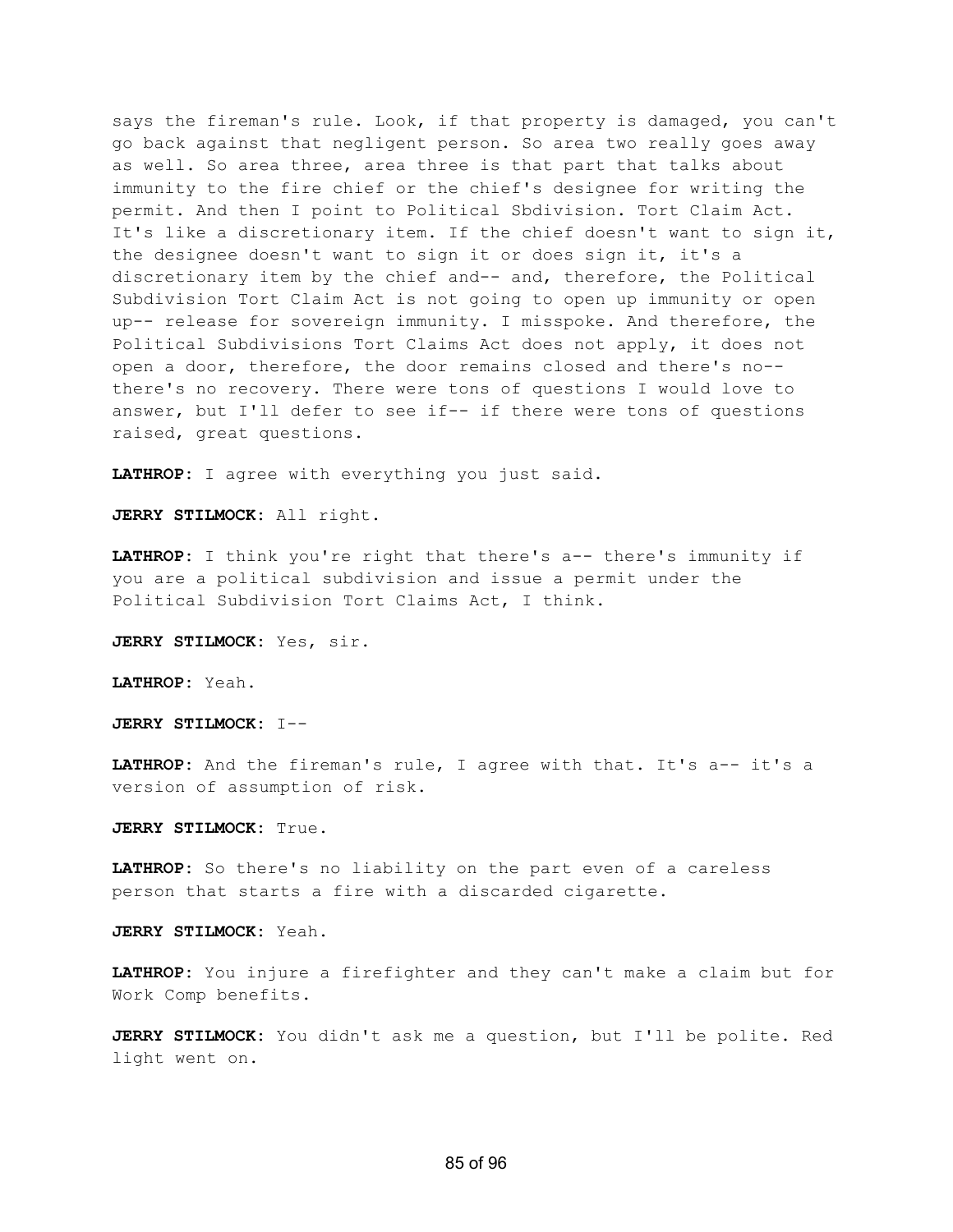**LATHROP:** OK. People are all looking around like they want to ask a question, but it's 5:00.

**JERRY STILMOCK:** I wish they would. I wish they would.

**LATHROP:** Well, I think we understand the-- the issues. Is this written in a volunteer firemen's the volunteer fire departments section? Is that why you're concerned?

**JERRY STILMOCK:** No. No, it-- burn permit's universal, volunteer, pay, career. There are many levels. I-- I want to-- I want to do more. I want to provide more to the committee but [INAUDIBLE]

**LATHROP:** But the-- but the the volunteer fire departments aren't exposed in this process anyway. It's the-- it's somebody that performs a burn and does it in a careless manner.

**JERRY STILMOCK:** True. And that goes to the point, Senator, of, do volunteer fire departments do this, do this, actually carry out the burn? Yes, they do, in some instances, because why? Because funding, trying to get a new truck, trying to get something new, some new equipment, bunker gear, whatever it may-- so it's a-- it's a way for some of the fire departments to-- to raise money, which is ludicrous that they're out there doing this to raise money.

**LATHROP:** Well, let me ask a question about something somebody brought up, which is we don't send our fire trucks out there because we don't have insurance unless we get called to a fire.

**JERRY STILMOCK:** Right.

**LATHROP:** Did you hear that?

**JERRY STILMOCK:** Yes, sir.

**LATHROP:** Is that true?

**JERRY STILMOCK:** I believe it is.

**LATHROP:** So a fire department, if there's going to be a controlled burn at somebody's ranch or somebody's place and it covers a lot of area, you can't just have the fire department like watch--

**JERRY STILMOCK:** Depends on that pol--

**LATHROP:** --be close?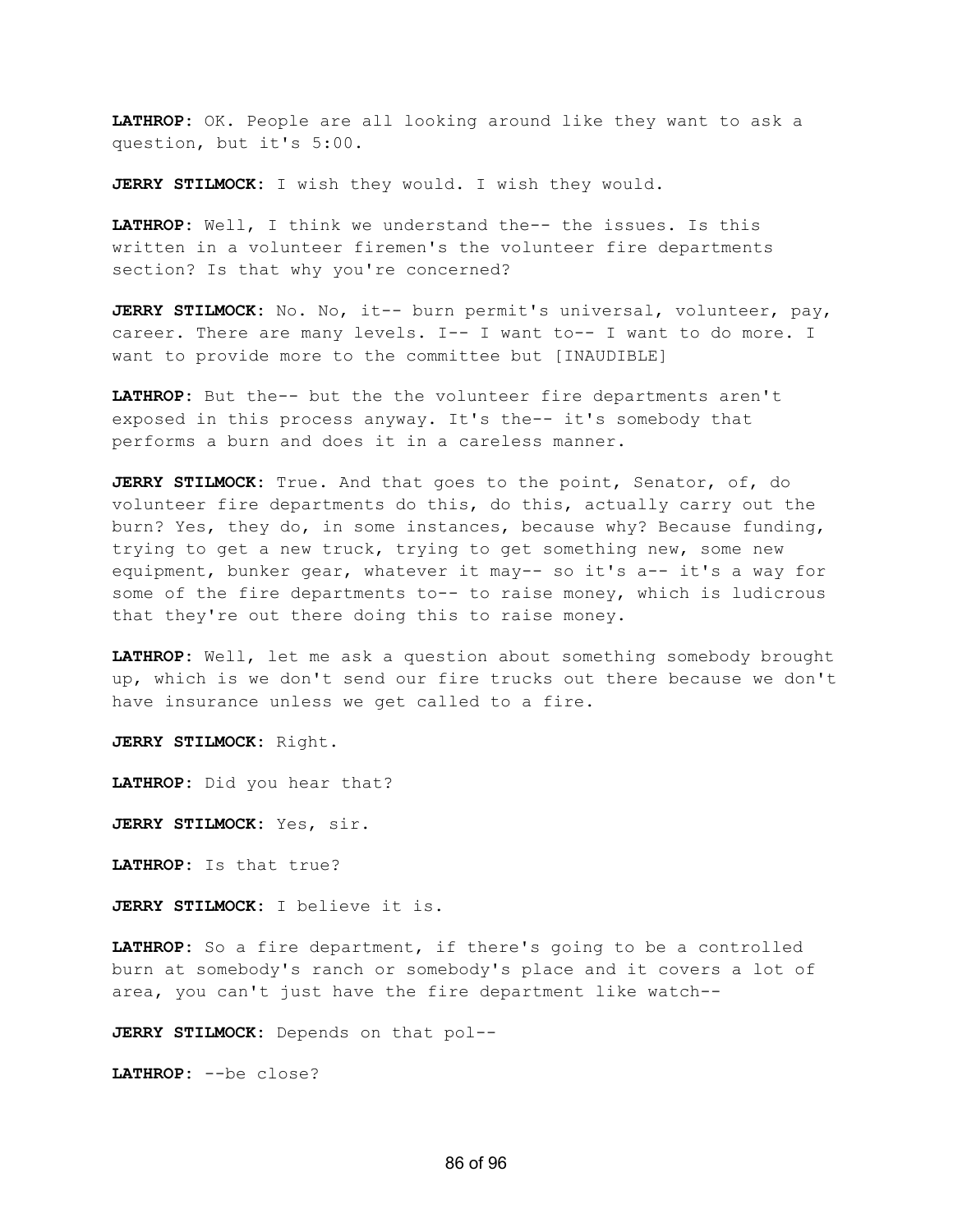**JERRY STILMOCK:** I'm sorry, sir. It depends on that policy. If it's- if it's termed in terms of a training-- training activity, then I believe insurance coverage would be in place.

**LATHROP:** But just to get closer to what might become a problem and get to it sooner, there's no coverage because they haven't been called to it.

**JERRY STILMOCK:** Yes. In your statement, yes. And there's--

**LATHROP:** I'm not familiar with their insurance, so.

**JERRY STILMOCK:** No, no. Yeah, and there's-- there's a whole national group. This has gone on for 20 years, 25 years at the Legislature. This is just the next phase of it. You take Nebraskaland Magazine, you-- you stop at a truck stop up and down I-80, there are training sessions that are happening. How-- what level of training should happen before a plan is put together by the author? What-- what does that author need? And so the term comes up, National Wildlife Coordinating Group, that they have parameters of different certification that's required. And we-- when we talk certification, then-- then the-- gets quiet. It gets quiet in terms of who should be the author of these plans.

**LATHROP:** I can see where that's an issue because if somebody just sets up a shop and says, I know how to write these plans and his brother-in-law is the fire chief, then you have a guy who may not be capable writing a plan that's approved by the fire chief. Right?

**JERRY STILMOCK:** You-- you-- you're correct. Maybe I can get with counsel. I have to be polite with all of your time.

**LATHROP:** OK. Senator DeBoer.

**DeBOER:** All right. I'll ask some questions then. The training, do you know the-- iIs this training that is done, training that is performed by firemen, volunteer firemen, something like that? Do you know anything about the kinds of trainings that are being done in these burn situations?

**JERRY STILMOCK:** From the-- I have not attended a burn training event, but it's usually in conjunction with the people that testified, Game and Parks, NRCS, volunteer-- or Pheasants Forever. And it's, you know, it's a one-day-- my understanding, it's a one-day training, and that's provided, that-- that-- that they provide information on how to write a plan.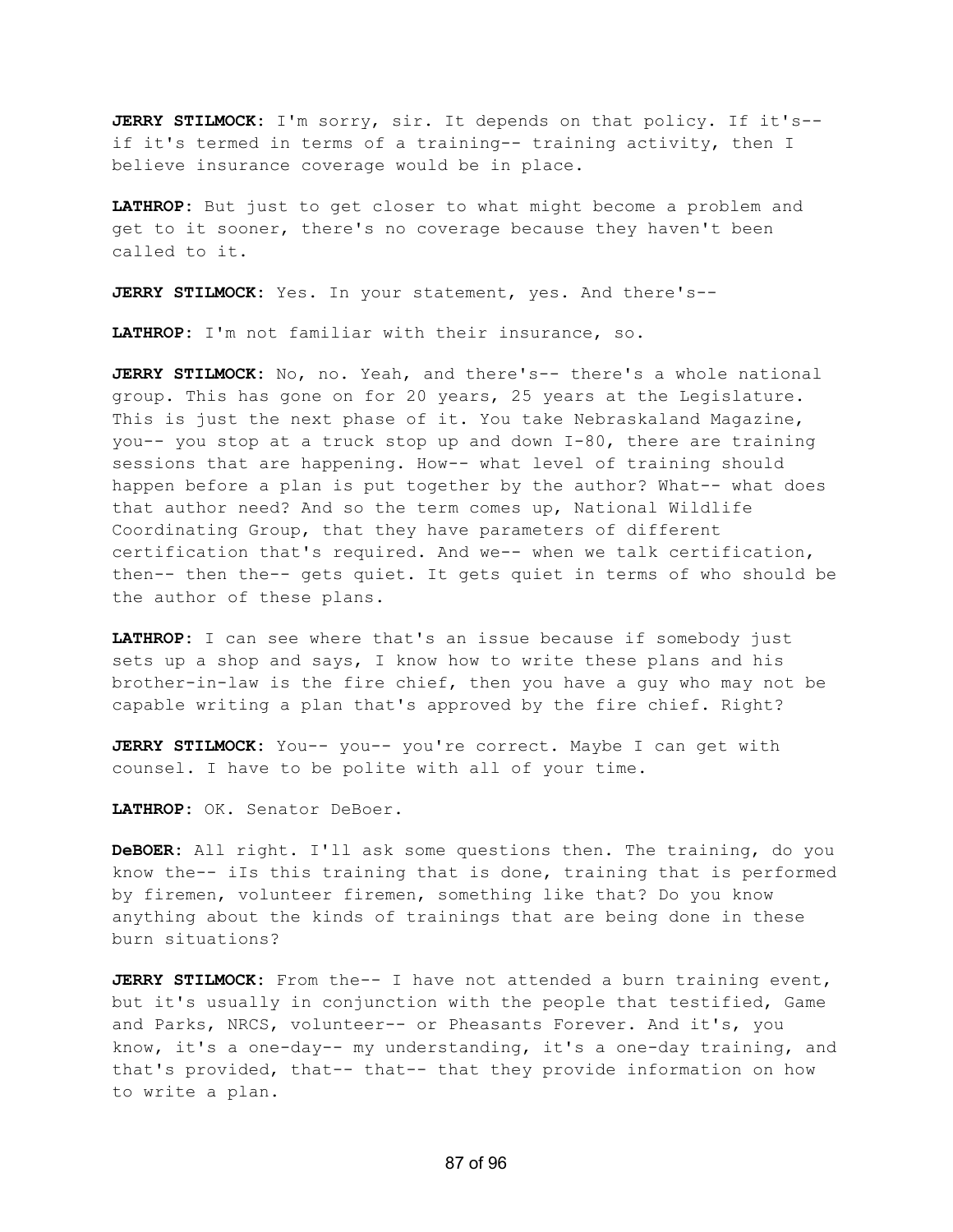**DeBOER:** They-- they provide information on how to write the plan or do they provide information on what to look for when you're in the field and there's an active fire?

**JERRY STILMOCK:** Yeah, it's-- it's-- it's to write the plan.

**DeBOER:** OK.

**JERRY STILMOCK:** Yeah.

**DeBOER:** All right, thank you.

**JERRY STILMOCK:** Yes.

**LATHROP:** OK. Thanks.

**JERRY STILMOCK:** Thank you all, appreciate it.

**LATHROP:** Appreciate it.

**JERRY STILMOCK:** Yes, thank you.

**LATHROP:** Next neutral testifier. Good evening.

**DIRAC TWIDWELL:** Thank you. Yeah, good afternoon, Senator Lathrop and members of the Judiciary Committee. I'm Dirac Twidwell, D-i-r-a-c T-w-i-d-w-e-l-l. I'm an associate professor at the University of Nebraska at the Institute of Agriculture, Natural Resources. I'm also a science advisor for the USDA Natural Resources Conservation Service for my expertise in grasslands, fire, and science-based solutions for woody encroachment. I'm also on the board of directors for the Great Plains Fire Science Exchange, which exists to facilitate the flow of science information to support resource managers and policymakers. My testimony today provides neutral information on the state of fire science in Great Plains rangelands and pertinent information relevant to LB953. I'm acting in my own personal capacity as an expert on this topic and not representing the University of Nebraska, USDA, or other entities. One of the most common questions asked of scientists on this topic is, why do people use prescribed fire? A 2015 survey published by the Great Plains Fire Science Exchange revealed that control of eastern red cedar was the number-one reason given by landowners throughout the Great Plains on the use of prescribed fire. As part of a national rangeland science team, we have now developed models that quantify production losses in rangelands due to woody encroachment for every county, for every state, and for every year since 1990. In 2019, Nebraska lost more than 419,000 tons of rangeland production to woody encroachment. To put these losses into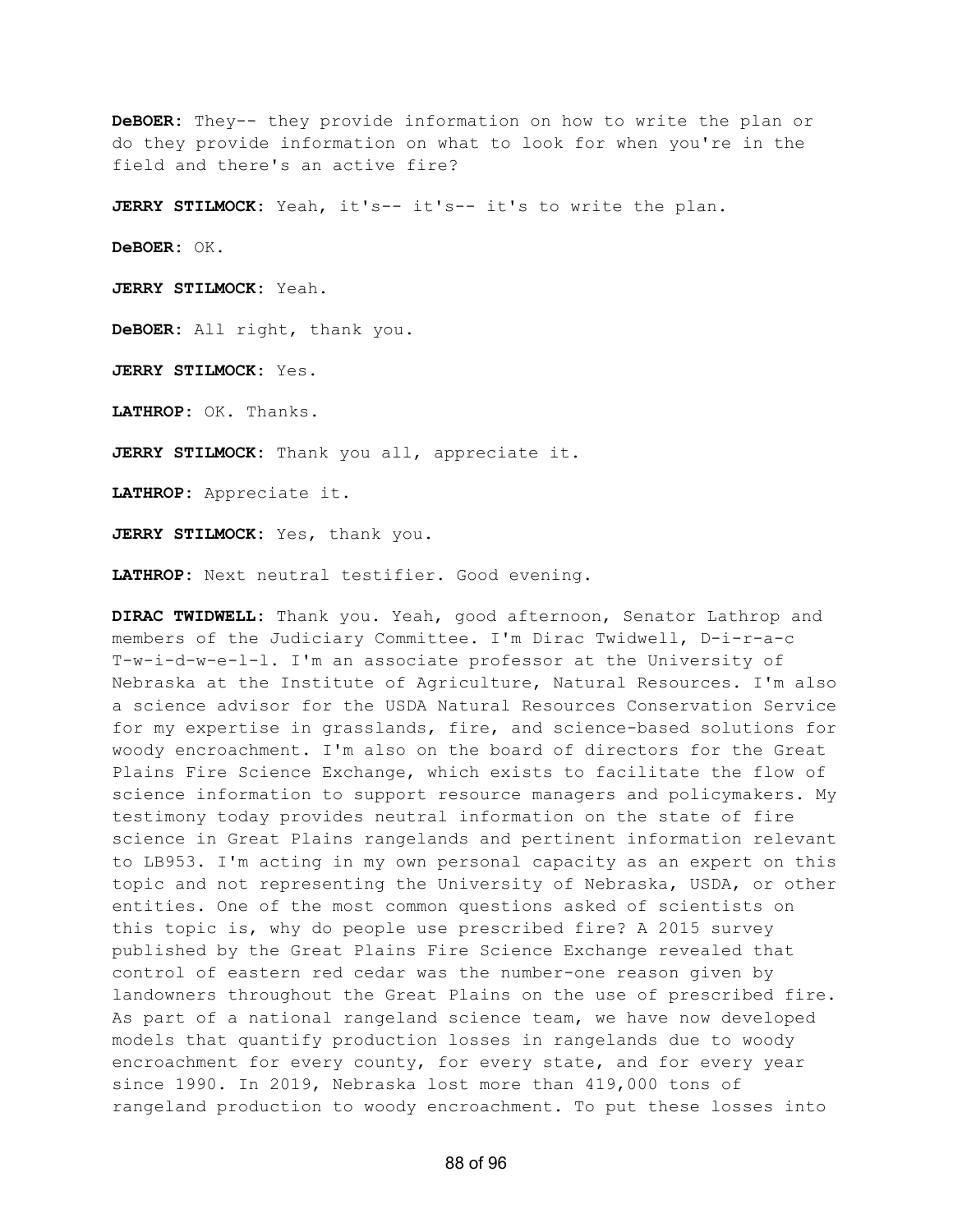context, 419,000 tons is equivalent to losing 523,750 round bales of rangeland production in a single year. If you lined up these round bales side by side, they would span 495 miles, or roughly equivalent to the distance of Lincoln, Nebraska, to Denver, Colorado, on I-80. Importantly, Nebraska is following the same trajectory observed and measured in neighboring states. Kansas used to look like Nebraska, and they have now lost over 2 million tons. Oklahoma used to look like Kansas. They have now lost over 4.4 million tons. In addition to these losses, the threat of wildfires increasing in the Great Plains have been linked to the increase of volatile woody fuels like eastern red cedar. Four of the ten largest wildfire complexes in the continuous U.S.A. have occurred in the Great Plains since 2010. Woody vegetation burned disproportionately more than any other land use type in the Great Plains and wildfires were more likely to occur once woody vegetation comprise dgreater than 20 percent of the landscape. New research shows prescribed fire can reduce wildfire danger in Nebraska landscapes dominated by eastern red cedar. In addition, prescribed fire, when coupled with grazing, can reduce fuel accumulations in rangelands, decrease flame lengths, and lower rates of fire spread compared to grazing alone. So while control of easter red cedar was given as the top reason for using prescribed fire, at least seven scientific surveys published since 2000 identified liability as the main reason individuals do not use prescribed fire. Now multiple scientific studies have been implemented over the last decade to quantify actual risks associated with prescribed fire and privately owned rangelands. Following a request for an NRCS national policy review, I led a study that shows first approximations of fire risks with prescribed fire relative to other management techniques. A key conclusion from the study was that risks of fatal injury were lower for prescribed fire than alternative management techniques commonly used to manage woody encroachment. In addition, we found that 99 percent of prescribed fires by landowner burn sessions are implemented without incident, which is consistent with safety records of federal agencies. So I see the red light. I'll stop right there.

**LATHROP:** OK. So 99 percent of these are done without incident?

**DIRAC TWIDWELL:** That's correct. That was a published study in 2015 for Great Plains Prescribed Burn Associations, and what it shows is that 99 percent of prescribed fires are done without fires that turn into fire escapes, which require, say, like a call to the fire department or something like that. In addition, Oklahoma State, since that study now keeps a database for the Great Plains, they actually have 23,147 burns in that database that's now been recorded, which is the most anywhere in the U.S. on the private sector of fire.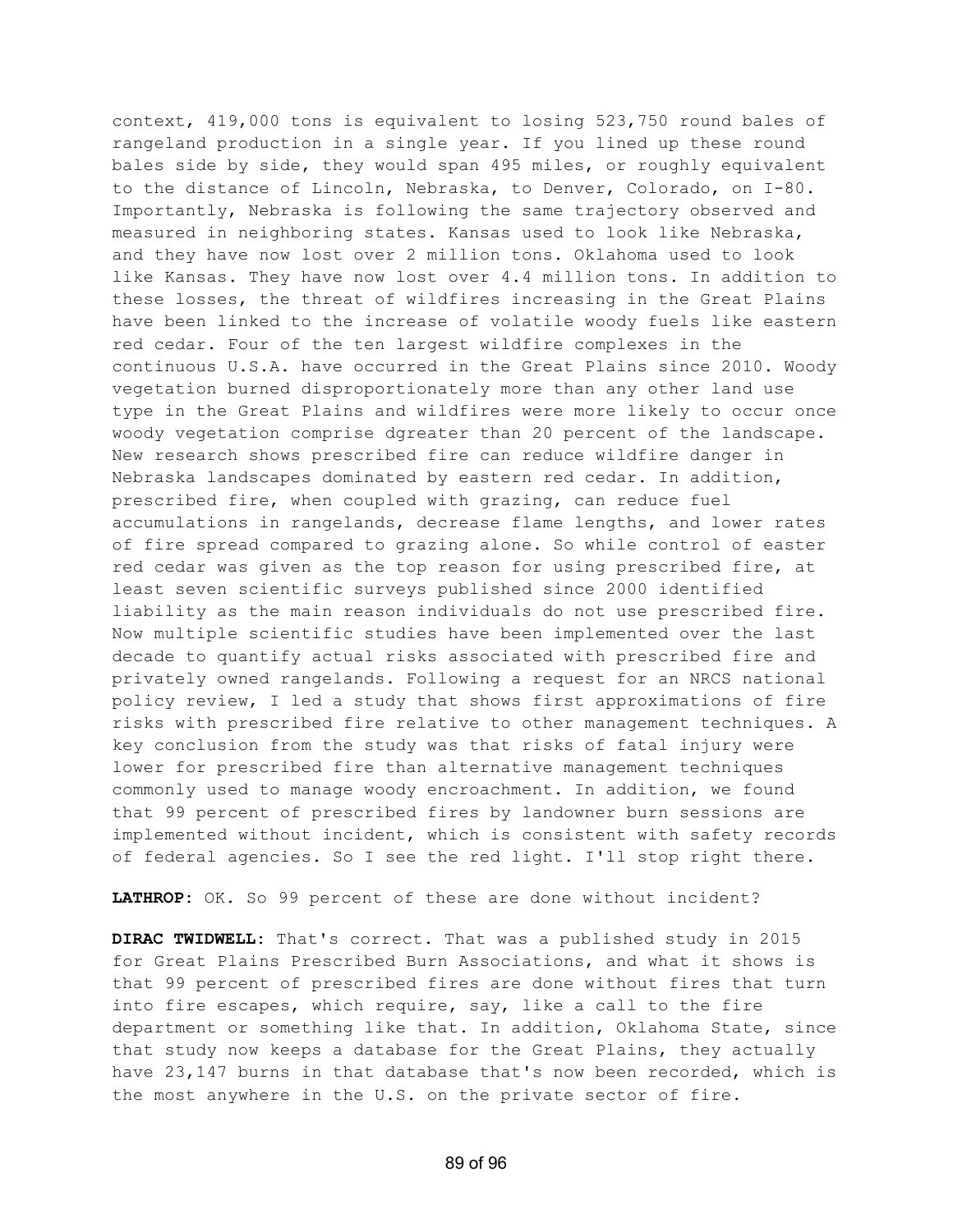Consistent with that previous study, 99.3 percent of those were successfully implemented without an escape. That would be a 0.7 rate of fire escape.

**LATHROP:** Let me ask a question then. If these individuals are all landowners, right, and so they're landowners, they're businesspeople, they have a business liability policy, this-- with that success rate, I can't imagine that their premium-- reflects a significant risk associated with this activity.

**DIRAC TWIDWELL:** So it's a great question. And without the previous safety record, that was something that came up a lot in insurance discussions and liability. That's why all those studies have been implemented really over the last five, you know, and years and a little longer. So that's new and additional information that insurance companies haven't had in the past. But in those same surveys, especially going back to 2000, liability and insurance were commonly some of the biggest things brought up in terms of concerns and fears over why groups, individuals did not want to use prescribed fire in the private sector.

**LATHROP:** It's that fear thing, and we do a lot of those-- this is like civil liability day in Judiciary Committee, and a lot of times we find ourselves looking at bills that are responsive to fears and not really the risk. The risk sounds low given that 99.3 percent of these are done without incident. That risk is quite low and it's an insured event if it gets out of hand. I-- I understand-- I understand the fear. OK. Senator Geist.

**GEIST:** Just a quick question.

**DIRAC TWIDWELL:** Yes, ma'am.

**GEIST:** Define escape. Is that just a little ember or is that like a big fire?

**DIRAC TWIDWELL:** So it's-- yeah, and it's a really important distinction. So prescribed fires, when they talk about spot fires, 90 percent of spot fires in that Oklahoma State database were less than an acre. So those are just an ad-- an admission that you didn't plan for where an ember went outside a planned burn unit that immediately was then put out by the group that's there-- in this case, say, for example, the-- the ranchers or whomever that's conducting the burn. An escape is where a spot fire is not initially contained and then spreads and requires external personnel that aren't part of the prescribed fire unit.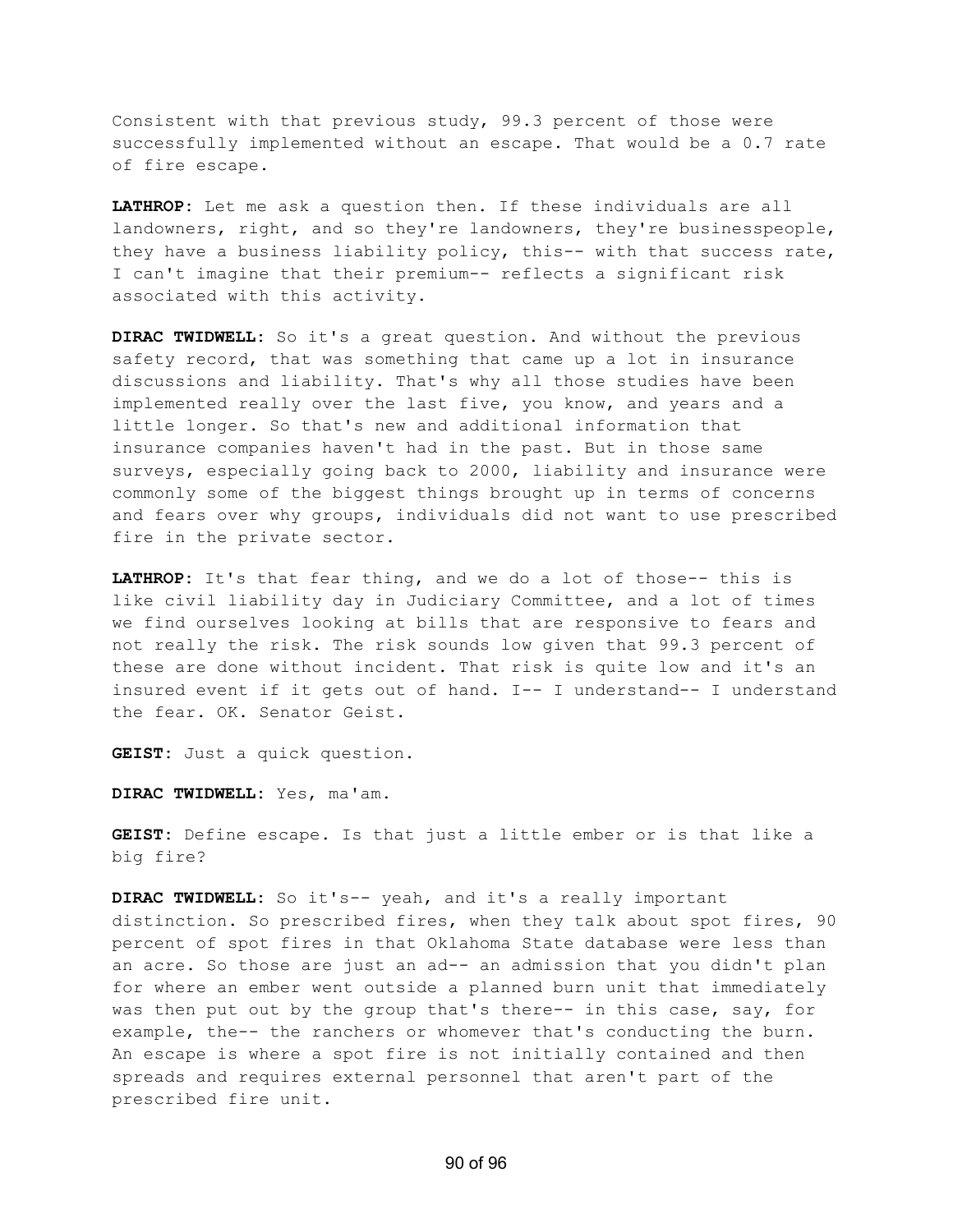**GEIST:** OK.

**DIRAC TWIDWELL:** So, for example, that might be a call to the fire department.

**GEIST:** OK.

**DIRAC TWIDWELL:** So that's the difference. Now--

**GEIST:** So it's a bigger deal than a little-- a spot fire.

**DIRAC TWIDWELL:** Exactly.

**GEIST:** OK.

**DIRAC TWIDWELL:** Exactly.

**GEIST:** OK, thank you.

**LATHROP:** OK, very good. Thanks for being here and sharing your--

**DIRAC TWIDWELL:** Sure.

**LATHROP:** --your expertise on the [INAUDIBLE]

**DIRAC TWIDWELL:** Thank you.

**LATHROP:** Neutral testimony? I think you're the testfier we've been looking for all day. [LAUGHTER]

**SHELLY KELLY:** I'll see if I can deliver on that.

**LATHROP:** All right.

**SHELLY KELLY:** Good afternoon, Senators.

**LATHROP:** Good afternoon.

**SHELLY KELLY:** My name is Shelly Kelly, S-h-e-l-l-y K-e-l-l-y. Thanks for this opportunity. I'm representing the Sandhills Task Force and we're taking a neutral stance. I'm the executive director for the Sandhills Task Force and I'm also a cattle rancher. The Sandhills Task Force is a rancher -led nonprofit organization that promotes conservation and private, profitable ranching in the Nebraska Sandhills, which covers about a third of the state of Nebraska and is mainly comprised of native, intact rangeland. The healthy, productive native rangeland is managed by ranchers that sincerely care about the land, just like what you've heard before. They also care about the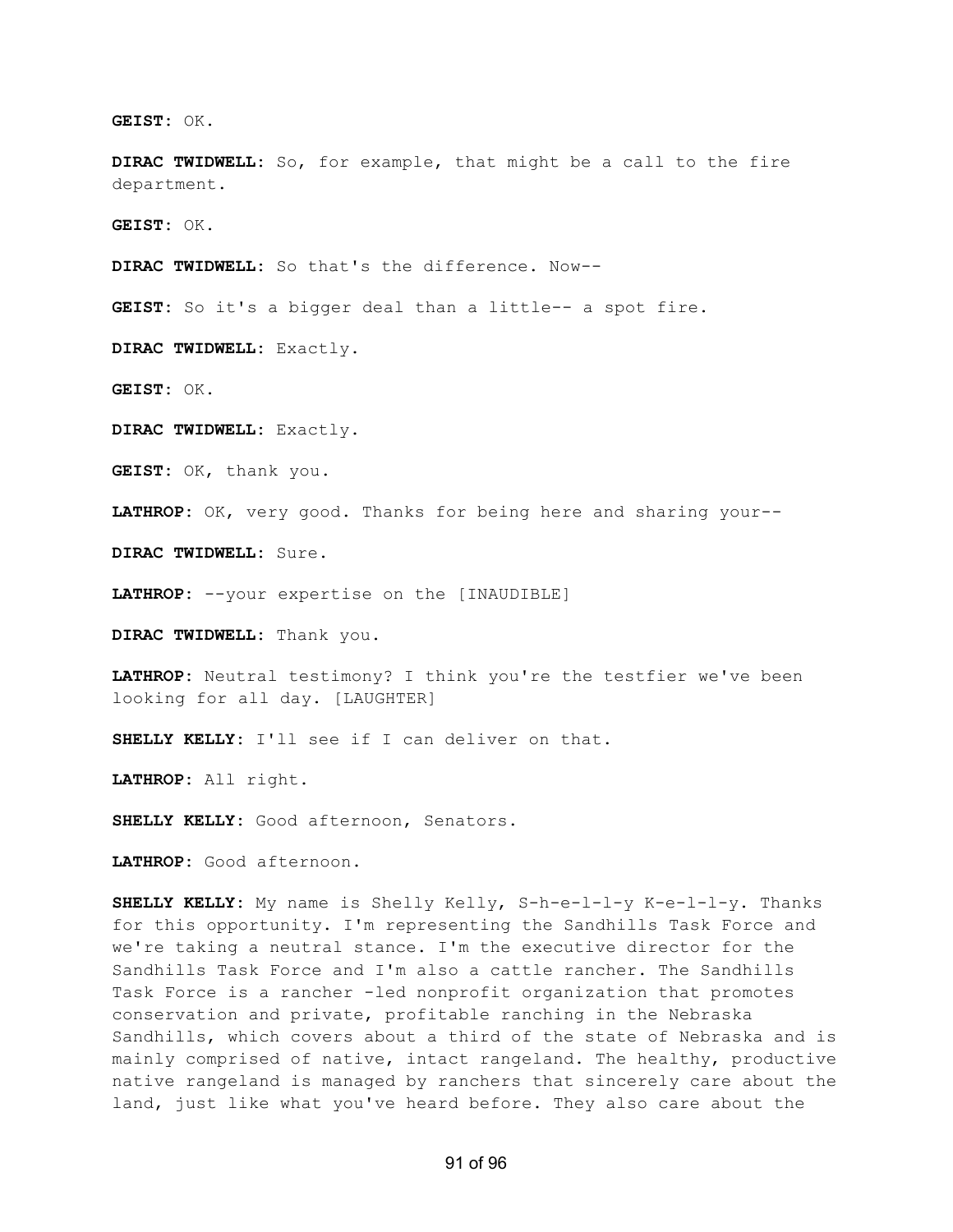animals, both domestic and wild, that reside there. A little about me: I grew up on a ranch in the Sandhills during and after college. I worked for the NRCS for ten years, where I received most of my training on conducting and writing, conducting prescribed burns and writing plans for them. Over the years, I've achieved Level 3 job approval authority on writing complex burn plans, and I've assisted and served in leadership roles during the burn plan-- or during the prescribed burns. The Sandhills Task Force formed in 1993, and ever since then the organization has helped ranchers address natural resource and ranching concerns through technical assistance and financial assistance. Eastern red cedar encroachment has easily been the number-one natural resource concern-- natural resource threat to the Sandhills rangelands because cedars are taking over the Sandhills and the rest of Nebraska. Cattle don't eat cedars, and our wildlife and birds are not adapted to their presence. Eastern red cedar removal on private lands, through both mechanical means and through prescribed burning, has been the largest focus of the Sandhills task force and the ranchers working with us. Prescribed burning is the main focus of LB953. The Sandhills Task Force supports the use of prescribed burning by helping ranchers create safe and effective burn plans for their property, helping them offset the cost of the prescribed burn, and through an incentive program to encourage volunteer fire departments to assist landowners with safe prescribed burns while training their volunteers. Ten different volunteer fire departments have assisted with prescribed burns in the Sandhills and participated in our program. In 2000-- we haven't had any more of- more than that because of stated concerns with liability and if their insurance will cover them or not. And there's both things that we have heard. In 2021 alone, the Sandhills Task Force worked with 36 ranchers on 47,000 acres, with a total project cost of all partners involved of \$2.3 million. Sixty-five percent of those acres were cedar removal, either through prescribed burning or mechanical needs. We have-- we have projects planned that will be completed on an additional 56 ranchers, and 48 of them are cedar projects. There has been a drastic in-- increase in the interest in prescribed burning and lots of questions in the last two years. I see the yellow light. I'll give the time. I-- I would sure be happy to answer any questions if you had any.

**LATHROP:** I got one for you. You're a-- you are a rancher currently, so I assume you have a liability policy? I do. Does that policy exclude a controlled burn?

**SHELLY KELLY:** It is not stated that it excludes it, but when I looked for policies, there were not many insurance representatives that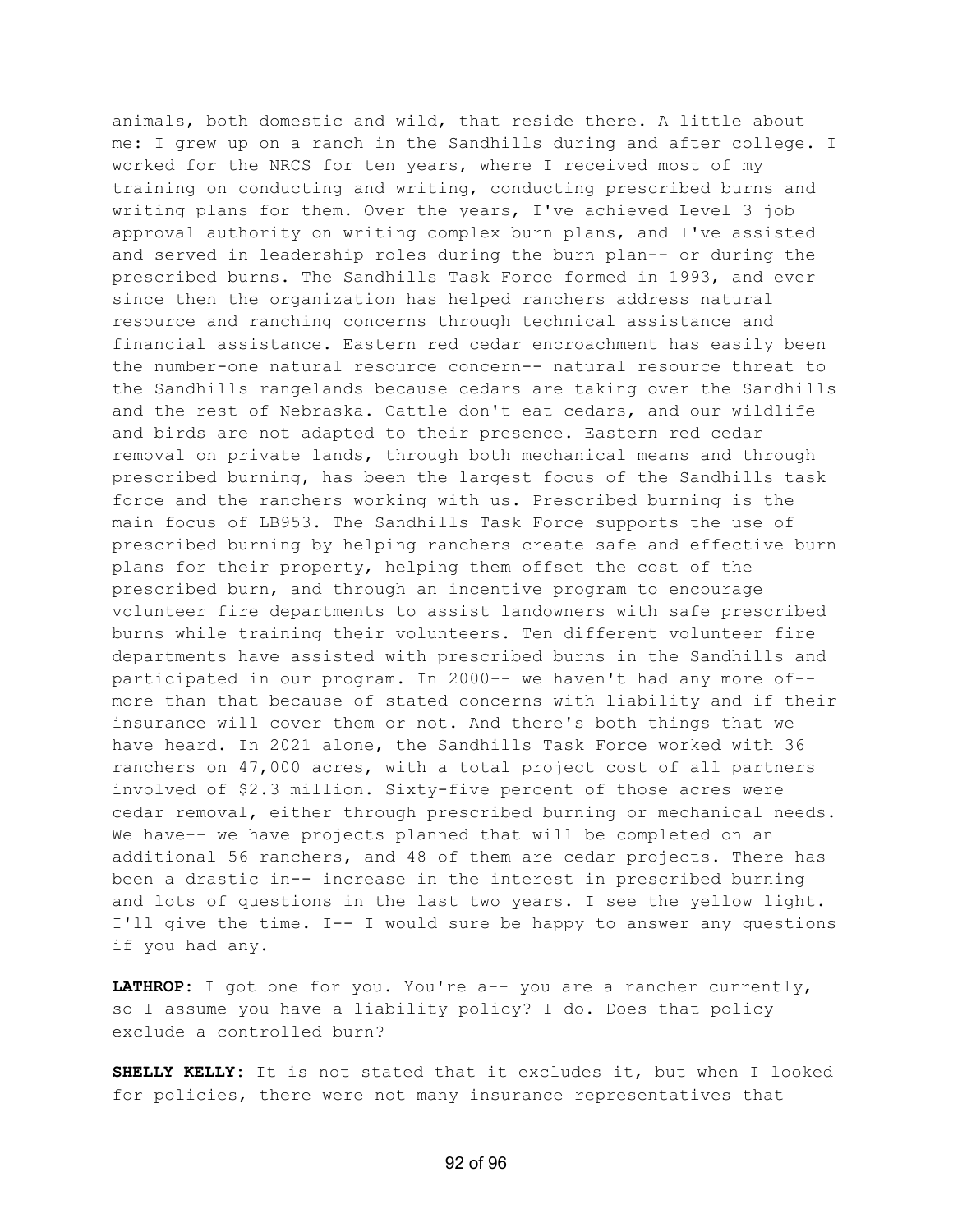would tell me that a prescribed burn was covered, and I interviewed a lot of them.

**LATHROP:** So the policy generally protects you from liability for negligence other than the operation of a motor vehicle. It may-- some commercial policies might include the motor vehicle, but you have a liability policy that covers you for your negligent conduct. And as long as you-- if you do something that is negligent, they-- they will cover it unless it's excluded, right? So--

**SHELLY KELLY:** Correct. But they do always have a statement that says that-- a clause that states it will not cover an intentional negligent act. And there are pol-- there are companies that view lighting your land on fire as an intentional-- intentional negligent act.

**LATHROP:** OK, I may disagree with that, but I'm not going to offer legal advice from here. What I will say is liability policies will exclude intentional actsr. You can't insure-- I can't get a policy, insure myself, assault him, and then-- then turn it over to insurance when he wants me to pay for his medical expenses. If you set a fire, that setting the fire may be intentional; if you set your barn on fire, not covered. If you set your-- your grass on fire and it gets away from you or you had a bad plan, I don't think that's an intentional act. I think that's negligence and should be covered by the liability policy. Now there's other lawyers in the room and they may disagree, but I-- but I-- we do struggle in this committee when people want immunity for something they're afraid of. And today we had somebody on another one of the bills that was the airport bill. The guy-- the guy can't get insurance and it-- and it really is a fear of liability. His isn't so much a liability concern as there's so few of these that nobody wants to create a pool of them. You can't create a pool of them to have an insurance product, and they just go-, there aren't enough of these, we're not getting in the business. But in this case, I-- I'm struggling to see where this is-- this is- the-- the need for the immunity exists only because the general liability policy should cover carelessness in managing one of these things, which sounds like a very rare occasion. That's a personal editorial from the Chair, for whatever that's worth.

**GEIST:** Short--

**LATHROP:** Yes, Senator Geist.

**GEIST:** One short question, is it more cost effective to do a controlled burn than a mechanical removal of the trees?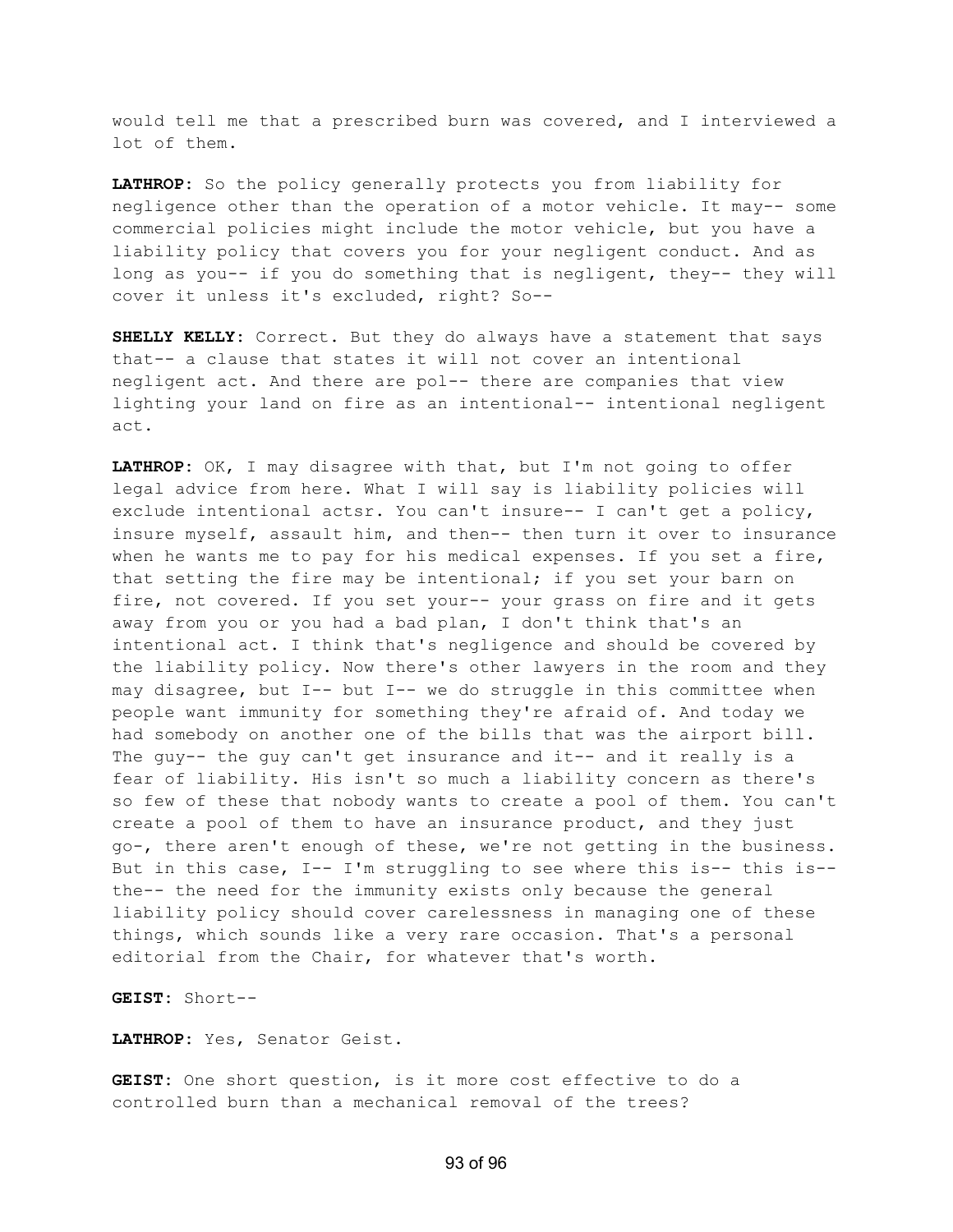**SHELLY KELLY:** Nearly always. If you have-- if you have a lot of trees, it makes a lot more sense to do the prescribed burn. And also, the prescribed burn consumes the little cedars in the grass that you just can't see.

**GEIST:** You can't get through.

**SHELLY KELLY:** Yeah. You could try to clear them all, but you can't see them.

**LATHROP:** OK. I don't see any other questions.

**SHELLY KELLY:** Thank you.

**LATHROP:** But thanks for being here. We appreciate it. We appreciate hearing from all of you. I-- I serve on the Ag Committee, along with Senator Cavanaugh. One of the things that I know about serving on the Ag Committee, and today is a little bit of an Ag Committee type of a hearing. People come from a long ways to be heard and I very, very much appreciate it. I think the committee's been well educated on the topic today. And so thanks for being here. Have a safe trip back to the far reaches of Nebraska from which you came and-- and a great weekend, Senator Cavanaugh, you may close on the bill. I will add for the record that we have position letters, five from the proponents and no position letters from opponents or neutral-- neutral testimony.

**J. CAVANAUGH:** Thank you, Chairman Lathrop, and thank you, members of the committee. Can I-- there's-- I actually have a written testimony from somebody who had to leave, if I could circulate to the committee-- I have a copy of it-- from the Nature Conservancy. They wanted to make sure you guys got to see their position. And I think that's an important point. I wanted to make sure you got their testimony, as well, because as I stated earlier, the reason that I was interested in the prescribed burn initially is that it is a issue that is supported by ranchers, farmers, hunters, environmentalists, and they all share the passion for this and the interest in this issue, because as you've heard in the testimony, particularly, I think, from Dr. Twidwell-- Twi-- Twi-- I'm sorry, I may be mispronouncing, but the professor here-- about that we're losing land. We've lost 2 million tons' worth of biomass material, which can be food for livestock in the state of Kansas, and we've lost 419,000 tons since, I think he said, 2019 in the state of Nebraska. And what that essentially means is we're losing productive land in Nebraska, and that we are-- and when we lose productive land, it is our business-- agricultural business is less efficient. it's more costly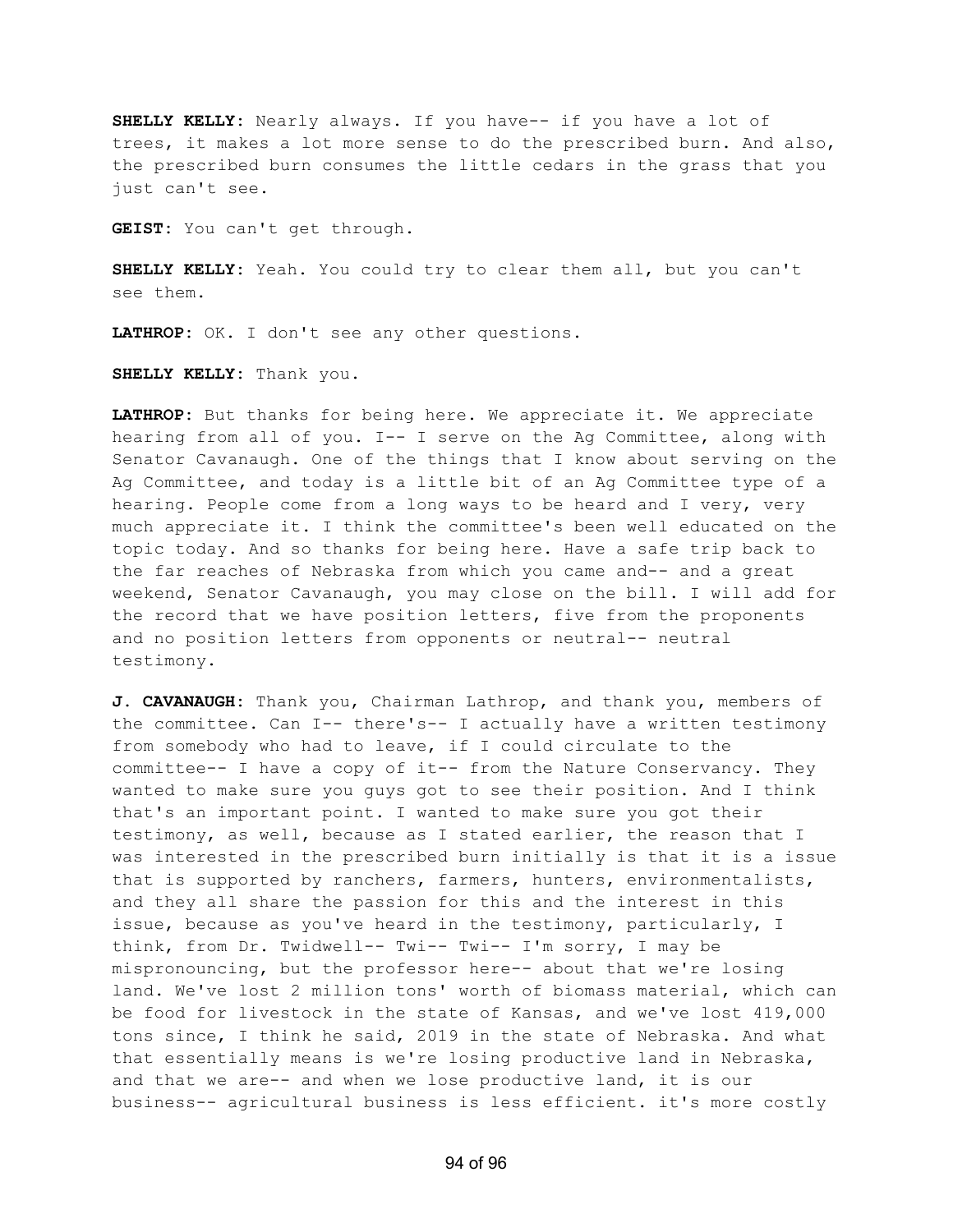and less productive. And that same land is habitat to animals that people want to hunt, that people want to appreciate in other ways. And these red cedars, in particular, are sucking up our vital water resources, which Senator Lathrop knows. We just had a long hearing in Agriculture this week about water being taken up by invasive species. And so this is an issue prescribed fire addresses a lot of the concerns that we're facing as a society and as a state going forward, and it does it at no cost to the state of Nebraska. There's no fiscal note associated with this bill and what the people who are advocates for this are asking for is more certainty in the liability and a little bit more protection if they follow this rigorous process that they described to you. Senator Brandt made a very good point about the fact that there's a difference between a plan and a permit, and that the plan is the plan and the permit is issued on a very specific basis. And we've had this conversation in a hearing about immunity and fear and things like that, and fundamentally-- and I think people talk about in these situations and I think kind of hinting around whether there's a necessity for a bill like this when we have already people who are undertaking this. Ninety-nine percent out of 23,000 are successful, which means there no liability or real risk in terms of financial harm to people. But the-- it's clear that more people would undertake this process if they had more certainty and security in how they were going to be treated after the fact. There is a question of-- about getting firefighters, being on site and whether they have insurance. There is that one portion in the bill about allowing-- I could read it, but specifically allowing them to treat it, to consider a-- the-- to-- that they can use it as a training- for training purposes, they can con-- assist a properly permitted land management burning for training purposes. And I think that is to address that kind of concern, to allow more volunteer firefighters, more volunteer fire departments to come and be on site and be-- have that security to allow them to make sure that they're there. But ultimately, the interests of this bill is to (1) to encourage people to follow this rigorous process that is successful in doing this safely and that-- and this process is safer and more cost effective than other methods of achieving this objective. And the objective is one that will put more lands in production, will be better for the environment and better for the habitat of wild animals. And so that is why this is a good idea and this is why it is necessary. And that is why there are so many people here to be-- to testify on behalf of this bill. And obviously, as I said before, you know, I think Mr. Stilmock and Mr. Lindsay brought up some points and that I've said-- I've expressed my interest to them before that if there's ways we can work with them to still serve the intent and purpose of this bill, we certainly are interested in doing that. And I would point out, you